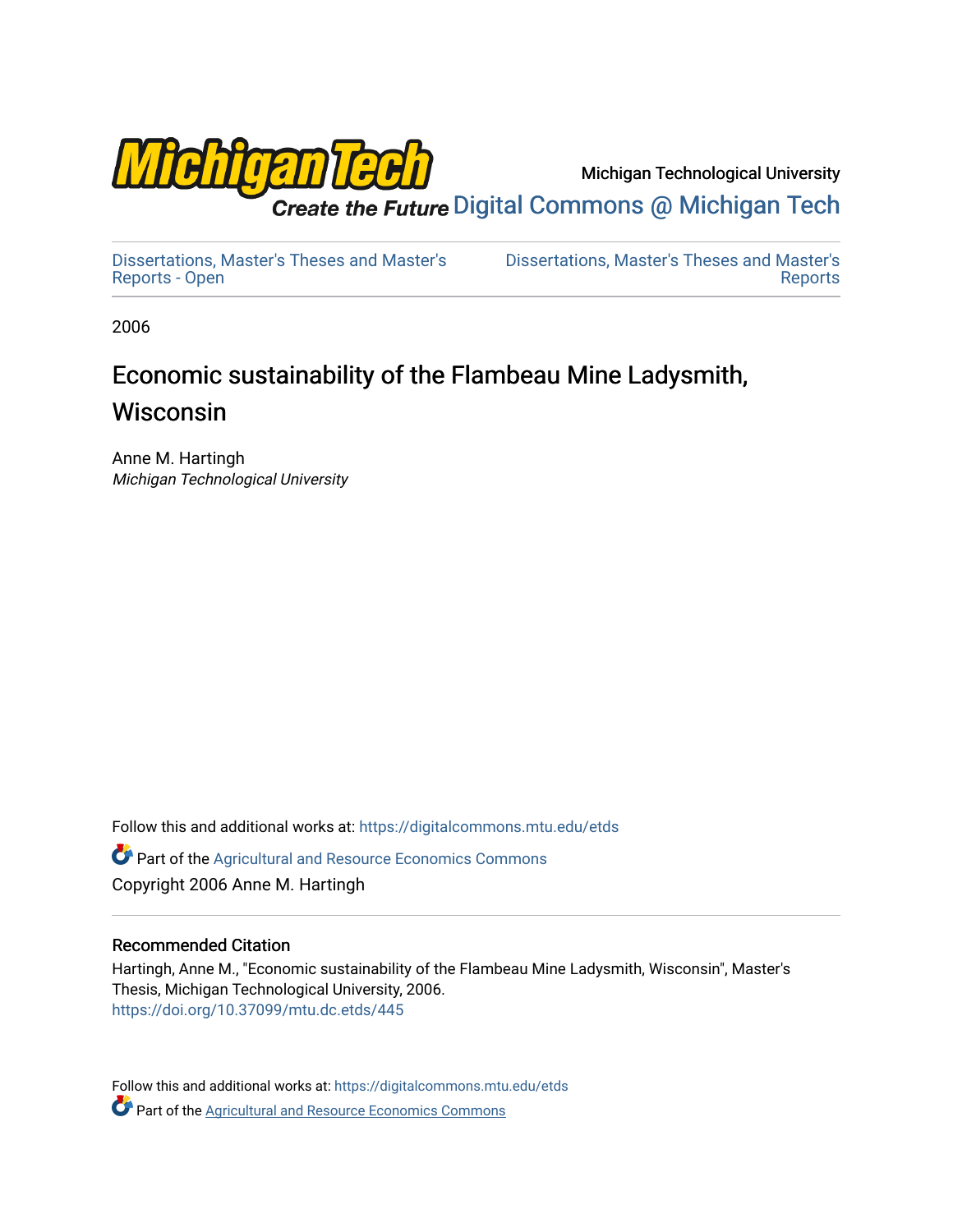# THE ECONOMIC SUSTAINABILITY OF THE FLAMBEAU MINE LADYSMITH, WISCONSIN

By Anne M. Hartingh

## A THESIS Submitted in partial fulfillment of the requirements for the degree of MASTER OF SCIENCE IN MINERAL ECONOMICS

# MICHIGAN TECHNOLOGICAL UNIVERSITY 2006

Copyright © Anne M. Hartingh 2006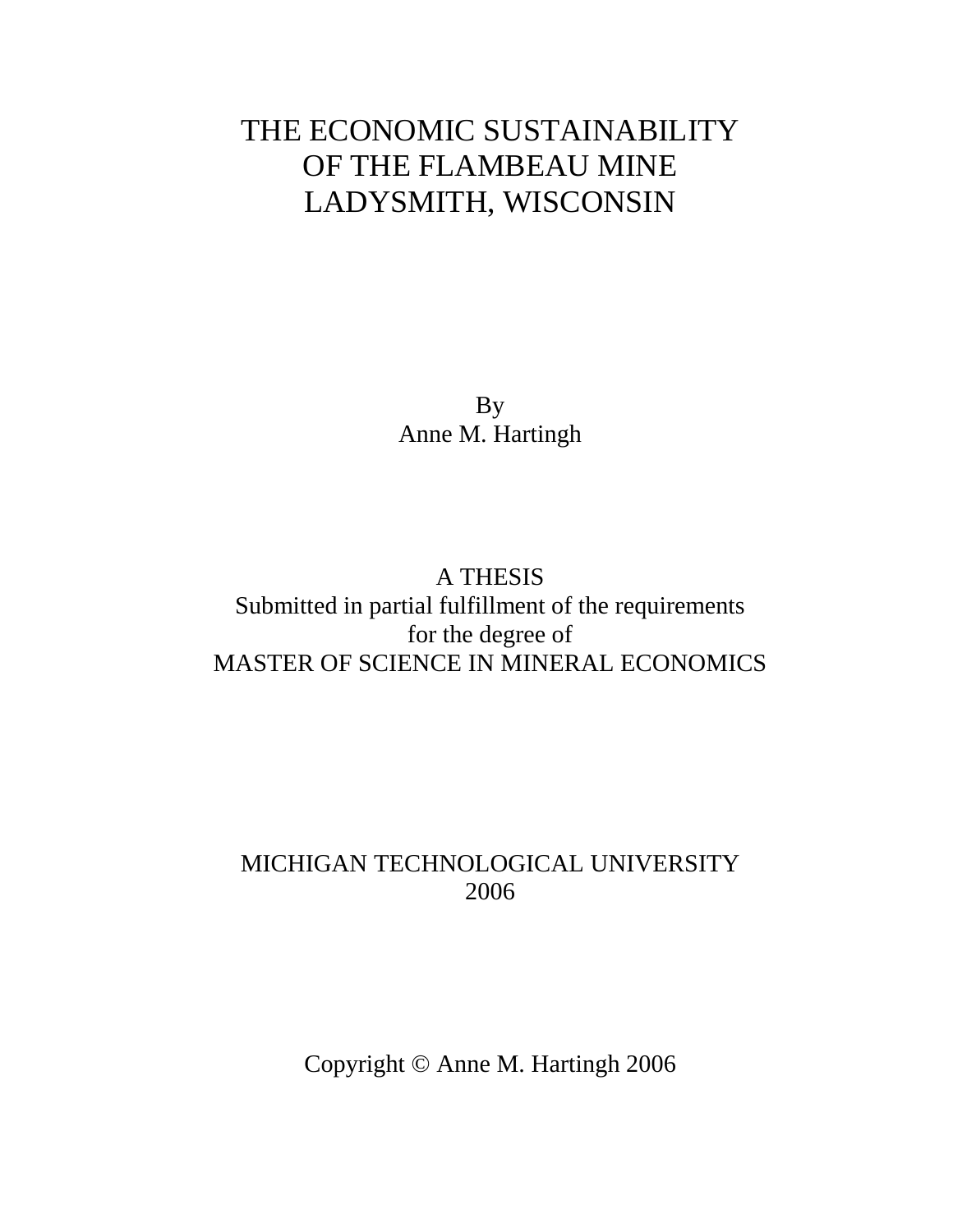The thesis, "The Economic Sustainability of the Flambeau Mine Ladysmith, Wisconsin," is hereby approved in partial fulfillment of the requirements for the Degree of MASTER OF SCIENCE IN MINERAL ECONOMICS.

Mineral Economics Program

School of Business and Economics

Signatures:

Thesis Advisor \_\_\_\_\_\_\_\_\_\_\_\_\_\_\_\_\_\_\_\_\_\_\_\_\_\_\_\_

Mark C. Roberts, Ph.D.

Department Chair \_\_\_\_\_\_\_\_\_\_\_\_\_\_\_\_\_\_\_\_\_\_\_\_\_\_\_\_\_

Christa L. Walck, Ph.D.

Date \_\_\_\_\_\_\_\_\_\_\_\_\_\_\_\_\_\_\_\_\_\_\_\_\_\_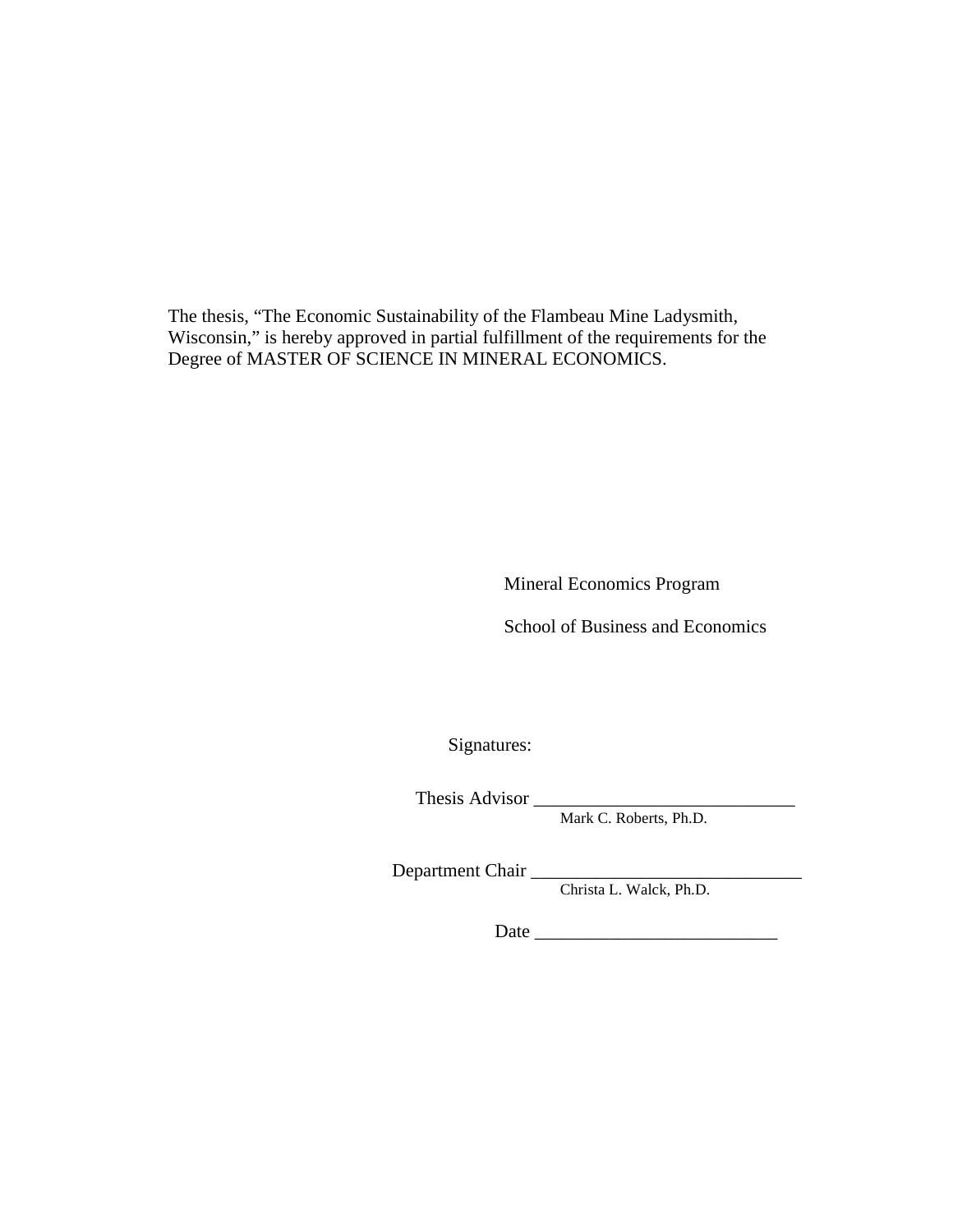# **ABSTRACT**

 Today sustainable development is a very pertinent issue. Communities do not want companies, specifically mining companies, to deplete a natural resource and leave. The goal is to minimize the negative impacts of mining and the boom/bust cycles of natural resource extraction.

 In this study a three part framework was developed to analyze the sustainability of the Flambeau Mine in Ladysmith, Wisconsin. The first and second part dealt with an in-depth local and regional analysis and whether the community was developing within its own vision. The third part used nine sustainability measures including:

- 1. Need Present Generation
- 2. Future Need
- 3. Acceptable Legacy
- 4. Full-Cost
- 5. Contribution to Economic Development
- 6. Equity
- 7. Consent
- 8. Respect for Ecological Limits, Maintenance of Ecological Integrity and Landscape Requirements
- 9. Offsetting Restoration

 This study concluded that the Flambeau Mine was sustainable relative to the first two criteria and that it can be considered mostly sustainable relative to the nine criteria. Overall it can be stated that the Flambeau Mine was a beneficial project to the Ladysmith Wisconsin area. Additionally it appeared to decrease the public's negative perception of mining.

 Recommendations for future analytical work are made. Suggestions are made as to how mining companies could increase the potential for the attainment of sustainability in projects. It is recommended that this framework be used by other industries.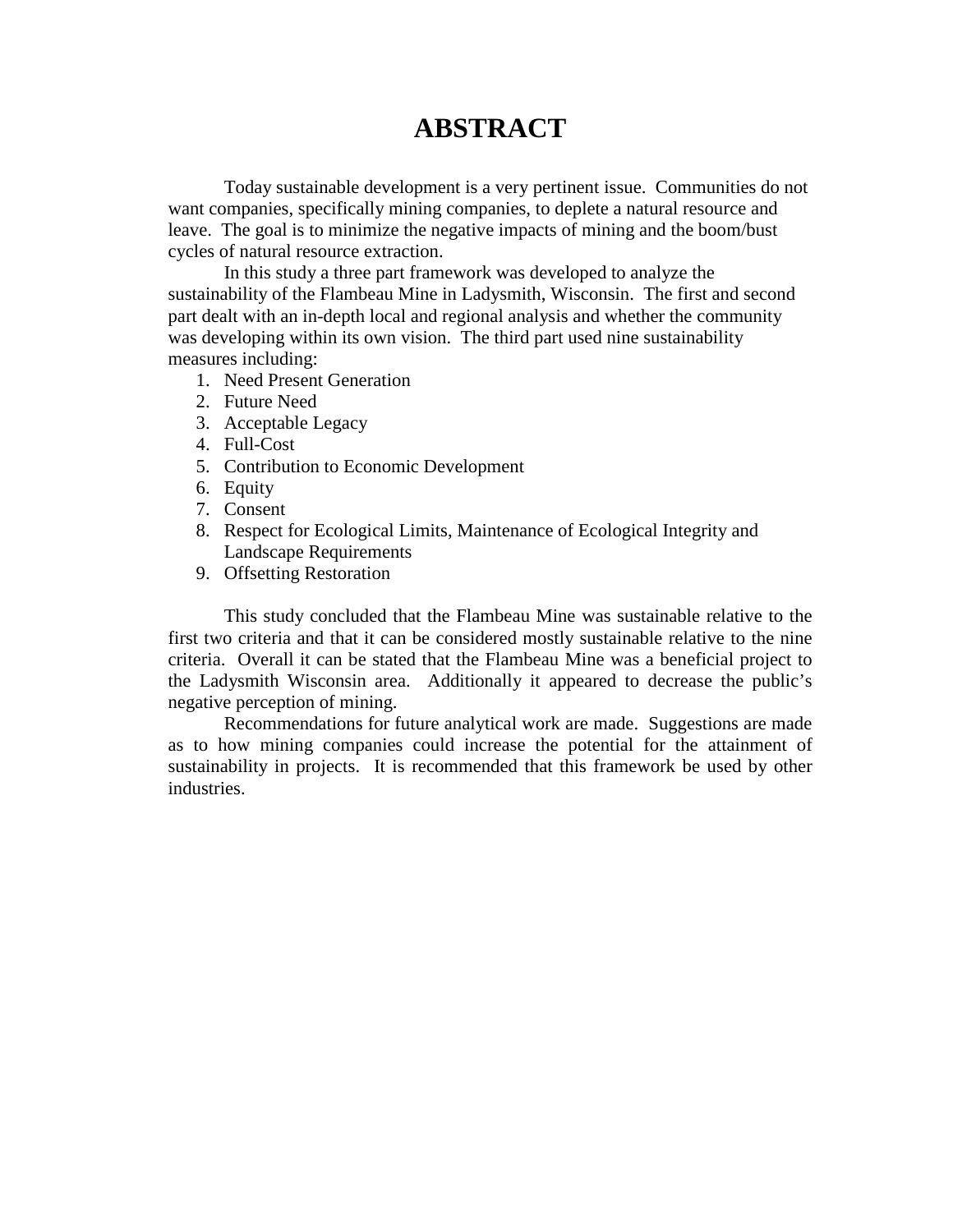# **ACKNOWLEDGMENTS**

 I would like to first thank my adviser Dr. Mark Roberts for all his help with this project. Also I want to thank the other members of my committee Dr. Gary Campbell, Dr. James Gale and Duane Thayer for their time and suggestions. There are two people from Kennecott Minerals who helped me a great deal with this project. They are Jana Murphy who provided information and was always there to answer my questions and Jon Cherry who helped suggest this topic in the first place. I also want to thank Joan Goodbody a reference librarian at Tech's J.R. Van Pelt Library and Cathy Greer and Stephanie Reed who are both in charge of Inter-Library Loan Services. Finally I would like to thank my family and friends for their help and encouragement throughout my entire graduate school career.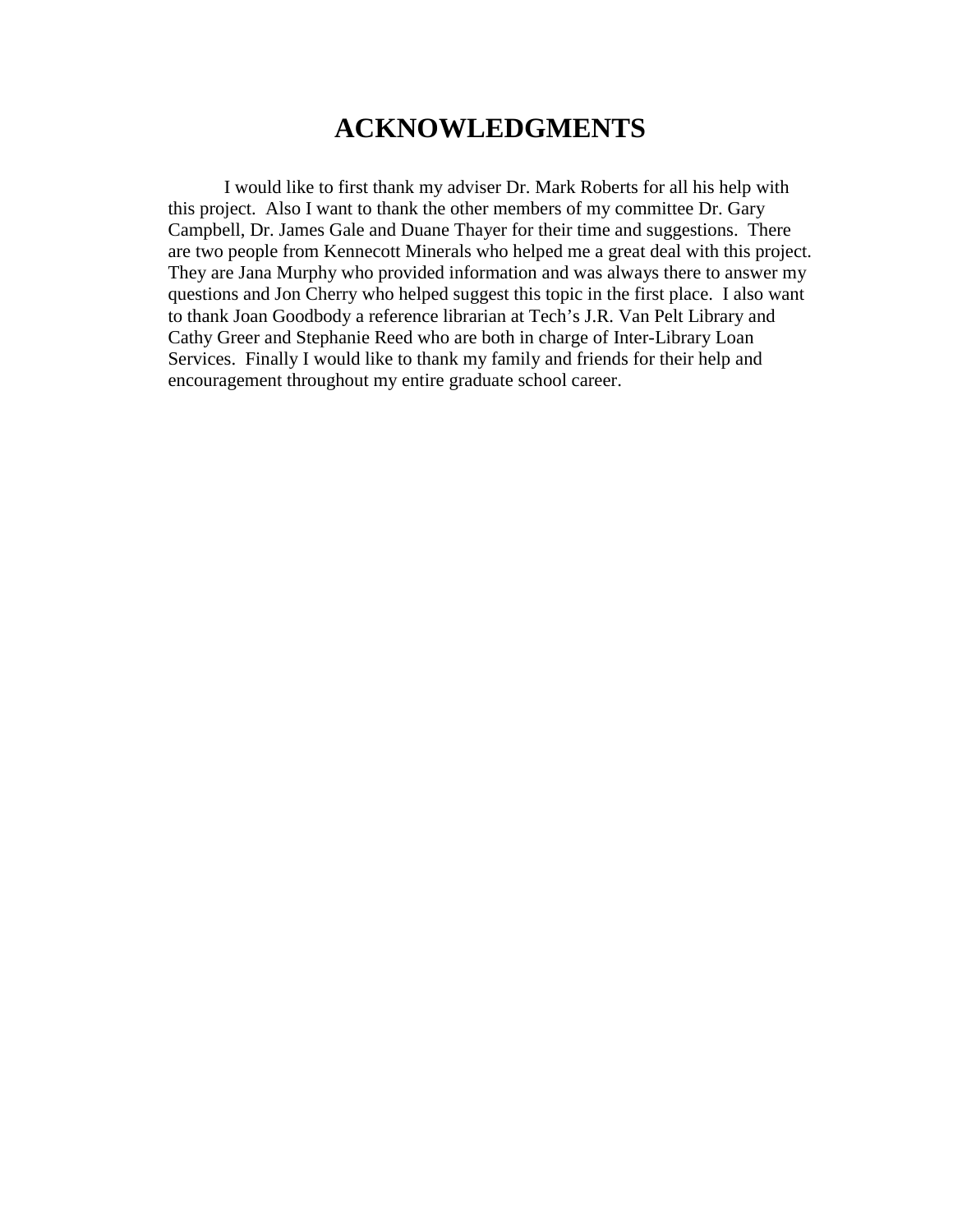# **Table of Contents**

| <b>Chapter 1</b>                                |                |
|-------------------------------------------------|----------------|
| Introduction                                    | $\mathbf{1}$   |
| <u>Chapter 2</u>                                |                |
| <b>Literature Review</b>                        | 5              |
| <b>Sustainable Development</b>                  | $\overline{7}$ |
| <b>Chapter 3</b>                                |                |
| Geology                                         | 15             |
| <b>History of Mining in Wisconsin</b>           | 16             |
| History of the Flambeau Mine                    | 19             |
| <b>Chapter 4</b>                                |                |
| Analysis                                        | 24             |
| <b>Chapter 5</b>                                |                |
| Comparisons                                     | 54             |
| <b>Chapter 6</b>                                |                |
| Conclusions                                     | 60             |
| Recommendations                                 | 62             |
| References                                      | 64             |
| Appendix A: Local Agreement and Land Use Permit | 72             |
| Appendix B: Individual and Business Surveys     | 78             |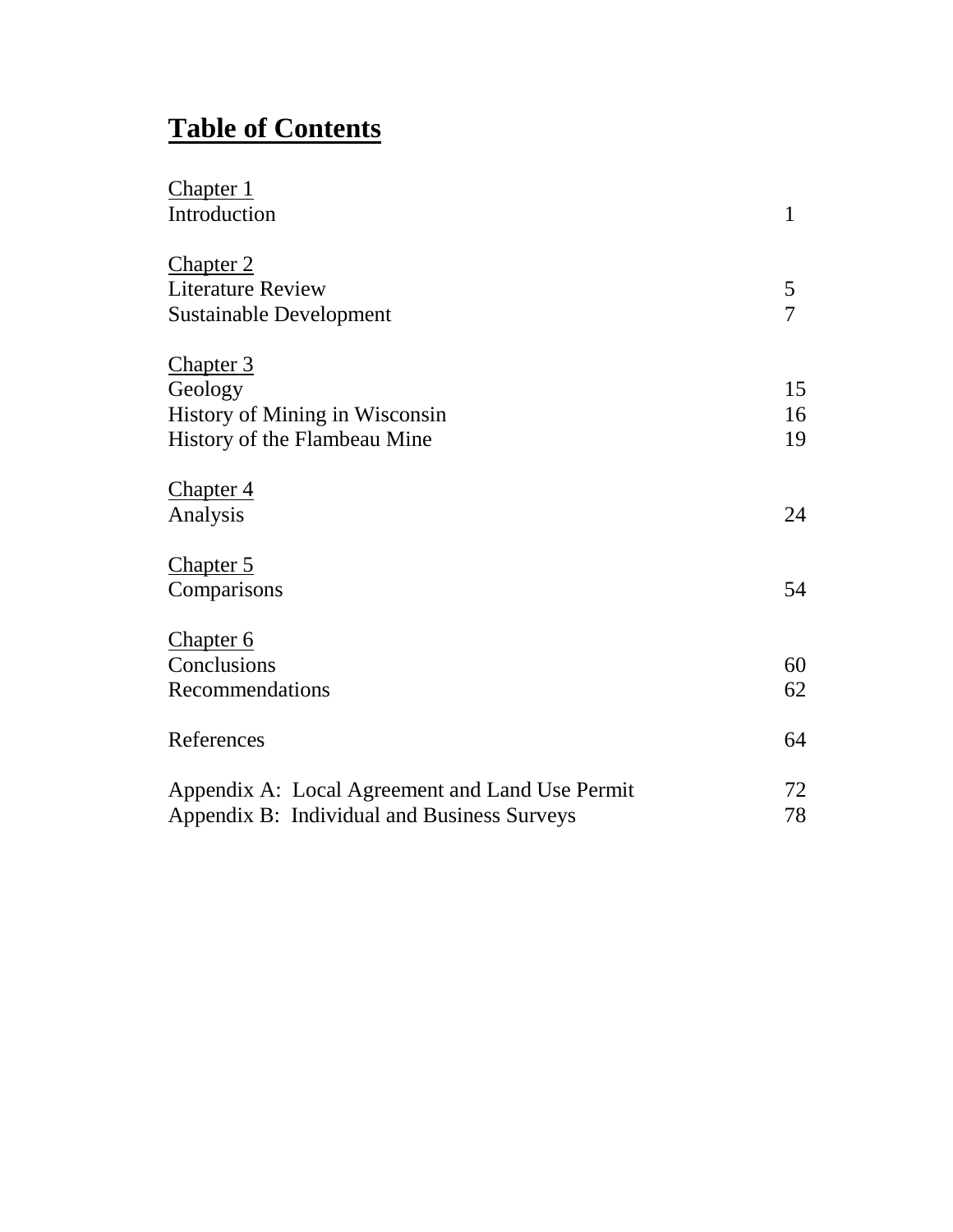## **CHAPTER 1**

### Introduction

 Today the mining industry is seriously considering and applying the concept of sustainable development. Sustainable development is defined on the website dictionary.com as "any construction that can be maintained over time without damaging the environment; development balancing near-term interests with the protection of the interests of future generations." Breaking New Ground: Mining, Minerals, and Sustainable Development, the report of the Mining, Minerals, and Sustainable Development (MMSD) Project states that "The most widely accepted definition of sustainable development is the one used in 1987 by the World Commission on Environment and Development (known as the Brundtland Commission): Sustainable development is development that meets the needs of the present without compromising the ability of future generations to meet their own needs" (MMSD, 2002, p.21).

 Historically, in most instances the general public and some companies viewed sustainable development as pertaining only to the environment. This interpretation would mean that a company could not leave a mine site without "clean-up" and that the surrounding environment would not have suffered any damage from the mining operation.

 The social norms and legal mandates are much different today. The environmental movement which took place in the sixties and onward produced social recognition of environmental issues that resulted in a multitude of state and federal legislation. Companies are working with communities where they operate and wish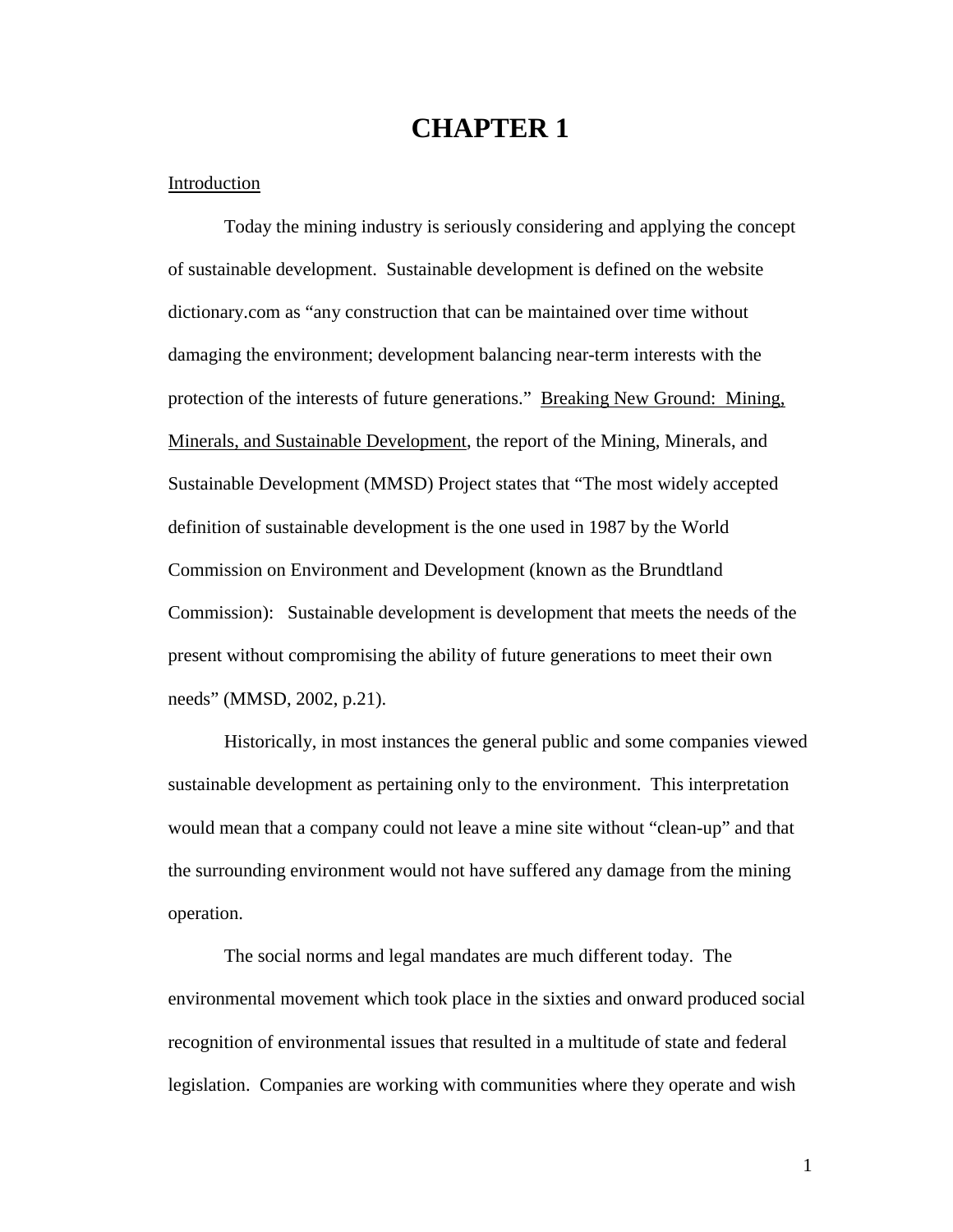to establish mines. All major mining companies have websites that are devoted specifically to their sustainable development policies.

Today sustainable development is defined not only in terms of environmental sustainability but in terms of the economic sustainability of the community where a mine will be located. According to Eggert, "even if a mine itself is not sustainable, in principle the economic benefits created by mining can be sustained indefinitely through appropriate investment in education, health care, infrastructure, and other activities that can create well being long after mining ceases" (Eggert, 2001, p. 4). The legacy of the mining industry evaluated on the basis of today's norms of environmental sustainable development is not good. Mining companies operated in the past in an era of different social norms and governmental regulation.

Using a broad definition of sustainable development, the purpose of this thesis is to determine if the Flambeau Mine in Ladysmith Wisconsin, owned by Kennecott Mining Company, a wholly owned subsidiary of Rio Tinto, can be categorized as an example of sustainable development. Sustainable development will include ecological sustainability, economic vitality, and social equity (Veiga, 2001), considered to be the three pillars of sustainable development. According to published literature, a mine cannot be considered sustainable if it does not meet these three criteria. In the report Industry in Transition: A Profile of the North American Mining Sector by Alistair MacDonald it is stated that "In order to appease both public demands and corporate necessities, mining firms have to look at sustainability in a new way that emphasizes it as a cost reduction, rather than cost addition exercise" (MacDonald, 2002, p. 111). To help attain the goal of a sustainable project,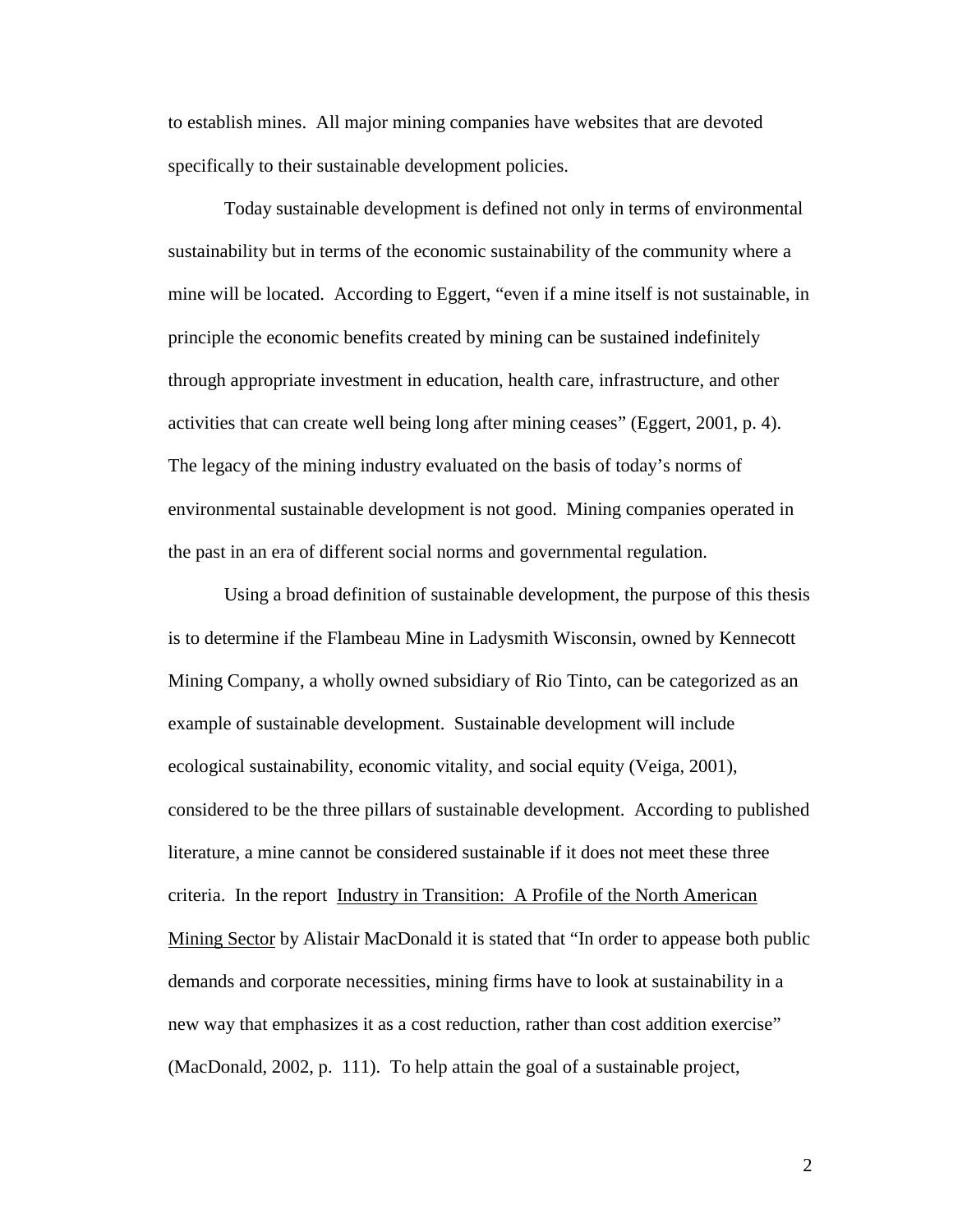MacDonald believes that a company should be proactive in communicating with the local community and should complete a very detailed, in-depth local and regional analysis before proceeding with the project. The in-depth study would include not only locating the geological promising areas but also analyzing the project in terms of economics, social, cultural impacts and local politics.

The framework that will be used in the evaluation of the Flambeau Mine in terms of sustainable development has several components. The first part of the framework is whether local concerns were recognized before the project was started.

The second part of the framework that will be used is from the MMSD report that states that "the challenge is to ensure that the effect of interactions are regarded as positive by those affected locally as well as by the promoters of the project, and that communities develop in ways that are consistent with their own vision" (MMSD, 2002, p. 198). The physical resource, financial resources, human resources, information, community values and knowledge, and finally community institutions will be studied to determine whether the mine's contribution was sustainable for the local community and if the community was a better place after the mine than before.

The final report "Evaluating Mining and its Effects on Sustainability: the Case of the Tulsequah Chief Mine" provided additional assessment tools, the third part of the framework. In this report, author Tom Green developed nine criteria to analyze whether a proposed mine is sustainable. Those nine criteria are 1. Need-Present Generation, 2. Future need, 3. Acceptable Legacy, 4. Full-Cost, 5. Contribution to economic development, 6. Equity, 7. Consent, 8. Respect for ecological limits, maintenance of ecological integrity and landscape requirements, 9. Offsetting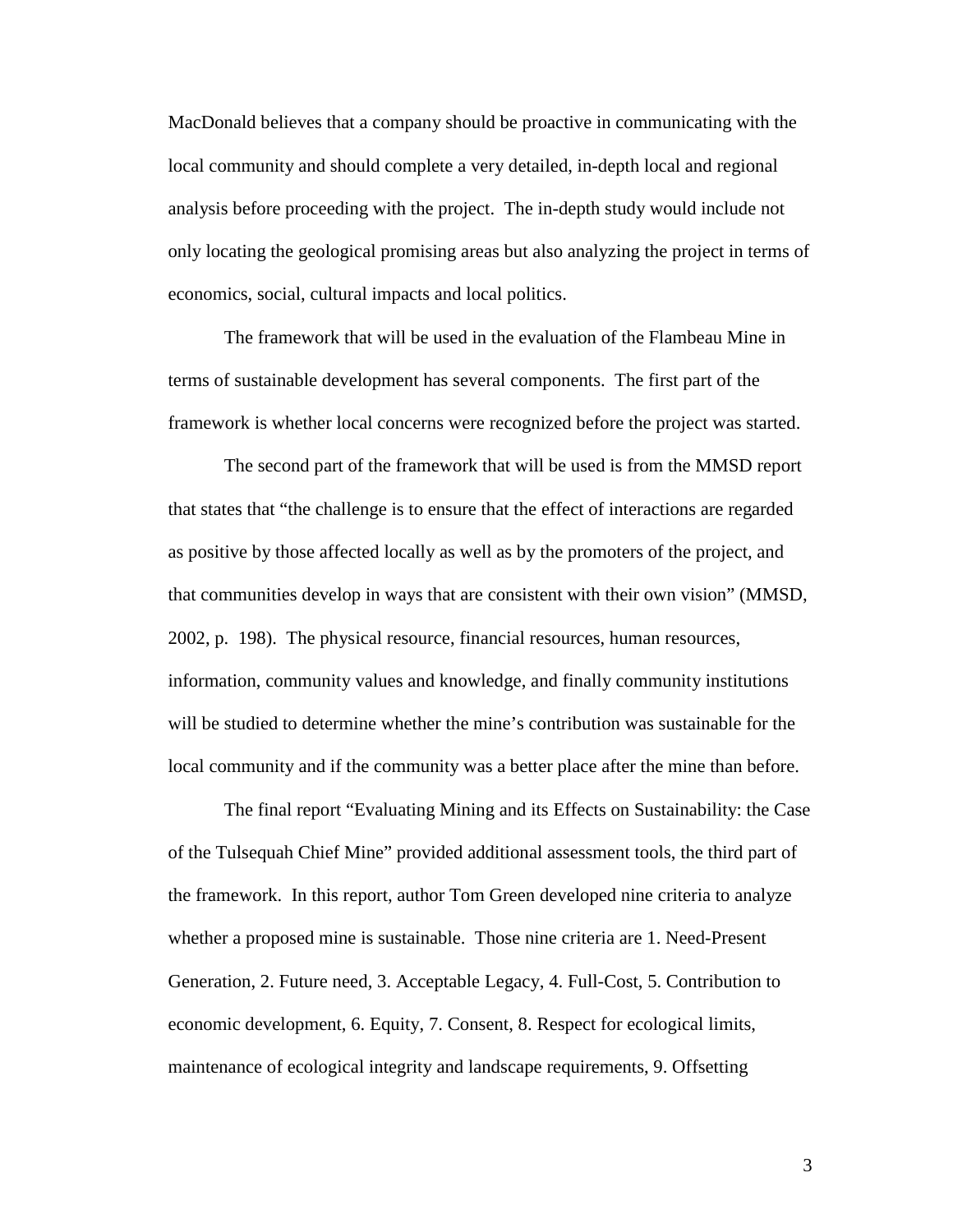Restoration. Each of these criteria will be applied in the evaluation of the Flambeau Mine. Using the above framework a conclusion will be presented as to whether the Flambeau Mine can be considered an example of sustainable development in the mining industry.

 The final part of this thesis will be a comparison between Flambeau and other business's in Ladysmith and the failed attempt to mine at Crandon, Wisconsin. Both of these comparisons will be used to determine what aspects of the Flambeau project made it successful. Once these are presented a conclusion will be made as to whether the Flambeau Mine was indeed an example of sustainable development. Recommendations for future work will be discussed including what Kennecott can do

to help make their Eagle Project successful.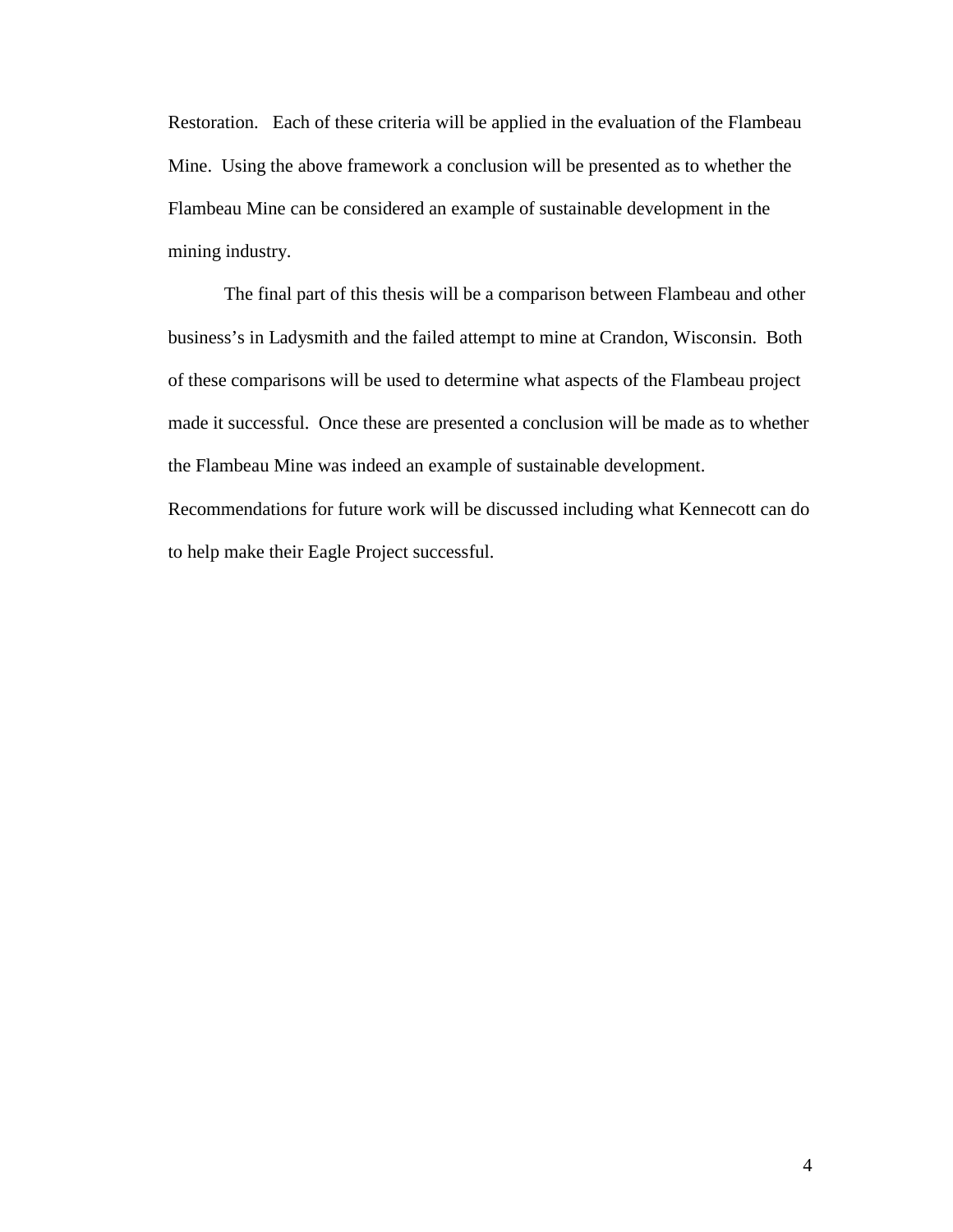## **CHAPTER 2**

## Literature Review

Material relating to the specific question of the sustainability of the Flambeau Mine project in terms of its long-term benefits to the community is limited. Reports that were prepared by the company for the Flambeau Mine permitting process are available. Two such reports dealt with demographic and economic data for Rusk County, the City of Ladysmith, and the town of Grant prior to the Flambeau Mine operating. One of the reports was that of the State of Wisconsin Department of Natural Resources (WDNR) entitled Final Environmental Impact Statement Flambeau Mining Company Copper Mine Ladysmith, Wisconsin and the other was entitled Environmental Impact Report for the Kennecott Flambeau Project which had been completed by the consulting company Foth and Van Dyke. The Environmental Impact Report (EIR) analyzed factors such as population, taxes assessed, and income in the local area that could be impacted by the mining operation. The report made by the WDNR discussed these factors in more detail and presented alternatives for the mine design and how the alternatives might affect the community. It is interesting to note that all the analysis was undertaken before the mine was opened but that no analysis of the impacts occurred during or after the mining operation.

 Other documents that were researched were in the area of sustainable development and its importance to communities. One such article was titled "Mining with Communities" and its premise was that for a mine to be considered sustainable, it needs to adhere to three principles which are ecological sustainability, economic vitality and social equality (Veiga, 2001). Theses principles should be adhered to not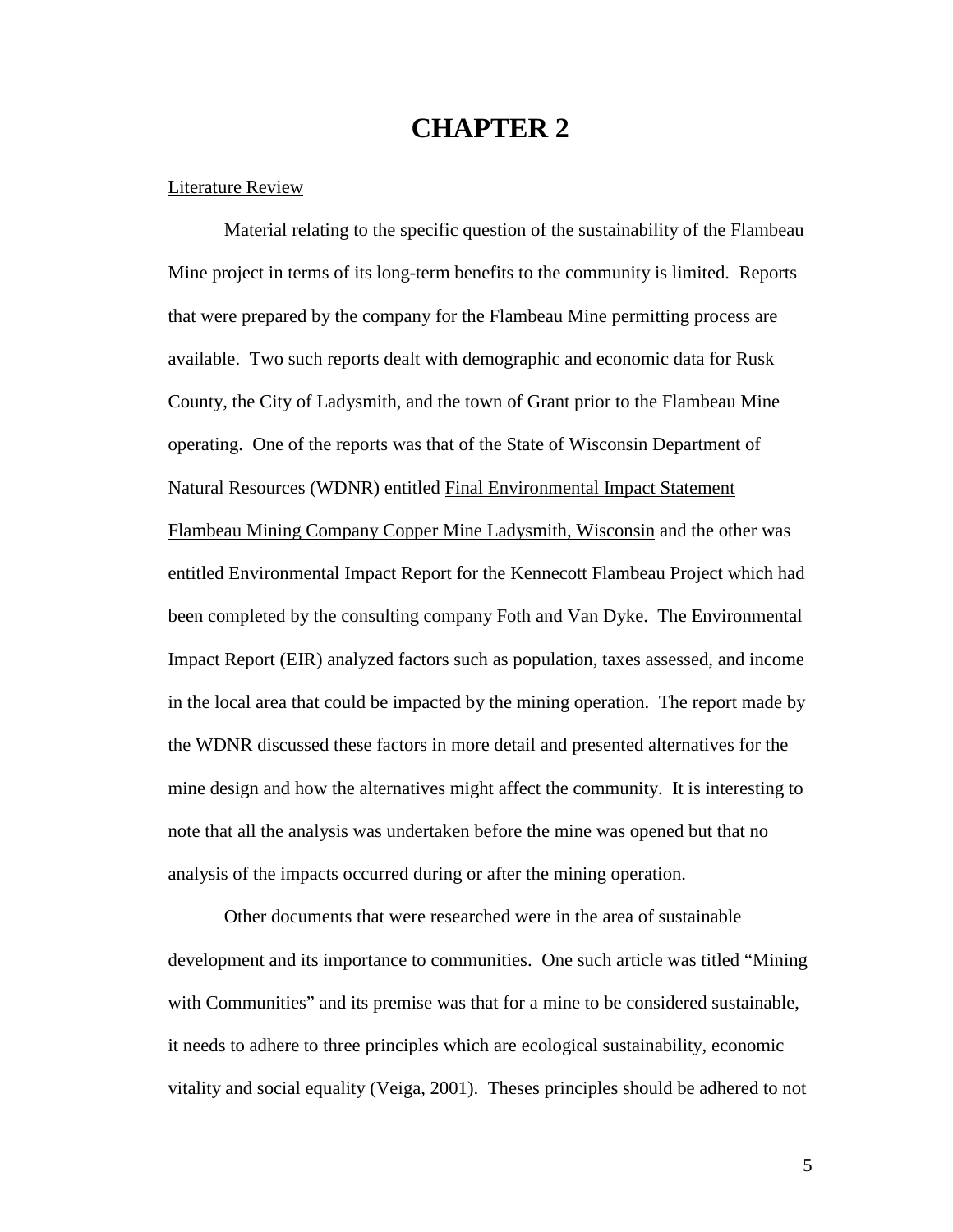only for the life span of the mine but long after its closure. These principles will be used in the analysis of the Flambeau Mine in this research project. Another article that dealt with the subject matter was by Roderick Eggert and its title was "Mining and Economic Sustainability: National Economies and Local Communities". In this article Eggert described the importance of companies viewing sustainability as an important concept for their success. He also discussed the importance of having the local community's input on issues that concern them and determining how to deal with those concerns so that all parties involved will recognize the benefits of a mining project.

In the book Large Mines and the Community (McMahon & Remy, 2001) the editors dealt with some of the issues that face small communities outside the United States. They provide some examples in Canada but most of the case studies were for Latin America and Spain. No formula or analytical procedure to determine sustainable development for a mine was found in any of the literature.

To determine the specifics of the mine at Ladysmith Wisconsin, it was necessary to read the history of the Flambeau project on Kennecott Minerals website. Yearly Social and Environmental Reports dating from 1999 through 2004 were studied. In each of those reports a synopsis of each of their active mines in the United States (three mines) as well as their five reclaimed properties was provided. These reports are considered by the company a "Case Study in Sustainable Development". The company's Health, Safety and Environment Policy, Sustainable Development Policy, and Community Policy as well as a company profile and Presidents Report were included in each Social and Environmental report. A Community Relations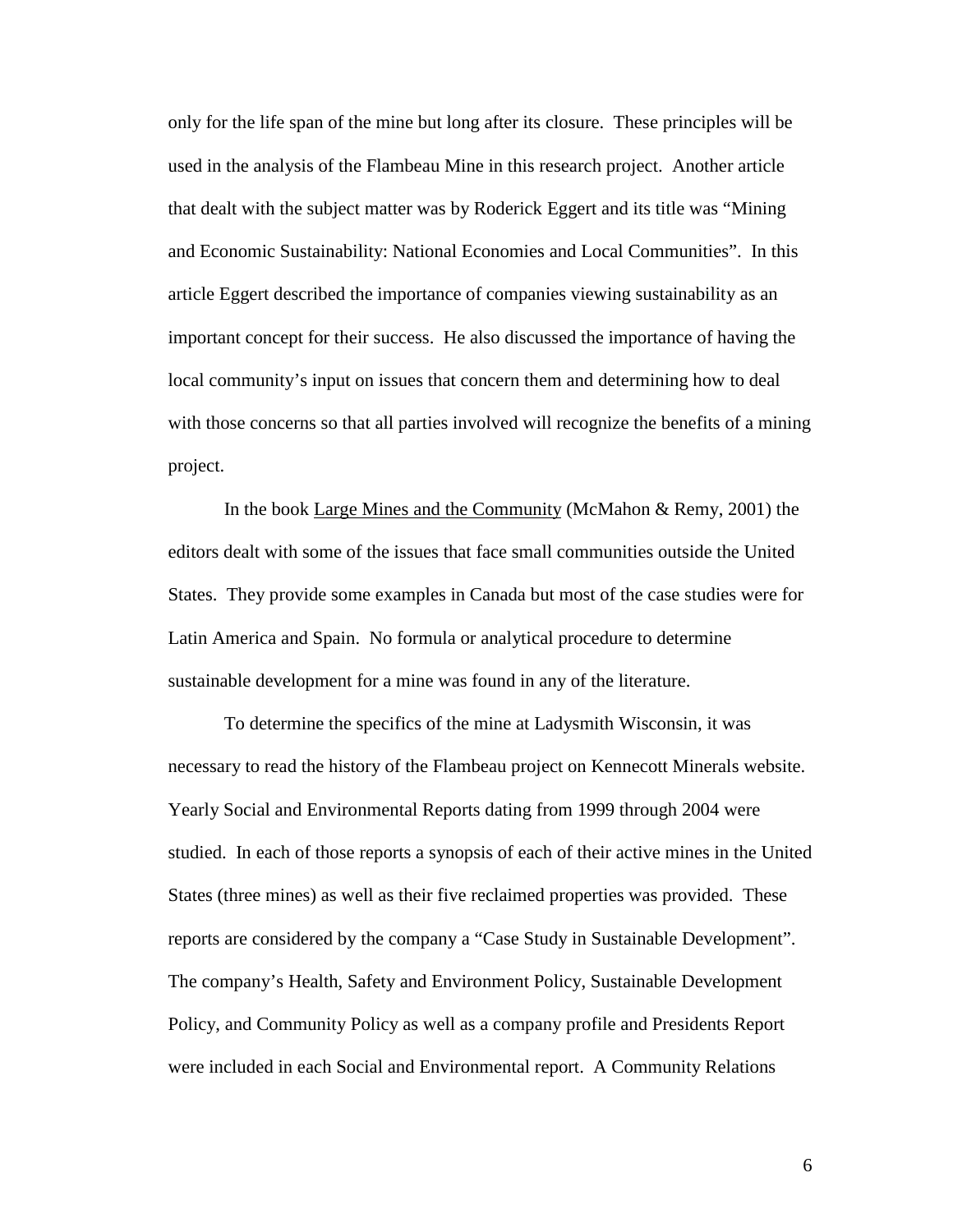Plan 2005-2009 was also available which was used to gain information as to the future plans for the Flambeau site and Kennecott's involvement in the community. "The Kennecott Flambeau Communities Relations Plan (Plan) addresses the company's relationship with the surrounding communities, which include the City of Ladysmith, Rusk County and the Town of Grant, and focuses primarily on Flambeau's position within the communities as a reclaimed mining site and major landholder" (Murphy, 2004, p. 1). This report also briefly describes twelve goals that the company has for the years between 2005 through 2009. It describes other areas that the company is involved in such as economic development, recreation/health, and finally educational development.

#### Sustainable Development

The basic concept of "sustainable development" was first brought up during a United Nation's Conference on the Human Environment which was held in Stockholm Sweden on June 5-16, 1972. This conference investigated the need for a common outlook and principles to guide in the preservation and enhancement of the human environment. At this conference many principles were written into the Stockholm Declaration. One principle in particular dealt with the extraction of natural resources (from the website: www.natural-

#### resources.org/minerals/CD/sustdev.htm)

*"States have, in accordance with the Charter of the United Nations and the principles of international law, the sovereign right to exploit their own resources pursuant to their own environmental policies, and the responsibility to ensure that activities within their jurisdiction or control do not cause damage to the environment of other States or of areas beyond the limits of national jurisdiction.".*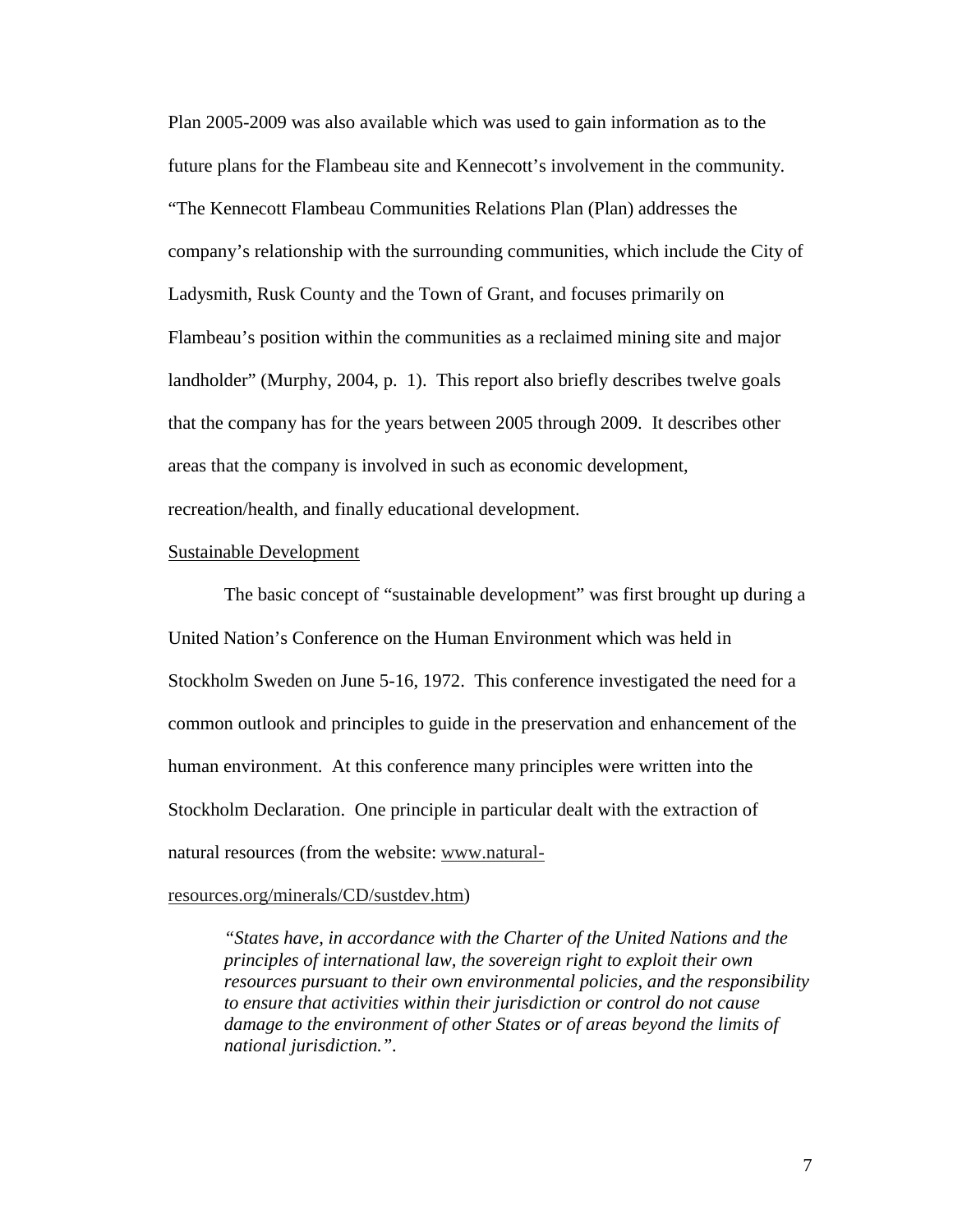Based on this thinking, a meeting was held in 1987, the World Commission on Environment and Development (WCED) also called the Brundtland Commission. This group commissioned a report called "Our Common Future" which stated the most widely accepted definition of sustainable development which has already been quoted.

 The United Nations Conference on Environment and Development (UNCED) held a meeting in Rio de Janeiro, Brazil in 1992 which is also called the Earth Summit. During this conference a plan was formulated called Agenda 21 which was an action plan to move the world toward sustainable development. In this document there were no specifics dealing with mining. Four sections were indicated: 1. Social and Economic Dimensions, 2. Conservation and Management of Resources for Development, 3. Strengthening the Role of Major Groups, 4. Means of Implementation. The next meeting was held in 1997 to review the progress on meeting the goals of Agenda 21 which was called Earth Summit+5. The next major meeting dealing with questions of sustainable development and its role within the United Nations was the UN Millennium Summit held in 2000. There, Secretary General Kofi Annan presented his vision for the role of the UN in a new globalized world. Again mining was not mentioned directly in his report but it was indirectly referred to.

 The final meeting that discussed sustainable development was the World Summit on Sustainable Development (WSSD). It marked the tenth anniversary of the 1992 Earth Summit (UNCED) and was held on August 26 thru September 4, 2002 in Johannesburg, South Africa. This conference is also called the Johannesburg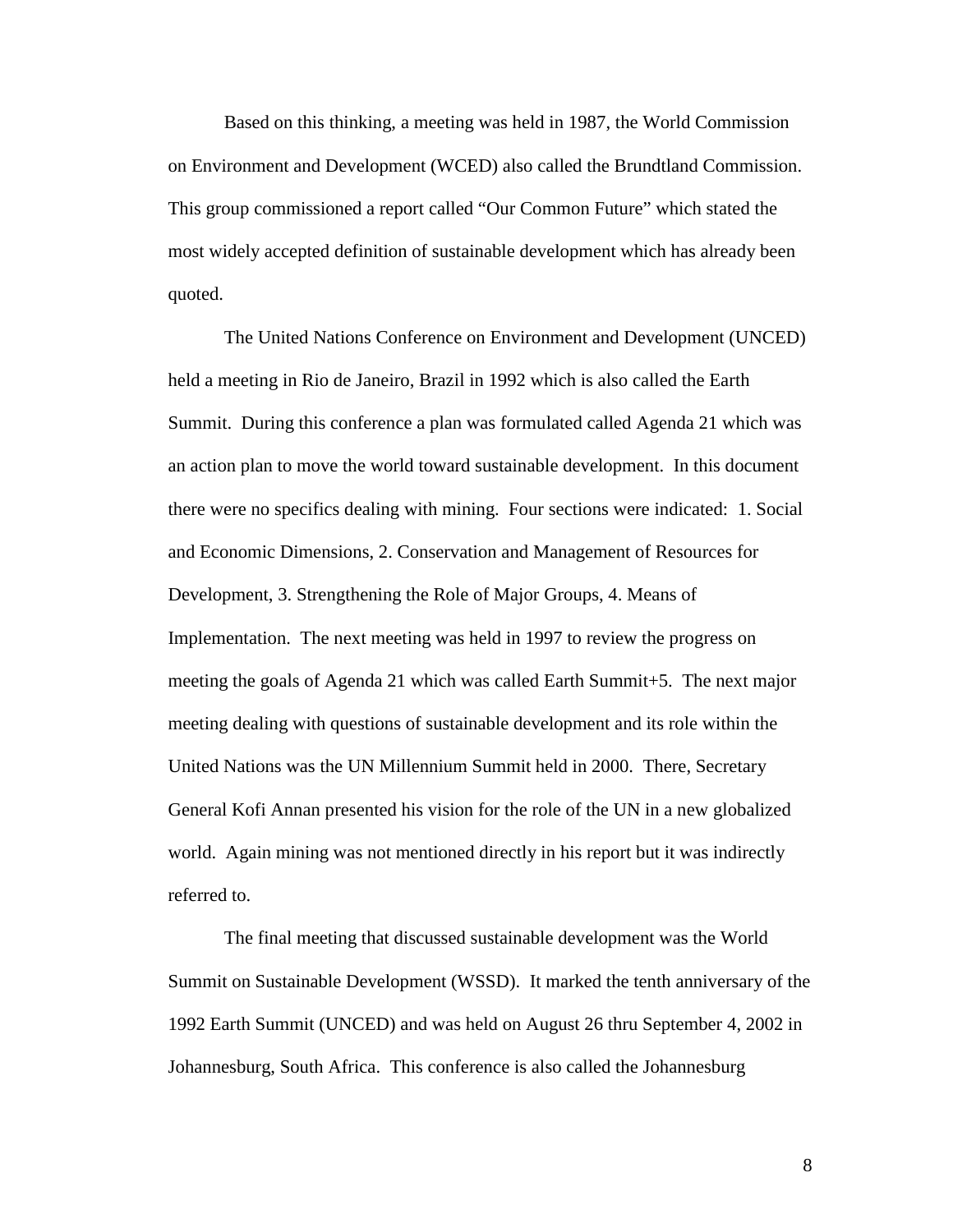Summit. The participating countries reviewed the progress on Agenda 21 and then they created two documents. One of those documents dealt directly with the mining industry and it was titled the "Plan Implementation for the World Summit on Sustainable Development". As a result many other documents were published by the United Nation's, national governments, the private sector, and non-governmental organizations (NGO's). One of those reports has been discussed earlier in this section, the MMSD. It provided major input to the summit process. Since this last summit in 2002, there have been no meetings dealing with sustainable development in relation to the mining industry.

Two other references were used. Both were developed by the Minerals and Sustainable Development Project (MMSD), a joint project between the World Business Council for Sustainable Development (WBCSD) and the International Institute for Environment and Development (IIED). The first report published through the project was titled "Breaking New Ground: Mining Minerals and Sustainable Development". It was an overview of the problems faced by the mining industry with regard to sustainable development and "integrating economic activity with environmental integrity, social concerns, and effective governance systems" (MMSD, 2002, p. xvi). It is stated that "In the context of the minerals sector, the goal should be to maximize the contribution to the well-being of the current generation in a way that ensures an equitable distribution of its costs and benefits, without reducing the potential for future generations to meet their own needs" (MMSD, 2002, p. xvi).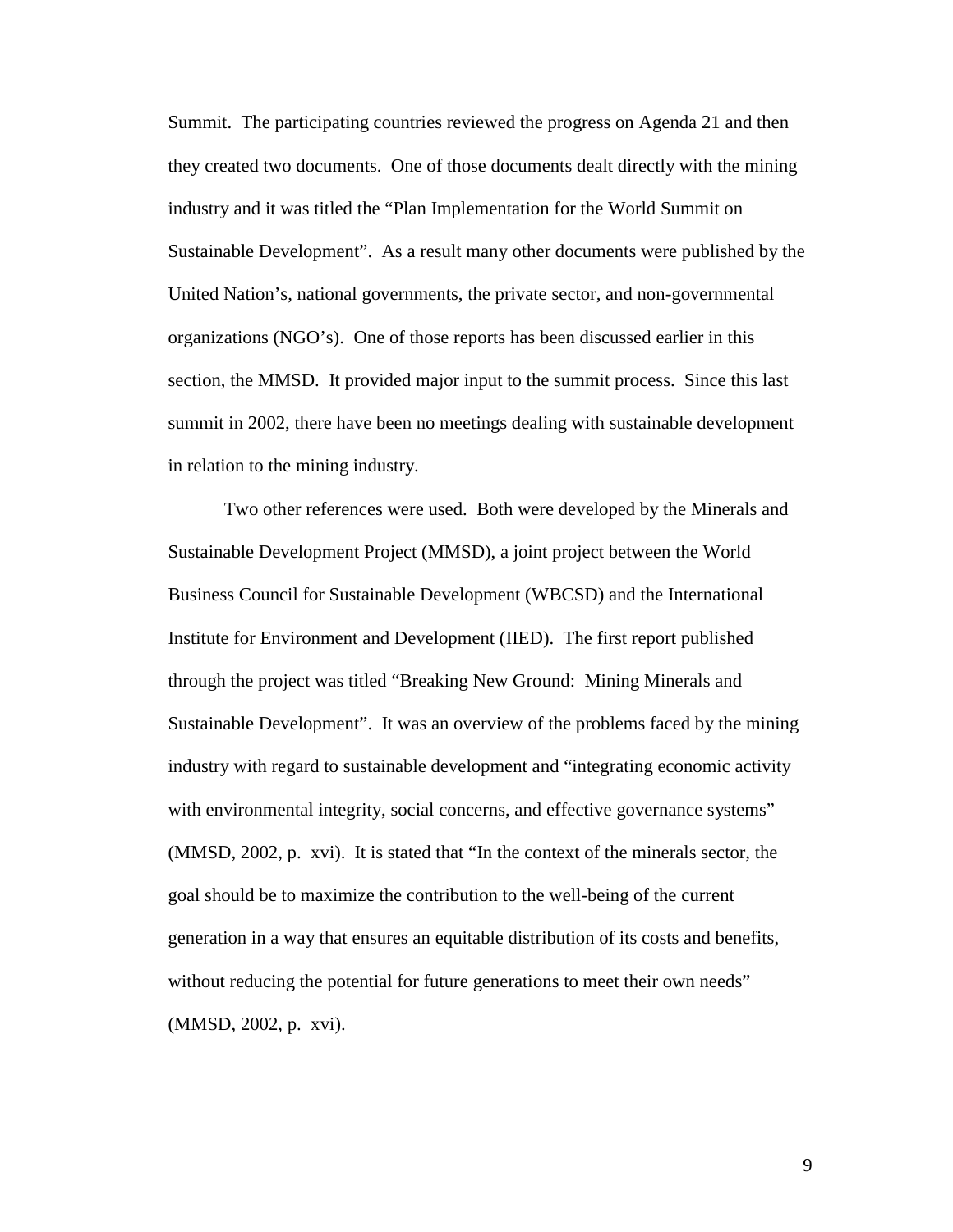The other report by the MMSD was entitled "Industry in Transition: A Profile of the North American Mining Sector" written by Alistair MacDonald. This report was "driven by a concern that a disconnect had emerged between mining/mineralsrelated practices and the values of today's society, they voiced a concern that their "social license" was in jeopardy" (MacDonald, 2002, p. v). It focused on five tasks specifically related to the North American mining sector: 1. the development of a story or profile of the North American mining industry, 2. development of a set of guidelines for sustainability, 3. setting a timeline for the mining industry to adopt the principles of sustainable development, 4. developing future scenarios of the mining industry and 5. writing the final report. The section that is of most interest is the section on sustainability and what the North American mining sector can do to adhere to sustainability principles.

 There have been many articles and books published on the topic of sustainable development. Most, if not all, discuss the fact that there is no concrete definition for the term sustainable development and how difficult it is to determine if a company, more specifically a mining company, can actually accomplish a policy of sustainable development.

 Mining is an unsustainable activity because eventually the deposit will be depleted and the company must move to the next deposit. This basic contradiction seems to be a reason why not much literature dealing specifically with indicators of sustainable development in the mining sector is evident.

 However two articles were published by the MMSD discussing the benefits of a sustainable company policy. One was entitled "Sustainability Indicators and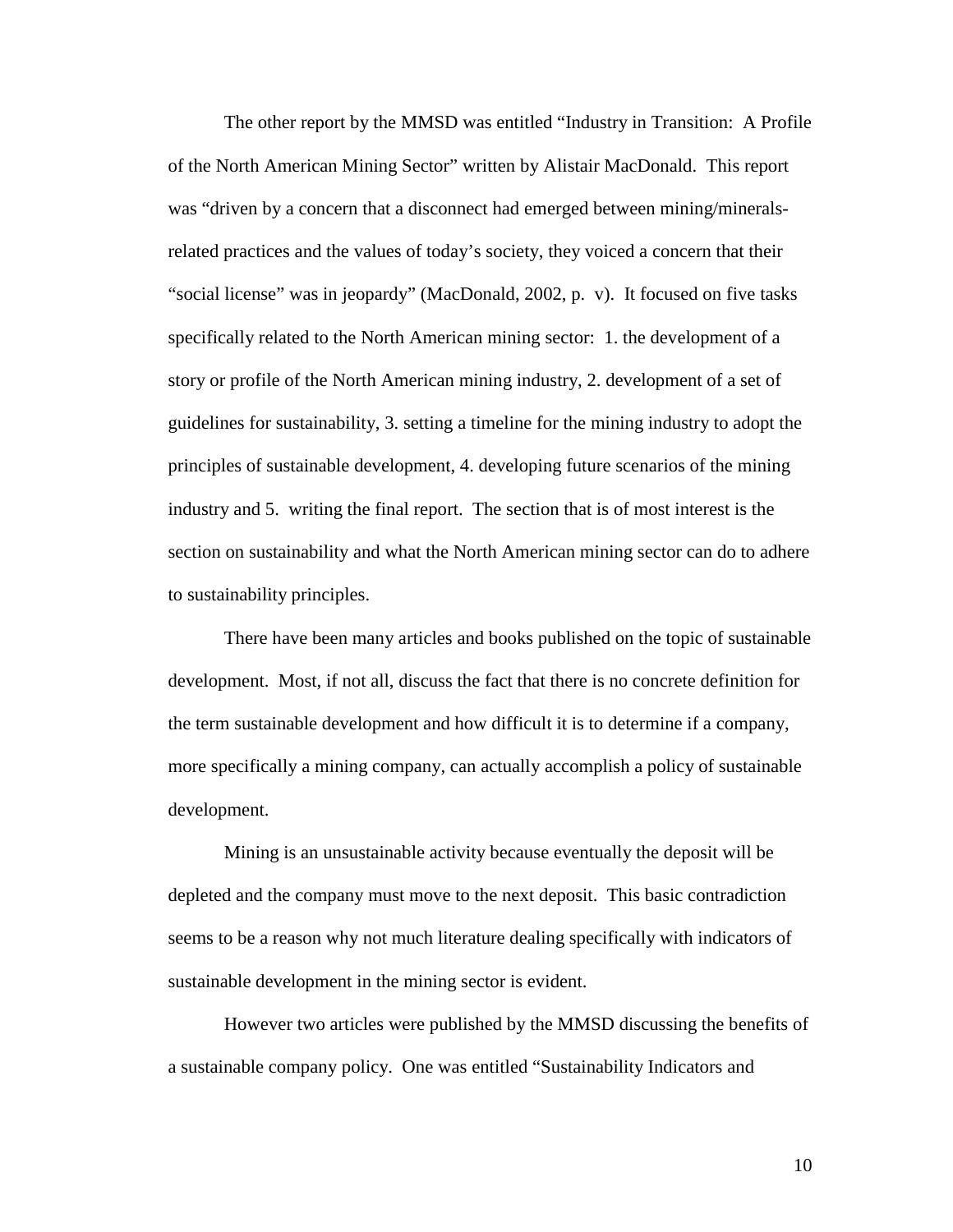Sustainability Performance Management" by Professor A. Warhurst and the other was entitled "Financial Incentives for Improved Sustainability Performance: The Business Case and the Sustainability Dividend" by Maryanne Grieg-Gran. The first article by Warhurst is about "the development and use of Sustainability Performance Indicators (also referred to as Sustainability Indicators) to communicate to the internal and external stakeholders of mining companies the extent to which their mining activities are contributing to, or detracting from, sustainable development goals" (Warhurst, 2002, p. 3).

 The premise of the article by Grieg-Gran was whether there is a financial incentive for a company to "strive for good environmental and social performance?" (Grieg-Gran, 2002, p. 3). Both of these articles build on one another and both will be used in the framework to investigate the sustainability of the Flambeau project.

 An article that solidifies the history of sustainable development is by Herman Daly and it is entitled "Sustainable Development: From Concept and Theory to Operation Principles". Daly states that "lack of a precise definition of 'sustainable development' is not without benefit. It has allowed a considerable consensus to evolve in support of the main idea that it is both morally and economically wrong to treat the world as a business in liquidation" (Daly, 1990, p. 32). The article finds that it is not in a company's best interest to operate as they might have done in the past. This article was published in the early stages of the development of the concept of sustainability. This particular policy is becoming more widely accepted.

 There are another six articles that were reviewed on the topic of sustainable development and its specific application to mining and mineral development.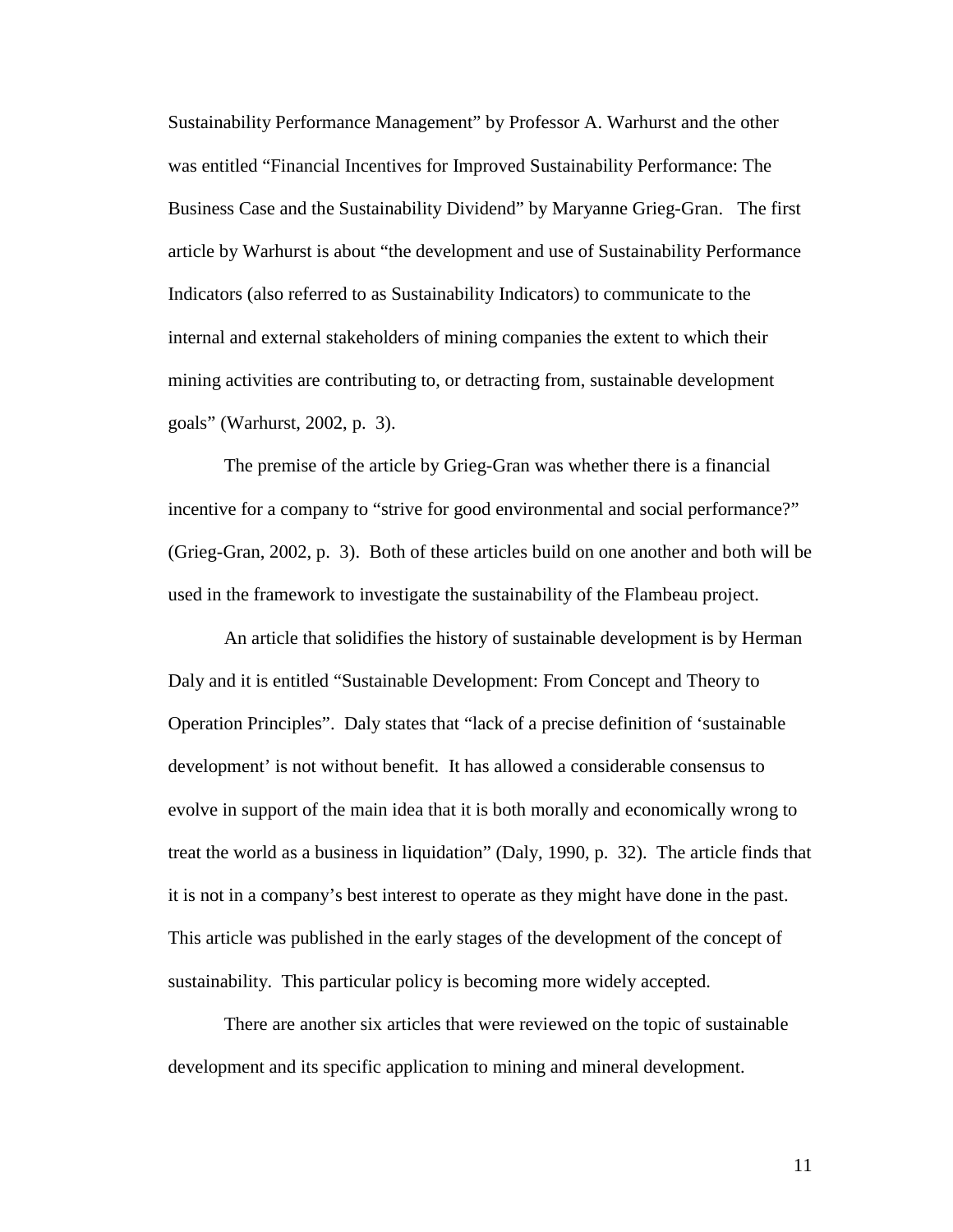Richards (2002) stated that "simply doling out cash is not a sustainable solution, and modern mining operations now expend considerable resources in social infrastructure investment (e.g., in schools, hospitals, roads, secondary industry development, and most importantly, business and technical training) to ensure that money paid in compensation is not wasted, and that an investment is made in the future of the society after inevitable mine closure" (Richards, 2002, p. 5). The other five articles detail the history of the logical progression of the concept of sustainable development.

 The final article that was reviewed was a case study on sustainability. It is titled "Evaluating Mining and its Effects on Sustainability: the case of the Tulsequah Chief Mine" and it was written by Tom Green (2001). The Tulsequah Mine is located in the province of British Columbia (B.C.) and is 100 kilometers (km) due south of Atlin B.C and 64 km northeast of Juneau Alaska and is located directly on the Tulsequah River. The mine was originally opened from 1951-1957. It produced copper, gold, lead, silver, and zinc. The company that owns the mine wanted to investigate reopening it. Many environmental concerns existed which are similar to those of the Flambeau Mine. In both locations there was a concern about Acid Mine Drainage. While this study was undertaken before approval was given for its reopening, it will be shown that the framework that Green developed can also be used to analyze a closed mine. Green stated: "this report helps fill two gaps: the lack of a rigorous sustainability assessment framework for proposed mineral developments, and the need for a sustainability assessment of the proposed TCM (Tulsequah Chief Mine)" (Green, 2001, p. 2). In the report there are nine sustainability criteria that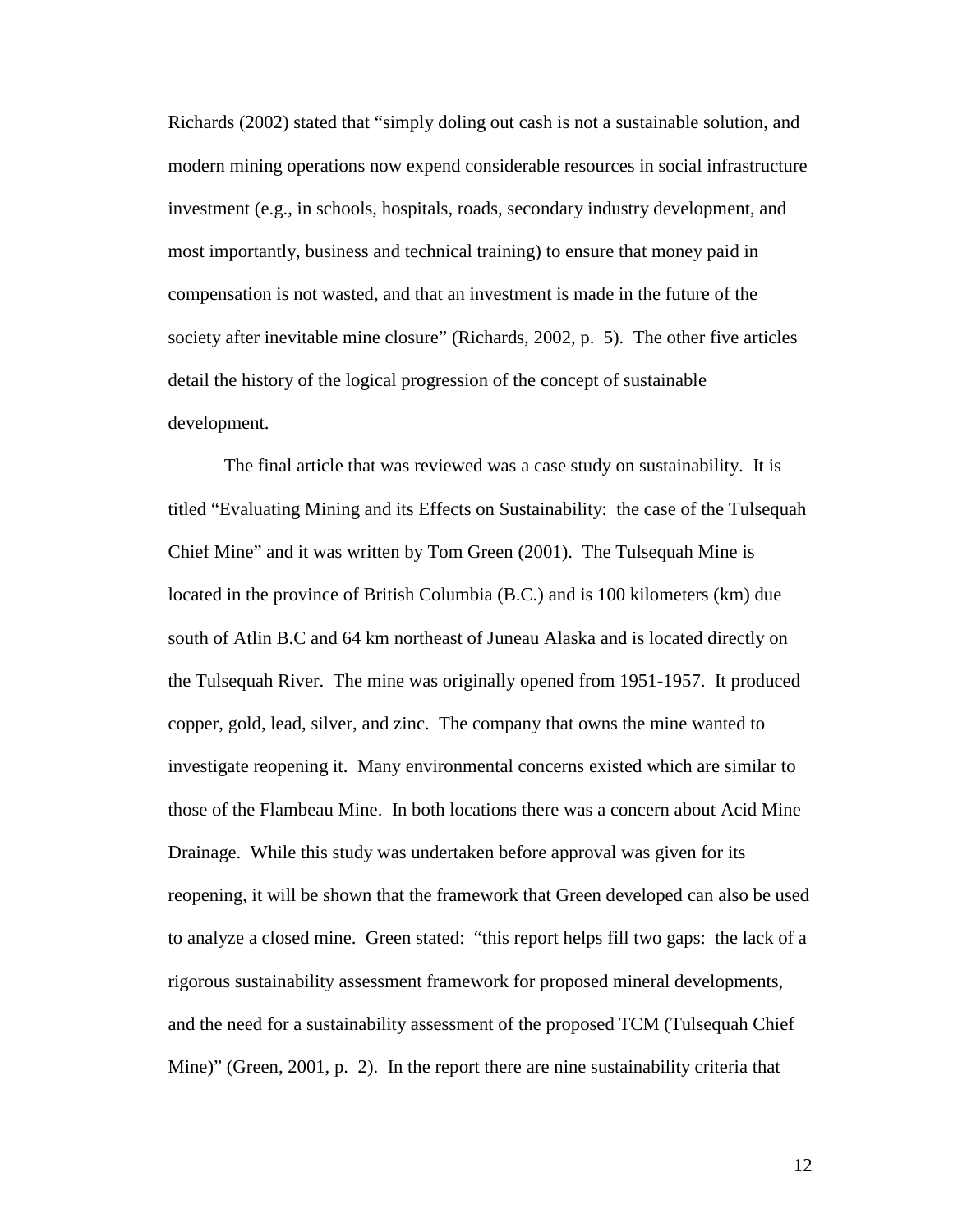were developed to asses the sustainability of, in this particular case, the proposed mine. In respect to the Flambeau mine these nine criteria will be used to assess whether the Flambeau Mining Company adequately addressed these criteria which would deem it as a sustainable project. Those nine criteria are:

- 1. Need-Present Generation
- 2. Future Need
- 3. Acceptable Legacy
- 4. Full-Cost
- 5. Contribution to Economic Development
- 6. Equity
- 7. Consent
- 8. Respect to ecological limits, maintenance of ecological integrity and landscape requirements
- 9. Offsetting Restoration

 Each of these nine criteria will be explained as to their significance. The first criteria, needs of the present generation looks at whether there is a need to actually mine the deposit and not just for profits for the company. This would mean that society needs this material to produce some product. The next criteria, future need determines if "exploiting the deposit in question now does not deprive future generations of access to deposits of sufficient quality that they will be able to extract minerals to meet their needs" (Green, 2001, p. 34). Criteria 3 relates to the criteria of acceptable legacy whether future generations will have to clean-up some type of environmental mess due to this mine operating. In the criteria of full-cost "one of the key requirements for achieving sustainability is that producers pay the full costs of their economic activity using a precautionary stance" (Green, 2001, p. 35). The contribution to economic development deals with the diversification of the local economy because the company knows that the mine will only be open for a limited time. The equity part of the criteria deals with the benefits of the mine and how they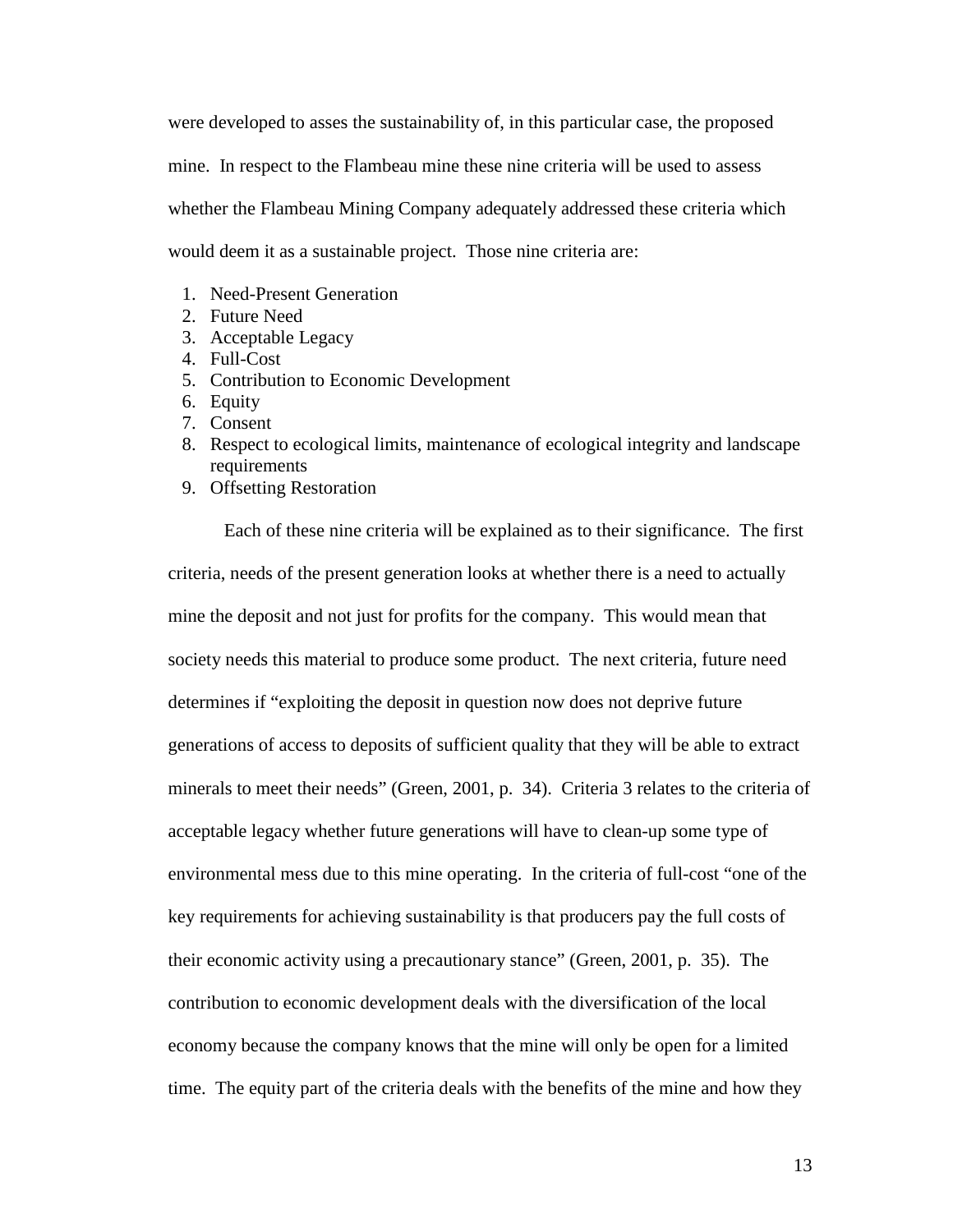are shared with not only the company's employees' but whomever is affected by the mine. This specific criteria is taking the definition of sustainable development to the next level (for the mining industry) because it deals with both this and future generations, as specifically included in the definition of sustainable development. The consent of the local community is very important in the nine criteria for sustainability. It is important to gain community consent before the mine is opened. Numerous articles have stated the importance of giving the local community opportunities to comment and make suggestions on proposed mine projects. The final two criteria deal with the mine after it closes and the status of remediation. Both seek to make sure that the company takes into consideration the remediation plan for the site after the mine closes and what it will look like. It is making sure that the natural ecosystem, as well as biodiversity is protected as much as possible and not affected negatively.

 The final resource for this project is the Northwest Regional Planning Commissions report entitled "A Socioeconomic Study of the Flambeau Mine Project." This was a study to determine the amount Kennecott paid in taxes and how local units of government used the funding. A good history of the entire project was gained from this report because it was so thorough and the fact that a twelve year period was available for assessment.

 It should be explained that whenever Kennecott or Flambeau Mining Company is used, the term is referring to the same organization. Flambeau is a wholly owned subsidiary of Kennecott Mining Company and the names are used interchangeably.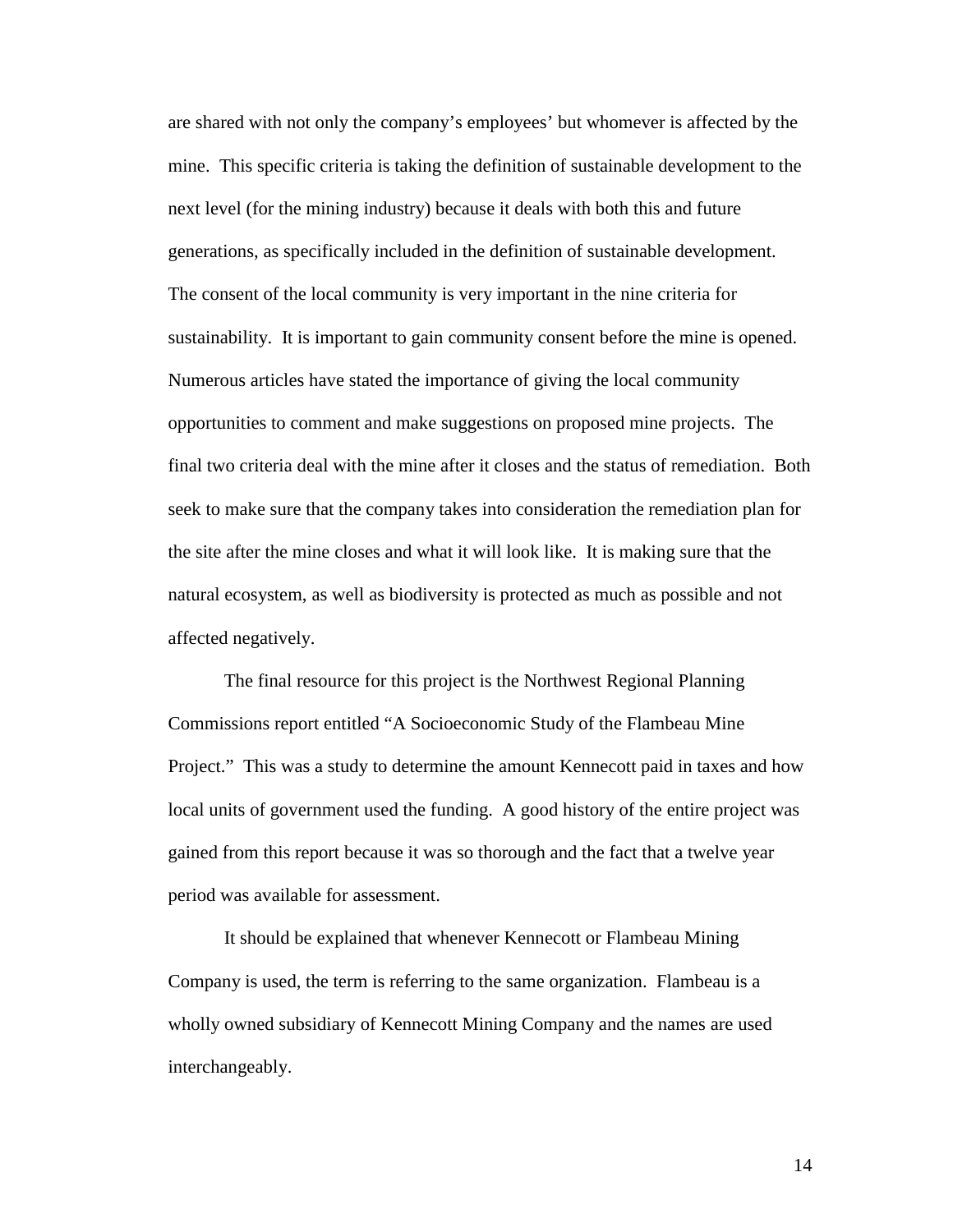## **CHAPTER 3**

## **Geology**

 Most of the state of Wisconsin's bedrock is covered by glacial deposits that age from about 1 million to 10,000 years before present (WDNR, 1990). These glacial deposits overlay Cambrian age sandstone. This sandstone grades from pebbly to very fine grained in Rusk County and is roughly a few feet to 100 feet thick. The underlying layer is Precambrian bedrock that consists of metamorphosed volcanic, granitic and sedimentary rocks. These metamorphic rocks in Rusk County are steeply dipping belts that are east northeast trending. The Flambeau deposit is located on one of the belts and it extends from the Pembine area in Florence County to Ladysmith.

 The Flambeau deposit is tabular in shape and vertically dipping (Mercando, 1991). It is 2,400 feet long and it ranges in thickness from 20 to 200 feet and it extends to a depth of 600 to 800 feet (WDNR, 1990). The Precambrian rock (which includes the orebody) is a complex of interfingered metamorphosed volcanic flows, and other ejected volcanic material. They were then strongly altered and put through intense folding and faulting. These volcanic rocks were eroded, weathered and then the top was supergene enriched (Mercando, 1991). The supergene enrichment is a process where there was fluctuating levels of mildly acidic groundwater that weathered the rock to form different minerals. This altered the Precambrian rock from 50 to 400 feet below the bedrock surface. The actual rock types within this mineralized zone are quartz rich sediments and volcanic ash, massive sulfide, semi massive sulfide and chert. The deposits that are economic to mine are copper sulfide minerals: chalcocite ( $Cu<sub>2</sub>S$ ), bornite ( $Cu<sub>5</sub>FeS<sub>4</sub>$ ), and chalcopyrite ( $CuFeS<sub>2</sub>$ ) with trace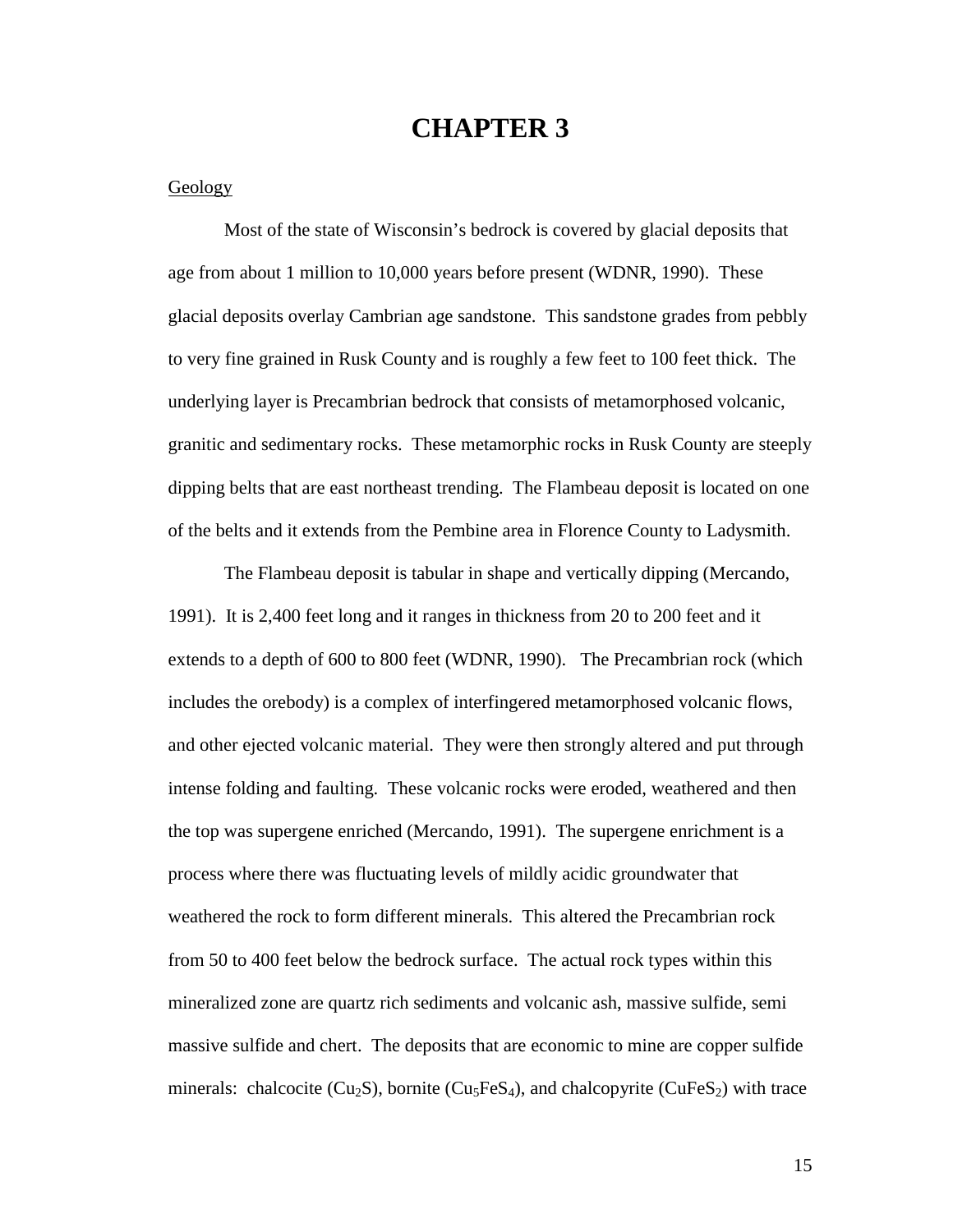amounts of gold and silver (WDNR, 1990). These minerals are present from 50 to 225 feet and that is the deposit that was mined (Mercando, 1991).

## History of Mining in Wisconsin

 At present there are currently no metallic mines in operation in the state of Wisconsin but that does not mean that the state does not have a rich history when it comes to hard rock mining. Even the nickname the "Badger State" is a reference to mining by the early lead miners that lived in homes dug out of hillsides, similar to what a badger would live in and so the name stuck (Roe, 1991). Also, both the Coat of Arms and Great Seal of the state have a miner, picks and shovels, and pyramid of stacked metal on them also showing the importance of mining to the history of the state. In 1971 galena was made the state mineral.

The Indians were the first to discover and dig the lead ore but it was the French-Canadians who showed them how to smelt the ore. The mineral they were finding was galena (PbS) or lead sulphide. The French-Canadians helped the Indians separate the lead from the sulphide, also called smelting, to make metallic lead that had a high value for bullets. The years 1690 through 1698 are considered to be the beginning of Wisconsin's' mining efforts (Roe, 1991). In 1824 the first permanent mining settlement at New Diggings in Lafayette County and at Hazel Green in Grant County were established. In addition to these two locations, there are many early settlements that have their origins based on mining:

| New Diggings     | <b>Black Leg</b>  | Shullsburg       | <b>Mineral Point</b> | Platteville |
|------------------|-------------------|------------------|----------------------|-------------|
| <b>Beetown</b>   | <b>Black Jack</b> | <b>Benton</b>    | Lead Mine            | Calamine    |
| Swindler's Ridge | Little Patch      | Pin Hook         | Hardscrabble         | Red Dog     |
| Big Patch        | Rockville         | <b>Shake Rag</b> |                      |             |
| (Re, 1991)       |                   |                  |                      |             |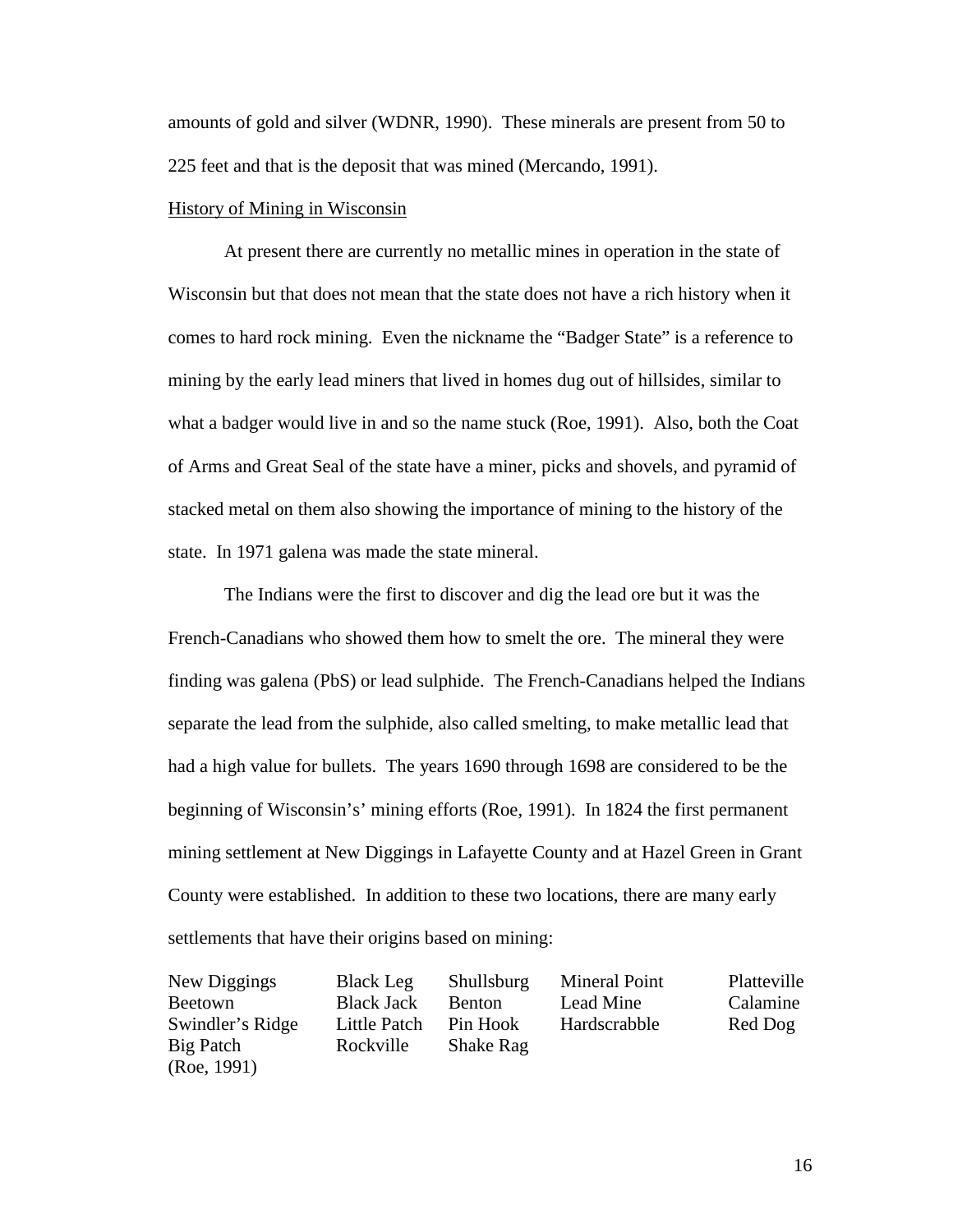Currently there are no lead or zinc mines in the state of Wisconsin and the last mine in operation was the Eagle-Picher mine near Shullsburg which closed in 1979. That date marked the end to continuous lead-zinc mining in the state that began around 1820-1840. When the Jackson Iron Company ceased operations near Black River Falls in 1983 it marked the last commercial production of any metallic ore in the state until the Flambeau Mine started production in 1991.

 The first phase of mining in the state was for lead and the second was for zinc. Most of the time, lead and zinc were mined together. This mining began in 1860 near Highland, Wisconsin. In 1911 Wisconsin ranked third in U.S. production of zinc. In 1916 there were 80 zinc mines that produced 219,128 tons and by 1938 only 2,000 tons were produced.

 The third major metal that was mined in Wisconsin was iron. The main districts in the state that produced iron ore were the Mayville District which had mines operating from 1849 through 1928, the Gogebic Range (1884-1962), the Menominee Range (1877-1955), the Baraboo Range (1904-1925), and finally the Black River Falls District (1857-1983). Once the Jackson Iron Company closed there were no more iron mines in the state.

 Before the Flambeau Mine opened there was no history of copper mining ever being done in the state. The copper bearing formation of the Lake Superior region has large surface exposures in northern Wisconsin and it was assumed those would be profitable. Native copper has been found in areas extending from Michigan across Wisconsin to the Minnesota boundary. There were a few attempts at mining copper before the Civil War but nothing ever proved to be commercially viable.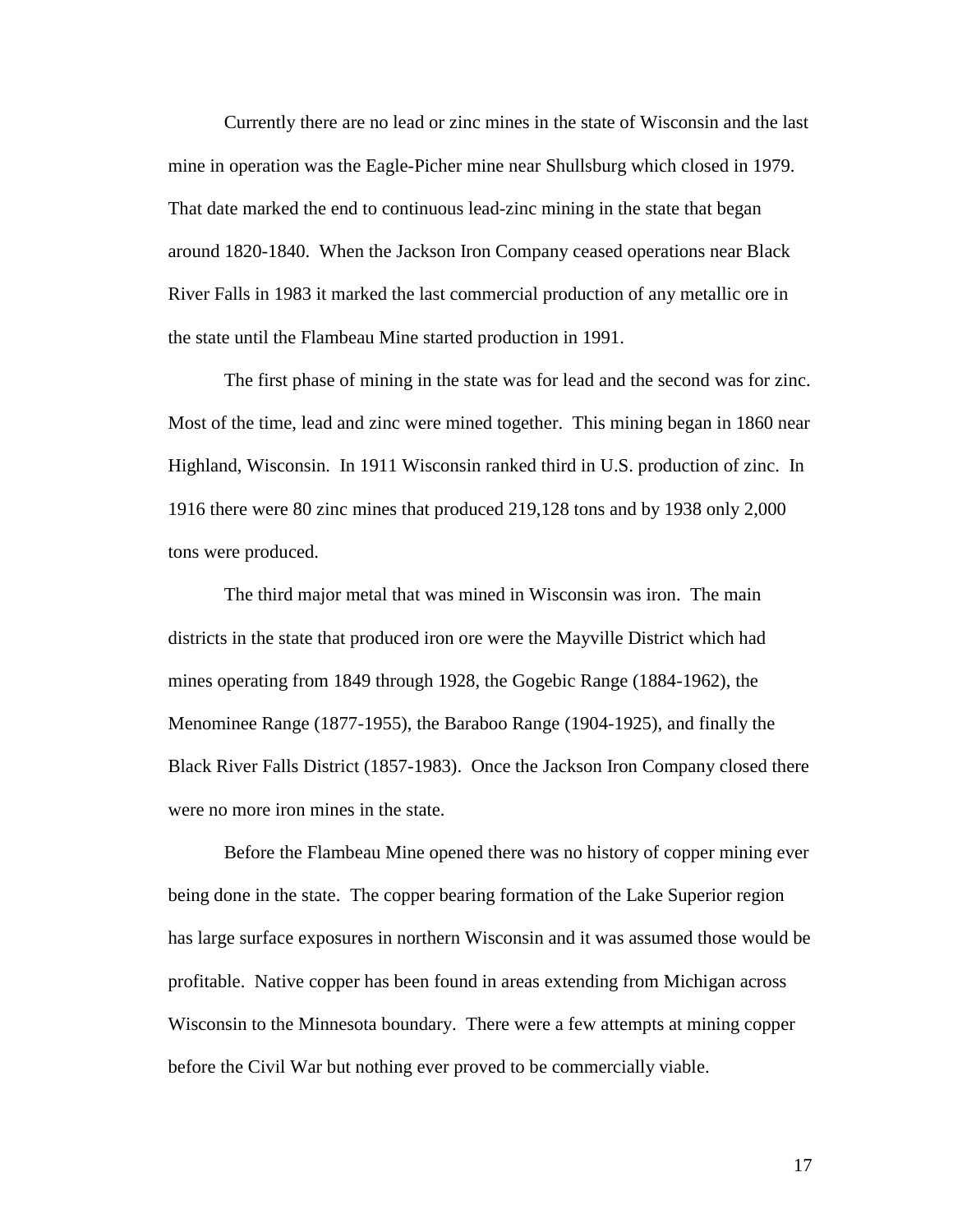At present there is an estimated 2,000 non-metallic mines in the state of Wisconsin. It is the only type of mining done in every state. A nonmetallic mine is one that not only provides aggregate for construction, sand and gravel and crushed stone (limestone and dolomite) for road maintenance and road building, dimension stone for monuments, volcanic andesite for shingles, peat for landscaping, industrial sand for use in the oil industry, as well as many other uses not mentioned here (WDNR, 2005). Nonmetallic mining is a widespread activity in the state which is in part due to the variety of geologic environments. This industry is regulated to make sure that each mine has a reclamation program which is locally administered but those rules and laws are separate from the metallic mining laws and rules.

 Besides actual mining, some organizations were created to help the industry or to supply engineers to the industry. On March 25, 1853 the state legislature created the Wisconsin State Geological Survey for the economic development of its natural resources. Then in 1871 the Department of Mining and Metallurgy was created at the University of Wisconsin. In 1907 the state legislature passed an Act establishing a trade school for mining at Platteville. On January 27, 1908 the Wisconsin Trade Mining School opened in Platteville Wisconsin. This particular school changed its name in 1915 to the Wisconsin Mining School and again in 1964 it was changed from Wisconsin State College-Platteville to Wisconsin State University-Platteville (UWP) which is its current name. Unfortunately mining engineering is no longer offered at the University. When reflecting on the history of the mining industry Roe quoted a scholar who said "Mining in Wisconsin is more than a sequence of discovery,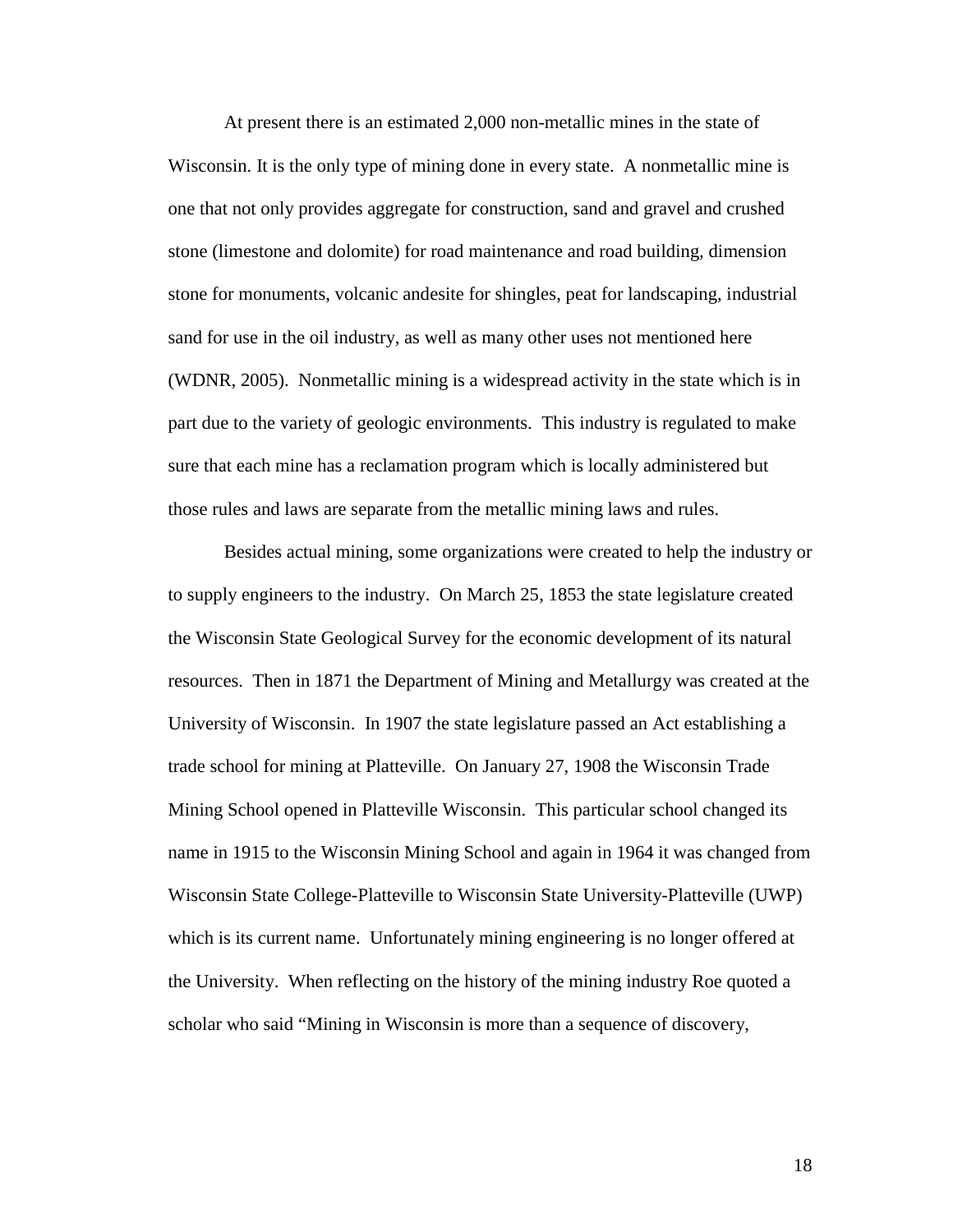exploitation and abandonment; it is also the opening of a territory, the settlement of a frontier and the growth of a region" (Roe, 1991, p. 4).

 A History of Wisconsin Mining by Lawrence Roe reviews the entire history of mining in the state of Wisconsin. It is important to understand the context of mining in the state before the Flambeau project was begun. The Flambeau Mine was the first copper mine in the entire state and the first metallic mine to operate since the Jackson Iron Company (a wholly owned subsidiary of Inland Steel Company) ceased operation in 1983 (Roe, 1991). According to Roe there are four other major metallic deposits in the state: the Crandon zinc-copper deposit, Kennecott's Thornapple copper-zinc deposit, Pelican copper-zinc deposit (Noranda Exploration), and the Bend Project which is again a massive sulphide deposit. It should be noted that there are a total of five deposits that had been discovered in a 20 year time span but only one of those deposits (Flambeau) developed into a profitable mine.

#### History of the Flambeau Mine

 The Flambeau Mine in Ladysmith Wisconsin is still owned and was operated by the Flambeau Mining Company which is a wholly owned subsidiary of Kennecott Minerals Company. Kennecott in turn is a wholly owned subsidiary of Rio Tinto Mining Company which is based in London, England. Rio Tinto is one of the world's largest mining companies and Kennecott is one of six global business units. The Flambeau Mine is located 1.7 miles south of the town of Ladysmith, Wisconsin and 140 feet from the Flambeau River. It was the first metallic sulfide mine to be permitted under the state of Wisconsin's recent laws. It is advertised as an example of community/company relationship which resulted in sustainable development.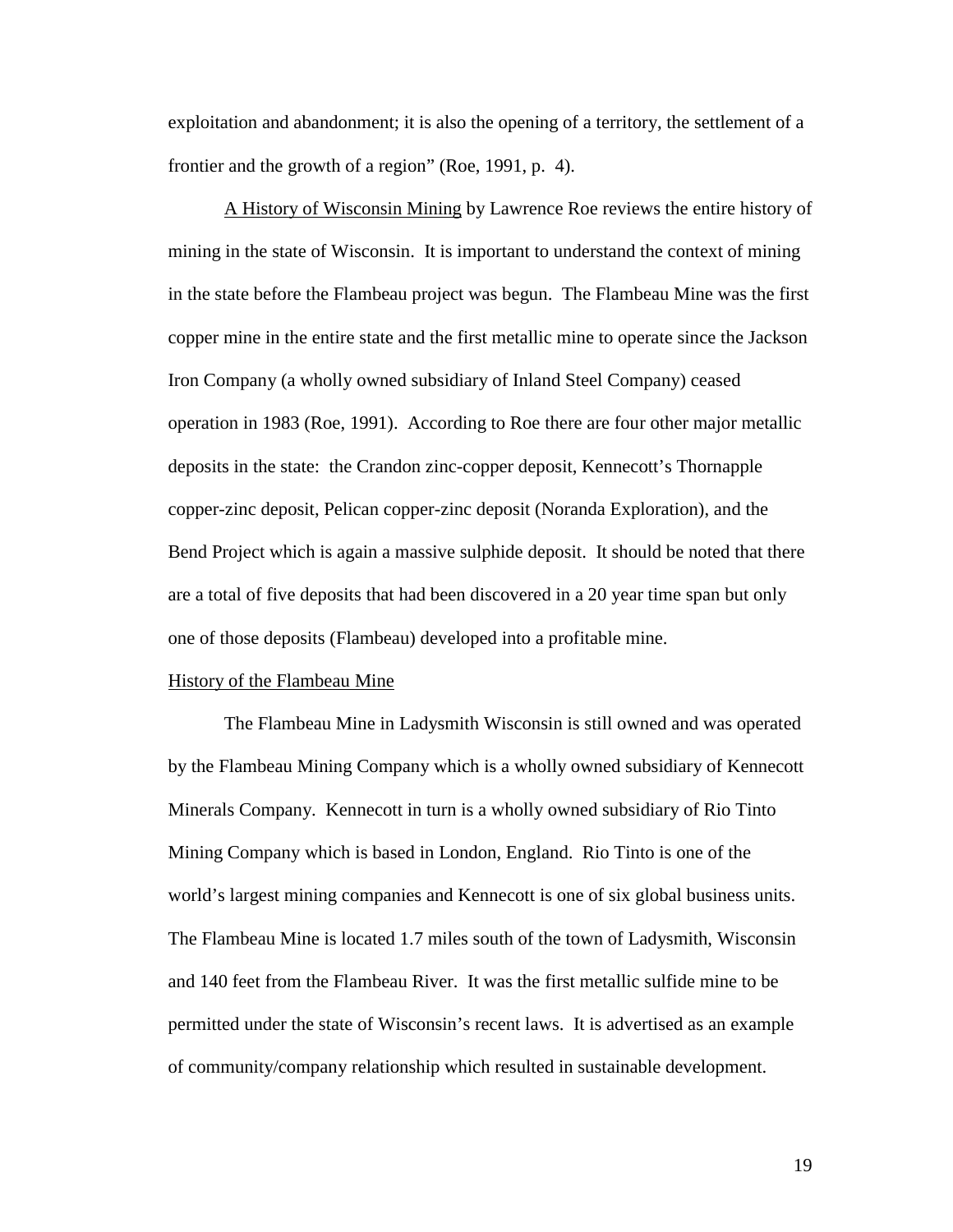This particular orebody was first discovered in 1968. Originally, the project was planned to last 11 years, the mine to have a total depth of 300 feet with a tailings management facility, concentrator and to have the pit reclaimed as a lake. Community concerns related to the ore processing on site, environmental protection of the Flambeau River and leaving the pit as a lake led the Company to reevaluate the project (Kennecott, 2001). This in part led to the company withdrawing their permit application until the mid 1980's when the plan was redesigned with the community's input in mind.

There was major opposition to mining in Wisconsin in the late 1970's. When Kennecott submitted their initial Environmental Impact Statement to the Wisconsin Department of Natural Resource (WDNR) in 1976, Exxon discovered the Crandon deposit (NWRPC, 2005). It was then that anti-mining sentiment surfaced. Rusk County passed an ordinance banning sulfide mining during that same year and in 1977 Kennecott withdrew their permit application for the reasons stated above and due to falling copper prices.

Throughout the subsequent permitting process in the late 1980's the protection of the Flambeau River was an integral part of the company's design work. As part of that concern the Company included the following features in the planned design, operation and closure of the Flambeau Mine:

- *Mining in as small a footprint as possible covering only 181 acres*
- *Utilization of a state-of-the-art water treatment facility, which produced over 600 million gallons of high quality water, discharged to the Flambeau River*
- *Minimizing environmental impacts through use of high-density polyethylene liners, leachate collection systems, treatment of contact water and sorting waste rock*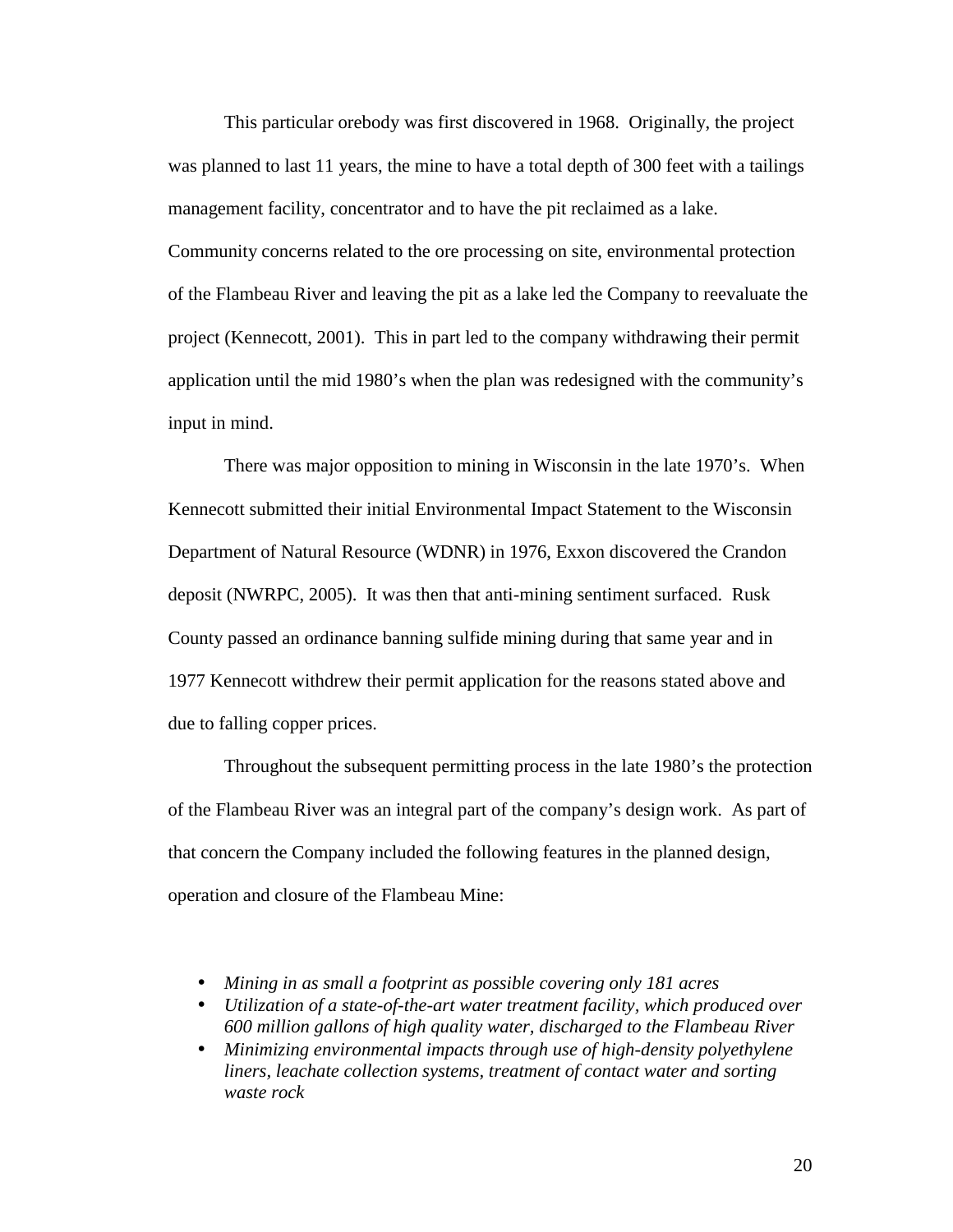- *Controlling the formation of Acid Rock Drainage (ARD) from high sulfide waste rock and backfill material*
- *Backfilling the open pit in the same geologic sequence and establishing onsite native plant communities for wildlife habitat and hiking trails for passive recreation*
- *Reclaiming the mine site to an environmentally stable condition with sustainable biodiversity*

(Kennecott, 2002)

Along with the features stated above, the Flambeau Mining Company also

completed a Local Agreement and Land Use Permit in August 1988 with the

governments of Rusk County, City of Ladysmith, and the Town of Grant. Most of

the agreement and permit were to formalize guarantees to the local communities

involving the following:

- *Hiring of Employees-Flambeau and its contractors committed to hire at least 75 percent of employees from within ten miles of the Rusk County border. Flambeau averaged over 80 percent local hire during the project.*
- *Visitors Observation Area-Flambeau agreed to provide an area to allow visitors to park and observe the mining operation. The Flambeau Visitors Center was located on the topsoil stockpile providing a clear view of the operation and site reclamation. Over 125,000 visitors observed the operation and reclamation of the Flambeau Mine over five years.*
- *Hours of Operation-Blasting, crushing, and rail shipping were limited only to daylight hours, Monday through Saturday.*
- *Guarantee of Private Off-site Wells-Flambeau agreed to test potable wells within a Well Guarantee Area. During the project, there were no wells within the guarantee area that failed to be suitable for human use.*
- *Right of First Refusal-The local governments have the first right of refusal based on the highest bid received on any property being sold by Flambeau.*
- *Revenues to Local Governments-One-time construction payments of \$100,000 were paid to the local governments.* (this occurred once)

(Kennecott, 2002)

Permits for the Flambeau Mining Company were approved by the Wisconsin

Department of Natural Resources in January 1991. Construction began that spring.

In May 1993 the first shipment of ore left the site and the last shipment was made in

August 1997. During that time 1.8 million tons of ore were removed including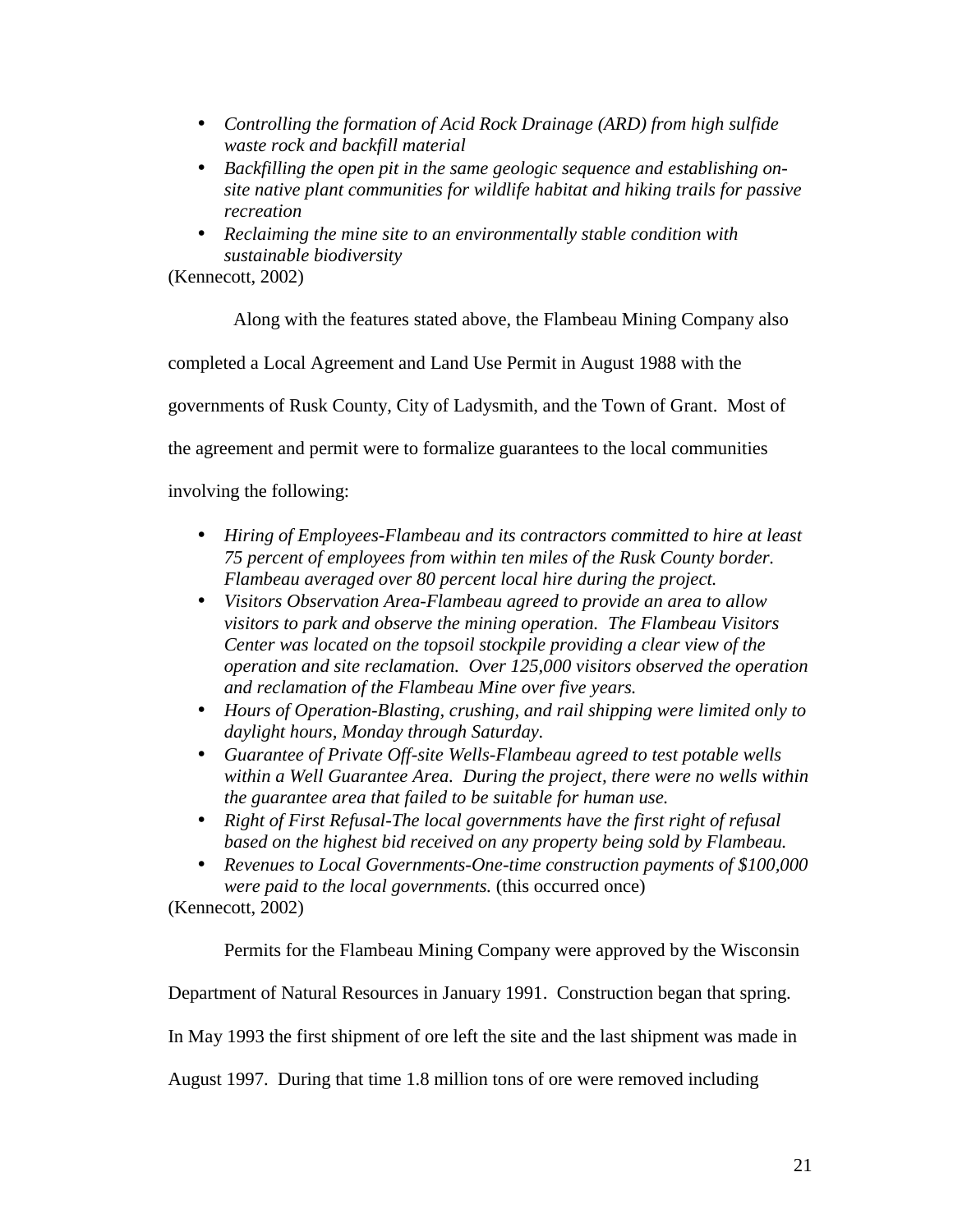181,000 tons of copper, 334,000 ounces of gold, and 3.3 million ounces of silver. The total depth of the mine was 220 feet. Flambeau Mining Company had an initial capital investment of about \$60 million which included the money to build the wastewater treatment plant. Net sales were \$341 million with \$152 million for operating costs. Sixty four million was paid in federal, state and local taxes. The net income approximated \$125 million. Flambeau has spent approximately \$20 million on reclamation and rehabilitation (NWRPC, 2005). The following table lists estimated values of yearly dollars earned when the Flambeau Mine was in operation and the amount paid in Net Proceeds Tax (NPT):

**Table 1: Summary of Earnings from Copper Production at Flambeau Mine** 

| Year | Production | Production | Average   | Earnings      | <b>Taxes Paid</b> |  |
|------|------------|------------|-----------|---------------|-------------------|--|
|      | (metric    | (pounds)   | Price/Lbs |               |                   |  |
|      | tons)      |            |           |               |                   |  |
| 1993 | 20,000     | 44,092,400 | 0.91      | 40,124,084    | 502,568.18        |  |
| 1994 | 40,000     | 88,184,800 | 1.11      | 97,885,128    | 6,390,478.63      |  |
| 1995 | 40,000     | 88,184,800 | 1.38      | 121,695,024   | 6,406,889.28      |  |
| 1996 | 30,000     | 66,138,600 | 1.09      | 72,091,074    | 1,070,627.20      |  |
| 1997 | 18,000     | 39,683,160 | 1.07      | 42,460,981.20 | No record         |  |
|      |            |            |           |               |                   |  |

Source: USGS Mineral Commodity Worksheets and Jana Murphy

The above chart shows the rough estimate of how much money was earned from only copper production at the Flambeau Mine. There was a tax adjustment for the years 1993-1995 that totaled approximately \$27,000. That amount was in excess of the amount in the above chart. There was no record of NPT paid in 1997. The first year the mine was in production there was a very low average copper price but the company still made about \$40 million. Considering this was a small deposit they made in excess of \$300 million dollars in less than 4 years and the local community received approximately \$14 million dollars in NPT for the life of the mine. There is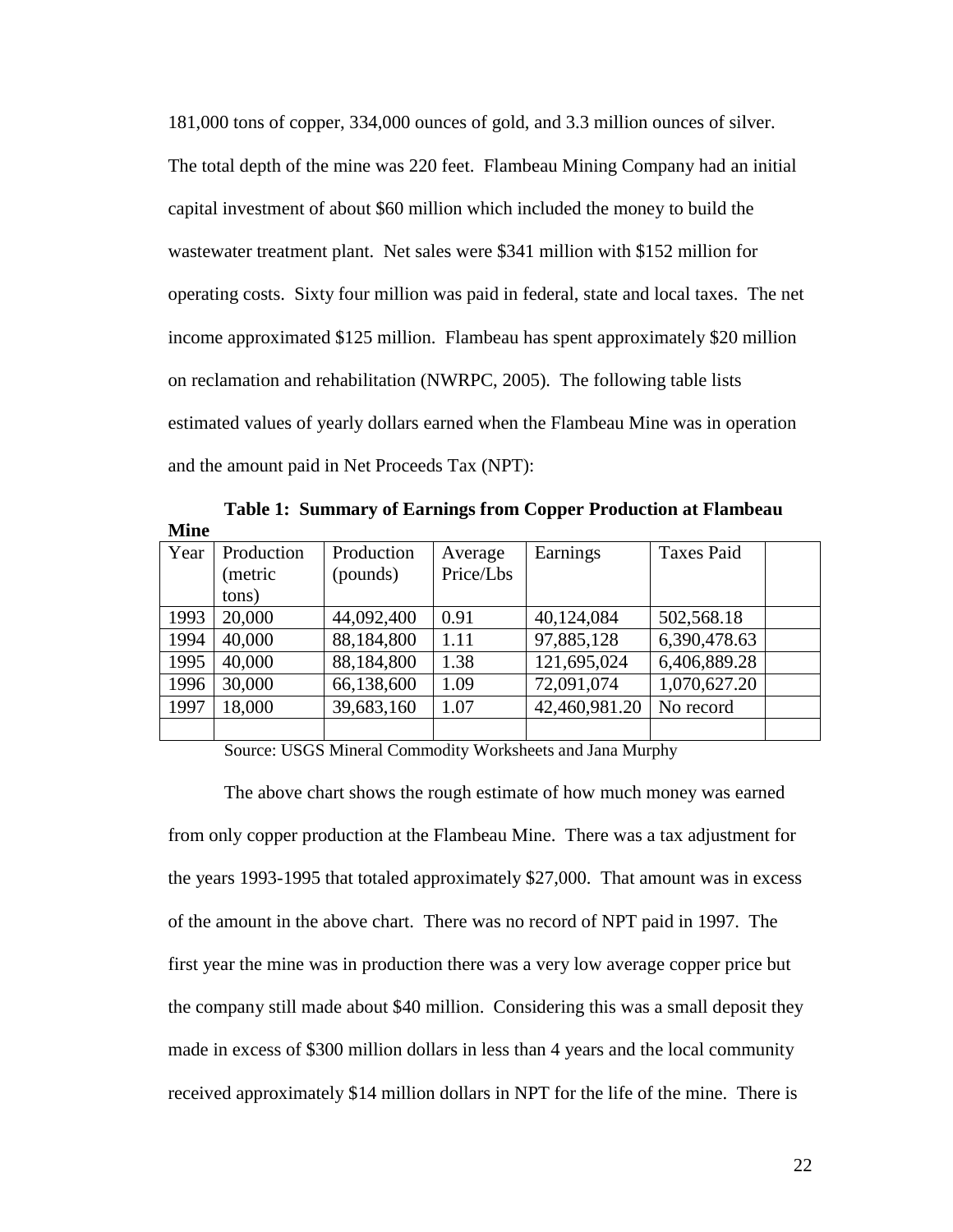an explanation of the NPT and Mining Investment and Local Impact Fund in Chapter 4.

Once mining ended in late 1996 the pit was backfilled with the same material that was taken out in the same order (5,000,000 cubic yards of mined rock and soil) to put the land in basically the same condition as it was before the mining operation commenced. The process was basically complete by the fall of 1997. During 1998 the contours were reestablished, topsoil replaced, wetlands constructed, and seeding/planting started. When visiting the site a visitor would never know that a mine existed because the area has been revegetated. According to Kennecott Minerals 2000 Social and Environmental Report "Today, the reclaimed mine site is composed of 125 acres of tall grass prairie, 15 acres of woodlands, and over 10 acres of wetlands. Revegetation of the mine site began in 1998 following backfilling of the open pit and recontouring of the site. Over 100 native plant species were installed either as seed or plants on the reclaimed mine site" (Kennecott, 2000, p. 33). The plan was to make sure that there was not a large impact on the land. The company has already submitted its Notice of Completion to the Wisconsin Department of Natural Resources (WDNR) in 2001 and is expected to petition for the Certificate of Completion in 2006 (Murphy, 2005).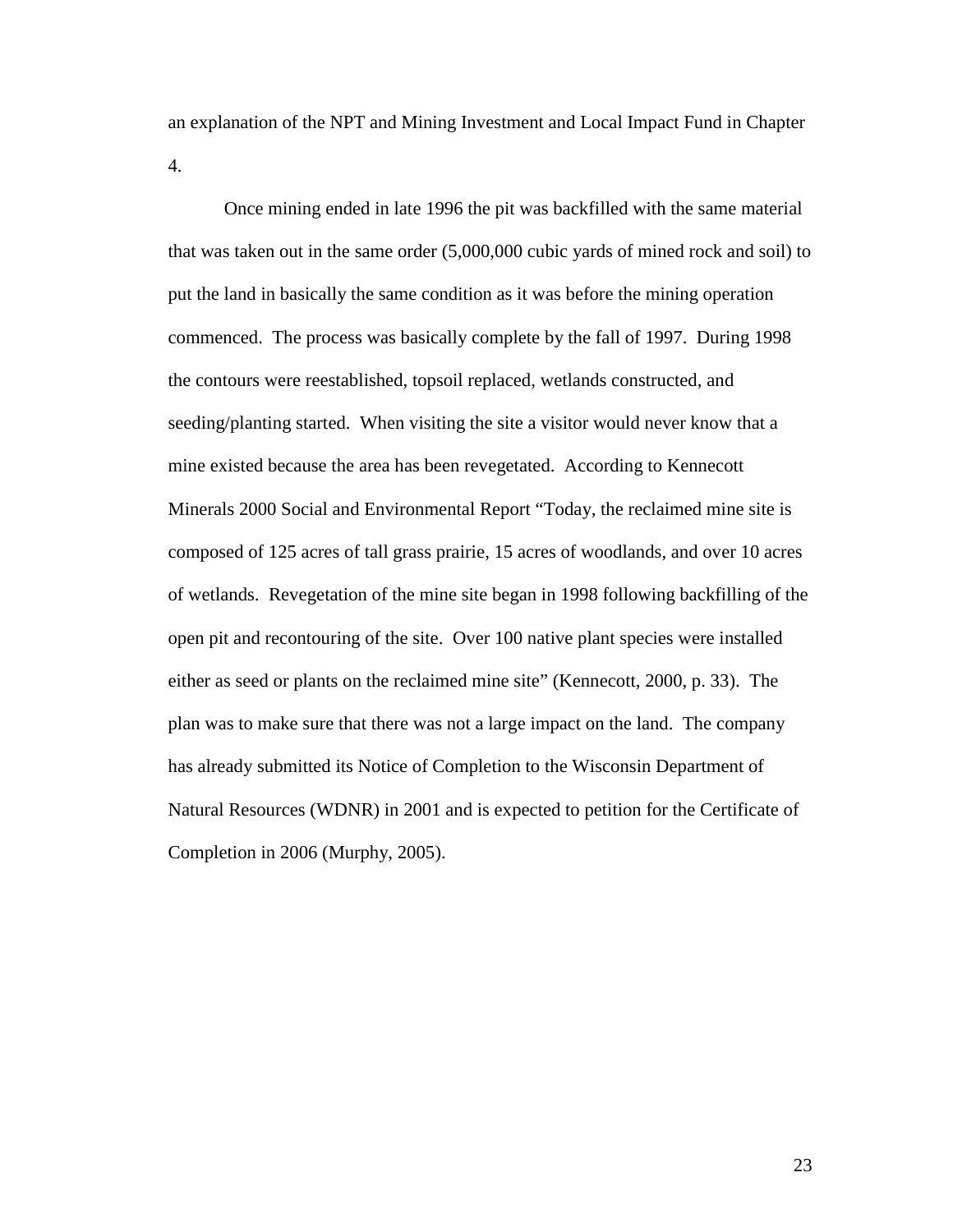## **CHAPTER 4**

### Analysis

 The first part of the framework that will be used in this analysis is based on the Mining, Minerals and Sustainable Development (MMSD) publication titled Industry in Transition: A Profile of the North American Mining Sector. In this article by Alistair MacDonald it was stated that for a company to be sustainable in a community it must be proactive in communicating with that community. The company should also complete a very detailed in-depth local and regional analysis before the project is started. The indepth study would not only look at the geology of the area but also the economic, social, cultural and political impacts of the mining project.

 The Flambeau Mining Company analyzed all of these criteria in its Environmental Impact Report (EIR) which was prepared by the consulting firm Foth and Van Dyke. The report not only has sections devoted to the geology of the area but also contained scenarios relative to alternatives to mining. One was the no action scenario. They also investigated the impact of surface facilities, various alternatives for reclamation and final land use alternatives. Other major sections that were included in the EIR discussed climatology, meteorology, and air quality. There was a major section devoted to groundwater studies that focused on a hydrogeologic analysis of not only the region but the project site. They also studied the surface water and bottom sediments of the Flambeau River and how the river affects the hydrogeology of the area. A study of the effect on aquatic biology, terrestrial biology, ambient noise, land use, aesthetics, and socio-economics was also included. A main section of the report analyzed the environmental impacts. The final main section covered mitigation of impacts which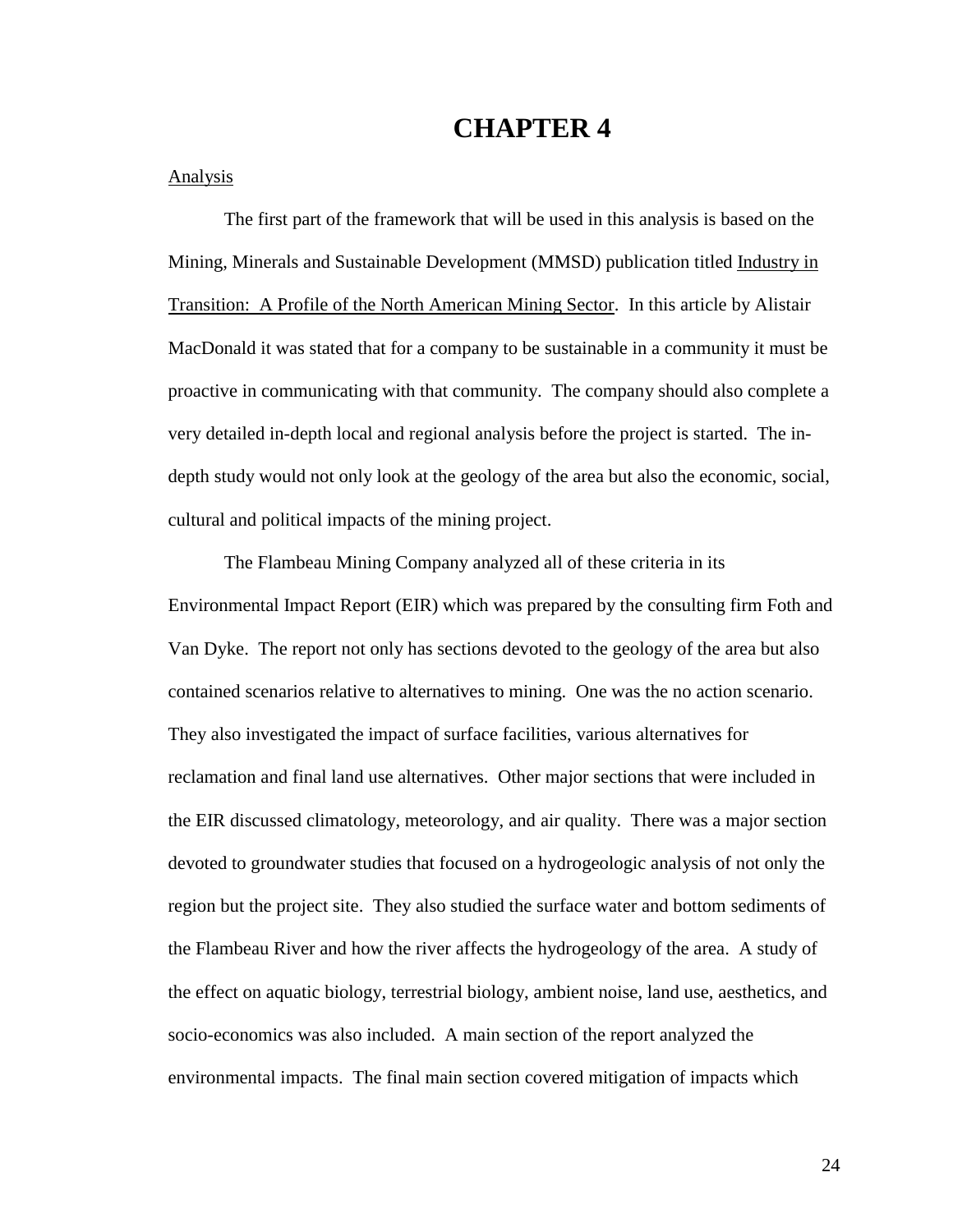analyzed how to solve and/or prevent negative impacts from occurring due to the project. In 1989 Kennecott provided the EIR to the Wisconsin Department of Natural Resources (WDNR) which was responsible for providing the final EIR to the appropriate federal and other state agencies. The EIR was submitted to support the mining permit application for the Flambeau project.

 Kennecott requested the following of the WDNR "1. Prepare and finalize a draft and final Environmental Impact Statement (EIS) for the proposed project described in the EIR and mining permit application. 2. Coordinate with the federal agencies to assure that the department's EIS will be responsive to the needs of federal agencies that have permitting jurisdiction over the proposed project. 3. Review and approve all permit applications, license applications, and similar documents regarding the proposed project that are filed with and require approval of the department" (Foth and Van Dyke, 1989, letter to WDNR).

 Before a company can apply for a mine permit they must issue a Notice of Intent to the Wisconsin Department of Natural Resources (WDNR). This is a document that indicates that the company has an interest in developing a mine and will start collecting data for a mining permit application (WDNR, 2005a). Between 45 and 90 days after issuance of the Notice of Intent the department holds a hearing in the county where the mine is proposed to gather public comments on the project. Some of the issues that could be discussed are anticipated environmental impacts, important environmental resources, and socioeconomic issues specific to the area.

 As part of the mining permit application a company must submit the EIR, a feasibility report for any mining waste facilities and other necessary permit applications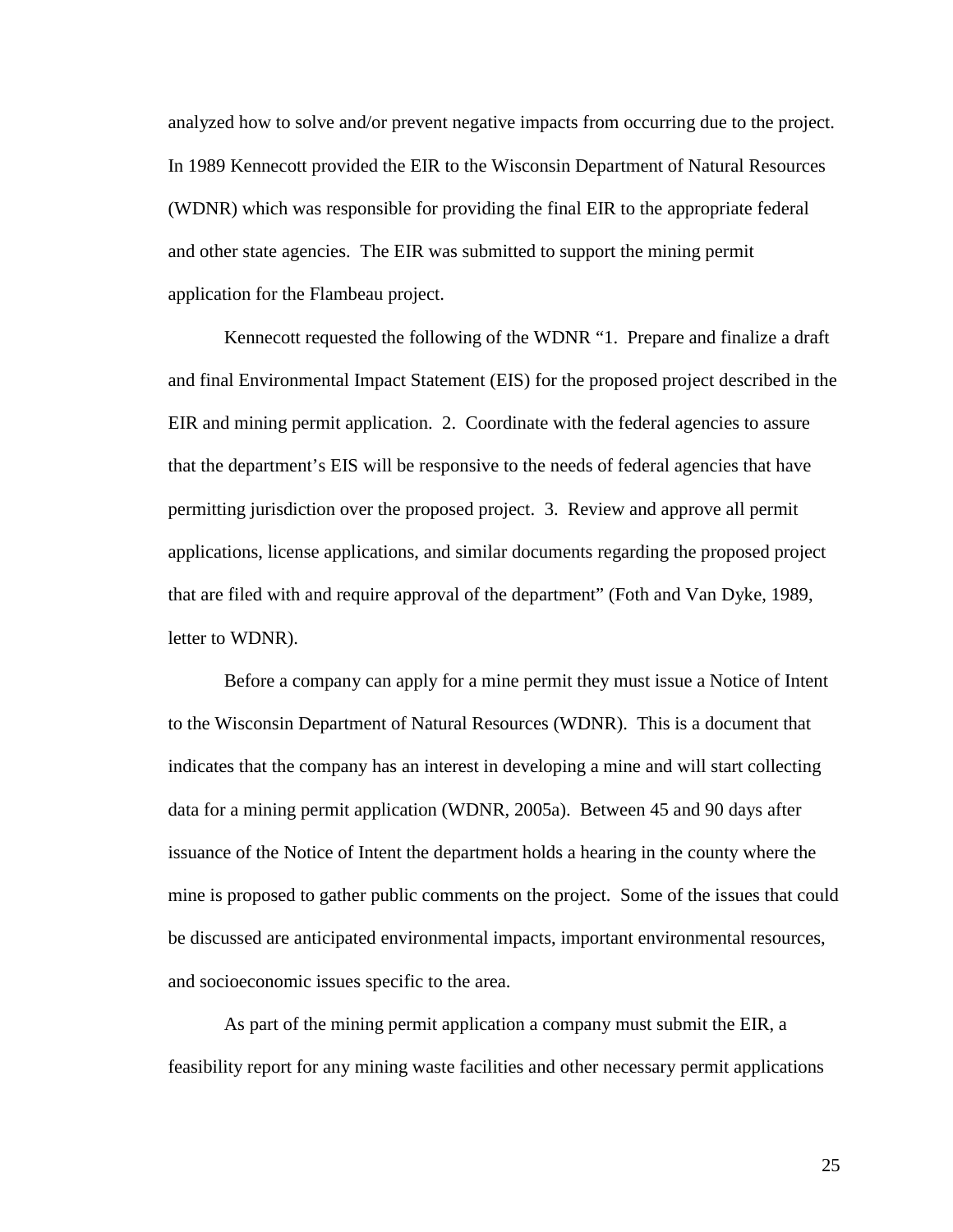(WDNR, 2005a). The EIR was used by the WDNR to analyze the likely environmental impacts of the Flambeau project and to write what is known as an Environmental Impact Statement (EIS). In the EIS it is stated that "the proposal and associated impacts may change depending upon the final permit decisions and the conditions attached to any permits" (WDNR, 1990, p. ii) The EIS "assists the Department in making regulatory decisions, the EIS does not determine whether the project is approved. Decisions on the project are made by reviewing permit applications and determining if the project would meet state regulations. If the technical review concludes that the project would meet the criteria established in the regulations, the Department must, by law, issue the permits" (WDNR, 1990, p. i). This is an important step in the permitting process because it analyzes objectively any positive or negative impacts from the proposed project. There were four sections to the Mining Permit Application at the time Kennecott applied. These included a mining plan, a reclamation plan, a monitoring and quality assurance plan, and finally a risk assessment. Since the Flambeau Mine project two extra components have been added; one which demonstrates compliance with s. 293.50, Stats. (Mining Moratorium Law) and the other is an irrevocable trust agreement proposal (WDNR, 2005a). The requirement for these components was added in 1998 and 2000 respectively. Once the DNR deems the application to be complete they then prepare a Draft Environmental Impact Statement (DEIS). A public meeting is held 30 to 60 days after the release of the DEIS for public comments and the public has 90 days to submit in writing their comments to the department. When the Final Environmental Impact Statement is written the Master Hearing must be scheduled between 120 and 180 days after it is made public. The Master Hearing has two parts one is for the public to make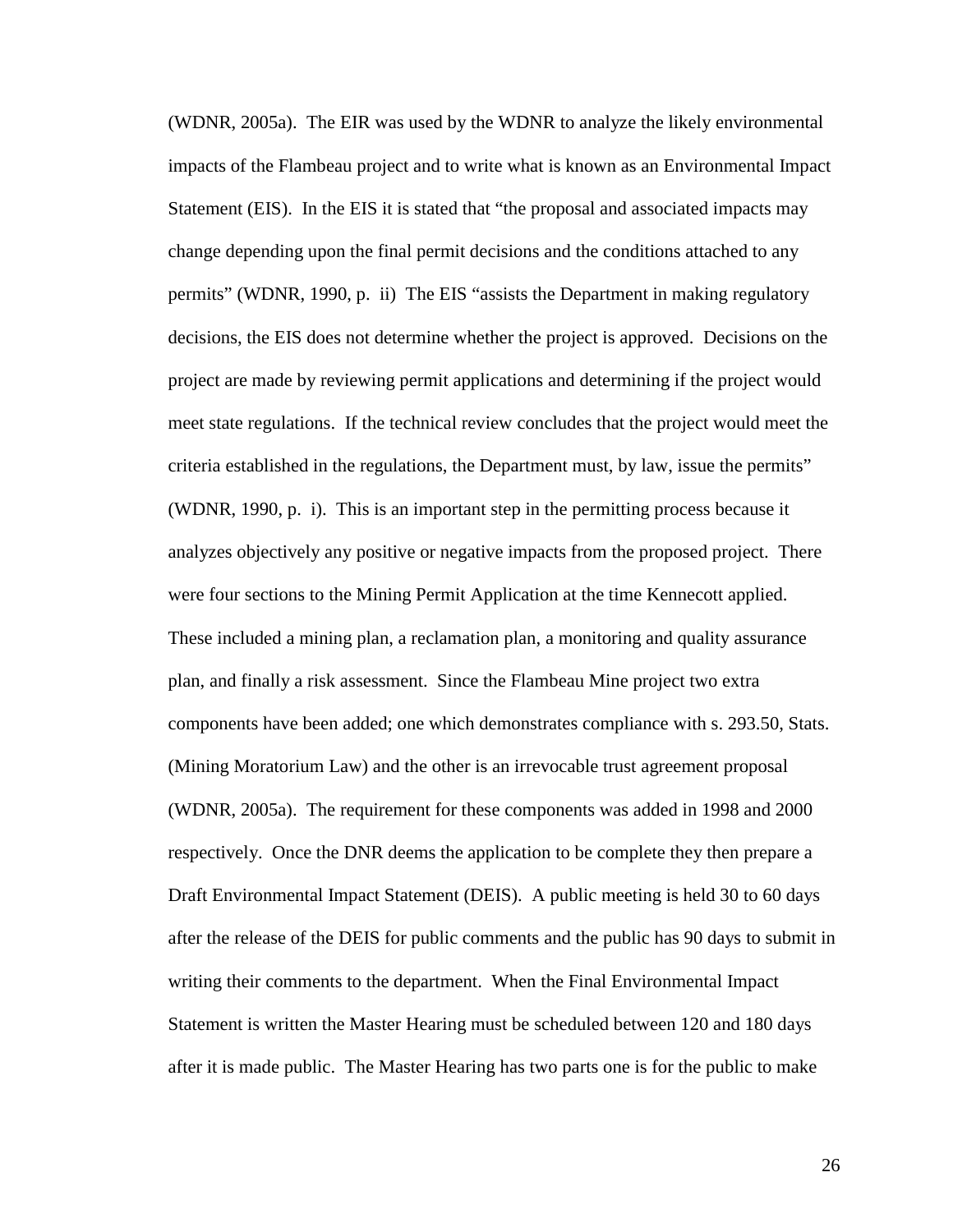comments and the other a formal case portion where witnesses are under oath and subject to cross-examination (WDNR, 2005a).

 In the specific case of the Flambeau Mine, the public had the opportunity to comment on the DEIS from September 6, 1989 through October 23, 1989 and the department received 70 individual comment letters and 2 form letters. The public information meeting was held on October 6, 1989 and there were 44 verbal statements and 5 written statements regarding the mine. Some of the comments received by the WDNR are included in the Appendix of the Final Environmental Impact Statement and deal with specifics in the report not the whether they supported the mine.

 Another place the pubic had the opportunity to comment on the mine was in the negotiations for the Local Agreement and Land Use Permit. In 1988 the state changed the mining law to allow local municipalities to enter into a contract between themselves and the mine operator (WDNR, 2005d). The impetus for passing this law was due to the negotiations for the Flambeau Mine. The "local agreement could specify the conditions, terms, restrictions, safeguards and other requirements for the proposed mine which the municipality believed necessary for protecting the public health, safety or welfare of its residents" (WDNR, 2005d, p. 2). When Kennecott tried to permit the mine in 1976 it was met with heavy protests. The people and state were concerned with protecting the environment and improving their quality of life (NWRPC, 2005). In March 1976 the WDNR held a public hearing where many residents felt that their input was not taken into consideration. The Rusk County Board unanimously passed a temporary ban on mining in the county because as part of the mine permit approval a company must comply with zoning regulations in all the affected communities. The result was the department tabled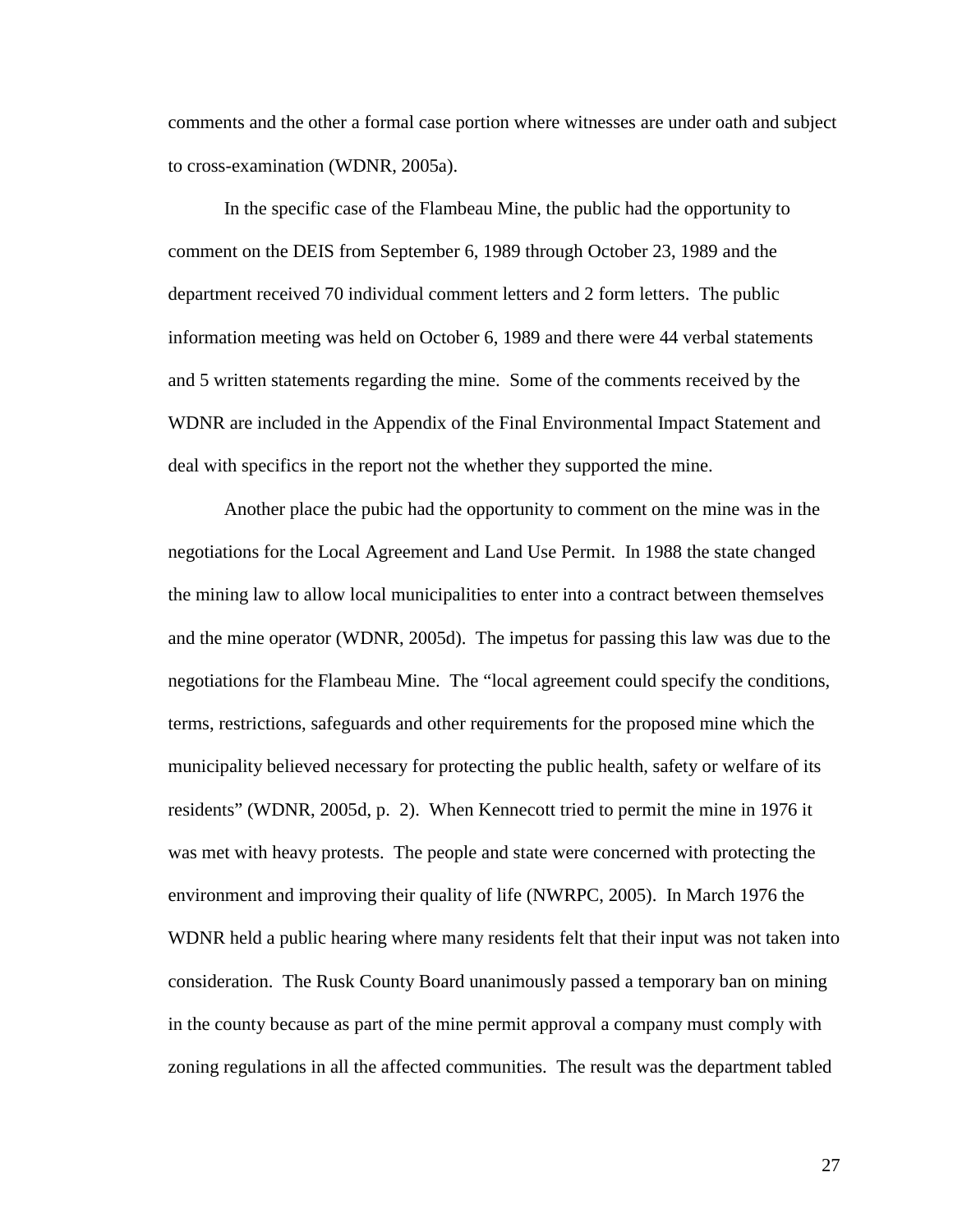the hearings indefinitely and Kennecott deferred the project sighting falling copper prices.

 When the project was reexamined in 1986 the project was redesigned to meet the requirements of the local units of government to protect groundwater and the Flambeau River (NWRPC, 2005). The Governor of the state then formed a Task Force which included local citizens and local officials from Rusk County to review local concerns about the proposed project. The Task Force met over a 3 month period and its recommendation was that representatives from Rusk County, Ladysmith and Town of Grant meet with representatives from Kennecott Minerals Company to discuss their mutual concerns. A committee was formed in October 1987 and after 10 months an agreement was reached. By law the Local Agreement has to be voted on by the public. It was discussed and debated by the Ladysmith City Council, Town of Grant Board, and the Rusk County Board of Supervisors. They each held hearings and talked to their constituents about the local agreement and approximately 500 people spoke at the public hearings. Although there was public testimony against the mine the Local Agreement and Conditional Land Use Permit was signed by the negotiating committee on August 1, 1988 (NWRPC, 2005). It was then ratified by the Rusk County Board 14-4, Town of Grant Board 3-0, and Ladysmith City Council 6-1.

 From analyzing the preceding information it should be noted that the Flambeau Mining Company adhered to the letter of the law at the time of application. However the company participated in the negotiations prior to the 1988 law encouraging this action.

The Flambeau Mining Company adhered to MacDonald's requirement for sustainability of providing an in-depth analysis of the mining project as required in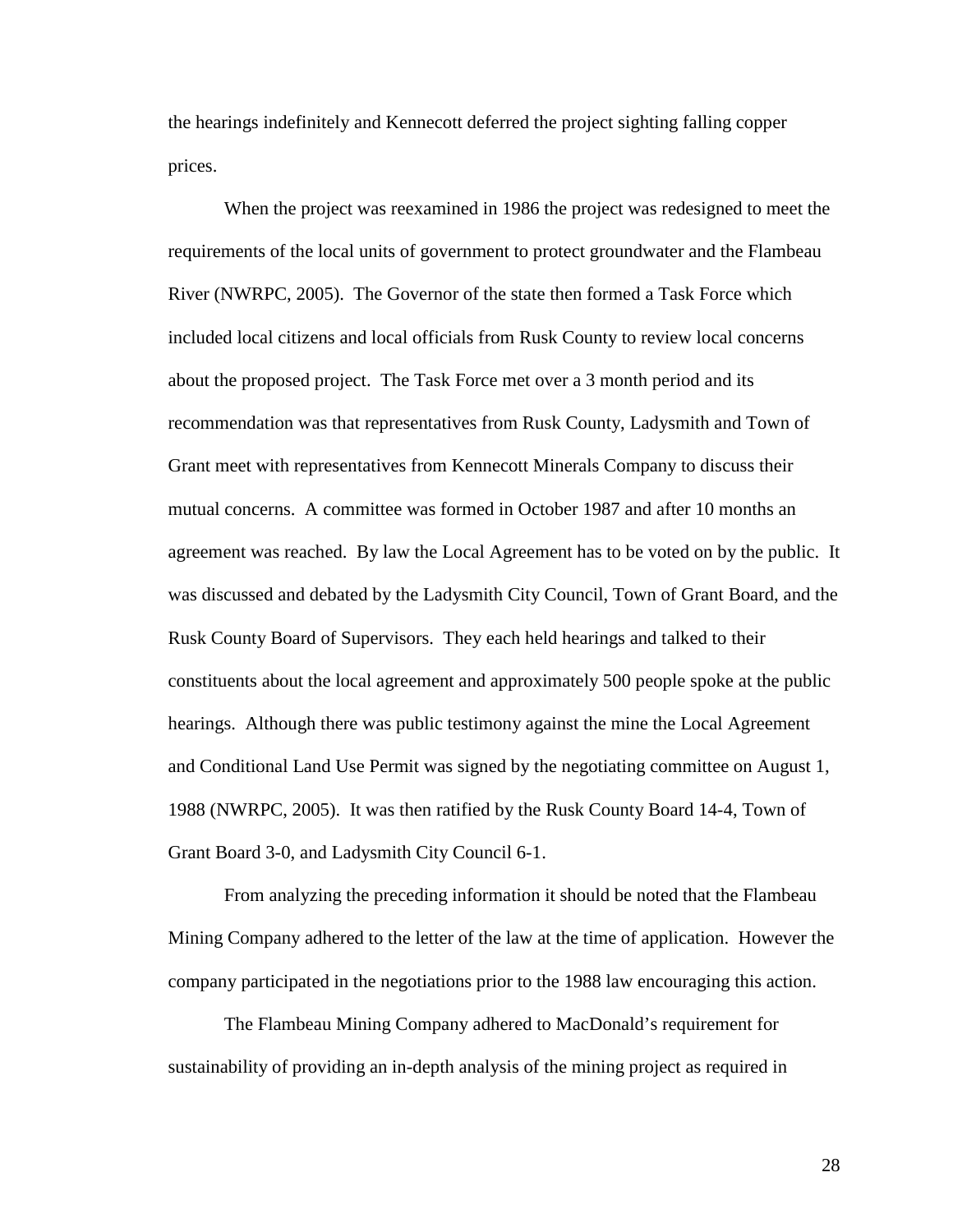Wisconsin's mining permit application process. With regard to being proactive with the local community the company followed the 1988 Wisconsin Law allowing for a local agreement. If such a law had not been passed, the question remains whether the company would have communicated as much with the local community before the mine was permitted.

 The second part of the framework is also from a MMSD report Breaking New Ground: Mining, Minerals, and Sustainable Development states that "the challenge is to ensure that the effects of interactions are regarded as positive by those affected locally as well as by the promoters of the project, and that communities develop in ways that are consistent with their own vision" (MMSD, 2002, p. 198). How this challenge was met by Kennecott Minerals will be analyzed in great detail in the following sustainability section of this paper. The Local Agreement that was signed by the company and the local units of government was an indication of their mutual satisfaction.

"Evaluating Mining and its Effects on Sustainability: The Case of the Tulsequah Chief Mine" by Tom Green provided the third part of the framework for evaluation of sustainability. Green's nine criteria include:

#### Need-Present Generation

 With regard to this criterion it must be proven that our generation needs this material. Accordingly "need is the requirement for virgin minerals in order to provide for a sufficient and ecologically sustainable existence for the present generation once all reasonable efforts towards the efficient use of the previously extracted stock of mineral have been made" (Green, 2001, p. 34). In the Tulsequah case study Green proposes three dimensions that need to be met for "Present-Need" to be established.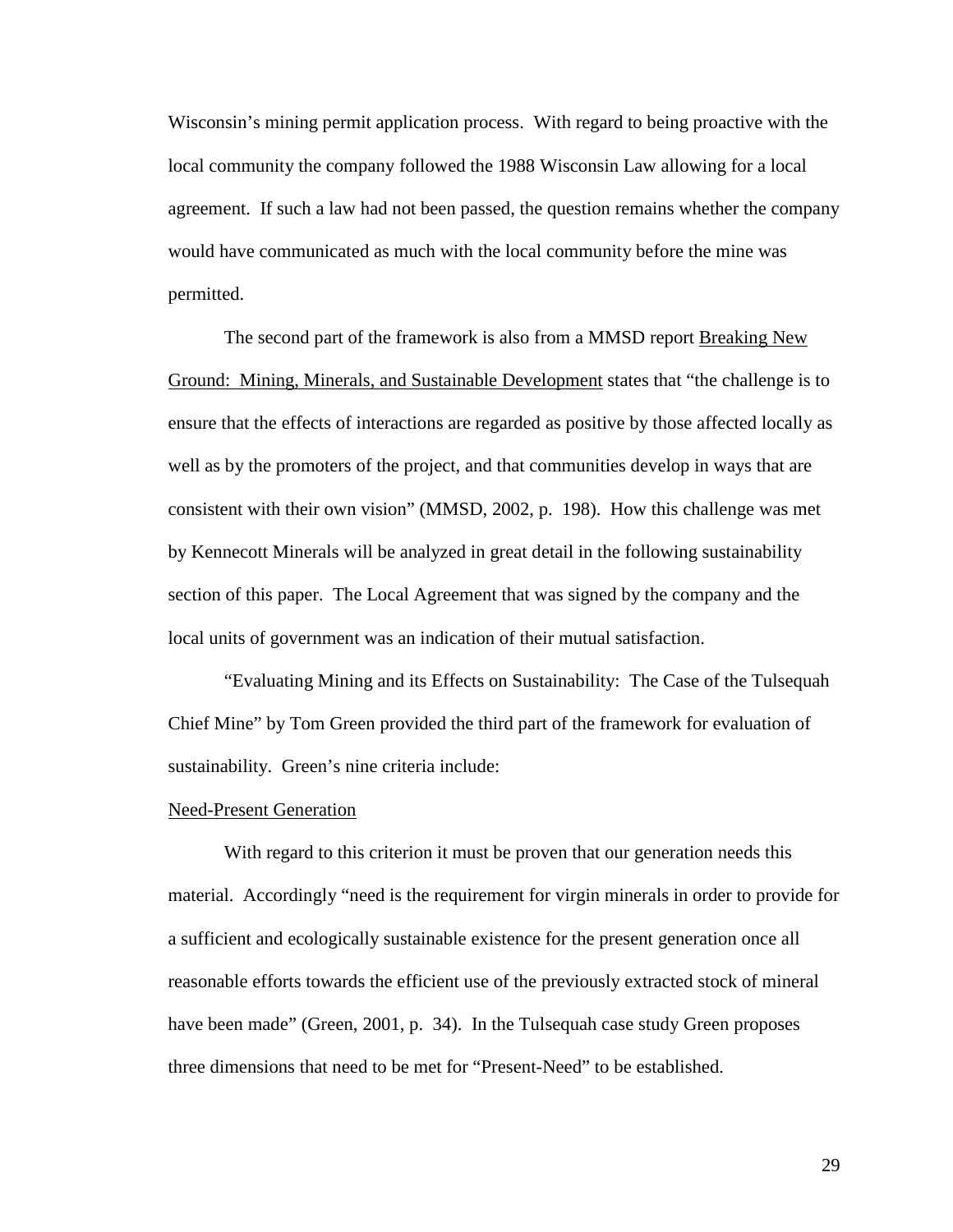1. The Mineral in question contributes significantly to human well-being 2. The Mineral in question contributes significantly to prospects of sustainability

3. Finally that the minerals produced by the mine are required over the short to medium term.

While analyzing aspects of these three criteria it was necessary to use the United States Geological Survey (USGS) Mineral Yearbooks for the years that the Flambeau Mine was in operation. The years that will be referenced are from 1994 through 1997. The USGS website that has copper statistics and information says that copper is one the oldest metals used and it has been extremely important to the development of human civilization (USGS, 2005). Also, its physical properties of high ductility, malleability, thermal conductivity, electrical conductivity, and finally its resistance to corrosion have made it the third most consumed industrial metal after iron and aluminum respectively. Copper is used in building construction, electronics and electronic products, transportation, industrial machinery, and finally consumer and general products.

 In the years that the Flambeau Mine was open the United States was the worlds second largest producer of copper (Edelstein, 1994). The US as a whole accounted for between 17 to 19 percent of world production and of that, 17 to 18 mines accounted for 98% of that number (around 2.07 million metric tons in 1997). Consistently Flambeau Mine was ranked in the top 18 of that list. Here is the specific year, rank and capacity of the Flambeau Mine:  $1994-14^{\text{th}}$  40,000 metric tons,  $1995-13^{\text{th}}$  40,000 metric tons, 1996- $15<sup>th</sup>$  30,000 metric tons, and finally 1997-15<sup>th</sup> 18,000 metric tons. In 1997 the mine closed so that is why the capacity dropped so dramatically from the year before. As far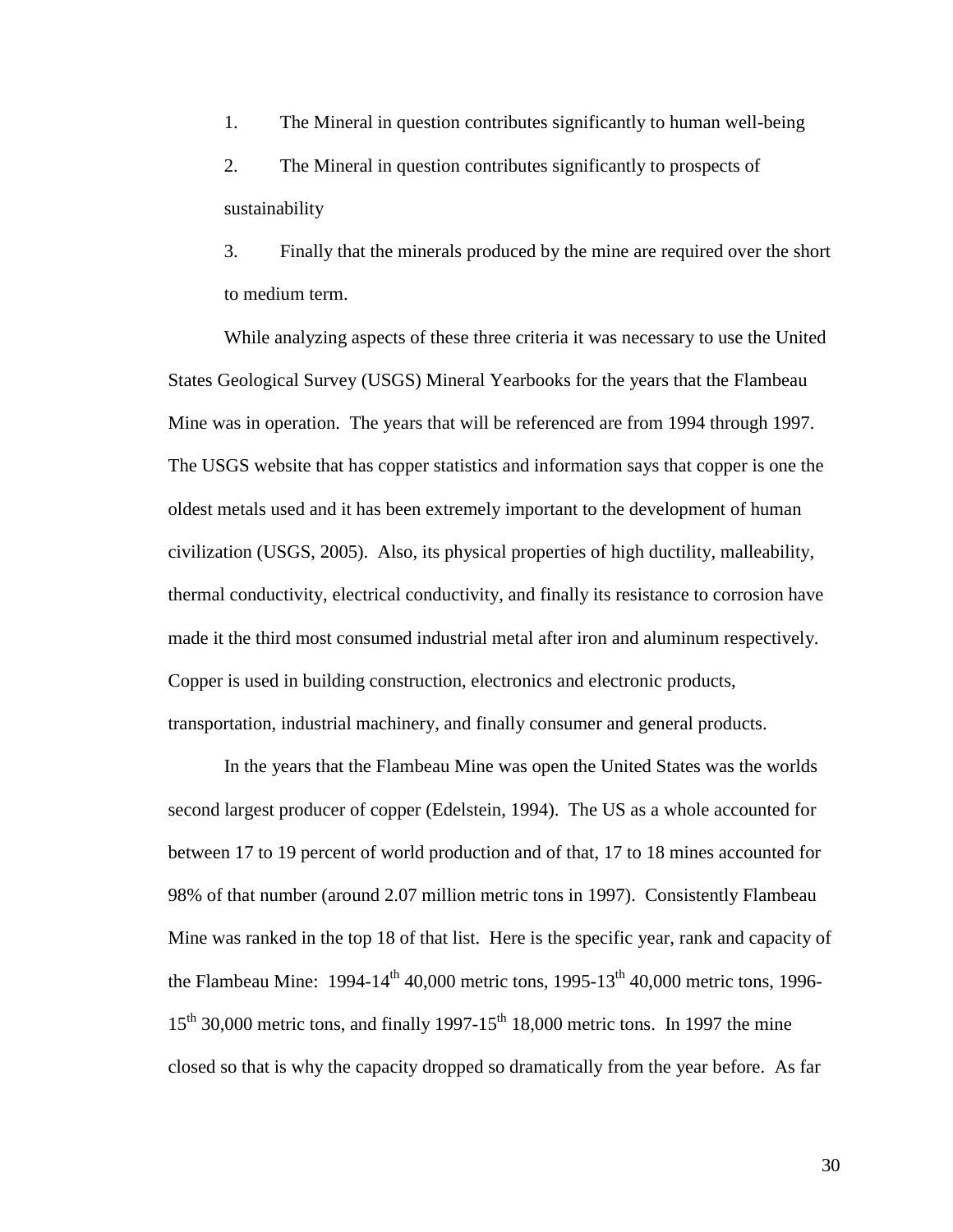as supply and demand is concerned in 1994 demand was larger than the supply and worldwide copper inventories were reduced by 360,000 tons (Edelstein, 1994). The supply/demand curve for 1995 was in balance and in 1996 world inventories continued a downward trend. In 1997 the stock levels fluctuated and then started to increase (Edelstein, 1997) and it peaked at 1 million tons. After that the Flambeau Mine closed.

With regard to the first criteria, the contribution to human well being there is not enough information to determine whether the Flambeau Mine met this particular aspect of the criteria. In regard to criteria two whether copper contributes significantly to prospects of sustainability is beyond the scope of this study. There is enough information to determine that copper is needed in our society. The United States is consistently the worlds' largest consumer and producer of refined copper so every bit of production helps. The US did import copper from Chile during this time. The Flambeau Mine production was not sufficient to prevent the need for imports, thus copper from Flambeau was needed by society.

#### Future Need

 For this criterion it is necessary to show that mining at Flambeau does not jeopardize the ability of future generations to meet their needs. According to the USGS Mineral Commodity Summary for the years of 1997 and 1996 world total reserves of copper were 310,000 metric tons for both years. The reserve base was total 610,000 metric tons in 1997 and 1996. In both 1996 and 1997 world total land-based copper resources were estimated to be 1.6 billion tons and another 0.7 billion tons in deep sea nodules. By definition a resource is "a concentration of naturally occurring solid, liquid, or gaseous material in or on the Earth's crust in such form and amount that economic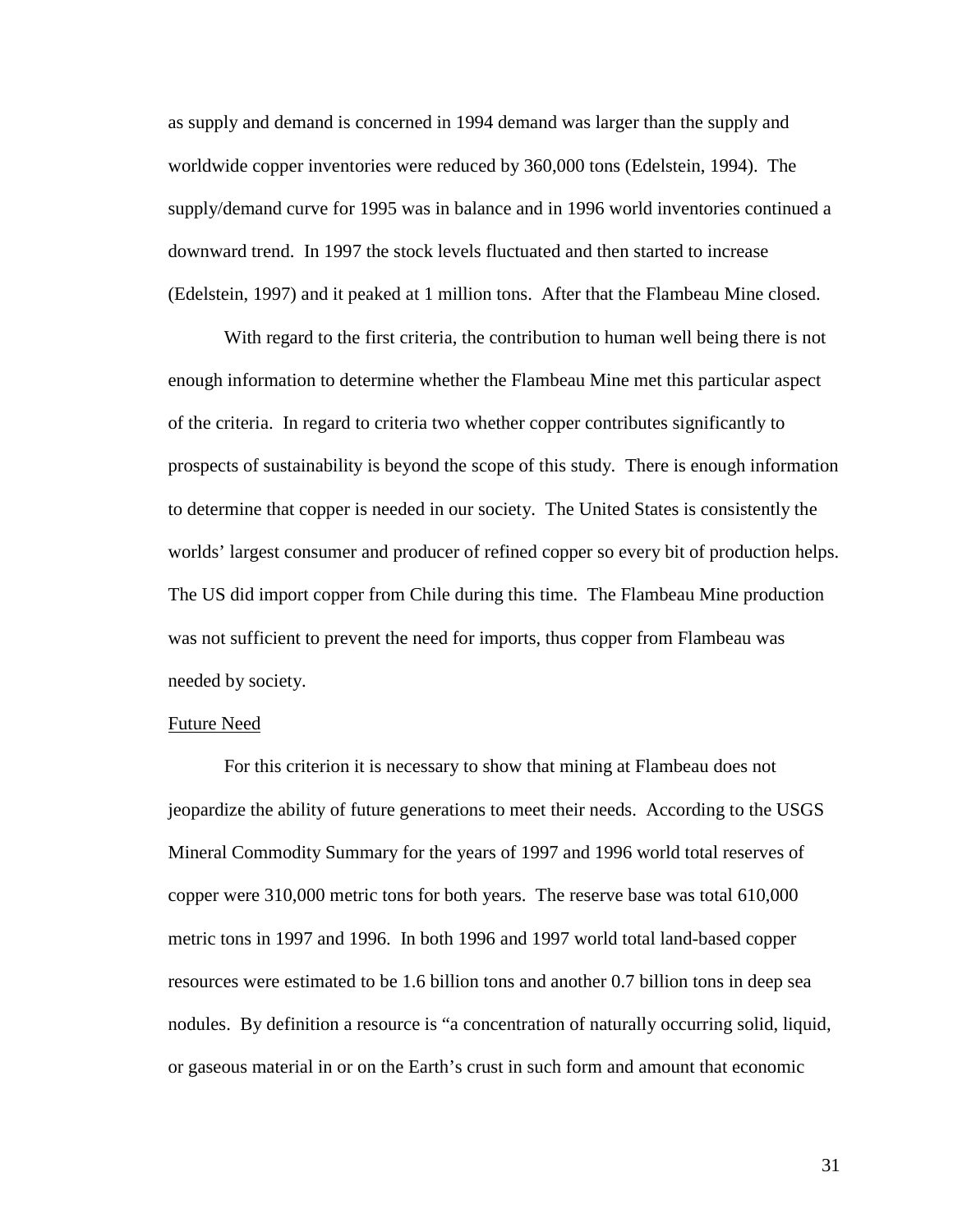extraction of a commodity from the concentration is currently or potentially feasible" (USGS, 1980, p. 1). In that same circular a reserve base is "that part of an identified resource that meets specified minimum physical and chemical criteria related to current mining and production practices, including those for grade, quality, thickness, and depth. The *reserve base* is the in-place demonstrated (measured plus indicated) resource from which reserves are estimated. It may encompass those parts of the resources that have a reasonable potential for becoming economically available within planning horizons beyond those that assume proven technology and current economics. The *reserve base* includes those resources that are currently economic (*reserves*), marginally economic (*marginal reserves*), and some of those that are currently subeconomic (*subeconomic resources*). The term 'geologic reserve' has been applied by others generally to the *reserve-base* category, but it also may include the *inferred-reserve-base* category; it is not a part of this classification system" (USGS, 1980, p. 2). Finally the definition of reserves is "that part of the reserve base which could be economically extracted or produced at the time of determination. The term reserves need not signify that extraction facilities are in place and operative. Reserves include only economically and technically recoverable materials; thus, terms such as 'extractable reserves' and 'recoverable reserves' are redundant and are not a part of this classification system" (USGS, 1980, p. 2). Another publication from the Society for Mining, Metallurgy, and Exploration (SME) entitled "A Guide for Reporting Exploration Information, Mineral Resources, and Mineral Reserves" includes definitions for reserves and resources. In that article a mineral resource is "a concentration or occurrence of material of intrinsic economic interest in or on the Earth's crust (a deposit) in such form and quantity that there are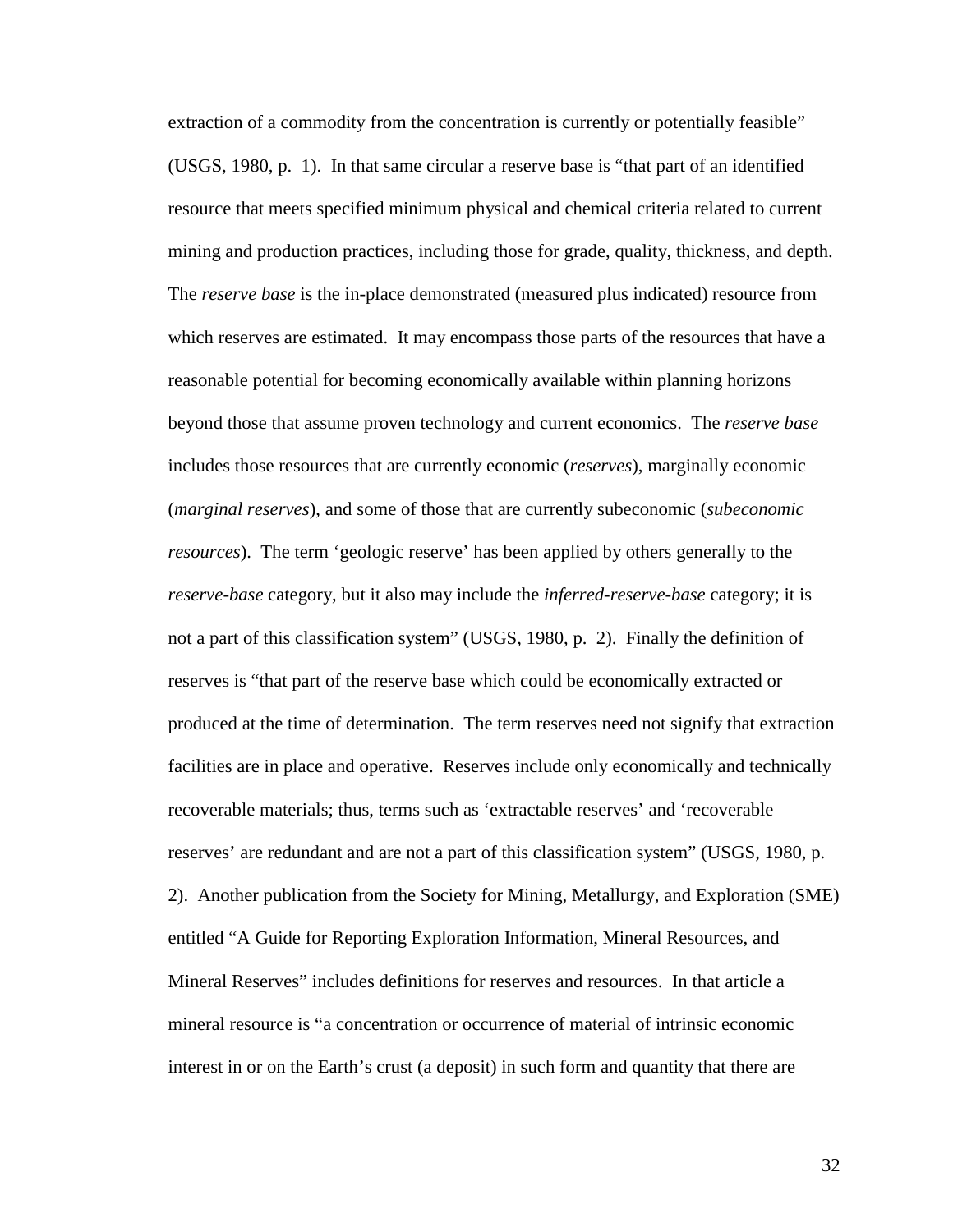reasonable prospects for eventual economic extraction. The location, quantity, grade, geological characteristics and continuity of a Mineral Resource are known, estimated or interpreted from specific geological evidence and knowledge. Mineral Resources are sub-divided, in order of increasing geological confidence into Inferred, Indicated and Measured categories. Portions of a deposit that do not have reasonable prospects for eventual economic extraction must not be included in a Mineral Resource" (SME, 1999, p. 6). In the same publication a definition for a mineral reserve is "the economically mineable part of a Measured or Indicated Mineral Resource. It includes diluting materials and allowances for losses which may occur when the material is mined. Appropriate assessments, which may include feasibility studies, have been carried out and include consideration of and modification by realistically assumed mining, metallurgical, economic, marketing, legal, environmental, social and governmental factors. These assessments demonstrate at the time of reporting that extraction is reasonably justified. Mineral Reserves are sub-divided in order of increasing confidence into Probable Mineral Reserves and Proved Mineral Reserves" (SME, 1999, p. 8). As can be seen from these two publications, USGS and SME, the definitions are similar but the SME ones are more precise. In the following table there is a list of global reserves and resources from 1996 through 2005.

| Year      | 1996 | 1997 | 1998 | 1999 | 2000 | 2001 | 2002 | 2003 | 2004 | 2005 |
|-----------|------|------|------|------|------|------|------|------|------|------|
| Reserves  | 310  | 310  | 320  | 340  | 340  | 340  | 340  | 480  | 470  | 470  |
| (thousand |      |      |      |      |      |      |      |      |      |      |
| metric    |      |      |      |      |      |      |      |      |      |      |
| tons)     |      |      |      |      |      |      |      |      |      |      |
| Resource  | 1.6  | 1.6  | 1.6  | 1.6  | 1.6  | 1.6  | 1.6  | 1.6  | 1.6  | More |
| (billion) |      |      |      |      |      |      |      |      |      | than |
| metric    |      |      |      |      |      |      |      |      |      | 1.6  |
| tons)     |      |      |      |      |      |      |      |      |      |      |

**Table 2: Global Copper Reserves and Resources**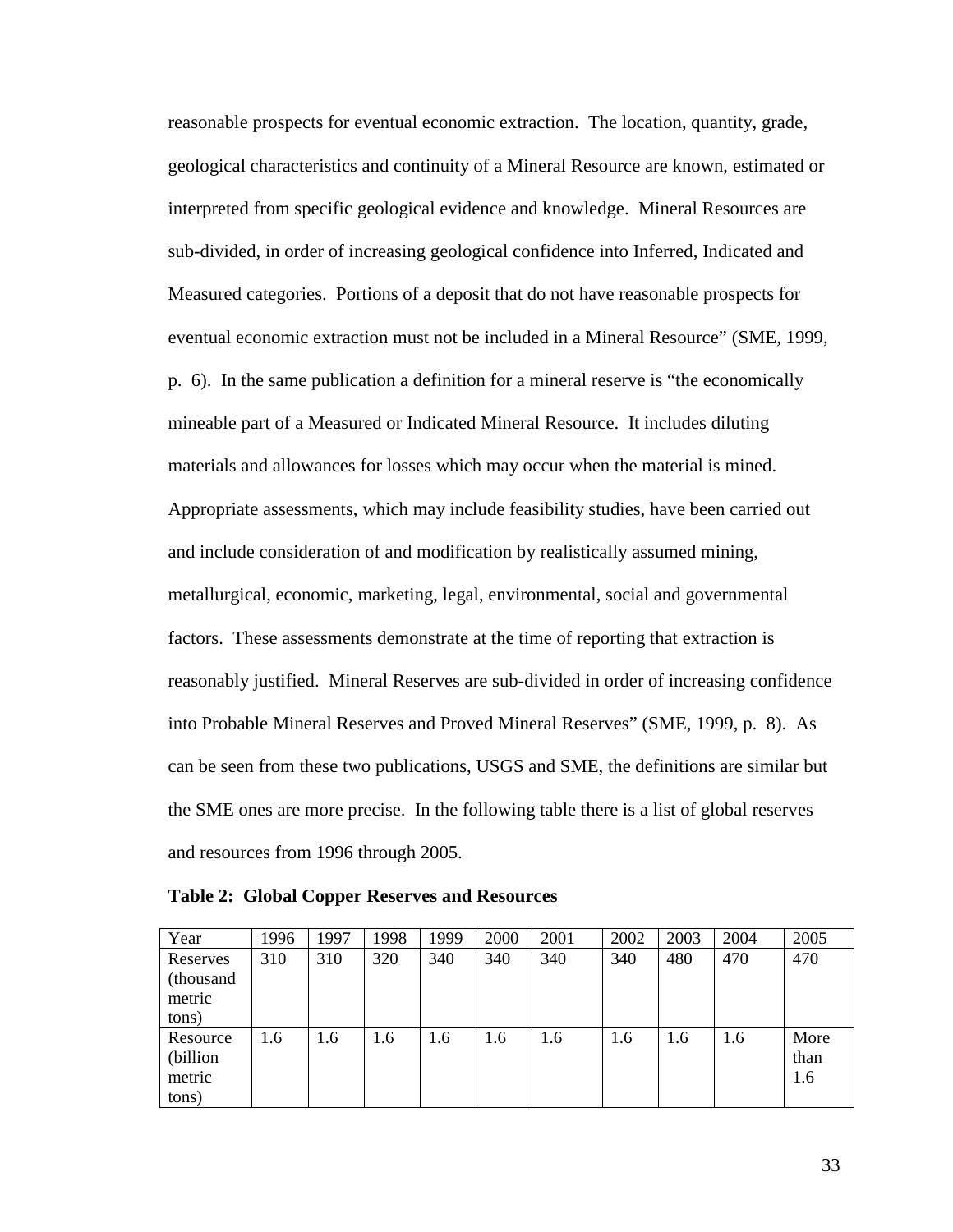From: USGS Mineral Commodity Summaries-Copper, for years 1996-2005

 Based on the above numbers from the Mineral Commodity Summaries there is an abundance of copper mineral reserves left in the world after the Flambeau Mine deposit was mined. During mining (between 1993-1997) the mine produced 181,000 tons of copper, 334,000 ounces of gold, and 3.3 million ounces of silver. In comparison to the numbers in table 1 the amount produced would not have affected world reserves that drastically. According to the geological cross-section of the Flambeau deposit there is still some low grade massive sulfide copper left in the subsurface. Kennecott produced only from the high-grade deposit so if in the future more copper would be needed some other company could mine that part of the deposit. Unfortunately the USGS summary did not delineate between the high grade deposits and the low grade deposits. Because Flambeau Mining Company did not produce from the entire deposit it can be said that it would not be economical for another company to mine the lower grade ore. The major economic benefits from the project happened when the 10% copper was mined and the local community will lose out if and when the lower grade ore is mined. If that lower grade copper is mined it has already been determined in the FEIS from the WDNR that it would have to be processed on-site to make the project economical. That exact situation was what the local community prevented when the Local Agreement was signed. It seems therefore that it is unlikely that the low grade ore will be mined in the future as it would either be uneconomical for the company or the community would have to accept processing on site.

 However, the conclusion can still be made that there is a plentiful supply of copper worldwide and that there should be no shortage of the metal for future generations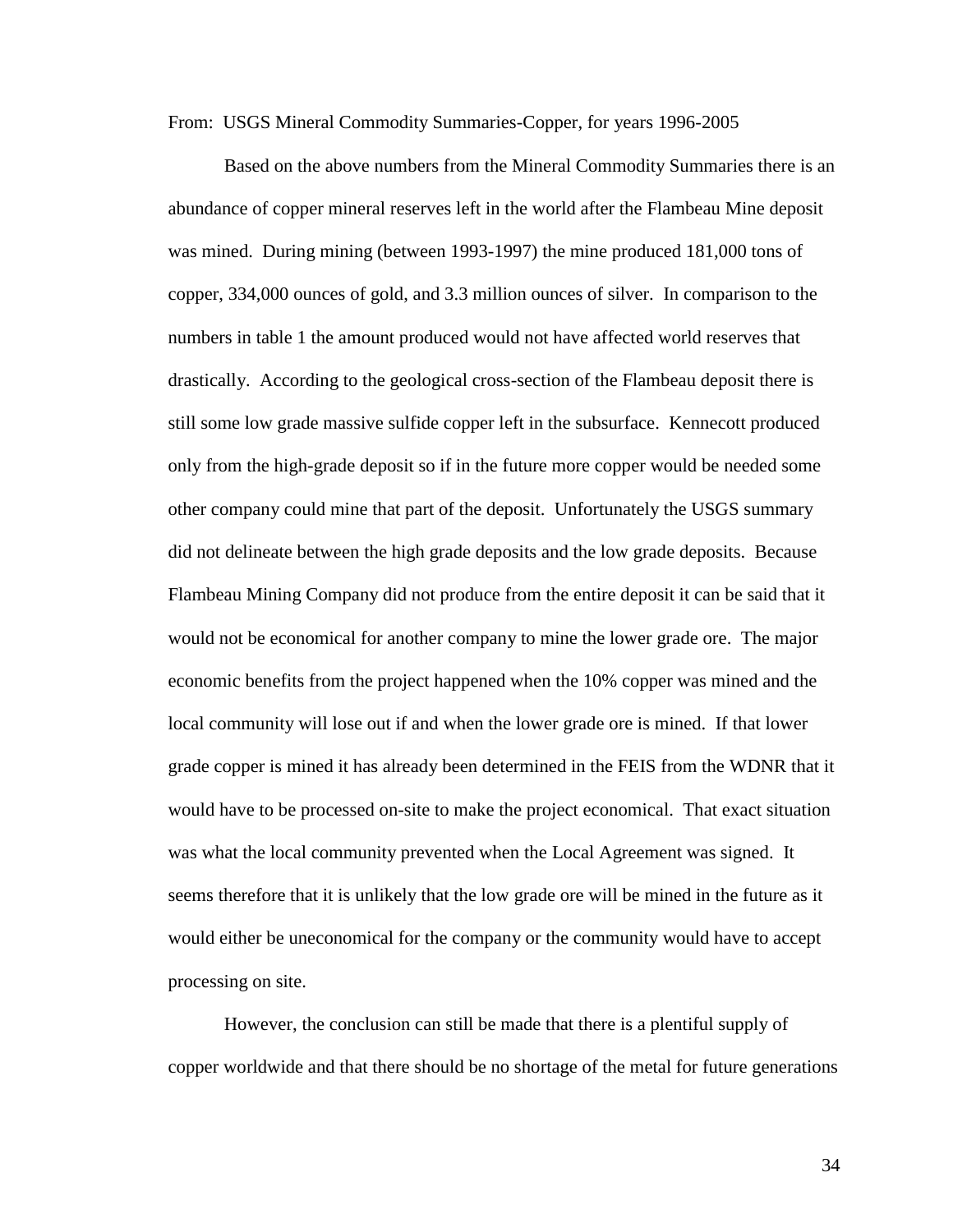to use and develop. The conclusion can be drawn that the Flambeau Mine did meet the sustainable criteria of future need. Mining this particular deposit did not adversely affect future generation's ability to meet their copper needs.

### Acceptable Legacy

 This part of the criteria deals with the environmental legacy of the project. To be considered sustainable a mine has to be "developed in such a way that there is low risk that future generations will be burdened by the need to undertake ecological restoration, or by the need to provide ongoing treatment and decontamination of site discharges" (Green, 2001, p. 35). As was stated previously Kennecott and the State were very aware of the environmental implications of mining approximately 140 feet from the Flambeau River. When the company originally submitted a permit to the WDNR (1976) for this project, the local community objected because it feared pollution of the Flambeau River. At that time the economic climate was not favorable and the company withdrew the permit application. In the late 1980's Kennecott returned and again began the permitting process with a redesign of the project. As part of this new effort the company signed a Local Agreement and Conditional Land Use Permit with the local governmental organizations (i.e. Rusk County, City of Ladysmith, and Town of Grant). The agreement included stipulations under which Kennecott agreed to test potable wells within a Well Guarantee Area throughout the life of the mine (Kennecott, 2004). The company did many other things to protect the environment such as building a water treatment facility that purified 600 million gallons of water that was discharged into the Flambeau River throughout the life of the project, used high density polyethylene liners, leachate collection systems, backfilling the pit in the same geologic sequence and finally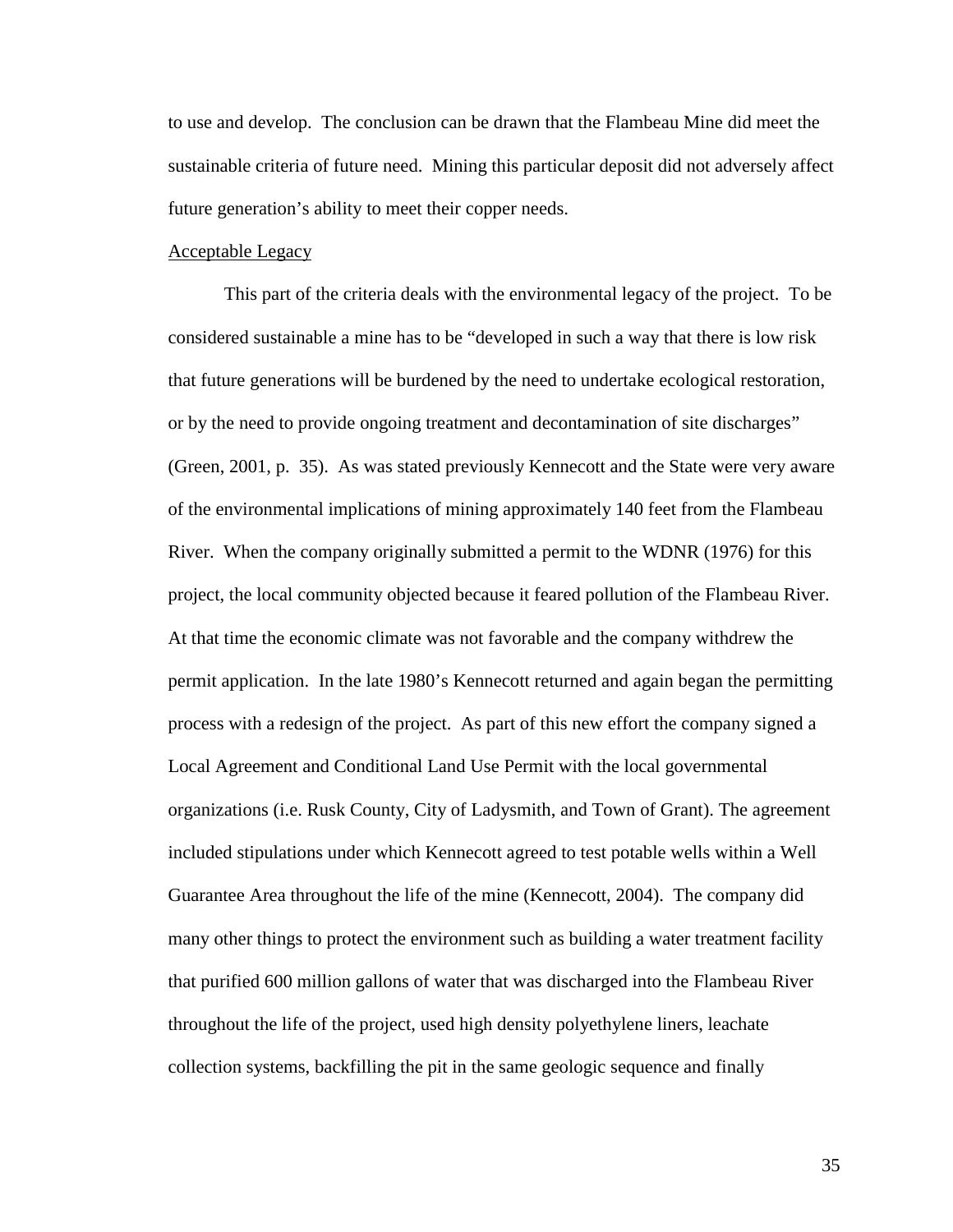reclaiming the mine site to an environmentally stable condition with sustainable biodiversity (Kennecott, 2004). Wisconsin Law states that Flambeau Mining Company has to continue monitoring groundwater on and around the reclaimed mine site for 40 years following the state issuing the certificate of completion (Murphy, 2005). The Flambeau Mining Company submitted its notice of completion in 2001 and the WDNR has conditionally accepted the notice contingent upon the company's maintaining the vegetation performance of the backfilled pit. The WDNR accepted the notice effective November 19, 2001 and that began a four year period of monitoring during which the company is required to maintain the vegetative standards. Once the four year time period has expired (and the vegetative standards have been maintained) the WDNR can then inform the public of its intent to issue the Certificate of Completion (COC). After a public hearing and issuance by the state of the COC the reclamation bond is reduced from \$11 million dollars to \$2.2 million which is maintained for addition 20 years but the company's liability never ends. Flambeau Mining Company is no longer required to maintain the site vegetation but is required to continue to test the water after the state issues its Certificate of Completion (Murphy, 2005). Based on existing literature there were no incidences at this mine that significantly damaged or destroyed the environment that would require future generations to clean it up. The conclusion can be made that Kennecott in the Flambeau project has to date met the Acceptable Legacy criteria for sustainability and there are no indications that this will not be the case in the future. Full-Cost

 In Green's report the Full-Cost criteria is defined as "minerals extracted, refined, and processed in such a way that the producer is responsible for mitigating,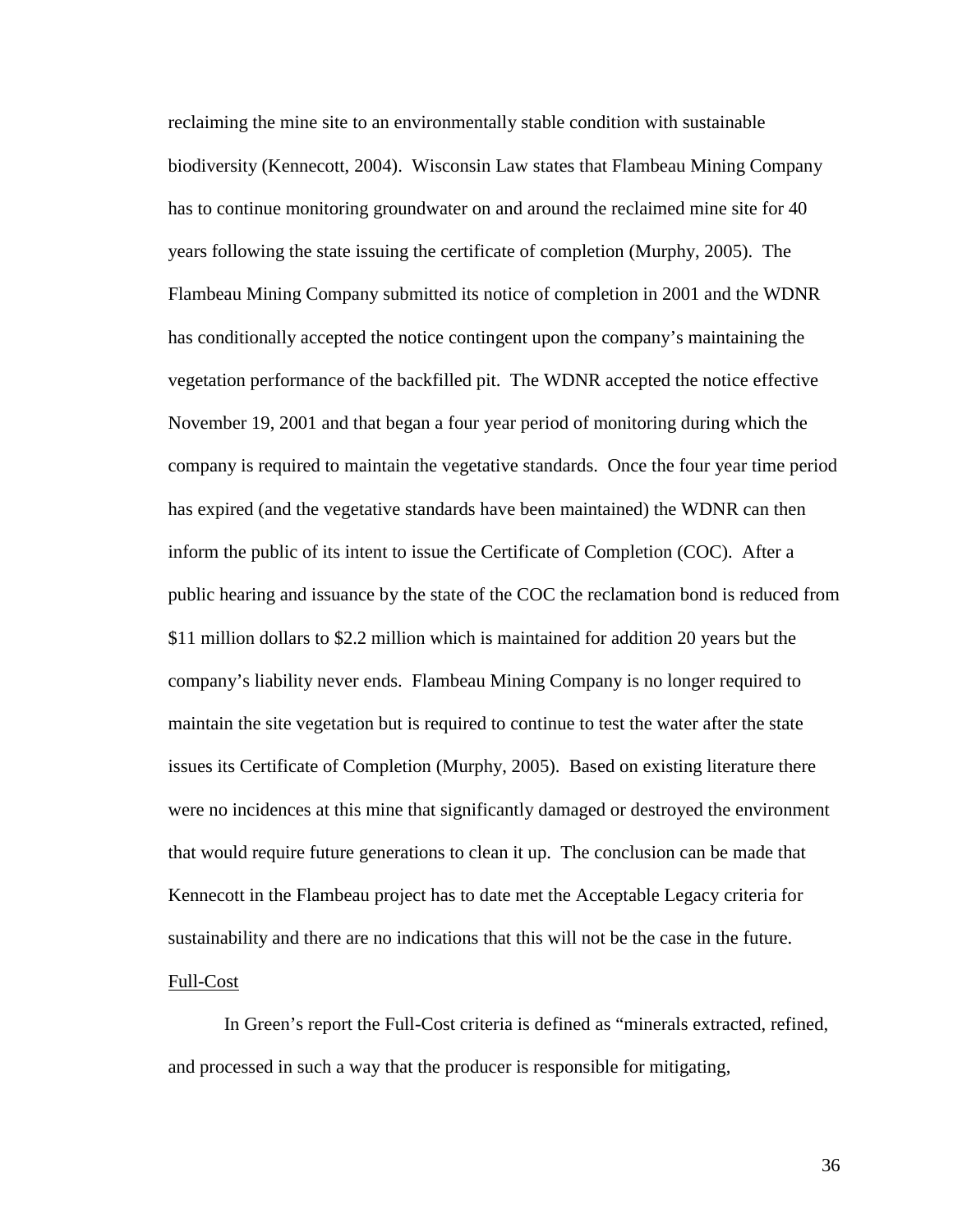compensating, or offsetting the mine's known social and environmental costs" (Green, 2001, p. 35). This particular mine was owned by Kennecott Mining Company which is a wholly owned subsidiary of Rio Tinto plc which is one of the largest mining companies in the world. Therefore, the Flambeau Mining Company would have had the financial backing of Rio Tinto should anything have happened that they were not financially able to take care of. Kennecott had to issue a reclamation bond of \$11.7 million which is in place until the state issues the Certificate of Completion. As part of the Local Agreement that was signed in 1988 there was no refining or processing of the ore on site so Kennecott did not need to worry about that part of the criteria. The copper from Flambeau was shipped to Timmins, Ontario, for milling and metal recovery (Evans, 1996).

 The general population of the town voiced their concerns when Kennecott originally applied for the permit back in the mid-1970's. When the company withdrew their permit application in 1977 it was due to concerns over the mine design (processing and refining of the ore on site) falling copper prices, and the anti-mining attitude. Based on those three factors when the company returned to reapply for permits in the late 1980's, Kennecott took the public concerns seriously and redesigned the project. Because of the size and economic scope of its parent company, Kennecott was financially viable and would not have abandoned the project or cause the local government to cleanup or fund the clean-up that could have been caused by the Flambeau project. While Rio Tinto is not legally liable for any accidents that Kennecott cannot cover, it is assumed that Rio Tinto would bear the financial burden due to their Environmental Policy as stated on their website "wherever possible we prevent, or otherwise minimize, mitigate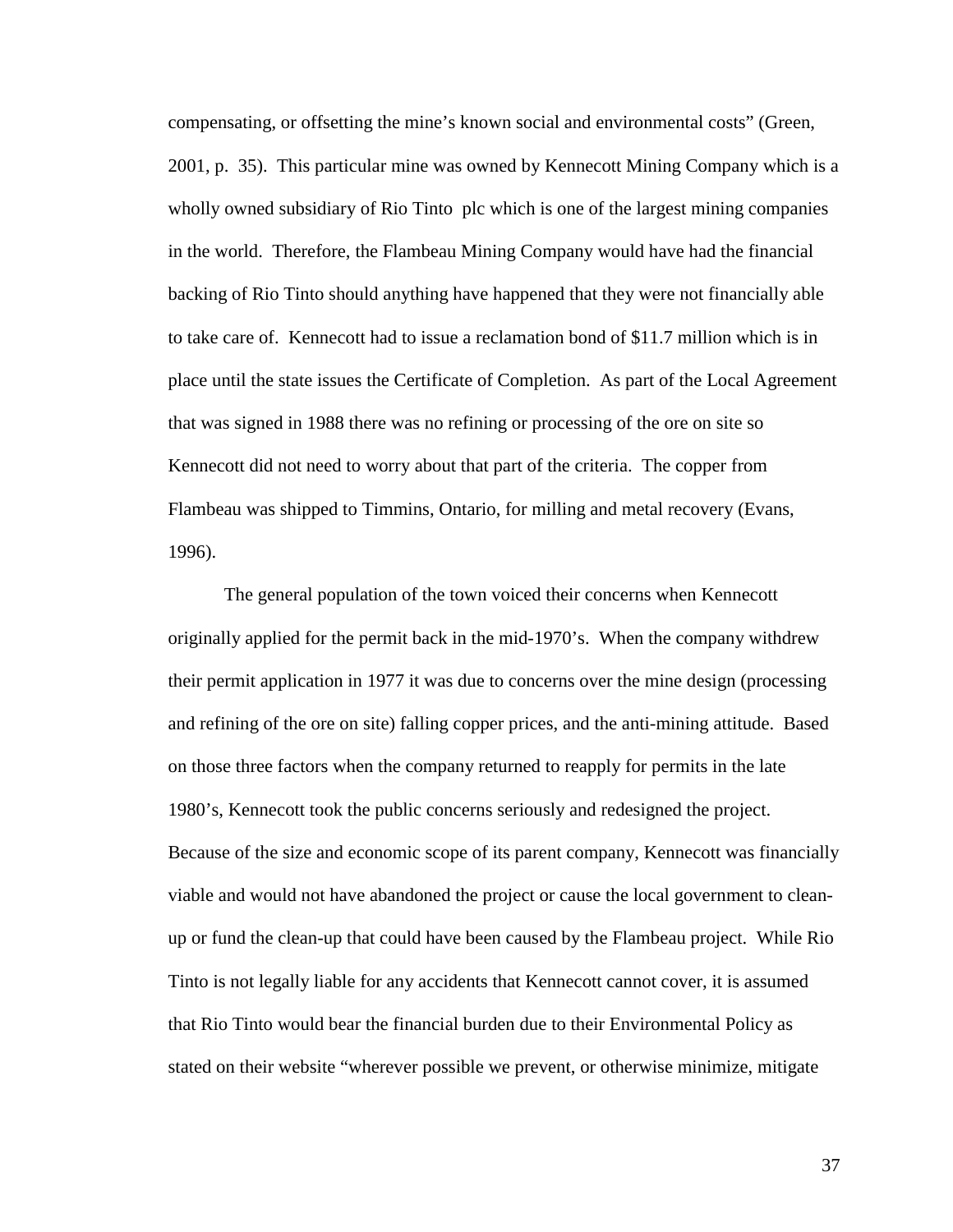and remediate, harmful effects of the Group's operations on the environment" (Rio Tinto, 2005). Each company is separate and liability does not automatically flow to the surviving companies. While it is not specifically stated, the reclamation bond is set up so that the most expensive scenario is covered and the company's liability never ends with regard to this site. In conclusion the Flambeau project adhered to the Full Cost criteria defined in Green's report. To date the company has met its obligations, and can be expected to do so in the future, but it cannot be predicated what will happen in the future. Contribution to Economic Development and Equity

 Two criteria for evaluation will be combined in this section of the analysis. They were combined because they are similar in definition and criteria for evaluation. The first criteria of contribution to economic development is defined as "the mine provides local and regional economic benefits that contribute to the long-term viability of the local and regional economies and facilitates a shift to sustainable economic activities" (Green, 2001, p. 36). The Equity criteria is defined as "benefits from proceeding with the mine are shared between those who develop the deposit, those who work at the mine, and those whose landscape and community are affected" (Green, 2001, p. 37).

 The Local Agreement that was signed between Kennecott and the local units of government was a legally binding contract; the purpose of which was to "alleviate future mining impacts to the local area by establishing programs that would enhance the local economy and provide sustainable economic development to the local communities. The major provision in the Agreement designed for developing alternative economic activities was the direct tax payments to the local units of government guaranteed by Kennecott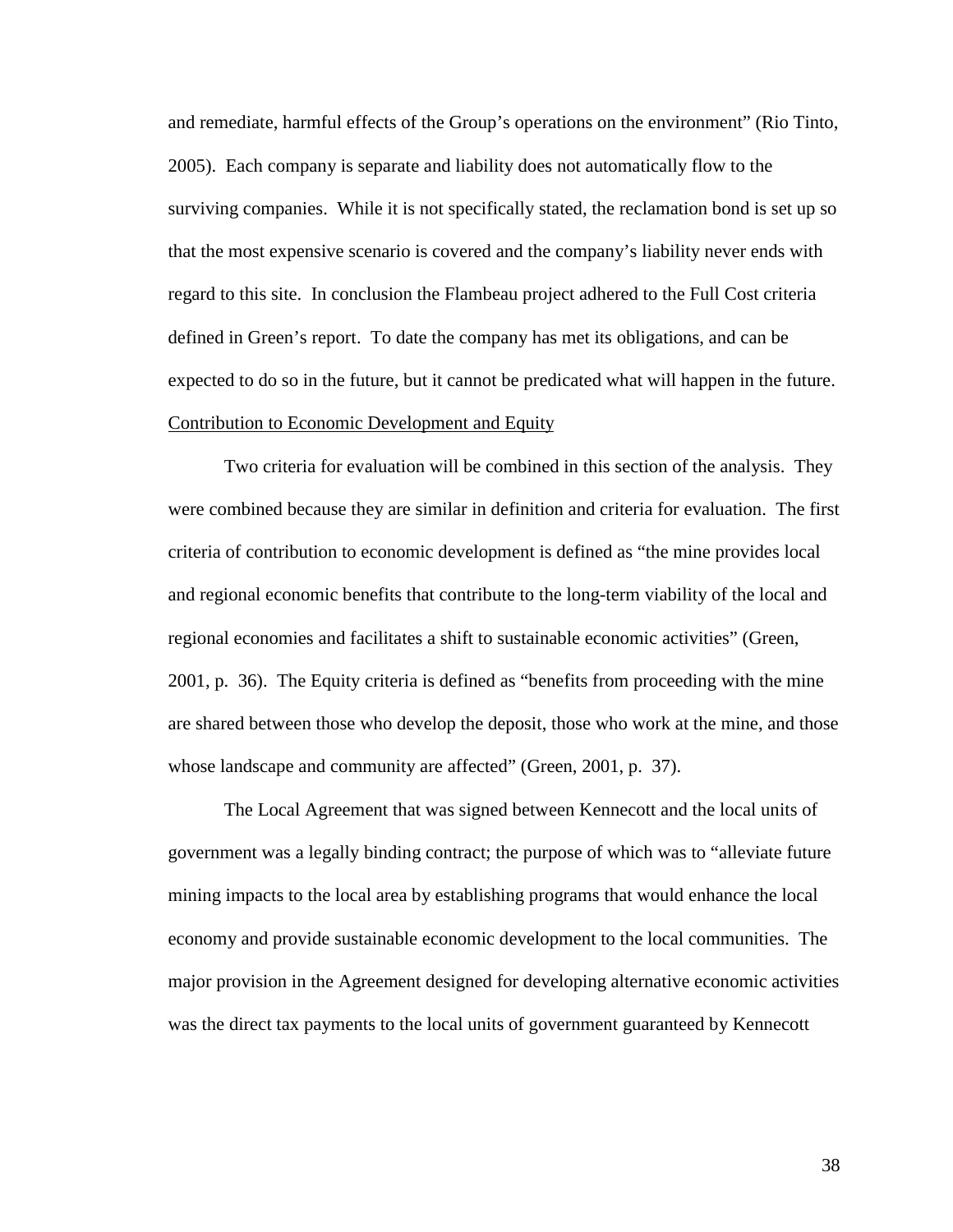regardless of whether the mine made a profit" (NWRPC, 2005, p. 59) The main parts of the Local Agreement and Conditional Land Use Permit can be found in Appendix A.

 Parts of this agreement that relate to the economic development and equity criteria are employment stipulations, that property values are guaranteed, the formation of a Local Mining Impact Committee, that local governments get first rights of refusal, that Flambeau will lease for \$1.00 two parcels of land, that the company will reimburse the local government up to \$60,000 for expenses incurred during negotiations, that for 25 years the company will hold harmless and pay 75 percent of any legal expenses incurred if the local units of governments are sued because of the mine, that the mining company will issue a certificate that a bond payable to the DNR has been secured and that they must annually certify they are in compliance and maintain the bond for 30 years after the mine closes, and finally that a minimum of \$2.5 million will be paid in local taxes regardless of copper prices. As can be seen there were a lot of economic stipulations in this local agreement to ensure that the community did not suffer any negative economic impacts from the mine.

 In addition to the economic stipulations in the Local Agreement the Flambeau Mining Company had to comply with federal, state, and local taxes. Those taxes are Property Tax, State Franchise Tax, and Federal Income Tax and the money from those taxes did not directly come back to the local community. One tax specific to mining was the Net Proceeds Tax (NPT). This tax is in lieu of local property taxes on the value of the ore. This tax is only for metalliferous mining in Wisconsin and is to "provide compensation to the state and municipalities for the extraction of valuable, irreplaceable minerals and to compensate the state, counties, municipalities, and Native American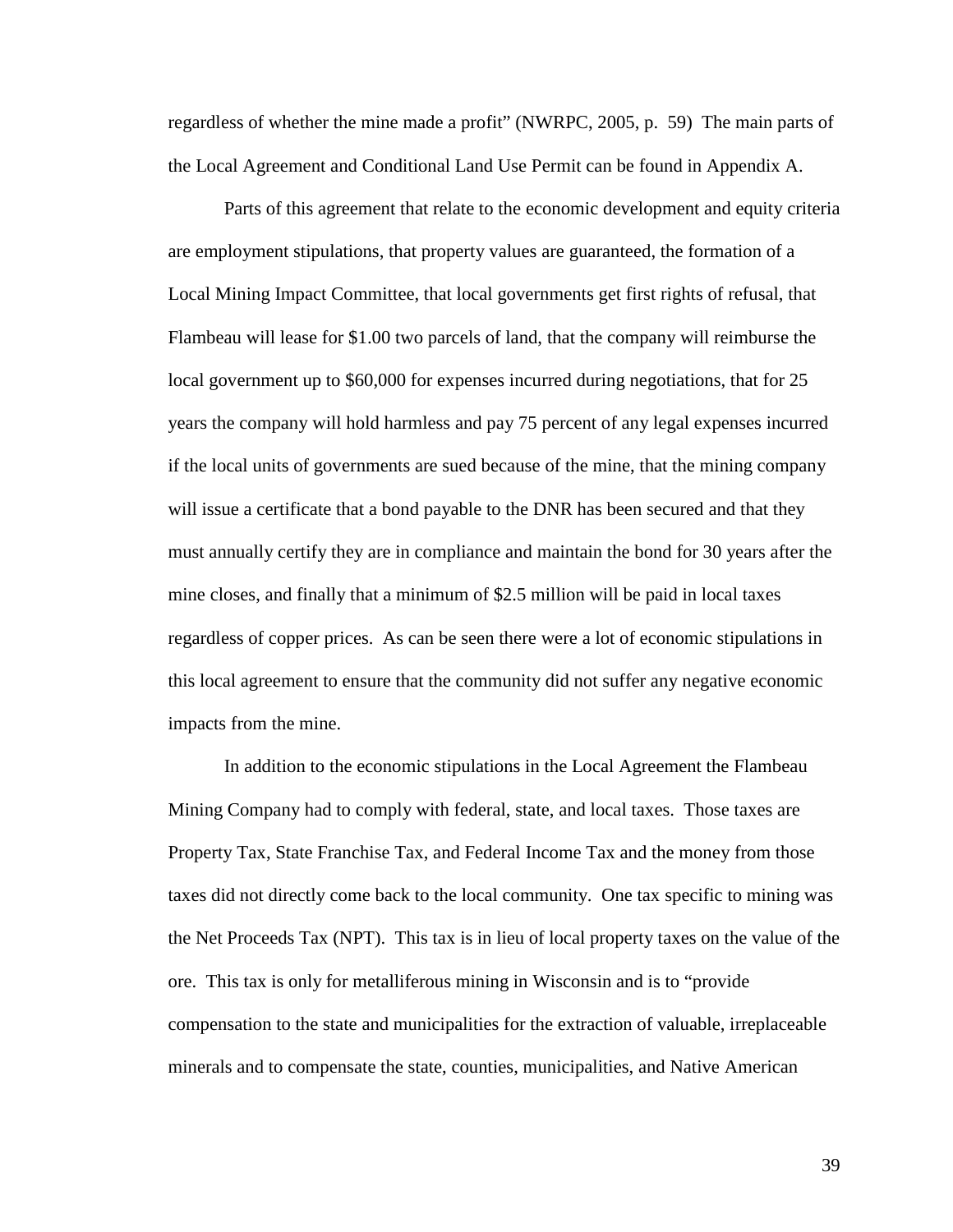communities for costs associated with the mining of these minerals"(NWRPC, 2005, p. 65). The tax is based on net proceeds (or profits) from the prior calendar year and the mining companies are required to file a return each year the mine is in operation. It is a progressive tax that begins at 3% and can increase to 15% and the tax brackets are indexed to the Gross National Product deflator (WDOR, 2005). Other fees are the Notice of Intent (NOI) fees and the Construction period payment. There is also interest earned on money within the Mining Investment and Local Impact Fund and there are federal distributions from sales, bonuses, royalties, and rental of federal lands (WDOR, 2005). When a company notifies the WDNR of its NOI they must pay an initial \$50,000 fee to pay the cost of negotiating a local agreement and pay another \$50,000 when the first fifty has been disbursed (WDOR, 2005). This continues until a maximum amount of \$150,000 has been paid. Once the Local Agreement is signed or if the company does not want to pursue a mining permit the state refunds the undistributed funds. It is also required for a company to pay a one time Construction Period payment of \$100,000 to each city, town, village, or Native American community with at least 15% of the ore body in their jurisdiction.

 When the Flambeau Mining Company paid the NPT, construction fees, and Notice of Intent fees the money went into a Mining Investment and Local Impact Fund (MILIF). The MILIF earns interest as well. It is administered by a State appointed board that has a total of 11 members and has the authority to monitor the use of the payments to make sure they are managed effectively. The Board meets every two years or more depending on mining activity. The Governor appoints nine members that have staggered four year terms and the Secretary of Commerce and the Secretary of Revenue (or their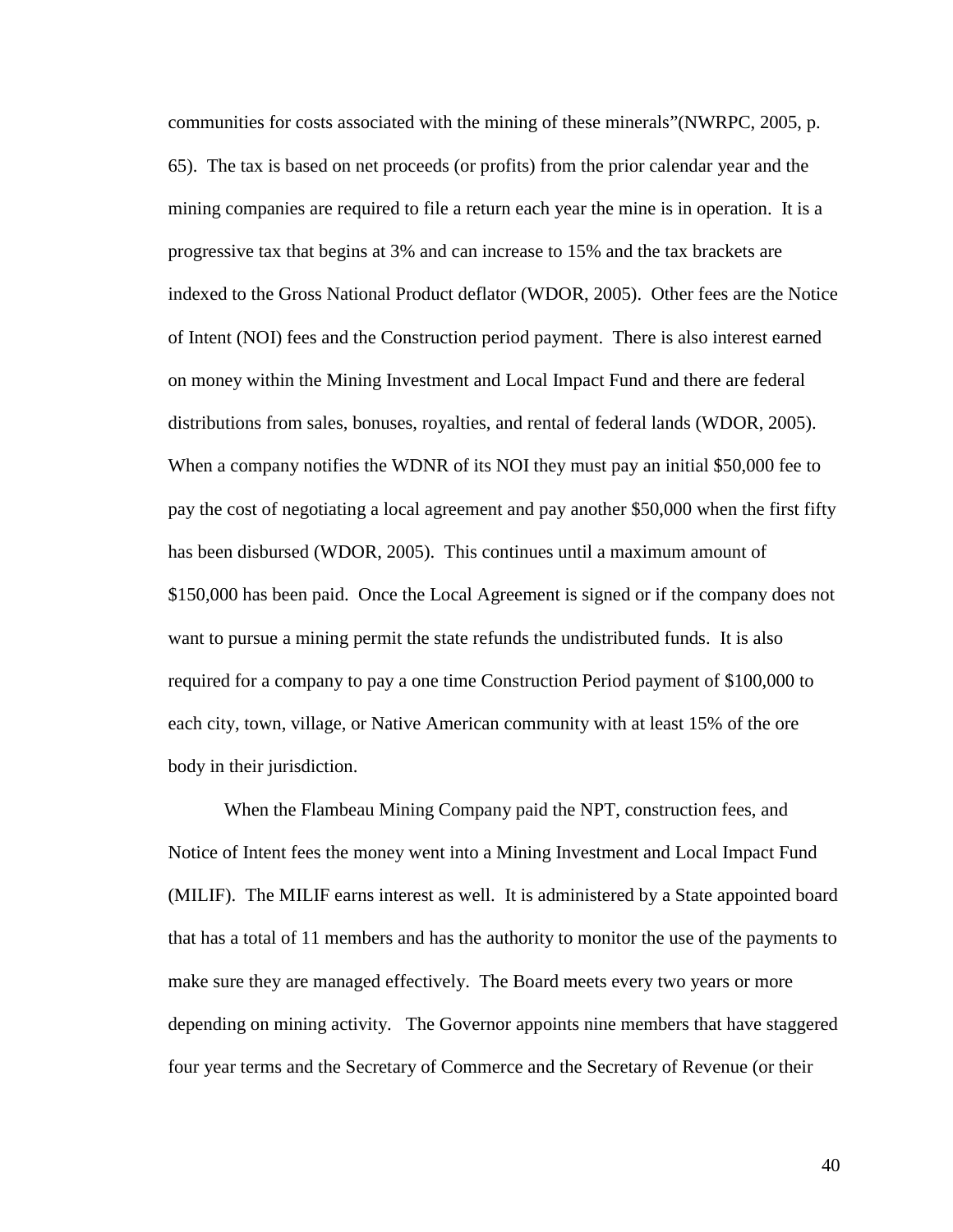designees) are ex officio members. Of the nine members that are appointed three are public members, two are county officials, two are municipal officials, one is a school board member, and one is a Native American.

 This board distributes funds collected in the MILIF by making five types of payments (WDNR, 2005f). Throughout the entire life of the mine the Mining Impact Board makes annual first dollar payments of \$100,000 to each city, village, town, or county that contain at least 15% of the ore body (WDNR, 2005f). According to the WDNR "during some years the amount of net proceeds tax paid by the mining company could be insufficient to cover the entire amount of the required first dollar payments. In that case, the first dollar payments become the actual amounts available to each municipality from the mining company's tax payment. Simply stated, the amount of annual first dollar payments depend on the company's profitability, therefore, could range from zero to the maximum of \$100,000" (WDNR, 2005f, p. 3). This specific scenario of the local municipalities tax payments being tied to profitability was planned for in the Local Agreement. The local units of governments included a supplemental first dollar payment for when Flambeau could not cover the full first dollar payment, and a supplemental additional payment to Rusk County for when the additional payment to Rusk County is below the required \$250,000 (NWRPC, 2005). In the following table it is shown the types of payments, frequency, funding source, and dollar amounts. This table does not include information on the supplemental payments because that is exclusive to the Flambeau Mine and not required by Wisconsin law.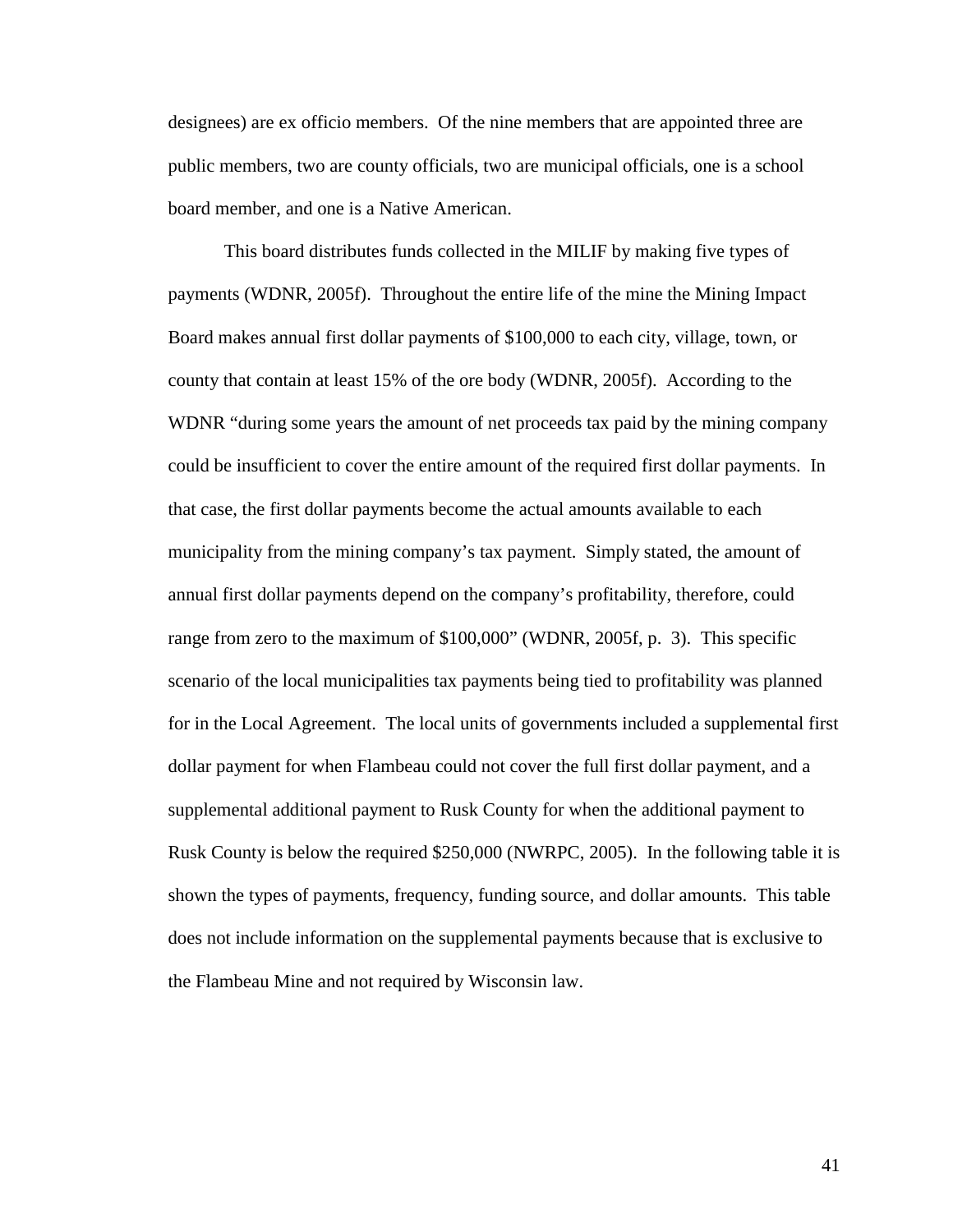| <b>Payment Type</b> | <b>Recipient</b>                                 | <b>Frequency</b>              | <b>Fund Source</b> | <b>Dollar Amount</b>        |  |
|---------------------|--------------------------------------------------|-------------------------------|--------------------|-----------------------------|--|
|                     |                                                  |                               |                    |                             |  |
| Cost of Local       | Municipalities                                   | By Grant, during              | Mining             | Up to \$150,000             |  |
| Agreement           | Negotiating local                                | negotiations                  | company, with      | in aggregate                |  |
| Negotiations        | agreements                                       |                               | Notification of    |                             |  |
|                     |                                                  |                               | Intent             |                             |  |
| Construction        | Municipalities<br>containing ore<br>body; Tribes | One Payment                   | Mining company     | $$100,000$ (not<br>indexed) |  |
| <b>First Dollar</b> | Same As Above                                    | Annually during<br>operations | Net proceeds tax   | \$100,000<br>(indexed)      |  |
| Additional          | Counties                                         | Annually during               | Net proceeds tax   | Up to \$250,000             |  |
| Payments            |                                                  | operations                    |                    | (indexed)                   |  |
| Discretionary       | Municipalities                                   | Based on need                 | Net proceeds tax   | Various                     |  |
| Payments            |                                                  |                               |                    |                             |  |

TABLE 3: Types of Payments to Municipalities

Source: WDNR, 2005f

 The first dollar payments for counties must be used for mining related purposes but other municipalities have no such requirement. Counties are also eligible for mandatory additional annual payments from the Fund. This amount could be 20% of the tax collected or \$250,000 whichever is less. This money must be used for mining related purposes and is not guaranteed but depends on the availability of NPT (WDNR, 2005f). The Board can also make discretionary payments to help mitigate the impacts of current mining or past metallic mining. These are grants the municipalities can apply for.

 In terms of the Flambeau Mine the company paid over \$14 million dollars in NPT to the State of Wisconsin throughout the life of the mine. Of that money approximately \$8.6 million went into the MILIF and \$5.5 million went into the Badger Fund. The Badger Fund is the general fund for the state and the money in that fund could be used for state government purposes (NWRPC, 2005). The MILIF receives 60% of the total amount of NPT or enough money to make full first dollar payments, whichever is greater. The Badger fund then gets the other 40% of the NPT, which totaled \$5.5 million.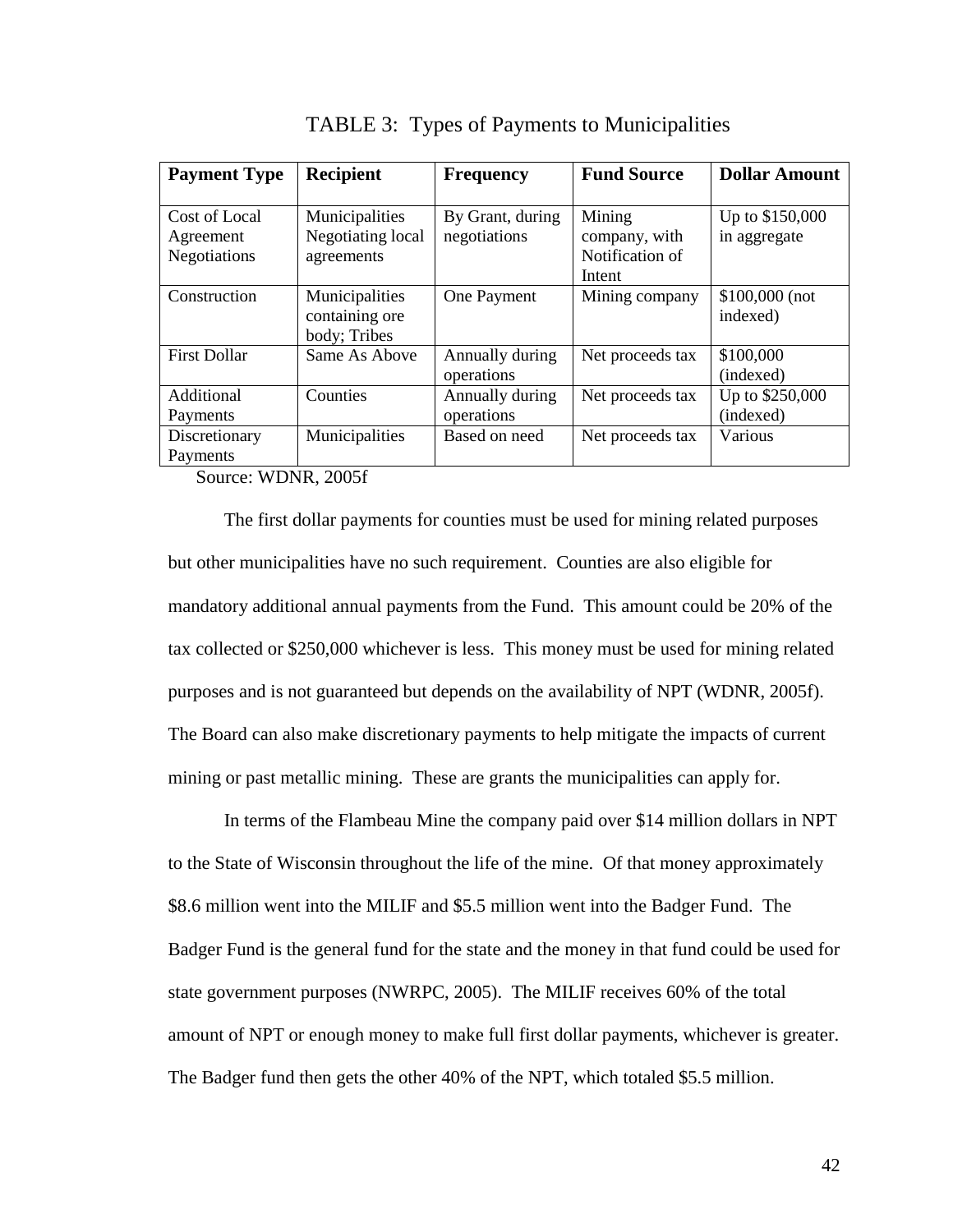Of the \$8.6 million that went into the MILIF about \$8.4 million came back to the local units of government in the form of construction year payments, first dollar payments, and additional payments to the County as well as discretionary grants. The other \$200,000 was transferred to the Wisconsin Department of Commerce and given out as grants to help convert the mining buildings to alternative uses. The \$5.5 million that went into the Badger Fund was eventually put into the states general fund and used for government purposes.

 Table 4 gives a summary of the amount of money that went to each local governmental unit based on the Net Proceeds Tax and Local Agreement payments. In each payment type there is a description of where the funds came from. When it is labeled 'State' it is from the Mining Investment and Local Impact Fund (MILIF) and when it is labeled 'Flambeau' it is the supplemental first dollar payments and supplemental additional payments to Rusk County. The amounts are for the entire mine life.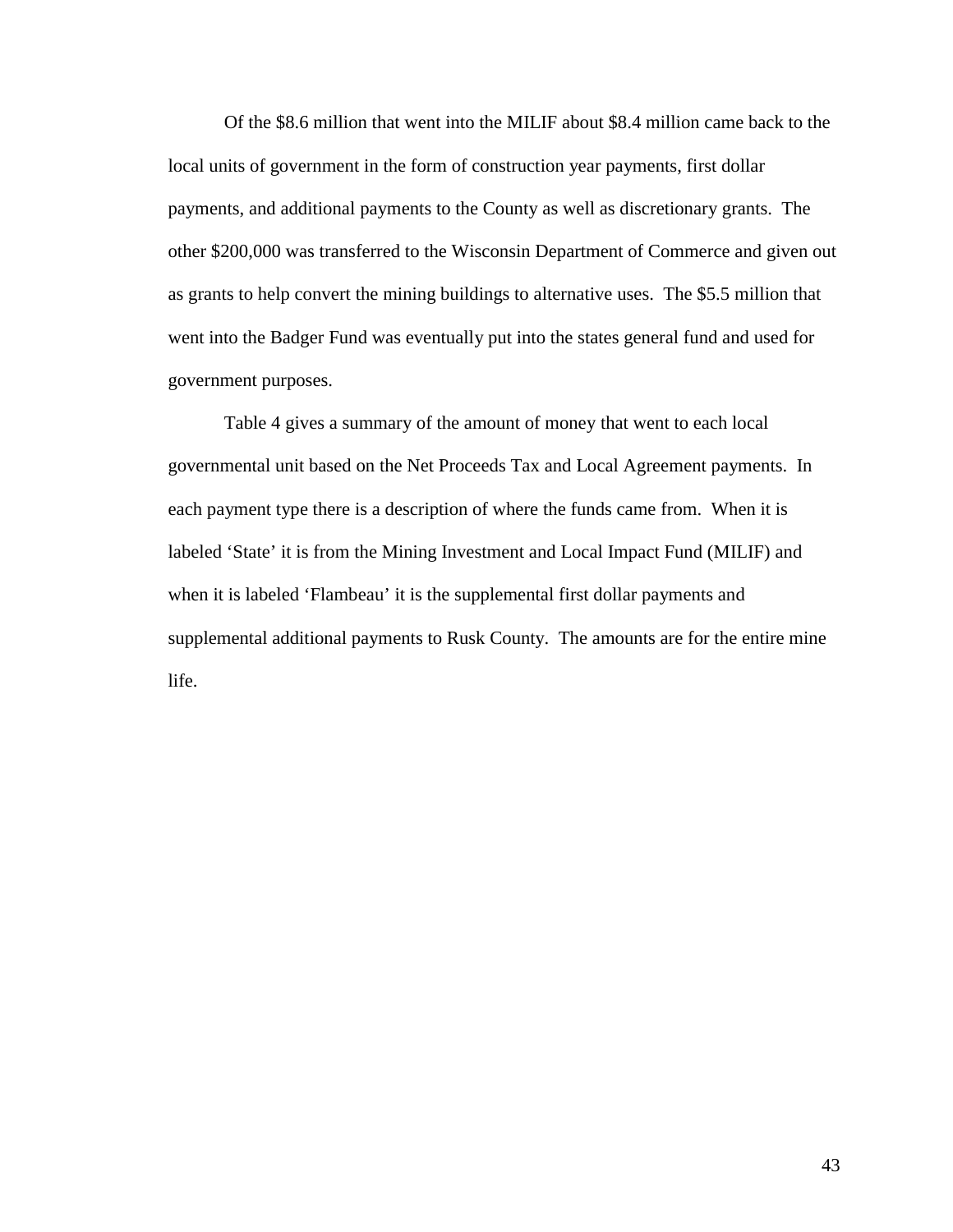| <b>Table 4 Total Mining Tax Revenues</b>                |             |  |  |  |  |
|---------------------------------------------------------|-------------|--|--|--|--|
| <b>Rusk County</b>                                      |             |  |  |  |  |
| Construction Payment - State                            | \$100,000   |  |  |  |  |
| First Dollar Payments - State                           | \$608,000   |  |  |  |  |
| County Additional Pymts. - State                        | \$933,000   |  |  |  |  |
| Supplemental Payments - Flambeau                        | \$1,865,000 |  |  |  |  |
| <b>Total for Rusk County</b>                            | \$3,506,000 |  |  |  |  |
| <b>City of Ladysmith</b>                                |             |  |  |  |  |
| Construction Payment - State                            | \$100,000   |  |  |  |  |
| First Dollar Payments - State                           | \$608,000   |  |  |  |  |
| Supplemental Payments - Flambeau                        | \$413,000   |  |  |  |  |
| <b>Total for City of Ladysmith</b>                      | \$1,121,000 |  |  |  |  |
| <b>Town of Grant</b>                                    |             |  |  |  |  |
| Construction Payment - State                            | \$100,000   |  |  |  |  |
| First Dollar Payments - State                           | \$608,000   |  |  |  |  |
| Supplemental Payments - Flambeau                        | \$413,000   |  |  |  |  |
| Total for Town of Grant                                 | \$1,121,000 |  |  |  |  |
| <b>GRAND TOTAL OF MONEY</b><br><b>RECEIVED TO LOCAL</b> |             |  |  |  |  |
| <b>MUNCIPALITIES</b>                                    | \$5,748,000 |  |  |  |  |

Taken from: Northwest Regional Planning Commission, 2005 Sources: WI Dept. of Revenue, Rusk Co. Auditor, C. of Ladysmith

In addition to the regular payments from the MILIF the Local Agreement stipulated that Kennecott had to pay a minimum of \$2.5 million in supplemental payments to the three local government units but as can be seen from the above chart they paid roughly \$2.7 million. This money was in excess to the Net Proceeds Tax and therefore was not restricted in what it could be spent on.

In addition to those supplemental payments, there were also discretionary grants that the local government units could apply for. The money for these grants came from the MILIF and it paid out around \$5.7 million additional dollars between 1995 and 1998. Each local unit of government (Rusk County, City of Ladysmith, Town of Grant) applied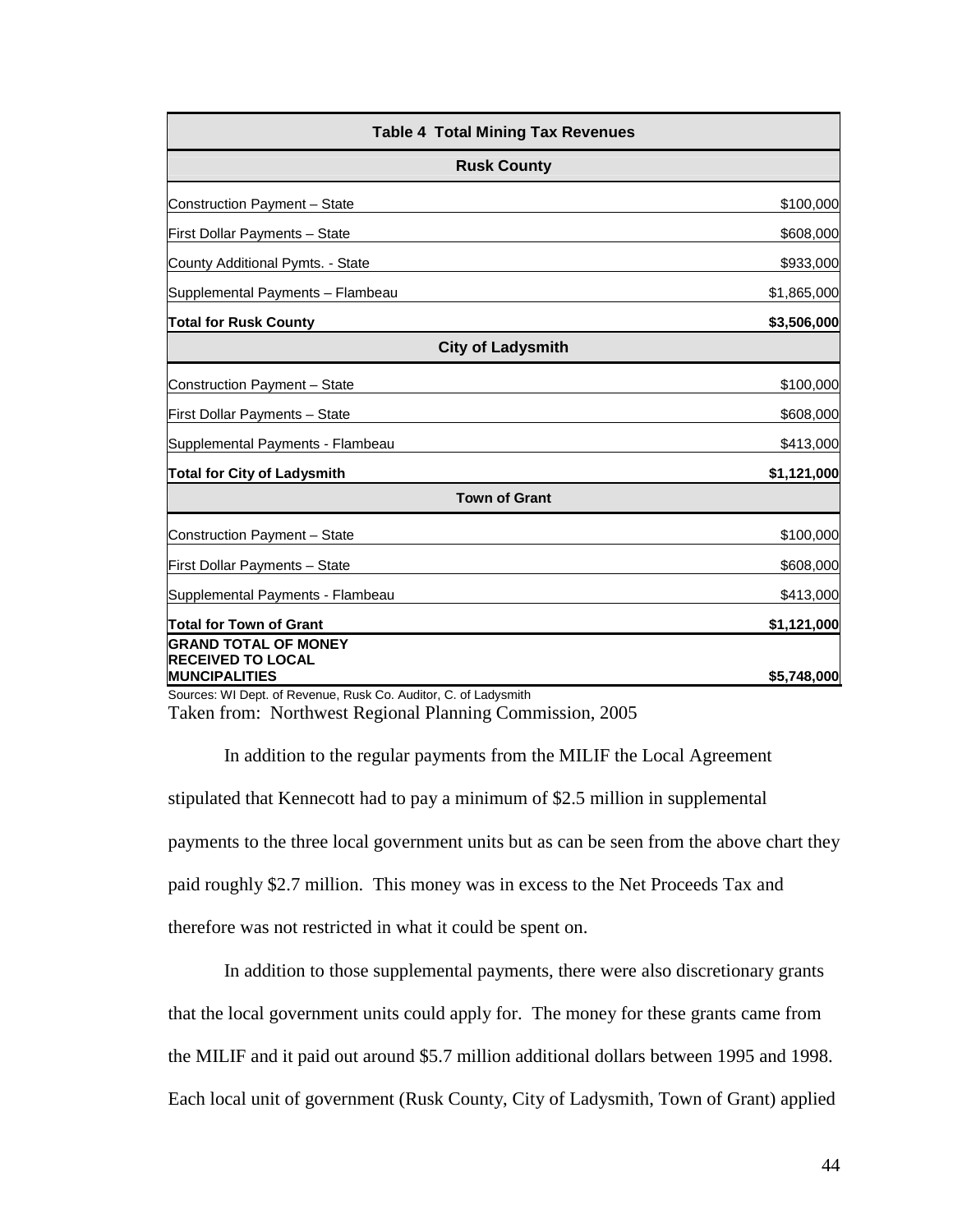for and received a discretionary grant at least once if not three or four times (Table 4 shows the amount of money in grants). It should be noted that the three local units of government have received approximately \$11 million dollars either directly or indirectly from the Flambeau Mining Company (NWRPC, 2005).

 The money that governments received was used for many different purposes. Rusk County used their construction year payment to not only cover the fiscal impacts associated with the construction of the mine but to "include the renovation of a vacant

| <b>Table 5 Total Discretionary Grants</b> |               |  |  |  |
|-------------------------------------------|---------------|--|--|--|
| <b>Recipients</b>                         | <b>Amount</b> |  |  |  |
| C. Ladysmith & Rusk Co.                   | \$4,430,430   |  |  |  |
| C. Ladysmith, T. Grant, & Rusk Co.        | \$750,000     |  |  |  |
| <b>C. Ladysmith &amp; LCIDC</b>           | \$380,000     |  |  |  |
| <b>C. of Ladysmith</b>                    | \$24,000      |  |  |  |
| <b>Rusk County</b>                        | \$100,000     |  |  |  |
| <b>Total</b>                              | \$5,684,430   |  |  |  |
| Source: Wisconsin Department of Revenue   |               |  |  |  |
| From: Northwest Regional Planning         |               |  |  |  |

Commission Report, 2005

industrial building, which would be leased to growing companies that would provide jobs in the future, and the preparation of an economic development plan that would identify mining-related concerns and provide a framework for long-term future economic development" (NWRPC, 2005, p. 74). The first dollar payments, supplemental payments and discretionary payment grants were used by the local communities to fund and invest in a number of different projects. The hope was that these projects would lead to economic development.

 An example is the Glen Flora Building which was expanded at a cost of \$300,000 for a computer recycling firm called 5R Processors. When they moved in they had 10 employees and after the expansion they now have 45. Also half the money needed for a remodeling of the Fritz Avenue Manufacturing Plant was from the first dollar payment and supplemental payments (NWRPC, 2005). Two of the three tenant spaces are filled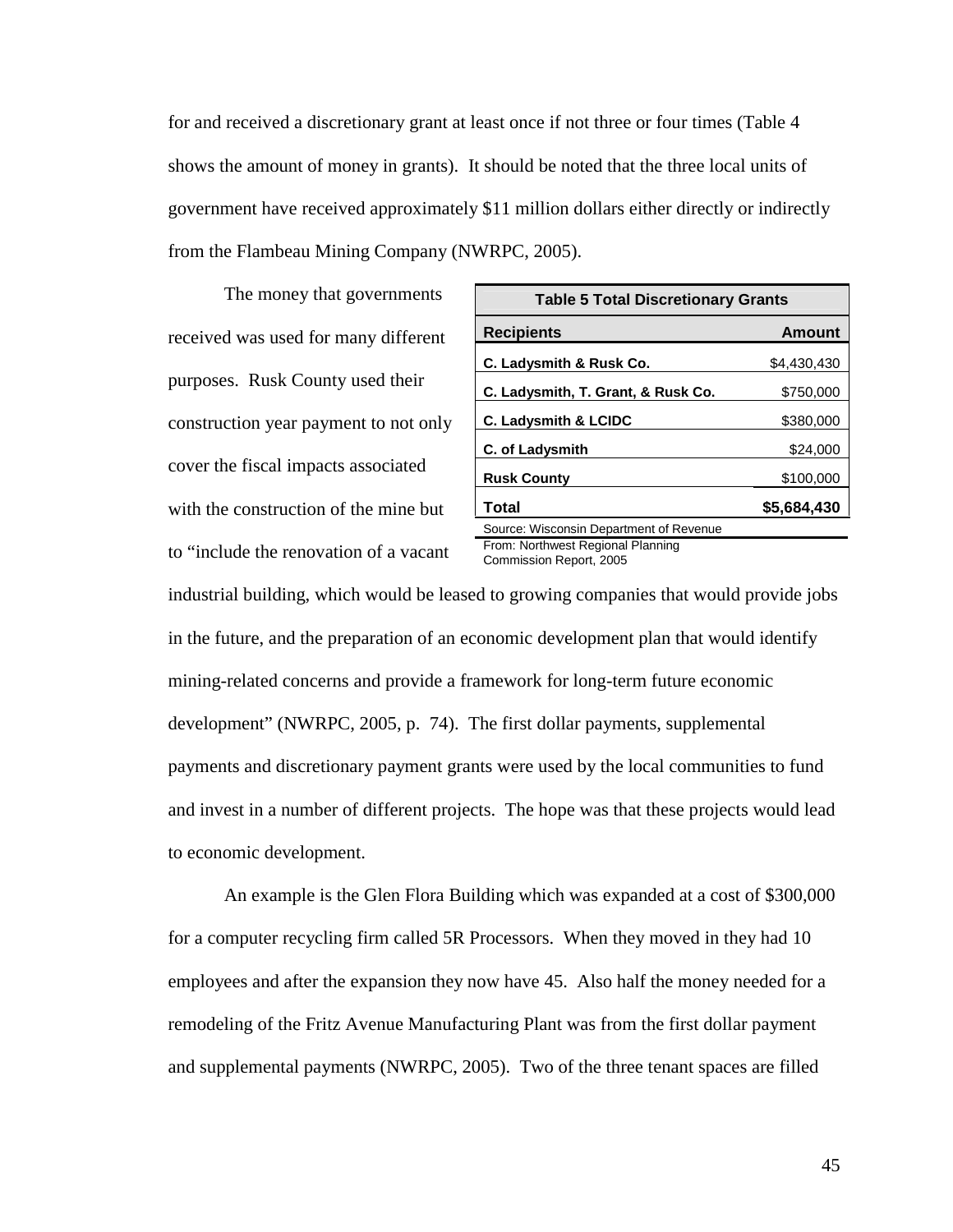and there are about 15 people employed between the two firms. The Rusk County Airport's runway was expanded in 1998. The project totaled \$3 million dollars and approximately \$600,000 of that came from mining and the rest from the Wisconsin Department of Transportation (NWRPC, 2005). A new terminal, maintenance and hanger building were built and an access road paved. The project cost \$525,680 all of which came from the mining fund. The list of areas where mining funds contributed to economic diversification is long. In total there were 17 different projects that were funded with money either directly or indirectly from Flambeau Mine. A summary of each project is included in Table 6.

 There were also four projects that were not necessarily funded directly from the mine but were started because the economy was stronger due to the mining funds. This included building 36 apartments, the opening of a \$6 million grocery store, opening two new convenience stores and a bank, and a new General Motors dealership opened.

 Also Flambeau Mining Company made many charitable contributions to the local community. The best example of that was with the Rusk County Community library. During 1994 Flambeau Mining Company wanted to partially fund a major project in the area that would serve the greatest segment of the community. The company chose the library because the one that was in current use was very old (built in 1907) and was not in compliance with the Americans with Disability Act (ADA). The land the library was on was not big enough to allow expansion and the cost of retrofitting the building to be in compliance with the ADA would have cost about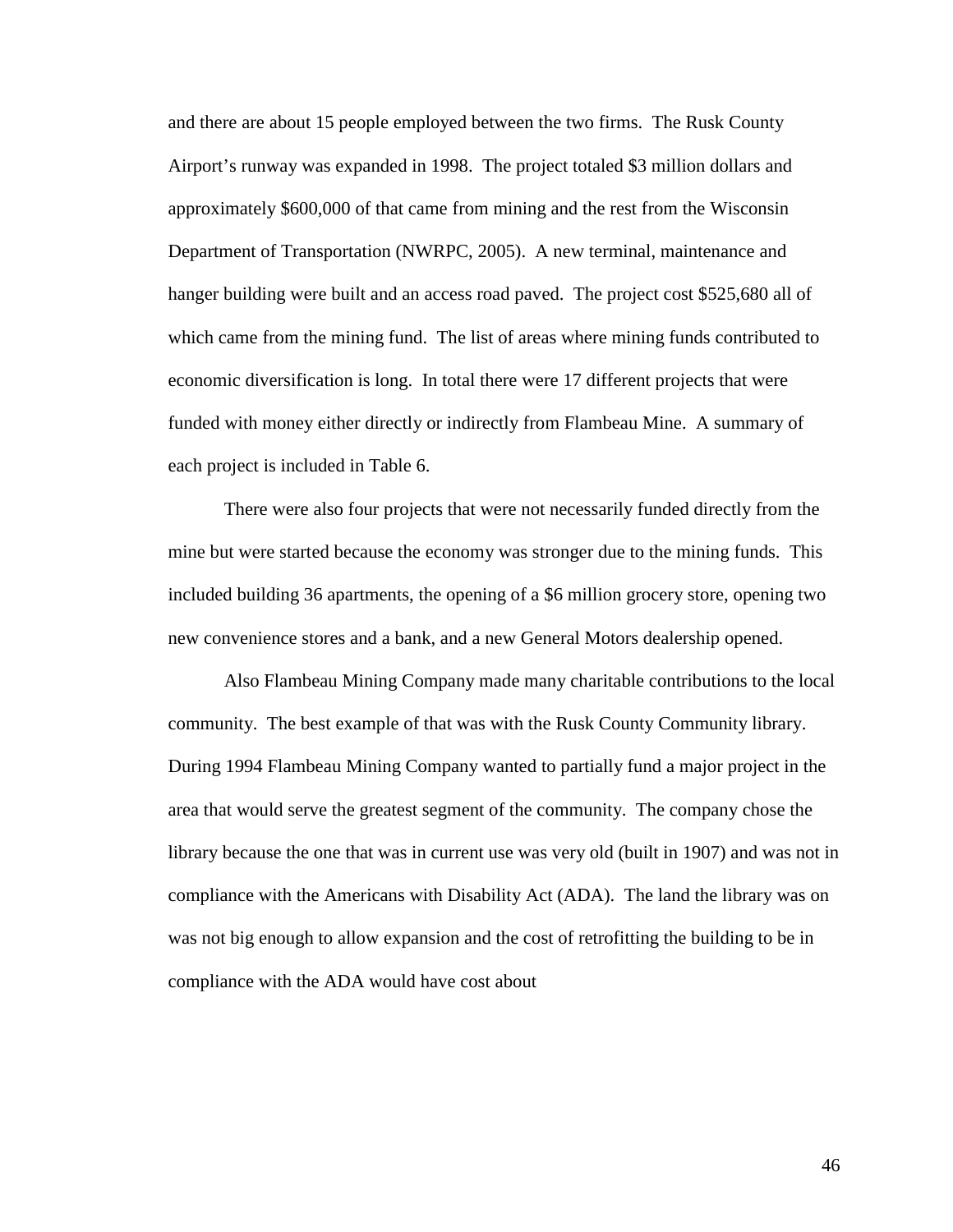|         |                                                                                                |                                                                                                        | Table 6 Buildings or Projects that were built with Money from Flambeau Mine                                                                                                                                                           |                                                                                                                                                                                                            |                                            |                                          |
|---------|------------------------------------------------------------------------------------------------|--------------------------------------------------------------------------------------------------------|---------------------------------------------------------------------------------------------------------------------------------------------------------------------------------------------------------------------------------------|------------------------------------------------------------------------------------------------------------------------------------------------------------------------------------------------------------|--------------------------------------------|------------------------------------------|
| #       | <b>Building or Project</b><br>Name                                                             | Cost (dollars)                                                                                         | <b>Funded From</b>                                                                                                                                                                                                                    | <b>Current Use</b>                                                                                                                                                                                         | Company Name<br>in Building                | Number of<br>Employee's                  |
|         | Glen Flora Satellite<br>1 Building                                                             |                                                                                                        | 1st dollar and supplemental<br>300,000 payments (Rusk County)                                                                                                                                                                         | <b>Computer Recycling</b><br>and salvage                                                                                                                                                                   | 5R Processors                              | 45                                       |
|         | Fritz Avenue<br>Manufacturing Plant<br>2 (reuse)                                               | 900,000 City)                                                                                          | \$450,000 from 1st dollar<br>and supplemental<br>payments (County and                                                                                                                                                                 | 2 of 3 tenant spaces<br>leased by textbook<br>printer and sign printer                                                                                                                                     |                                            | 15                                       |
|         | Weyerhaeuser Satellite<br>3 Building                                                           |                                                                                                        | 1st dollar and supplemental<br>300,000 payments (Rusk County)                                                                                                                                                                         | Originally leased by a<br>medical supply firm                                                                                                                                                              |                                            | з                                        |
|         | Ladysmith/Rusk County<br>4 Enterprise Center<br><b>Rusk County Airport</b>                     |                                                                                                        | \$560,000 from 1st dollar<br>payments and<br>supplemental payments<br>1,400,000 (City and County)<br>\$600,000 from 1st dollar                                                                                                        | 4 of 6 offices and all 7<br>manufacturing spaces<br>are occupied                                                                                                                                           |                                            | 20                                       |
|         | Runway Extension<br>5 Project                                                                  | 3,000,000 (County)                                                                                     | and supplemental payment<br>\$473,100 from mining<br>Discretionary Payments<br>Program (Rusk County)<br>and \$52,580 from 1st dollar maintenance and                                                                                  | airport runway was<br>lengthened<br>new airport terminal,                                                                                                                                                  |                                            |                                          |
|         | <b>Rusk County Airport</b><br>6 Terminal Project                                               |                                                                                                        | and supplemental<br>525,680 payments (Rusk County)                                                                                                                                                                                    | hangar building, and<br>paved access road                                                                                                                                                                  |                                            |                                          |
|         | Acrylic Design<br><b>Fabricators Building</b><br>7 Project                                     |                                                                                                        | \$585,900 mining<br><b>Discretionary Payments</b><br>Program (City and County)<br>and \$400,000 from 1st<br>dollar and supplemental<br>1,050,000 (City and County)                                                                    | 2 companies are<br>located in the building at Acrylic Design<br>present time                                                                                                                               | Fabricators, Inc                           | 40                                       |
|         | <b>Rusk County Forest</b><br><b>Industry Business Park</b><br>8 Project                        |                                                                                                        | \$479,430 mining<br><b>Discretionary Payments</b><br>Program and \$53,270 from<br>1st dollar and supplemental developing 110 acres<br>payments (both from City<br>1,250,000 and County)                                               | project involved<br>industrial site and<br>20,000 sq. ft warehouse                                                                                                                                         |                                            | 70 jobs are<br>expected to<br>be created |
|         | <b>Westlake Enterprises</b><br>9 Relocation Project                                            |                                                                                                        | \$125,000 from 1st dollar<br>and supplemental<br>275,000 payments (County)                                                                                                                                                            | Meadowbrook Center<br>was renovated and<br>6,000 sq. ft. were added operation                                                                                                                              | Occupied by a<br>service orientated        | average<br>number of<br>jobs is 45       |
|         | Meadowbrook Center<br>10 Addition                                                              |                                                                                                        | \$380,000 from<br><b>Discretionary Payment</b><br>880,000 Program                                                                                                                                                                     | Pre-leased and the<br>company invested at<br>least \$1.25 million in<br>new fixtures and<br>equipment<br><b>Conwed Designscape</b>                                                                         | Rockwell<br>Automation<br>Conwed           | 50                                       |
|         | Conwed Designscape<br>11 Relocation Project                                                    |                                                                                                        | all from mining<br>discretionary payments<br>2,872,000 (City and County)                                                                                                                                                              | was moved into a<br>modern facility in<br>Ladysmith Industrial<br>Park                                                                                                                                     | Designscape<br>(furniture<br>manufacturer) | 125                                      |
|         | Weather Shield<br>12 Expansion Project                                                         |                                                                                                        | outgrowth from preceding project. Used old Conwed building.                                                                                                                                                                           |                                                                                                                                                                                                            |                                            | created<br>many jobs                     |
|         | Norse Building Systems<br>13 project                                                           |                                                                                                        | \$750,000 Discretionary<br>Payments (County, City,<br>Town of Grant) and<br>\$300,000 1st dollar<br>payments (County and<br>2,200,000 Town of Grant)                                                                                  | <b>Builds manufactured</b><br>homes and closed wall<br>panels                                                                                                                                              | Norse                                      | 70                                       |
|         | <b>Rusk County Visitor</b><br>Center and Rail<br>14 Museum                                     |                                                                                                        | combination of state<br>budget, 1st dollar and<br>supplemental payments<br>(County), and borrowing by and handicap<br>200,000 Ladysmith                                                                                               | Built a new visitor<br>center which is larger<br>accessible                                                                                                                                                |                                            |                                          |
|         | 15 Nielson Ford Project                                                                        |                                                                                                        | Building was originally a<br>car dealership that was<br>turned into a Northern<br>States Power (NSP) line<br>maintenance building. It<br>was converted back into a<br>dealership with no mining<br>1,815,000 money used               | Car dealership closed in<br>2001 but currently a<br>physical rehabilitation<br>clinic.                                                                                                                     |                                            |                                          |
|         | Flambeau Mine<br><b>Buildings Conversion</b><br>16 Projects                                    | Flambeau<br>Mine is<br>leasing the<br>use of their<br>building, and<br>water<br>treatment<br>facility. | \$100,000 grant from<br>Department of Commerce<br>Mining Program and<br>administration \$370,000 in borrowed<br>funds to convert<br>administration building to a<br>DNR service center<br>(completed in 1999).                        | <b>Wisconsin Department</b><br>of Natural Resources-<br>Service Center                                                                                                                                     | <b>WDNR</b>                                | 12                                       |
| Source: | Former water treatment<br>17 facility for mine<br>Northwest Regional Planning Commission, 2005 |                                                                                                        | West half (2,889 sq. ft) was building (7, 320 sq. ft)<br>turned into a maintenance<br>garage for WDNR. East<br>half (4, 320 sq. ft) was<br>turned into a garage and<br>headquarters for local line<br>maintenance for Xcel<br>Energy. | WDNR also built a third<br>on property. Its use is<br>for DNR vehicle<br>storage. City financed<br>the project and loaned it<br>to LCIDC for \$318,000<br>and the DNR subleases<br>the building from LCIDC |                                            |                                          |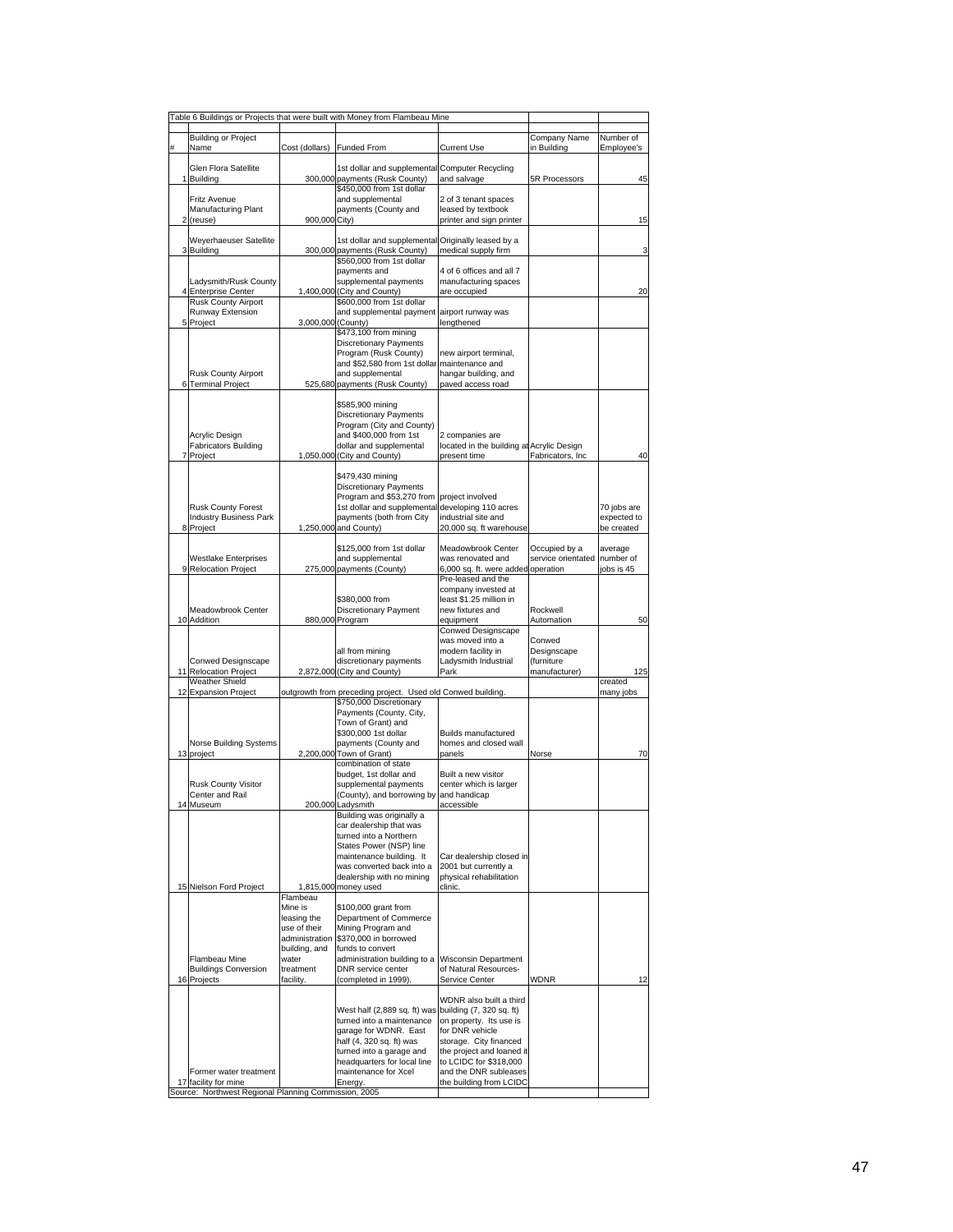\$200,000. It was determined a new library should be built and the Flambeau Mining Company joined Rusk County, the City of Ladysmith, and other businesses and individuals in the area to raise money for this project. The company pledged \$500,000 to build the \$1.4 million dollar library. It has a 9,000 square foot library on the second level and a 9,000 square foot lower level that is for community/meeting rooms. It is located in a park on the shores of Corbett Lake so it is in a picturesque setting. Besides the library contribution, the Flambeau Mining Company provided scholarships for children of employees starting in 1994, and in 1998 started to provide scholarships to high school students in the area. There are four grants that are awarded at \$500 each. This program will continue for another 20 years (NWRPC, 2005). While the mine was open (1993-1997) the company also had an intern training program that hired summer interns who were children of current employees or were recruited through a university recruiting program. Eighteen interns were hired and 4 were children of employees and 12 were from the local area. They also made educational donations to local schools, allowed field trips on the site, and created a Flambeau Mine visitor center. Even when the mine closed and they began reclamation, the Flambeau Mining Company continued their charitable donations. Not all of Flambeau's charitable contributions have been mentioned due to how many there were. All uses of the money have not been noted, but the major allocations were described above.

 While a community receiving \$11 million dollars in the span of approximately 4 years is impressive, the community is no longer receiving money from MILIF since no mining is being done. The community relations plan for 2005-2009 deals with keeping the local community informed of the mines reclamation and groundwater monitoring as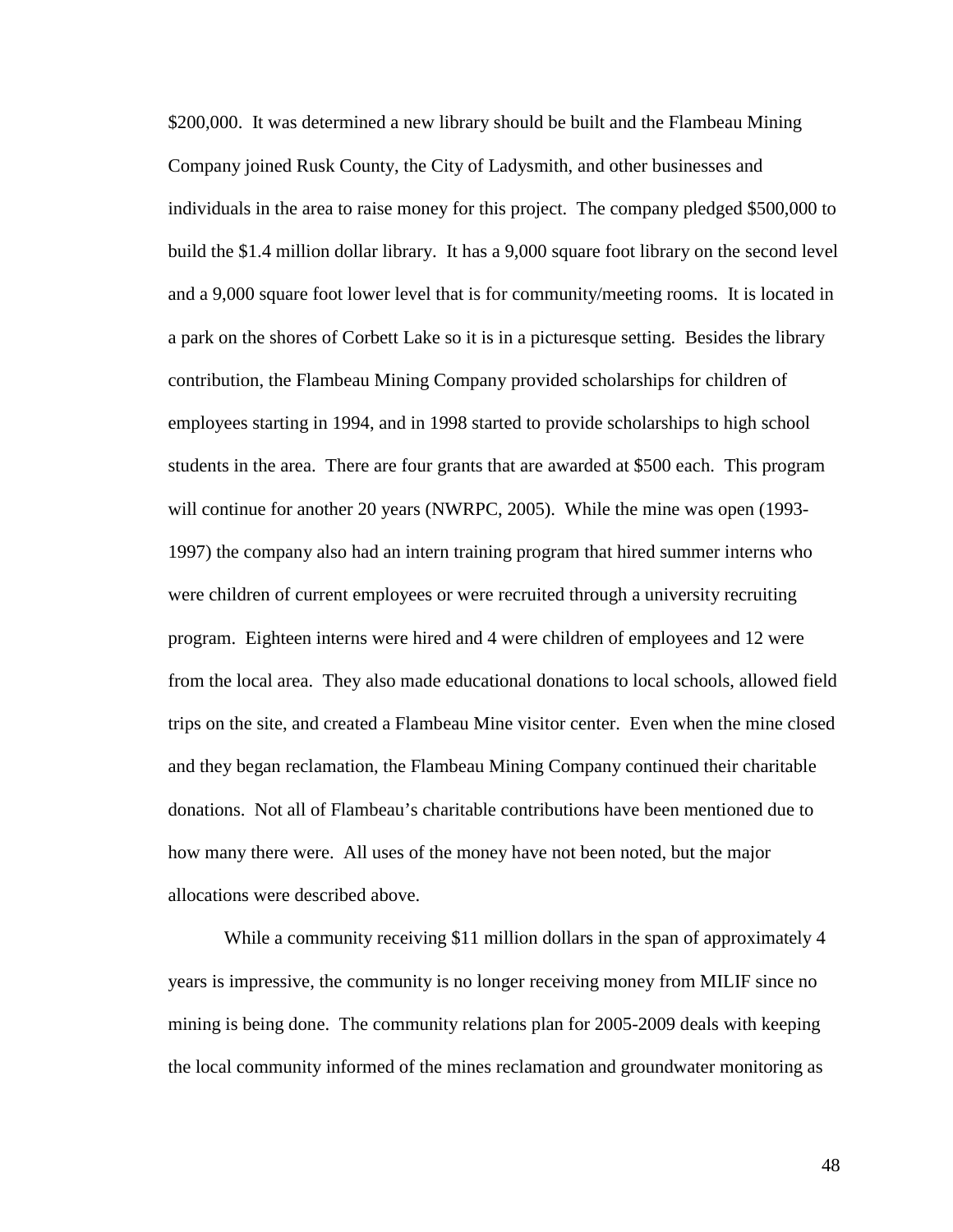well as helping the Ladysmith Community Industrial Development Corporation (LCIDC) develop property owned by Flambeau. It can be concluded that the Flambeau Mining Company has helped the area economically in the short term. However without analysis in the future it cannot be determined whether long term sustainability has been achieved. It has to be noted that any business that closes stops contributing to the local economy but yet for a mining company to operate it must adhere to something that no other business has to.

#### Consent

 This particular criteria is defined as "the informed and voluntary consent of indigenous people and local communities who are most affected by the burdens imposed by the proposed mine is secured before the mine proceeds" (Green, 2001, p. 37). When the mine was first being permitted in the 1970's there was a negative attitude with regard to mining. Before the Agreement was made the community did not want the mine to be developed. It was a very contentious issue and it was surprising that the two sides could sign a legally binding document. Once it was signed it went to the local governments to be ratified. Rusk County's Board approved it by 14-4, the Town of Grant Board approved it by 3-0 and the Ladysmith City Council approved it 6-1 (NWRPC, 2005). After the Local Agreement was signed in 1988 Kennecott started to complete the EIR and obtain the necessary mining permits. Kennecott's steps to work with the community and to develop the Local Agreement helped the community members to know that their needs and concerns were being addressed. Such an Agreement has not been instituted at any other mine. It is the first of its kind. The company also took steps to inform the public of the project by having a visitor's center and offering tours of the facilities. As part of the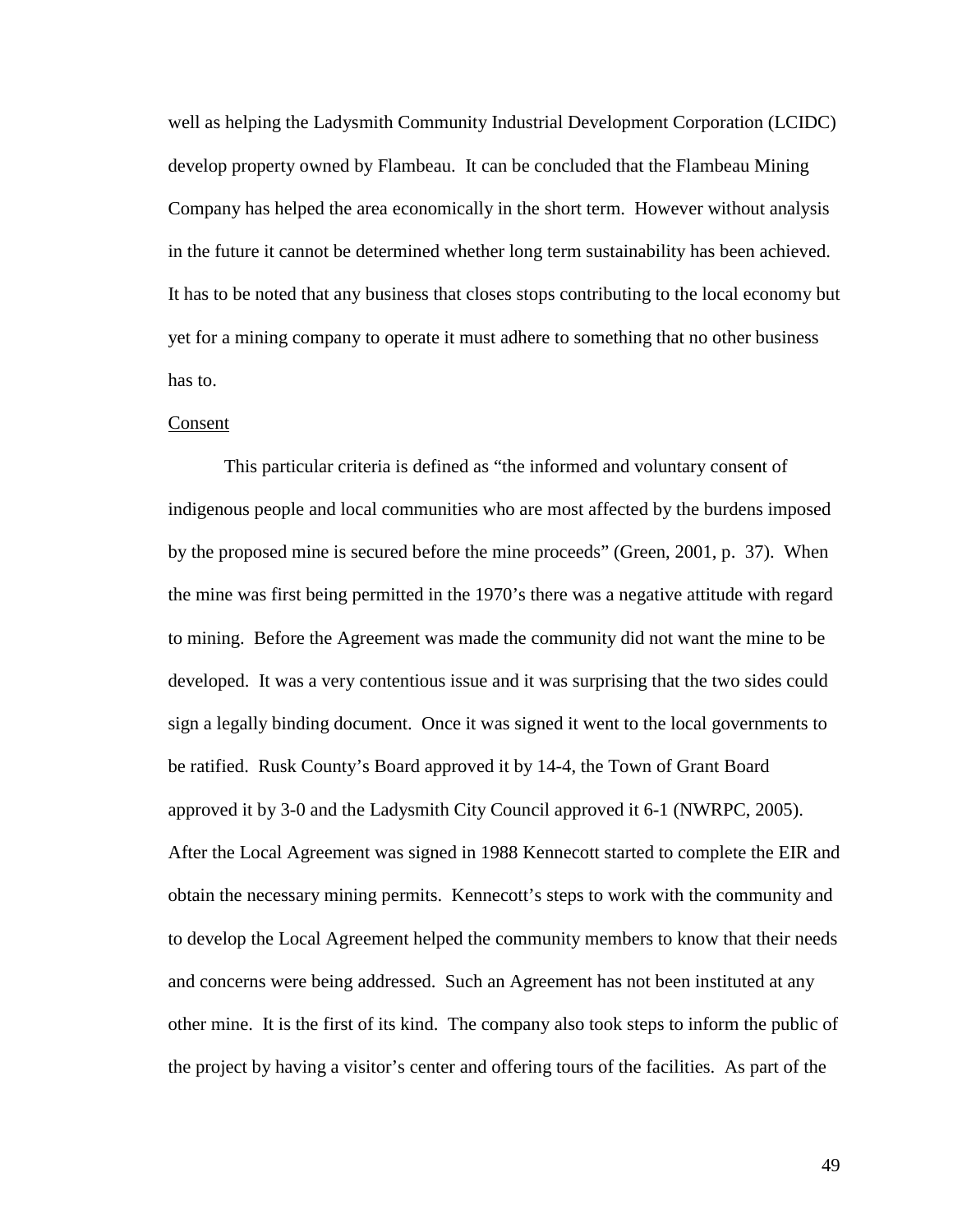mine permitting, there were many public hearings and discussions about the company's permit application so the public had many opportunities to voice their concerns. The Northwest Regional Planning Commission (NWRPC) conducted a survey of businesses and the general public in 2004. The survey questions and results can be found in Appendix B. The results showed that the majority of respondents felt that the mine was a positive thing for the community. Also the business results were that a majority of the businesses were around before the mine opened and they are around since the mine has been reclaimed. Conversely it shows that the mine did not have a positive effect on local business in the area because the survey asked if the businesses were expecting business from the Flambeau Mine and 43 respondents said no and 35 said yes. Also the survey asked if the businesses expected Flambeau Mines contractors or subcontractors to purchase goods from them and again 44 said no and 35 said yes. When asked if the presence of the Flambeau Mine benefited your business 10 said significantly, 42 said somewhat, 24 said not at all, and 4 did not know. Finally the survey asked if after the Flambeau Mine completed reclamation has your company had to permanently reduce its employee size, and the answers were 7 yes and 70 no. These responses show that the mine did not have a negative impact on local business and may have benefited at least several. The importance of the Flambeau Mine was that it changed the public's perception of mining. When the mine was first permitted and the Local Agreement was signed the public did not want a mine but after the mine was reclaimed the public had a positive opinion of Kennecott. In the survey given to residents the question was asked if another deposit was found would the community welcome Flambeau Mining Company back to mine it and 285 respondents said yes and 94 said no. Green's definition of the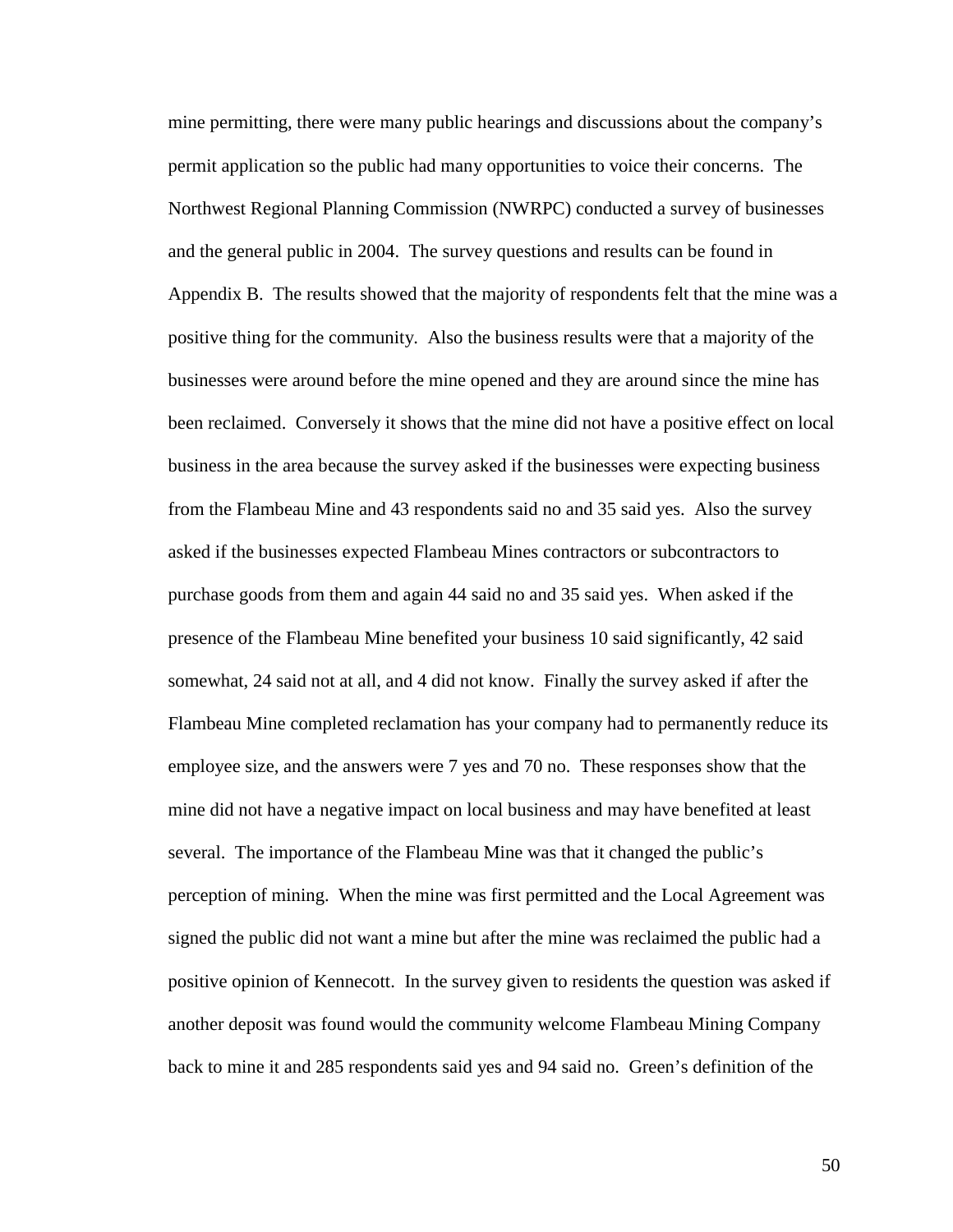consent criteria was met even prior to the mine opening in the signing of the Local Agreement and was also earned through the business practices of the company during and after the mines operation as indicated in the surveys.

### Respect for Ecological Limits, Maintenance of Ecological Integrity and Landscape Requirements and Offsetting Restoration

 These two criteria are combined because they cover the same topic. The first criteria of respect for ecological limits etc. is defined as "the mine does not result in impairment of ecosystem processes, or result in significant loss of ecosystem goods or ecosystem services, either at local, regional or global scales" (Green, 2001, p. 37). The offsetting restoration criteria is defined as "the mine operator goes beyond ensuring that the new mine site will be reclaimed and restored to regulatory requirements and best practices" (Green, 2001, p. 38).

 The site was mostly forest land, old fields, and active farming areas (WDNR, 1990) before mining commenced. The Local Agreement had sections in it devoted to reclamation and monitoring of the reclaimed site and length of responsibility. In this particular case Kennecott sequentially backfilled the pit with the same rock and soil they took out. After they backfilled they contoured it as before and constructed wetlands and did seeding and planting. In 1999 they added four miles of recreational hiking trails and are continuing to monitor the vegetation that was planted. They are still working on being in compliance with the Agreement and have not had any violations with regard to their 11 permits and 200 conditions requiring additional monitoring and operational safeguards (NWRPC, 2005). The site is now an area with many hiking trails and just recently an area where people can ride their horses. The company also organized a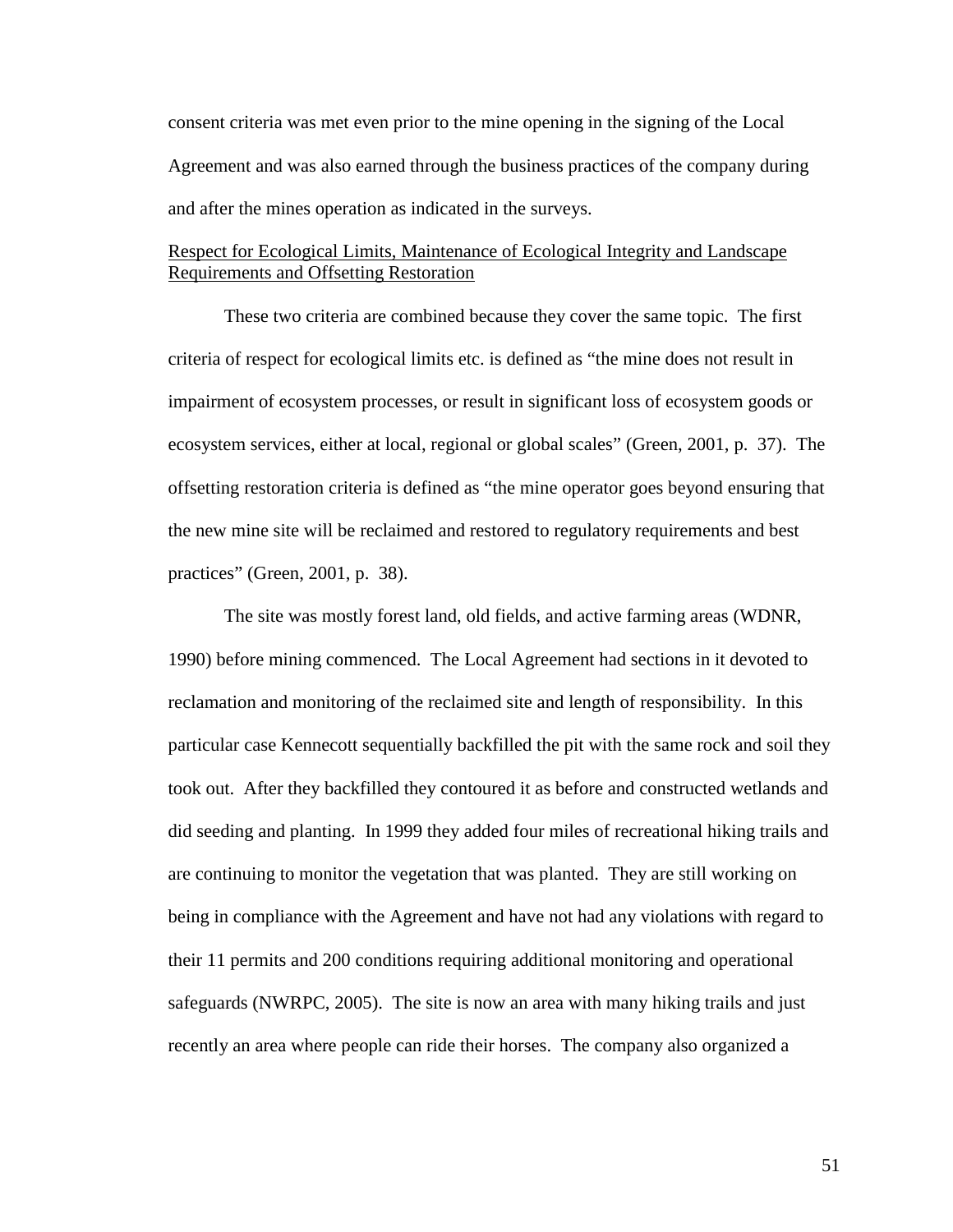Community Advisory Group whose purpose is to advise Kennecott Minerals Company in land management and use (Murphy, 2005).

 As was stated previously the site was not used for public activities. It was reclaimed as prairie, wetlands, and woodlands. Now the land is used by the general population as it includes a 4 mile nature hiking trail. It can be said that even though the site is different than it was before the state would not have issued the reclamation permits if there were going to be major impacts on the environment. It can be concluded that overall the Flambeau Mining Company conducted a sustainable project with regard to these final two criteria.

#### Summary Conclusions

 There were three parts to the framework that went into analyzing the Flambeau Mine. The first part dealt with the company being proactive in communicating with the local community and conducting an in-depth analysis of the project. The Flambeau Mining Company was sustainable with regard to both of these requirements. The second part dealt with making sure the community develops in ways that are consistent with their own vision. This was analyzed in the consent criteria. The results of both of the surveys which are found in Appendix B of this report were also considered. The Flambeau Mine was sustainable with regard to the second part of the framework. Finally the third part was analyzing the nine sustainability criteria. The first of those criteria was the Need-Present Generation and yes it was considered sustainable because the copper from the mine was needed by society. The second criteria was Future Need and this was also considered sustainable because mining this particular deposit did not adversely affect future generations from meeting their copper needs. The third criterion was Acceptable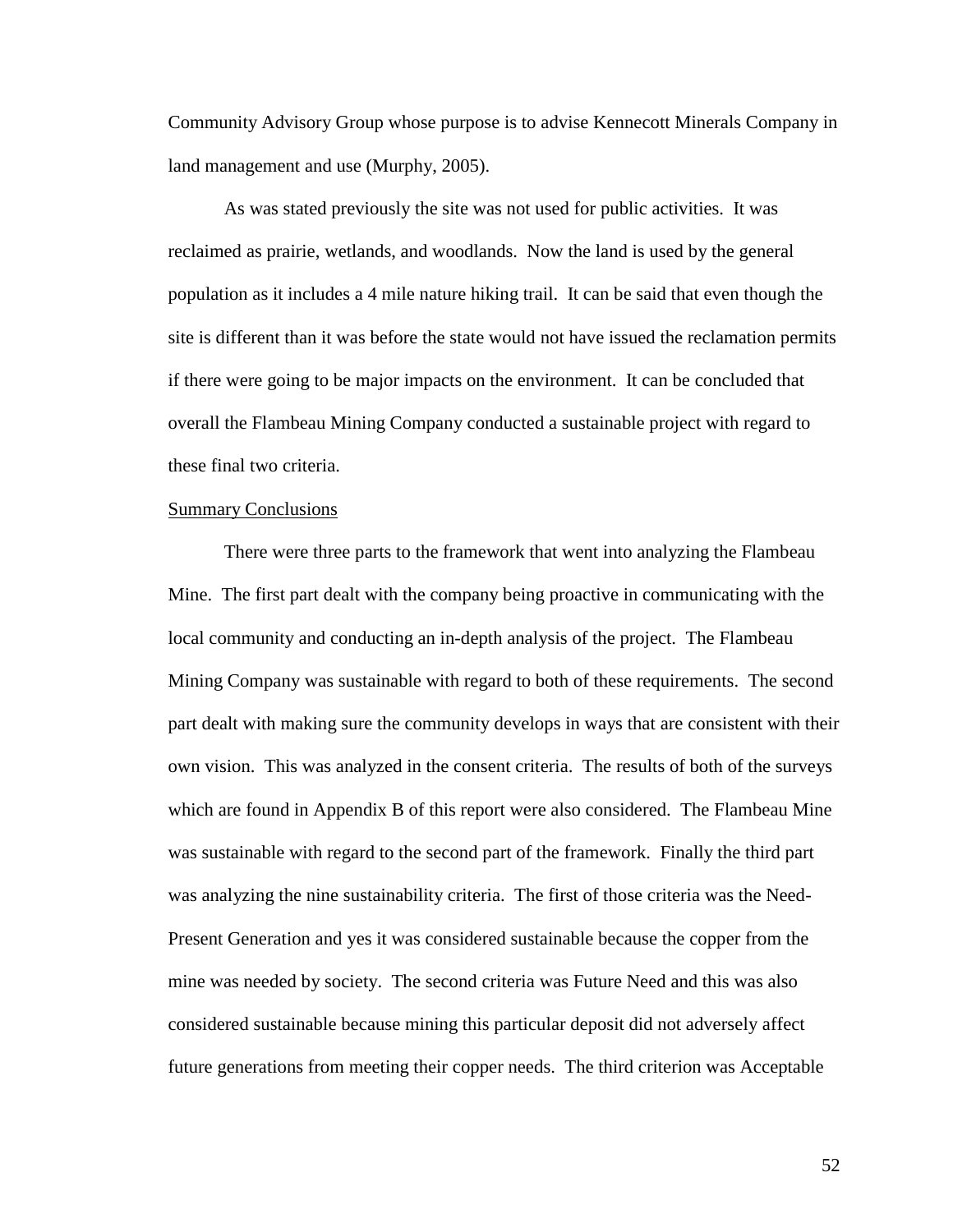Legacy and it was to date considered sustainable. Full-Cost was the fourth criteria and again it is to date considered sustainable but one never knows what the future holds. The fifth and sixth criteria were combined (Contribution to Economic Development and Equity) in the analysis and it was concluded that yes the Flambeau Mine helped the community in the short term but not enough time has elapsed to determine long-term sustainability. The seventh criterion of Consent was met and additionally the public's perception of mining was probably improved because of this project. The final two criteria were combined (Respect for Ecological Limits, Maintenance of Ecological Integrity and Landscape Requirements and Offsetting Restoration) and it is concluded that Flambeau Mining Company conducted a sustainable project.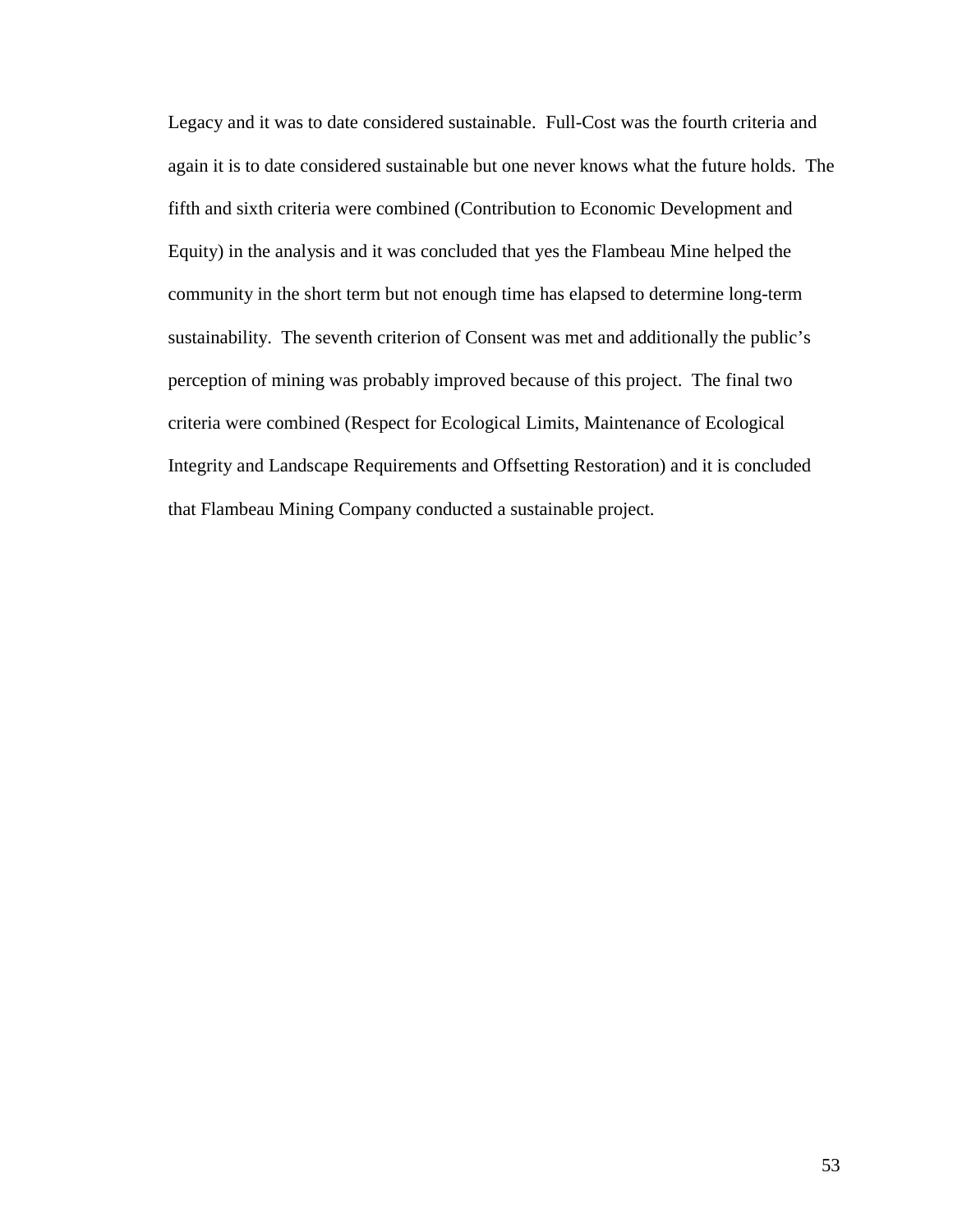# **CHAPTER 5**

#### **Comparisons**

 The experience of the successful Flambeau Mining project will be compared against the experience of the Crandon deposit. The Flambeau deposit was first discovered in 1968 and the Crandon deposit was discovered in 1975. The Crandon deposit was also sulfide generating and the company was planning to mine zinc and copper. In the early 1980's Exxon Minerals Company submitted all necessary permit applications for the Crandon Mine and in November 1986 the WDNR published its Final Environmental Impact Statement (WDNR, 2005I). The company withdrew their permit application in December 1986, citing falling copper prices. The deposit was thought to have 55 million tons of ore and would be an underground mine. Its dimensions are approximately 4,900 feet long, 2,200 feet deep and 100 feet wide. The total surface area that would be disturbed by mine development would have been approximately 550 acres (WDNR, 2005I). It should be noted that the Flambeau Mine disturbed only 181 acres and was only 220 feet deep. The total mine life of the Crandon was projected to be 34 years which included construction, operation, and reclamation.

 During the life of the Crandon project there were four different owners. When the deposit was first discovered Exxon owned the property and when they renewed interest in mining the deposit in 1994 it was a partnership between Exxon and Rio Algom, Ltd. They submitted an NOI which resulted in a public hearing. In January 1998 Rio Algom bought out Exxon's interest in the project and renamed the company Nicolet Mineral Company (NMC). In 2000 it was announced that Billiton, Plc. had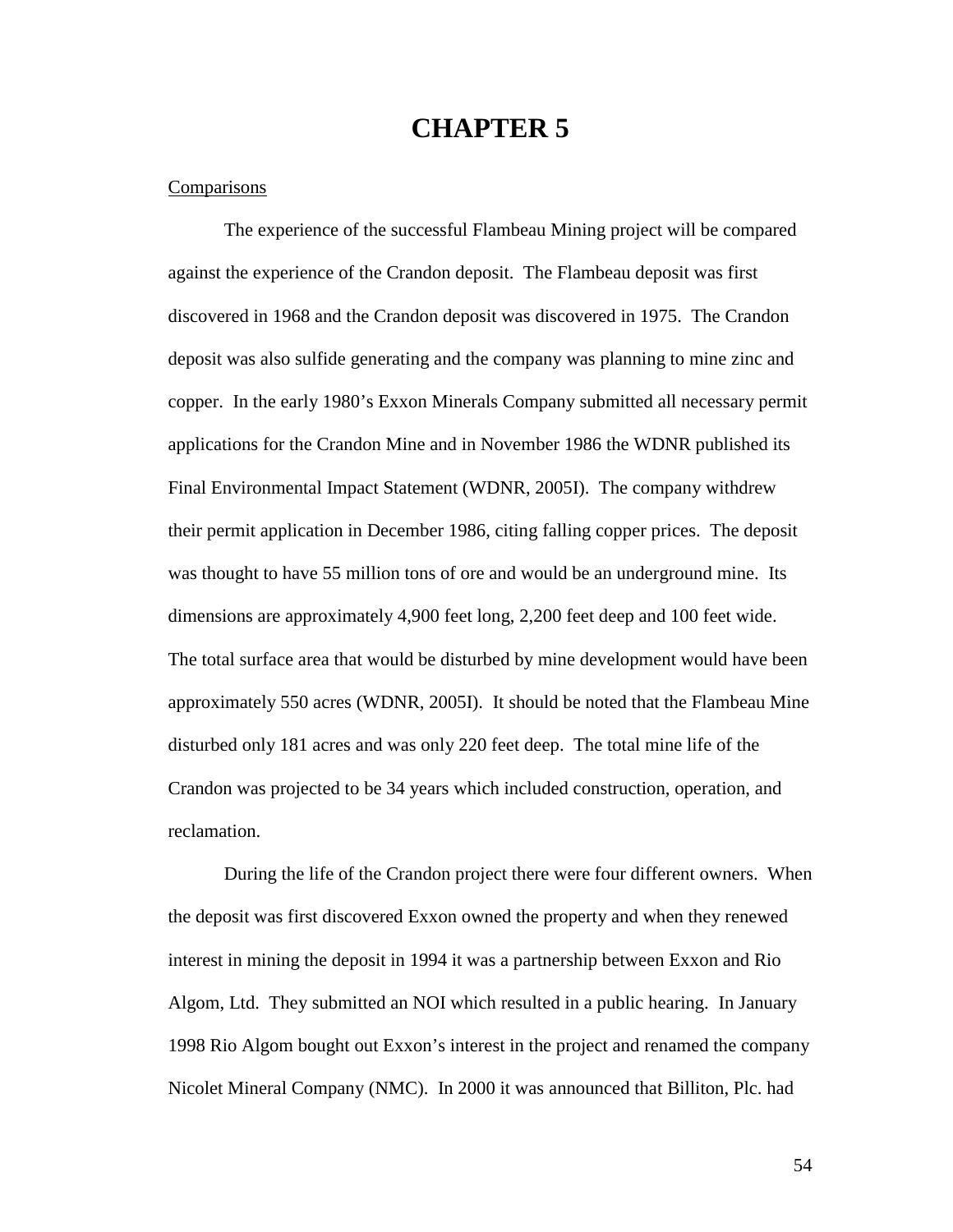bought out Rio Algom and a year later Billiton merged with BHP (Broken Hill Proprietary) to form BHP Billiton. It was in 2002 that BHP Billiton announced that they were putting the Crandon project up for sale and were closing the NMC's office in Crandon. In April 2003 NMC was bought by Northern Resource Group, LLC which is a local logging company. Northern Resource group then said that they would not withdraw their permit application. On October 28, 2003 the Mole Lake Sokaogon Chippewa and Forest County Potawatomi purchased the Nicolet Minerals Company and the land associated with the project site for \$16.5 million. They then sent a letter to the WDNR formally withdrawing the permit application.

 It is interesting to note that the deposits were discovered within 13 years of one another but one was able to get the necessary permits and the other was not. When Exxon started the permitting process again in 1994, the Flambeau Mine was already operating and one would think that would help. However, in 1994 there was still a lot of negative opinion about sulfide mining. The Crandon deposit is much larger than the Flambeau and the mine life would have been considerably longer. It is a very deep deposit that would not be able to be mined as an open pit. Other differences were that the proposed Crandon mine planned to dredge and fill wetlands which necessitated a permit from the United States Army Corps of Engineers (USACE). The USACE completed a preliminary Environmental Impact Statement about the project (Evans, 1998). Therefore the federal government became involved in the Crandon Mine project which was not the case in the Flambeau project. The federal government also became involved because of the Crandon's proximity to Indian reservations. Because of the trust responsibility related to Native Americans,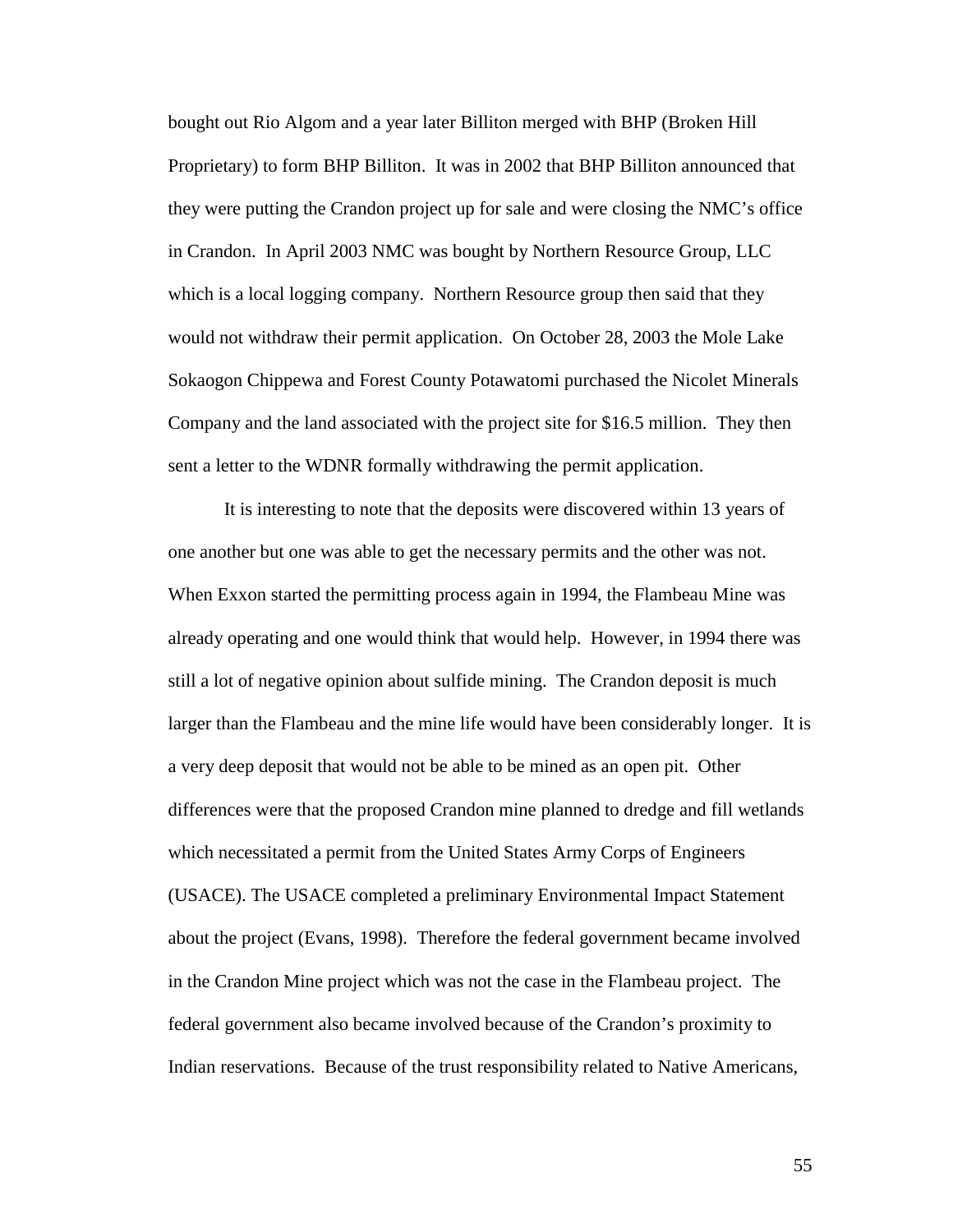the United States Environmental Protection Agency had regulatory authority to protect federal waters.

At the time the permit application was withdrawn NMC had signed Local Agreements with the towns of Nashville, and Lincoln, the City of Crandon, and Forest County (Evans, 1998). However, some segments of the community still did not want the mining project and they organized to defeat it. In 1998 the Governor of the state signed 1997 Act 171: Mining Moratorium Law, which requires a mining company to submit examples of mines that have been closed for 10 years without pollution to the groundwater or surface water and required them to submit an example mine that has operated for 10 years without pollution to groundwater or surface waters (WDNR, 2005j). NMC submitted the required examples and in 2003 the WDNR was analyzing their example sites to see if they met the requirements. This was not a requirement when the Flambeau was applying for their permits.

 When comparing these two projects the Flambeau Mine was discovered in 1968 and Kennecott tried to permit it in 1976 which was the same year the Crandon deposit was discovered. Kennecott Minerals then came back in 1986 with a scaled back project without processing on site and an open pit rather than an underground mine. While researching the proposed Crandon Mine there was no mention of Exxon Minerals redesigning their proposed mine when they came back to try to permit it in 1994. It is interesting to note that in 1986 when Exxon cited falling copper prices Kennecott renewed their project. Exxon could have followed Kennecott's lead and made Local Agreements with the communities prior to their submittal of the EIR as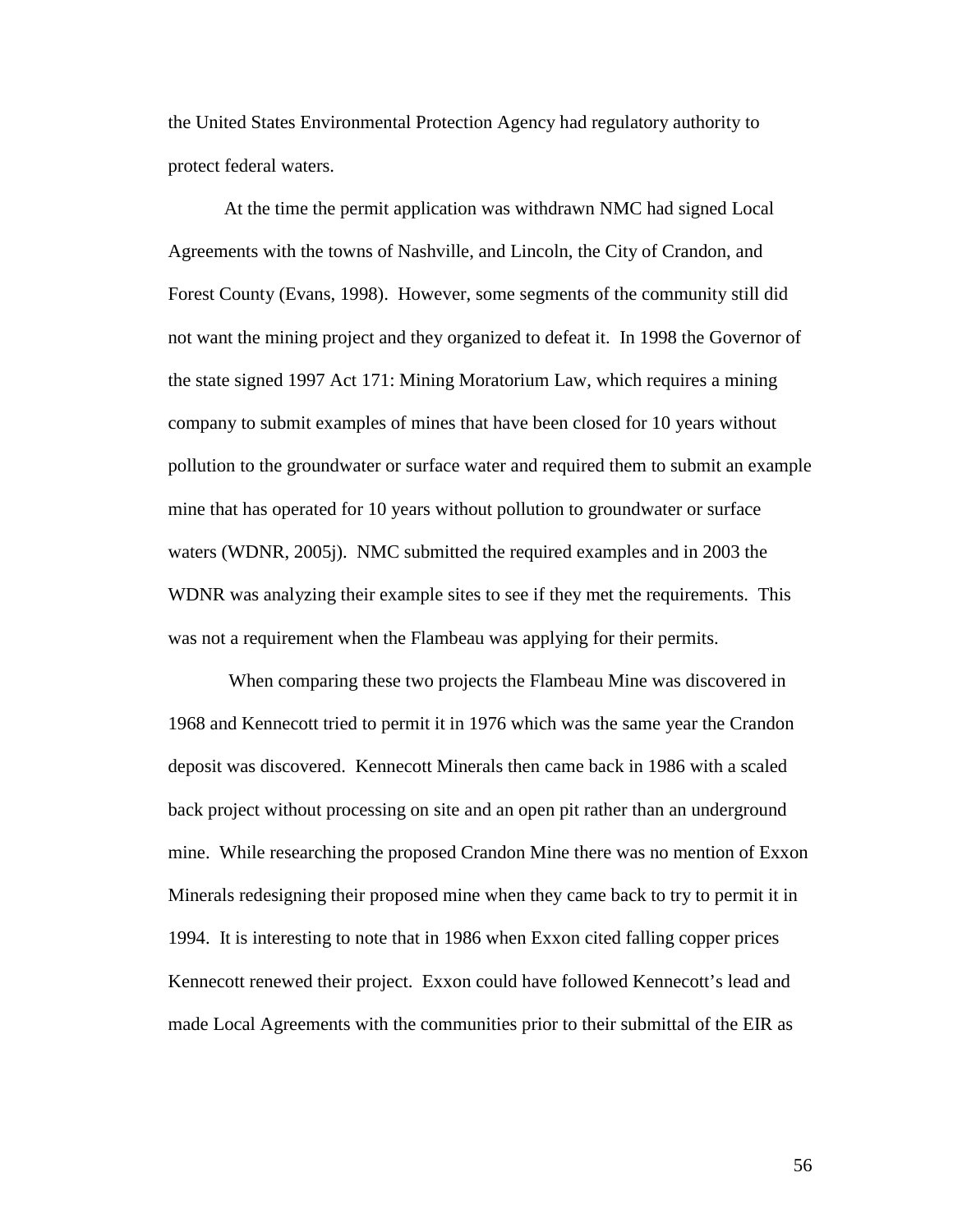well as potentially scaling back the project. Instead they put the whole project on hold, which contributed to its final demise.

 Other differences in these two deposits was that the Crandon project had multiple owners whereas Kennecott was the only company that owned the Flambeau deposit, which helped the community build a level of trust with the company. Another important factor is that with Crandon there were federal permits that needed to be approved and that the mine was going to impact two Indian tribes. With regard to Local Agreements, Kennecott Minerals signed their Local Agreement before they submitted their Environmental Impact Report. There was no mention of timing of the Local Agreements with regard to Crandon Mine. It was stated in Evans 1998 that NMC had signed Local Agreements with the towns surrounding the proposed mine but NMC would have been the second owner. Another minor effect on the project would have been the Mining Moratorium Law. Flambeau would not have had to submit examples of successful mining. This probably affected the Crandon project but at the time of their permit withdrawal, NMC had submitted the necessary examples. It would have been a minor inconvenience but for a profitable mine a company would have to follow through.

 As can be seen, differences existed between the Flambeau Mine and the proposed Crandon Mine. These included the anticipated the size and scope of the operation, length of operation, differences in mining methods, changes in ownership of the Crandon resulting in ownership by two Indian tribes, differing state requirements, and differing federal jurisdiction. It appeared that there was more public sentiment against the Crandon operation than with the Flambeau Mine. This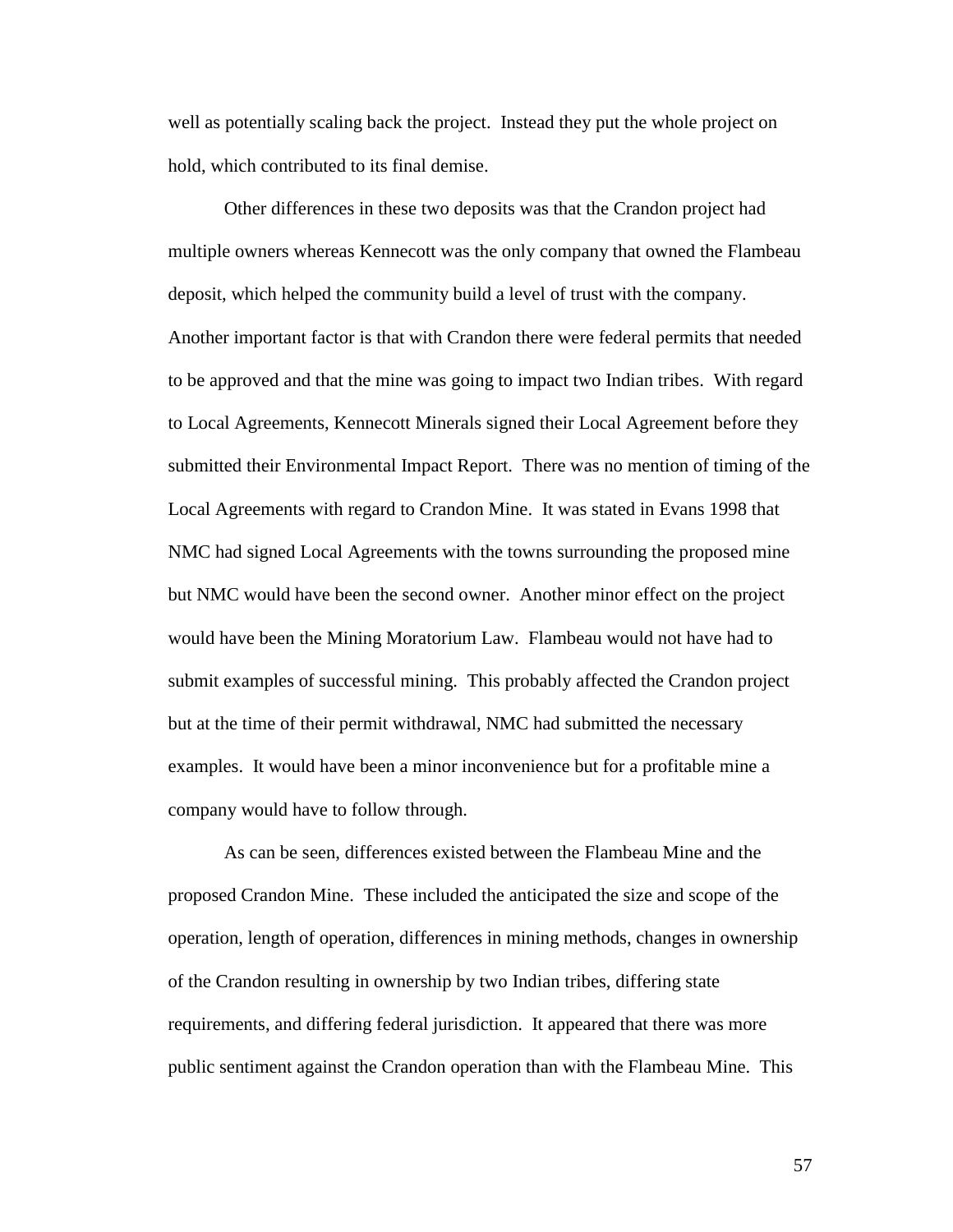difference could be attributed to the location of the proposed Crandon project near to two Indian reservations. According to many articles the people on those reservations depend on part of their food source from the rivers and lakes near the project.

## Sustainability and other Businesses

 The Flambeau Mining Project can be compared against other business projects in Ladysmith with regard to local zoning requirements. Every new business in Rusk County must obtain a Conditional Use permit. The permit costs \$325 dollars and the applicant must go before the zoning committee that will look at local concerns. This is the only requirement for businesses that cannot potentially effect the environment. The reason why the mine had to get so many permits is because of its impact on the environment and local concerns. As can be seen it is much more difficult to develop a mining operation than to establish another type of business. Additionally public perception of mining is more negative than that toward other business endeavors, in spite of the fact that the community appears to experience greater benefit from the mine than from another businesses. If the mining industry is held to a higher standard and they succeed in meeting it, the publics' perception of the industry may change.

 The interesting part of this project is that because of the environmental implications of mining everything that a mine could affect is analyzed. Any other business would not have had to sign a Local Agreement with the community it wanted to operate in. If Wal-Mart or another large store would want to open in Ladysmith it would probably be welcomed with open arms. But yet if that particular business closed, it would have a negative economic impact. There would have been no guarantees to help protect the local community from boom-bust cycles, like there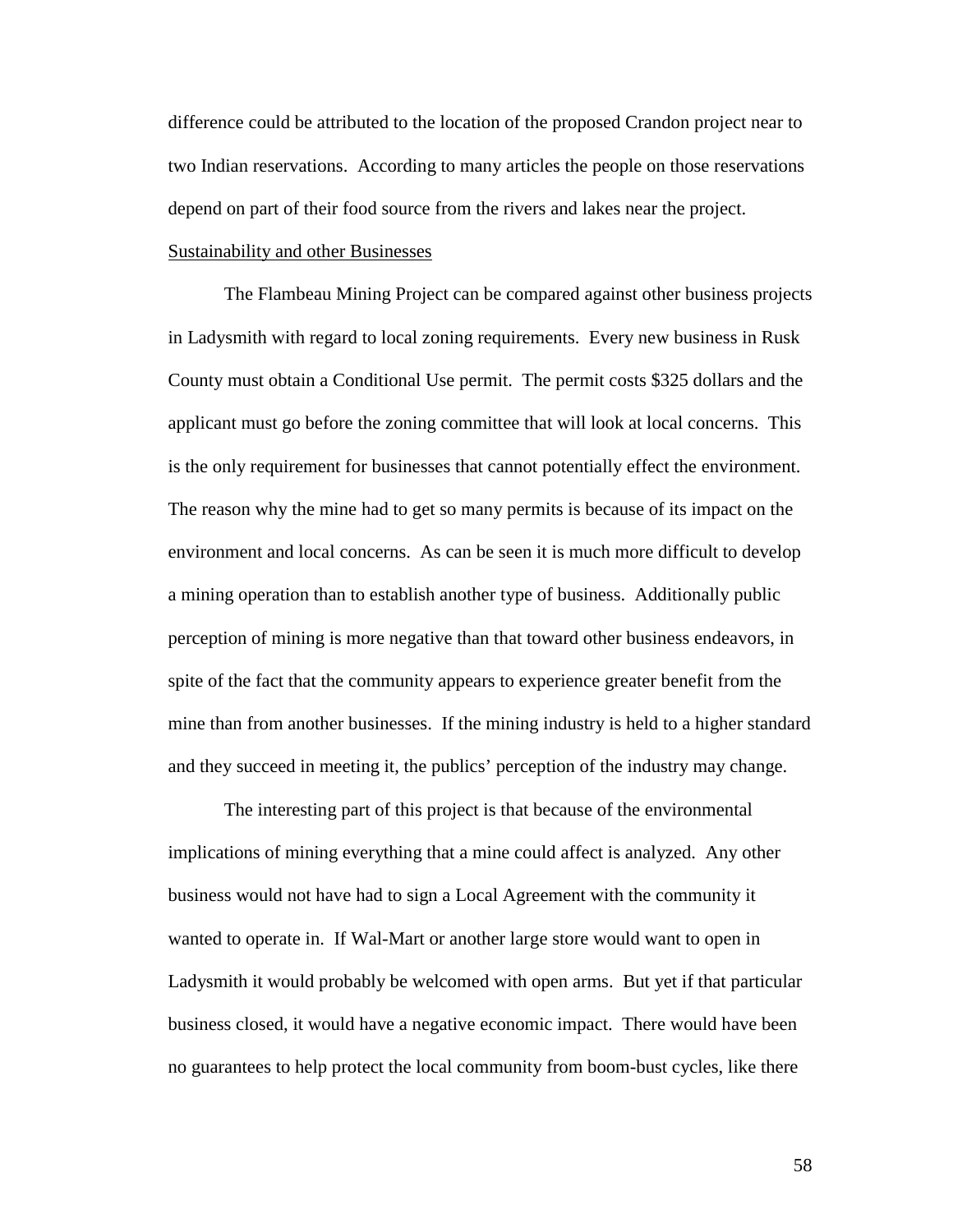was in regard to the Flambeau Mine. Sustainability should not only be viewed in terms of the environment but a company's economic impact on the local community. There are many projects that are started and then end suddenly but yet they are not viewed with such negativity as mining. In the case of the Flambeau Mine, Kennecott helped the local community and now those residents would be willing to have another mine operated by Flambeau in their community. The Flambeau Mine was a significant factor in changing the public's perception of mining. The three part framework introduced in this thesis should not only be used to analyze current or reclaimed mining projects but any project that could affect the local community.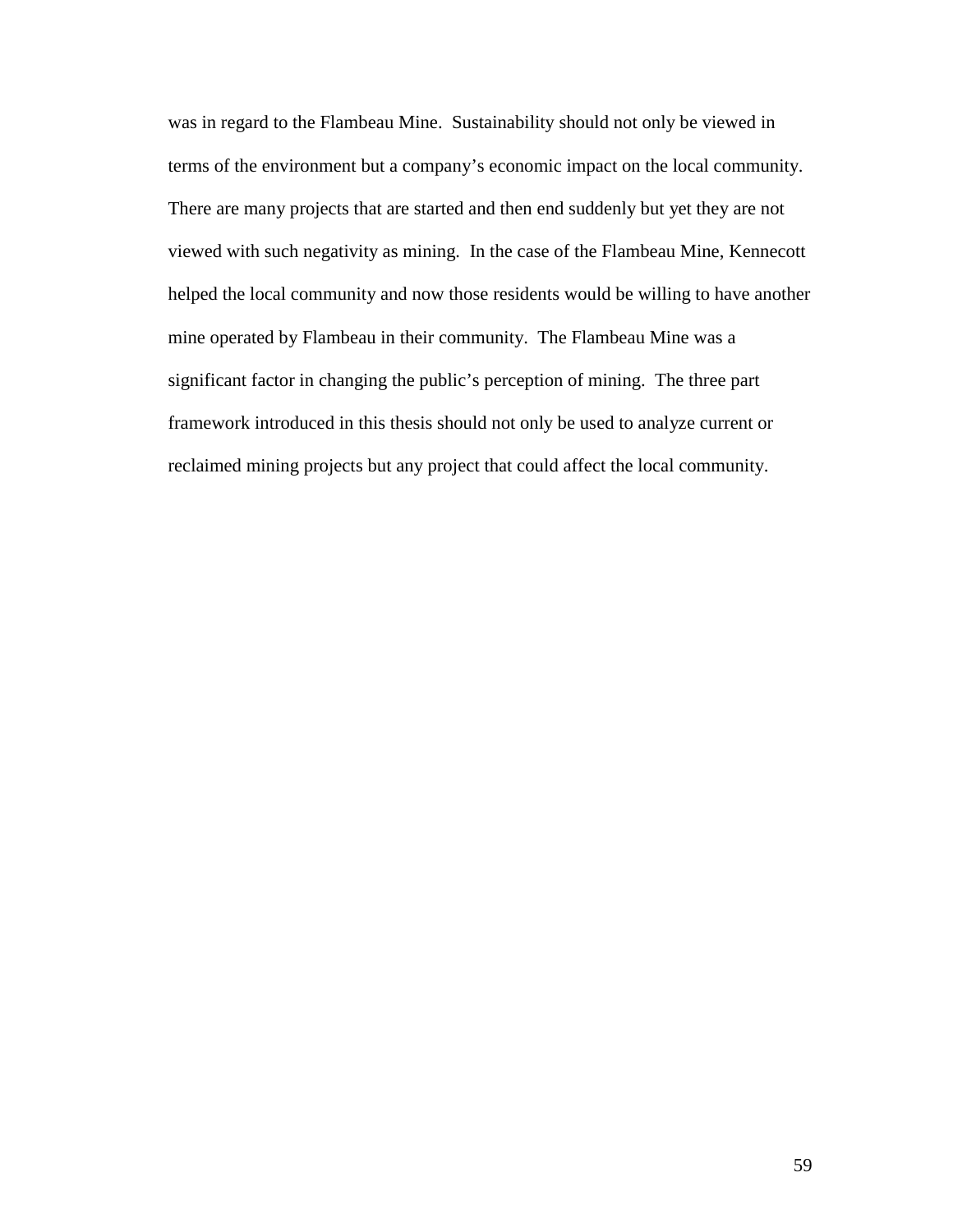# **CHAPTER 6**

#### Conclusion

 A three part framework described in the analysis section was used to determine whether the Flambeau Mine can be considered a sustainable project. The first part dealt with whether the company completed an in-depth local and regional analysis and communicated with the local community. The second part was to determine whether the project helped the community to develop within its own vision (MMSD, 2005). The third part of the framework used Green's nine criteria for sustainability.

 After analyzing the evidence relative to completion of a local and regional analysis and communication with the local community it was determined that the company was communicating effectively with the local community in terms of following WDNR regulations and/or laws. It was shown that even if it wasn't required to make a Local Agreement with the local units of government Kennecott negotiated such an agreement that was subsequently overwhelmingly passed by the local governments.

The second part of the framework analyzed the whole project to determine if it was developed in a way that was consistent with the communities own vision. This was analyzed using the response to the survey that was conducted by the Northwest Regional Planning Commission. Overall, there was positive feedback from the community members about this project.

The Flambeau Mine was evaluated using each of Green's nine criteria for determining sustainability. With regard to the first criteria Need-Present Generation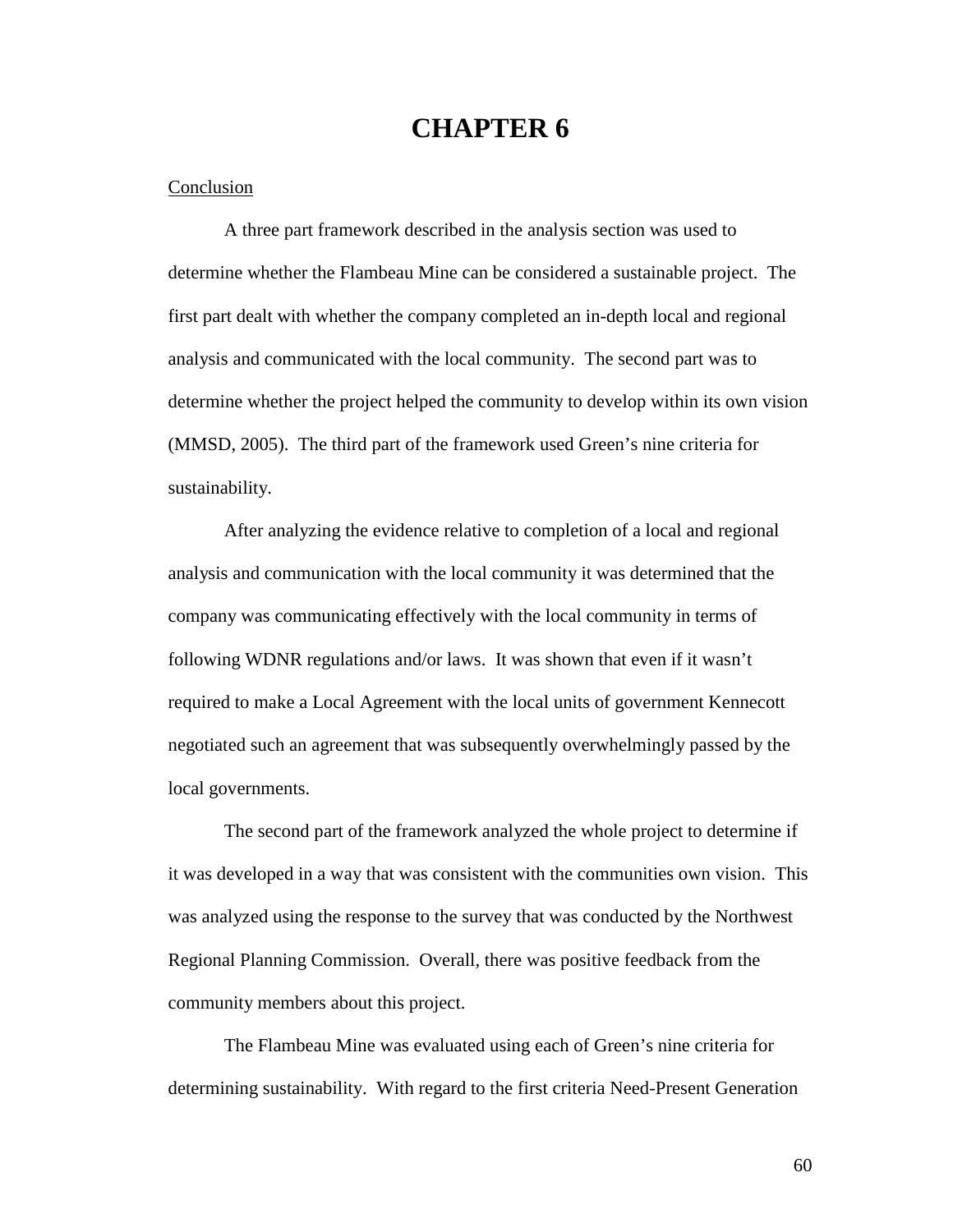it was determined that enough information does not exist to determine the contribution to human well being. It was determined that the mineral in question did contribute to the current needs of our society and that the minerals produced were required in the short to medium term. Relative to future need the Flambeau Mine was sustainable. Kennecott in the Flambeau project is currently meeting the acceptable legacy criteria for sustainability. From the analysis it was determined that the Flambeau project is currently adhering to the full cost criteria. Relative to the contribution to economic development and equity, it can be concluded that the Flambeau Mine helped the area economically in the short term but it cannot be evaluated with regard to its long-term impact. If the mine is analyzed again in the future, the long term aspects of this criterion could be determined. According to Green's definition of the consent criteria, it was determined that it was met prior to the mine opening and because of the project the public's perception of mining was changed in Ladysmith. The Flambeau Mine was shown to be sustainable with regard to the final two criteria of Respect for Ecological Limits, Maintenance of Ecological Integrity, Landscape Requirements and Offsetting Restoration.

Overall it can be concluded that the Flambeau Mine was a sustainable project. It was shown that in the short term there were many benefits for the communities surrounding the mine, but it can't be shown that the benefits will continue long past the mines closure.

It can be questioned whether the Local Agreement sacrificed long term sustainability for short term interests. Because the Local Agreement had many specific conditions it may have deterred the community from receiving greater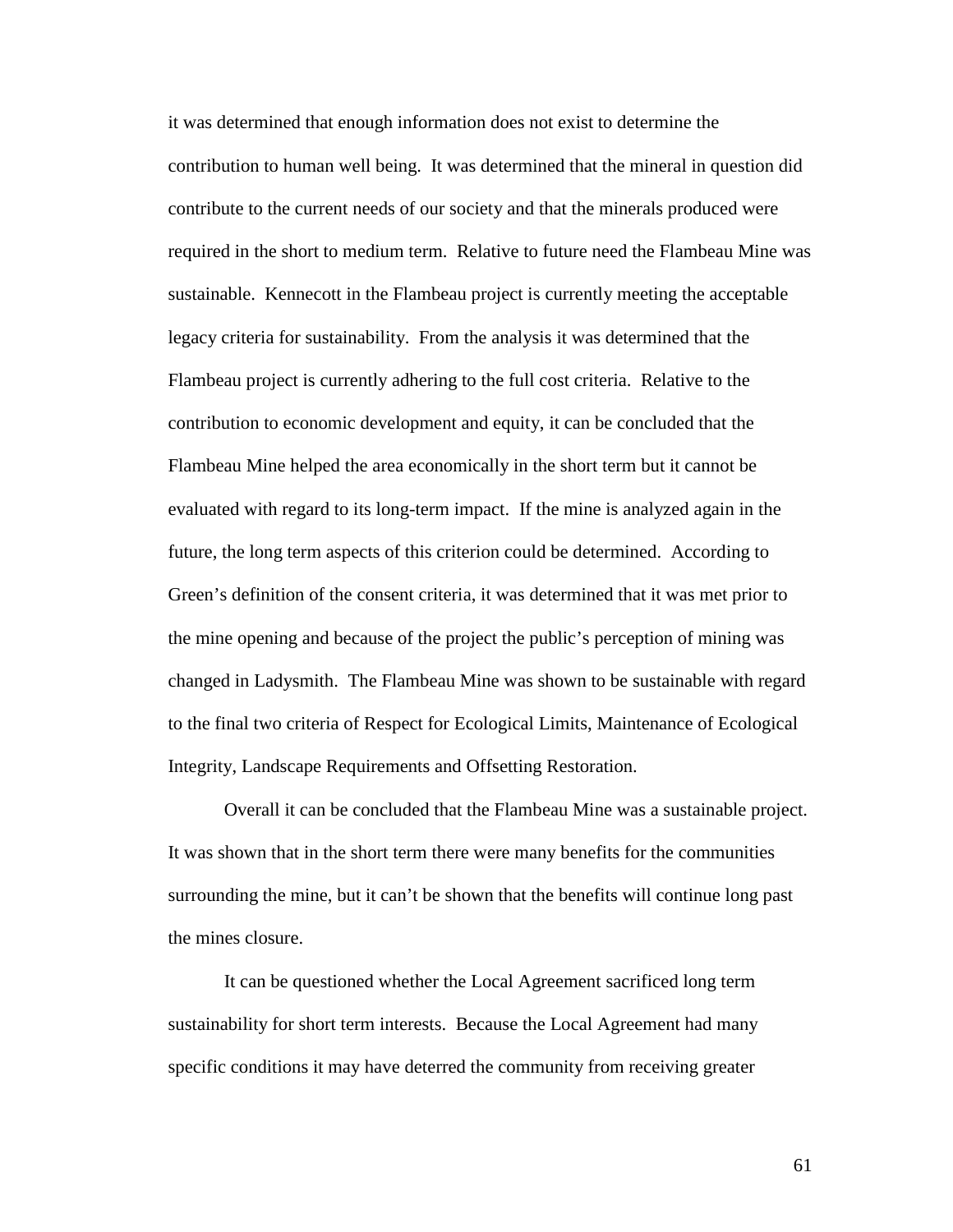economic benefits. For instance if the mine had been allowed to have processing facilities on-site, and to have the pit deeper than 225 feet the mine would have lasted longer than four years and therefore providing more economic benefits to the community. These stipulations in the Local Agreement could therefore have hindered the community from achieving greater long-term economic benefits. The topic of the Flambeau Mine's contribution to sustainability should be revisited 10 or more years after reclamation.

#### Recommendations

 The Kennecott Minerals Company is planning to develop the Eagle deposit outside of Marquette Michigan. It is interesting to see the beginning of the project and how the company is relating to the local communities. They have ads on the television detailing the project and what they are doing to protect the environment as well as providing the example of the Flambeau Mine. Also Kennecott has participated, along with other parties (i.e. local community members, MDEQ, scientific experts, KBIC representatives, etc.), to help write the Metallic Mining Law for the state of Michigan which was signed by Governor Granholm last year. That same group is now writing the rules that the MDEQ will use to administer this new law. Kennecott has also organized meetings for local community members to hear updates on the project and has answered questions about their mining practices. Based on the first part of the sustainability framework, Kennecott is being proactive communicating with the community with regard to the Eagle Project. It will be interesting to see what happens when their Environmental Impact Report is published and the Michigan Department of Environmental Quality (MDEQ) holds the public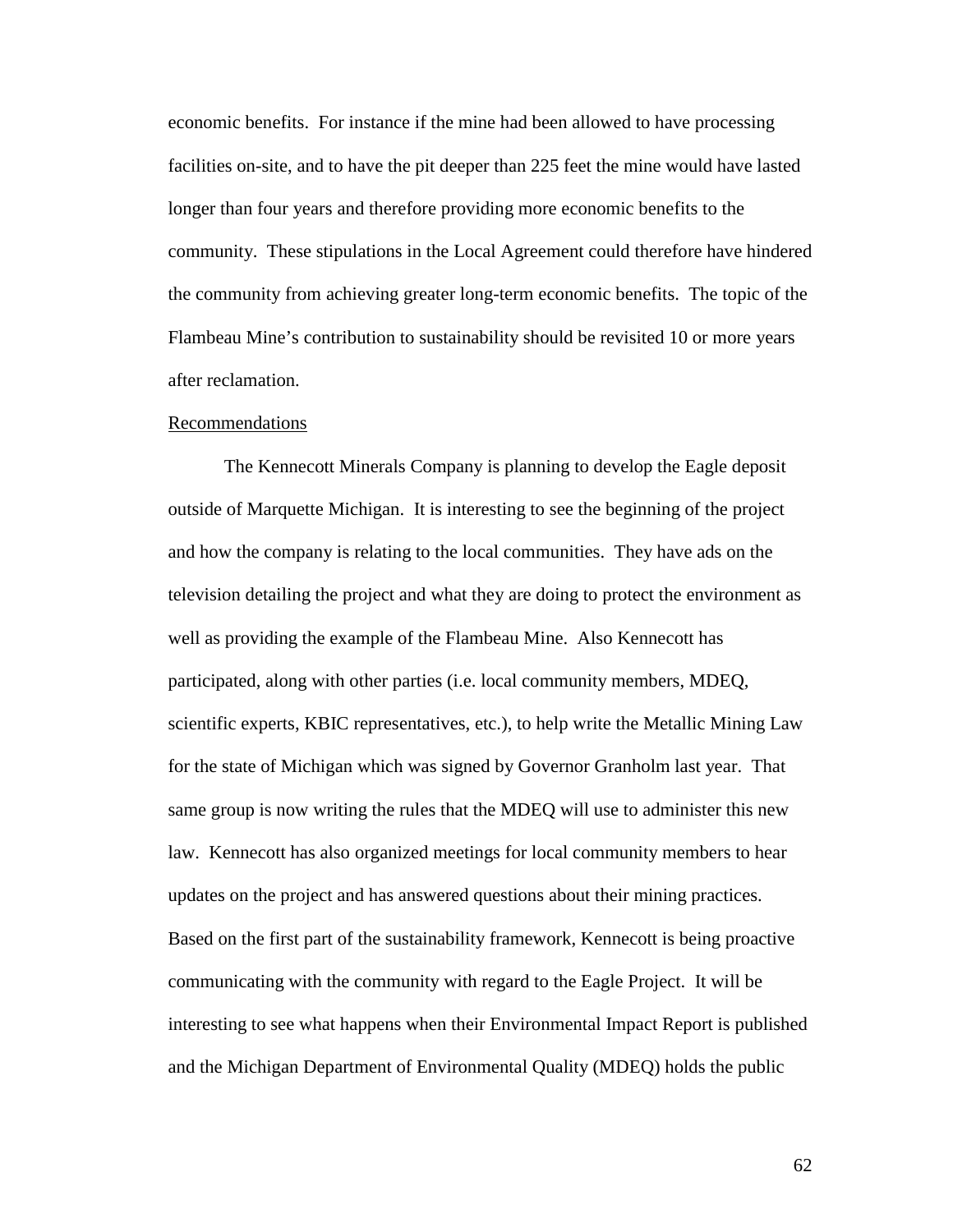hearings. It is intriguing to see the project go from exploration to development and possibly to an operating mine because that is such a rare occurrence in this particular industry.

 One area that could be improved upon for the Eagle Project would be to hold more meetings than what is required for the permit application. It would also help to find a lasting positive economic benefit that could be put into the local community. The most important aspect of developing a mine in Marquette County is to make sure there will be no environmental damage because tourism is an important industry for Marquette County.

 There are many opportunities for future work on sustainable development. Because it is such a new concept especially with regard to the mining industry some future work could be to analyze other mines after they have closed to see if they were sustainable. Another avenue for future work is to analyze a project in terms of sustainability before it even starts. Sustainability has such a general definition that it would be good to research what effect time has on sustainability. Is sustainability just a short term goal or is it too ideal to be determined in the long term.

 Another issue is to apply sustainability to other industries with significant environmental and economic impacts, such as logging, agriculture or even major developments such as malls or subdivisions. It is naïve to assume that only mining could have such extensive economic and environmental impacts. All industries and/or business should be held to the same sustainability standard because they all impact greatly the local community that they are located in.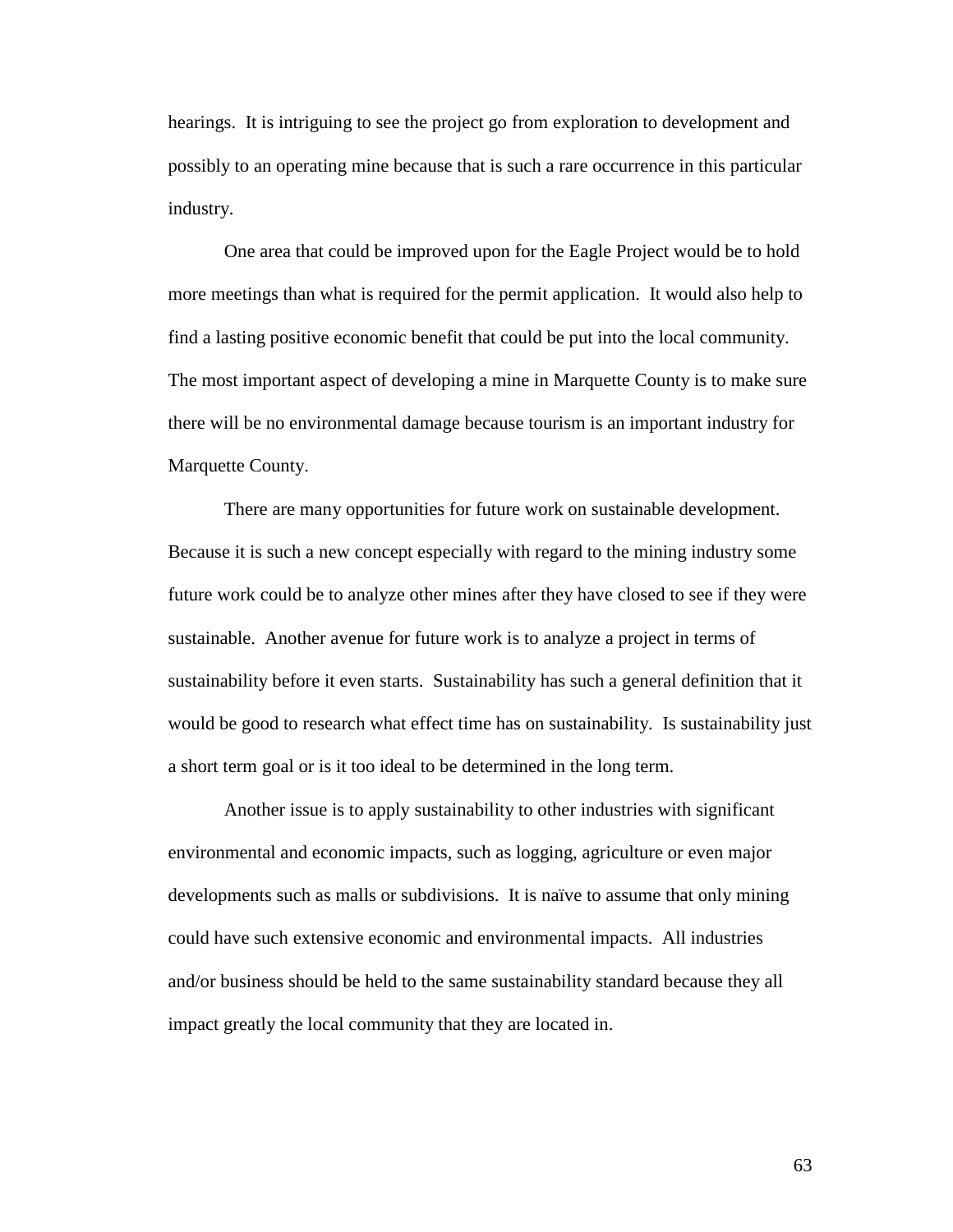### **References**

- Anderson, B. (2000, 11 October). Sustainable Development-How Mining Plays a Role. Presented at Bureau of Land Management Symposium, Las Vegas. Retrieved July 31, 2005, from http://www.blm.gov/nhp/300/wo320/camma/bob.html.
- Atkinson, G., Dubourge, R., Hamilton, K., Munasinghe, M., Pearce, D., Young, C. (1997). Measuring Sustainable Development Macroeconomics and the Environment. Lyme: Edward Elgar Publishing Limited.
- Auty, R. M., Mikesell, R. F. (1998). Sustainable Development in Mineral Economies. Oxford: Clarendon Press.
- Baker, S., Kousis, M., Richardson, D., Young, S. (Eds.). (1997). The Politics of Sustainable Development: Theory, Policy and Practice within the European Union. New York: Routledge.
- Braga, T., Mikhailova, I. (2003). Local Sustainability Measurements and Determinants Investigating Industrial Stress, Economic Performance and Local Governance at Piraciabo Basin (Brazil). In Proceedings of the 2003 Berlin Conference on the Human Dimensions of Global Environmental Change (pp. 79-95). Berlin, Germany: Environmental Policy Research Centre.
- Buege, D. J. (February 2004). The Crandon Mine Saga. Z Magazine Online, volume 17 (Number 2). Retrieved November 17, 2005, from http://zmagsite.zmag.org/Feb2004/ buegepr0204.html.
- Crandon Mine Sold to Forest County Indian Tribes. (2003, October 28). Business Journal of Milwaukee. Retrieved November 17, 2005, from http://milwaukee.bizjournals.com/milwaukee/stories/2003/10/27/daily13.html.
- Daly, H. (1990). Sustainable Development: From Concept and Theory to Operational Principles. Population and Development Review, 16, 25-43.
- Daly, H. (1996). Beyond Growth; The Economies of Sustainable Development. Boston, MA.: Beacon Press Books.
- Davis, G. (1998). The Minerals Sector, Sectoral Analysis, and Economic Development. Resources Policy, 24, 217-228.
- Edelstein, D. L. (1994). Copper. United States Geological Survey Minerals Information-1994. Retrieved October 3, 2005, from http://minerals.usgs.gov/minerals/ Pubs/commodity/copper/240494.pdf.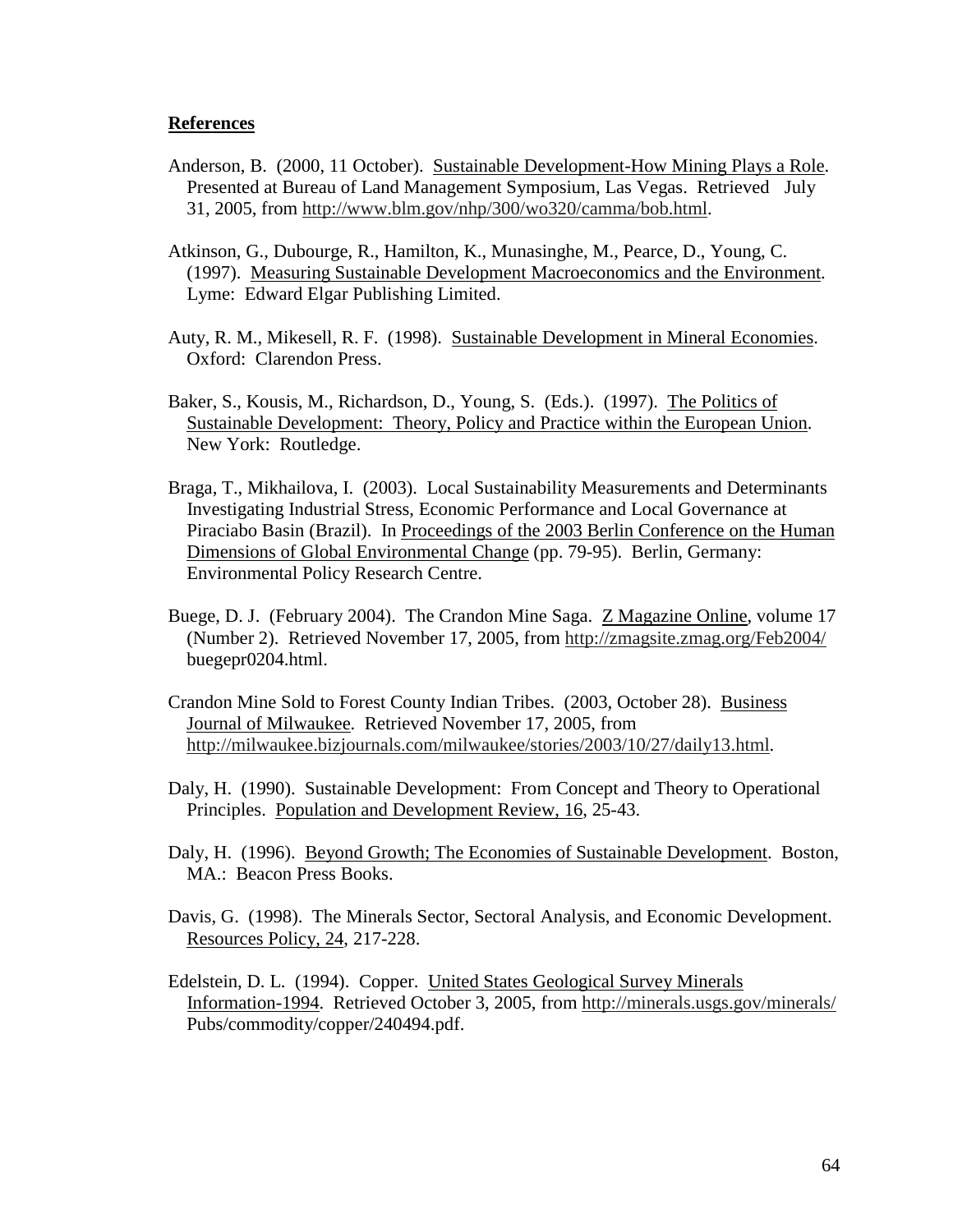- Edelstein, D. L. (1995). Copper. United States Geological Survey Minerals Information-1995. Retrieved October 3, 2005, from http://minerals.usgs.gov/minerals/ Pubs/commodity/copper/240495.pdf.
- Edelstein, D. L. (1996). Copper. United States Geological Survey Mineral Commodity Summary-1996. Retrieved January 18, 2006, from http://minerals.usgs.gov/minerals/ Pubs/commodity/copper/coppemcs96.pdf.
- Edelstein, D. L. (1996). Copper. United States Geological Survey Minerals Information-1996. Retrieved October 3, 2005, from http://minerals.usgs.gov/minerals/ Pubs/commodity/copper/240496.pdf.
- Edelstein, D. L. (1997). Copper. United States Geological Survey Minerals Information-1997. Retrieved October 3, 2005, from http://minerals.usgs.gov/minerals/ Pubs/commodity/copper/240497.pdf.
- Edelstein, D. L. (1997). Copper. United States Geological Survey Mineral Commodity Summary-1997. Retrieved January 18, 2006, from http://minerals.usgs.gov/minerals/ Pubs/commodity/copper/240397.pdf.
- Edelstein, D. L. (1998). Copper. United States Geological Survey Mineral Commodity Summary-1998. Retrieved January 18, 2006, from http://minerals.usgs.gov/minerals/ Pubs/commodity/copper/240398.pdf.
- Edelstein, D. L. (1999). Copper. United States Geological Survey Mineral Commodity Summary-1999. Retrieved January 18, 2006, from http://minerals.usgs.gov/minerals/ Pubs/commodity/copper/240399.pdf.
- Edelstein, D. L. (2000). Copper. United States Geological Survey Mineral Commodity Summary-2000. Retrieved January 18, 2006, from http://minerals.usgs.gov/minerals/ Pubs/commodity/copper/240300.pdf.
- Edelstein, D. L. (2001). Copper. United States Geological Survey Mineral Commodity Summary-2001. Retrieved January 18, 2006, from http://minerals.usgs.gov/minerals/ Pubs/commodity/copper/240301.pdf.
- Edelstein, D. L. (2002). Copper. United States Geological Survey Mineral Commodity Summary-2002. Retrieved January 18, 2006, from http://minerals.usgs.gov/minerals/ Pubs/commodity/copper/240302.pdf.
- Edelstein, D. L. (2003). Copper. United States Geological Survey Mineral Commodity Summary-2003. Retrieved January 18, 2006, from http://minerals.usgs.gov/minerals/ Pubs/commodity/copper/240303.pdf.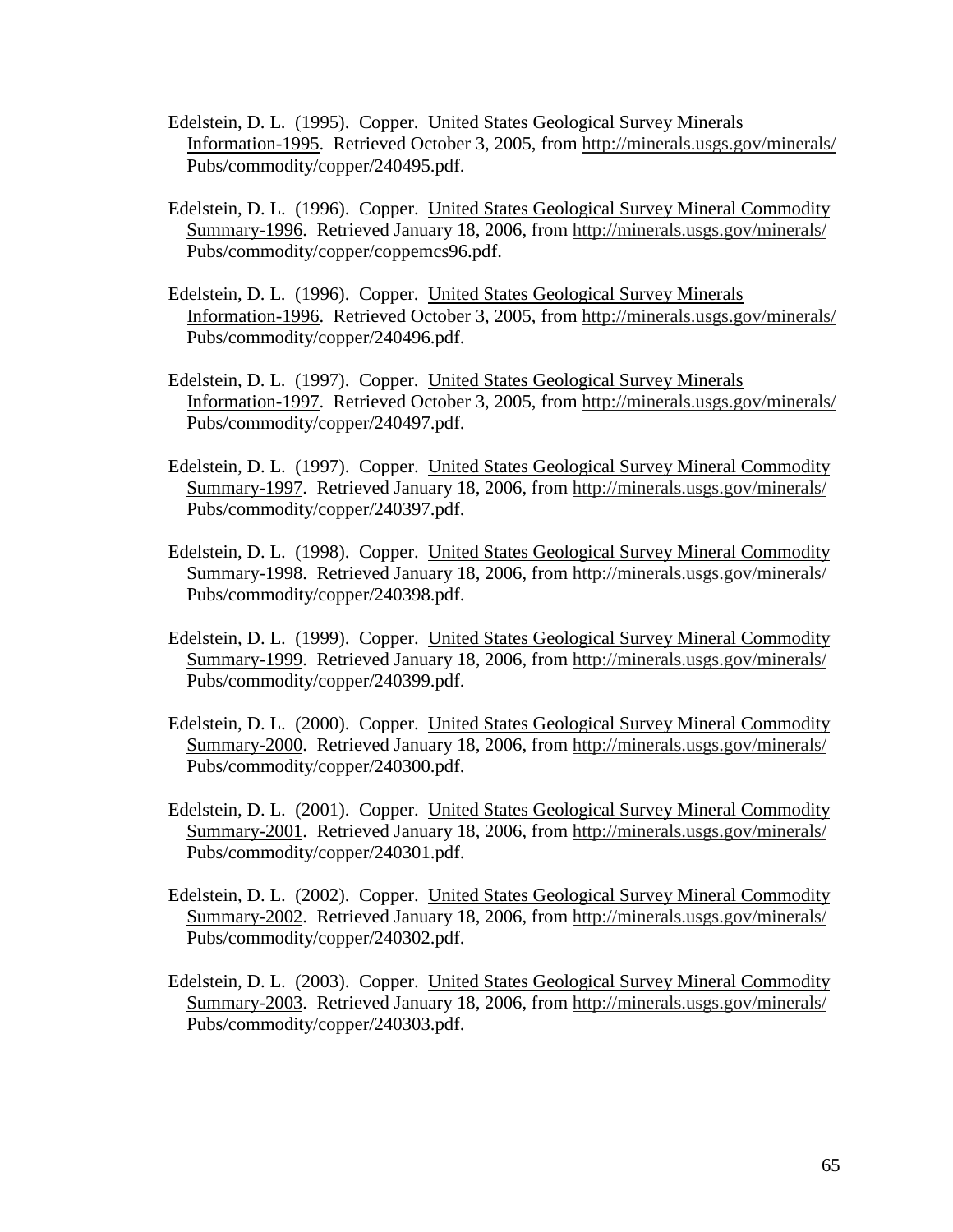- Edelstein, D. L. (2004). Copper. United States Geological Survey Mineral Commodity Summary-2004. Retrieved January 18, 2006, from http://minerals.usgs.gov/minerals/ Pubs/commodity/copper/coppemcs04.pdf.
- Edelstein, D. L. (2005). Copper. United States Geological Survey Mineral Commodity Summary-2005. Retrieved January 18, 2006, from http://minerals.usgs.gov/minerals/ Pubs/commodity/copper/coppemcs05.pdf.
- Eggert, R. G. (October 2001). Mining and Economic Sustainability: National Economies and Local Communities. *Mining, Minerals and Sustainable Development Project of International Institute for Environment and Development* (no. 19). Retrieved from http://www.iied.org/mmsd/wp/index.html.
- Environmental Protection Authority. (August 2004). Towards Sustainability. Position Statement Number 6. Australia.
- Evans, T. J. (1996). Selected Developments in Wisconsin's Mineral Industry-1995. Wisconsin Geological and Natural History Survey-Educational Series 34. Retrieved November 17, 2005, from http://uwex.edu/wgnhs/pdfs/espdf/minsum95.pdf.
- Evans, T. J. (1998). Selected Developments in Wisconsin's Mineral Industry in 1996 and 1997. Wisconsin Geological and Natural History Survey-Educational Series 34. Retrieved November 14, 2005, from http://uwex.edu/wgnhs/pdfs/espdf/es34-967.pdf.
- Flambeau Mine website. Retrieved multiple times most recently on January 18, 2006, from http://www.flambeaumine.com
- Foth and Van Dyke. (1989). Environmental Impact Report for the Kennecott Flambeau Project, Volume I-Report Narrative. *Kennecott Minerals Company, Ladysmith WI.*
- Fox, F. D. (2003). Mining and Sustainable Development Flambeau and Ridgeway Mines-Lessons Learned. Paper Presented at Society for Mining, Metallurgy, and Exploration Annual Meeting (SME), Cincinnati, OH.
- Green, T. (2001). Evaluating Mining and its Effect on Sustainability: The Case of the Tulsequah Chief Mine. Prepared for Environmental Mining Council of British Columbia.
- Grieg-Gran, M. (April 2002). Financial Incentives for Improved Sustainability Performance: The Business Case and the Sustainability Dividend. *Mining, Minerals and Sustainable Development Project of International Institute for Environment and Development* (no. 47). Retrieved from http://www.iied.org/mmsd/wp/index.html.
- Humphreys, D. (2000, September). A Business Perspective on Community Relations in Mining. Resource Policy, 26(3), 127-131.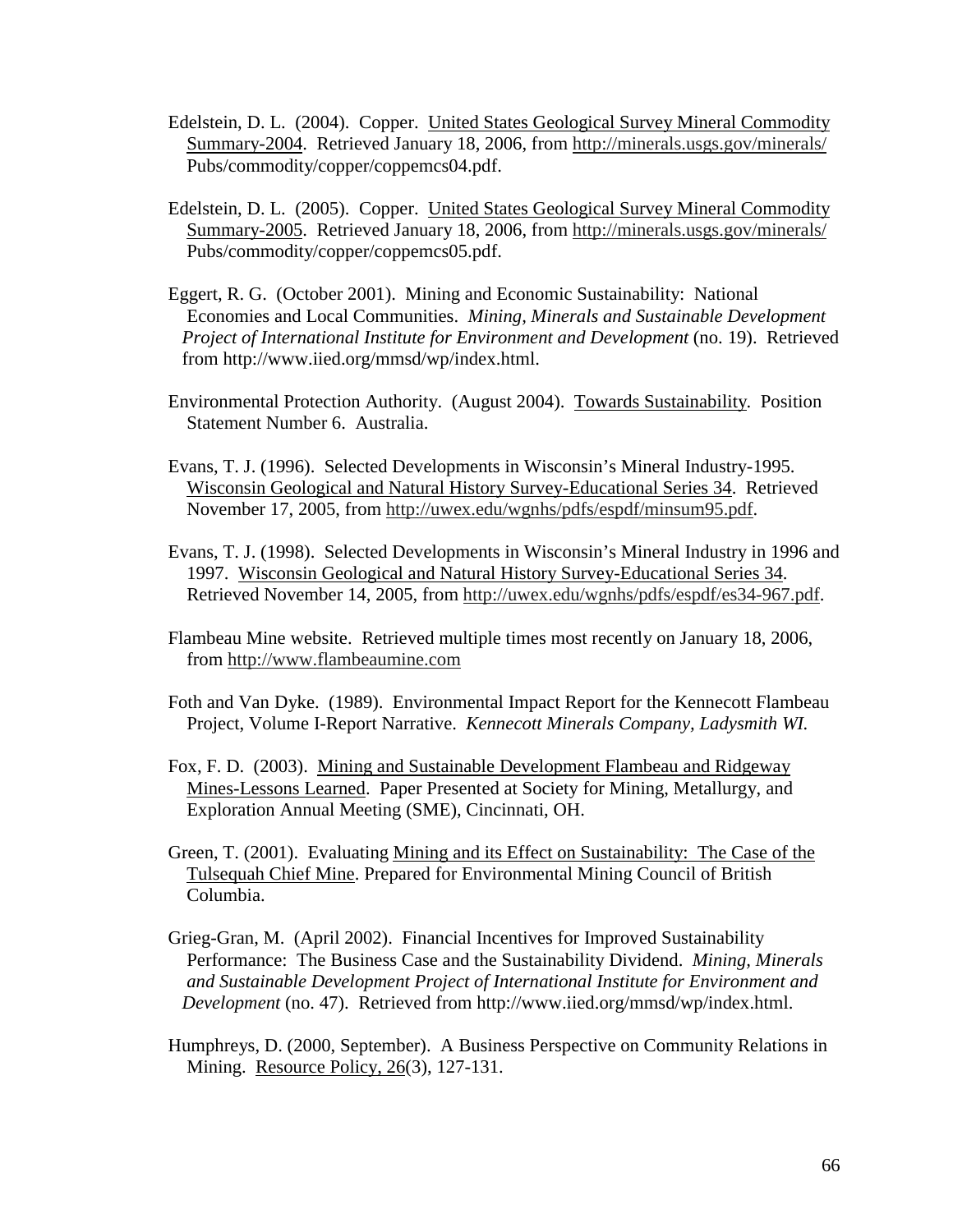- Imrie, R. (2003, April 12). Company Buys Crandon Mine Site. Wausau Daily Herald. Retrieved November 14, 2005, from http://www.wausaudailyherald.com/wdhlocal/ 277457356138413.shtml.
- International Institute for Environment and Development. (2002). Breaking New Ground: The Report of the MMSD Project. USA: Earthscan Publications. Retrieved From http://www.iied.org/mmsd/.
- Keane, M. J. (2000, November). Wisconsin Briefs from the Legislative Reference Bureau. Retrieved November 17, 2005, from http://www.legis.state.wi.us/lrb/pubs/ wb/00wb15.pdf.
- Kennecott Minerals Company. (1999). *Social and Environmental Report 1999*. Retrieved from http://www.kennecottminerals.com.
- Kennecott Minerals Company. (2000). *Social and Environmental Report 2000*. Retrieved from http://www.kennecottminerals.com.
- Kennecott Minerals Company. (2001). *Social and Environmental Report 2001*. Retrieved from http://www.kennecottminerals.com.
- Kennecott Minerals Company. (2002). *Social and Environmental Report 2002*. Retrieved from http://www.kennecottminerals.com.
- Kennecott Minerals Company. (2003). *Social and Environmental Report 2003*. Retrieved from http://www.kennecottminerals.com.
- Kennecott Minerals Company. (2004). *Social and Environmental Report 2004*. Retrieved from http://www.kennecottminerals.com.
- MacDonald, A. (2002). Mining, Minerals and Sustainable Development North America: Industry in Transition A Profile of the North America Mining Sector. Winnipeg, Manitoba: International Institute for Sustainable Development. Retrieved from http://www.iisd.org/natres/mining.
- McMahon, G., Remy, F. (Eds.). (2001). Large Mines and The Community Socioeconomic and Environmental Effects in Latin America, Canada, and Spain. Washington D.C.: World Bank.
- Mercando, L. E. (1991). Wetland Considerations for the Flambeau Mining Project Ladysmith, WI. [Preprint #91-46 and Presentation for the SME Conference Denver February 25-28, 1991]. Littleton: SME.
- Mineral Industry of Wisconsin. (1997). Retrieved November 17, 2005, from http://minerals.usgs.gov/minerals/pubs/state/985598.pdf.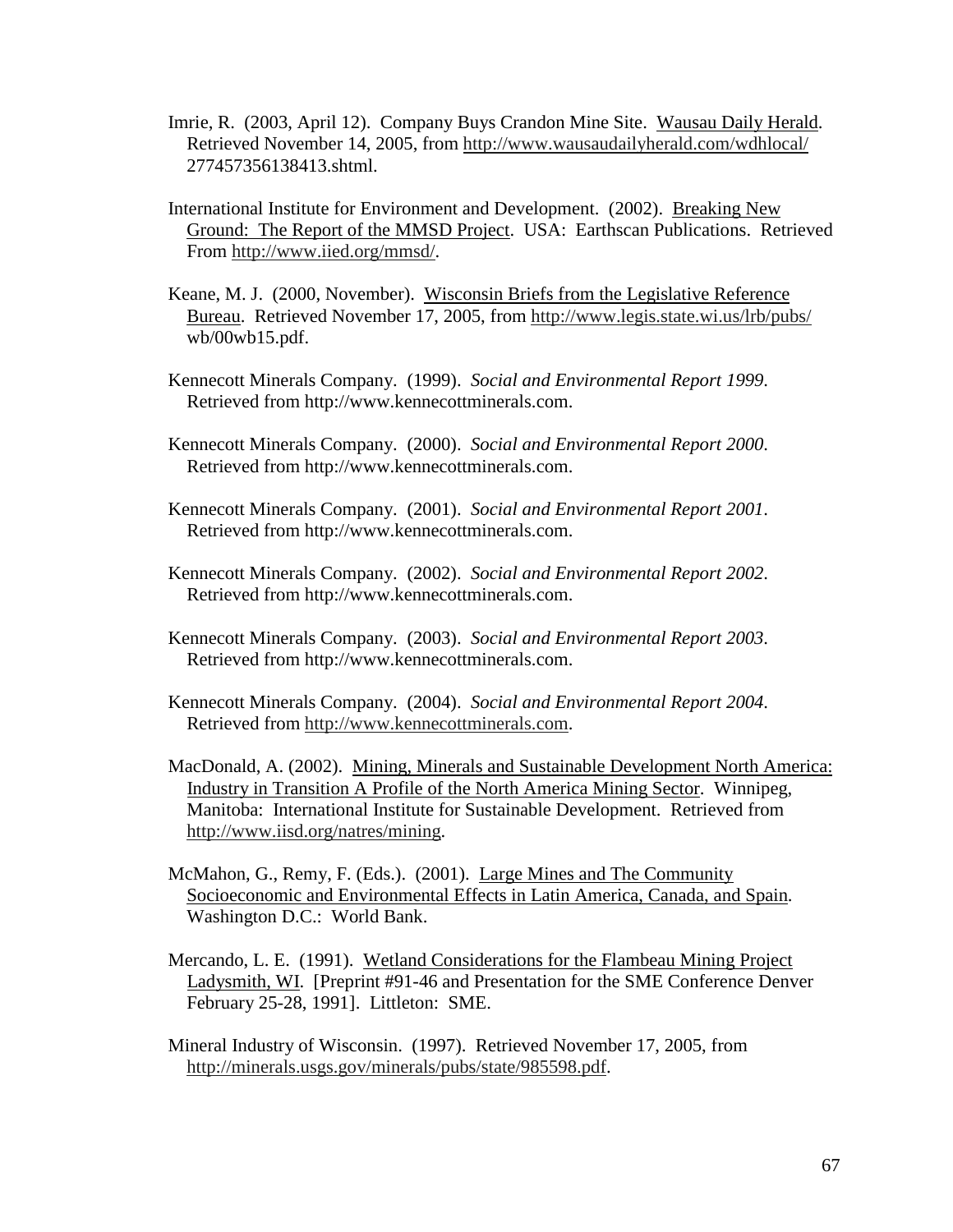- Mining Investment and Local Impact Fund Board 2001-2003 Biennial Report. Retrieved December 14, 2005, from http://www.dor.state.wi.us/ra/bie01-03.pdf.
- Murphy, J. (2004, November). Kennecott Flambeau Mining Company Communities Relations Plan 2005-2009.
- Northwest Regional Planning Commission (NWRPC). (2005, April). A Socioeconomic Study of the Flambeau Mine Project. Spooner: WI. Retrievable from http://www.flambeaumine.com.
- Richards, J. P. (2002, January). Sustainable Development and the Minerals Industry. For publication in the Society of Economic Geologists Newsletter.
- Rio Tinto Company's webpage. Retrieved from http://www.riotinto.com
- Rist, G. (1997). The History of Development: From Western Origins to Global Faith (P. Camiller, Trans.). New York: Zed Books.
- Roe, L. A. (1991). A History of Wisconsin Mining. Madison, WI.: ROECO.
- Society for Mining, Metallurgy, and Exploration. (1999, March 1). A Guide for Reporting Exploration Information, Mineral Resources, and Mineral Reserves. Littleton: SME.
- Sosa, I. (2000, September). Mining and Communities: Literature Review and Annotated Bibliography. Prepared for Mining Watch Canada.
- Stallworth, H. (1997). Economics of Sustainability. OSEC Issue Brief #5 from the Office of Sustainable Ecosystems and Communities-U.S. Environmental Protection Agency.
- Sustainable Development Webpages. Both retrieved on September 9, 2005, from http://www.natural-resources.org/minerals/cd/sustdev.html and http://www.un.org/esa/sustdev/csd/csd/-past.html.
- Tahvonen, O. (2000, June). Economic Sustainability and Scarcity of Natural Resources A Brief Historical Review. Resources for the Future. Washington D.C.
- Tisdell, C., & Maitra, P. (Eds.). (1988). Technological Change, Development and the Environmental Socio-Economic Perspective. New York: Routledge.
- Todd, J. W., Struhsacker, D. W. (1997). *Environmentally Responsible Mining: Results Results and Thoughts Regarding a Survey of North American Metallic Mineral Mines*. Retrieved November 17, 2005, from http://technology.infomine.com/enviromine/ publicat/enviroresponse.html.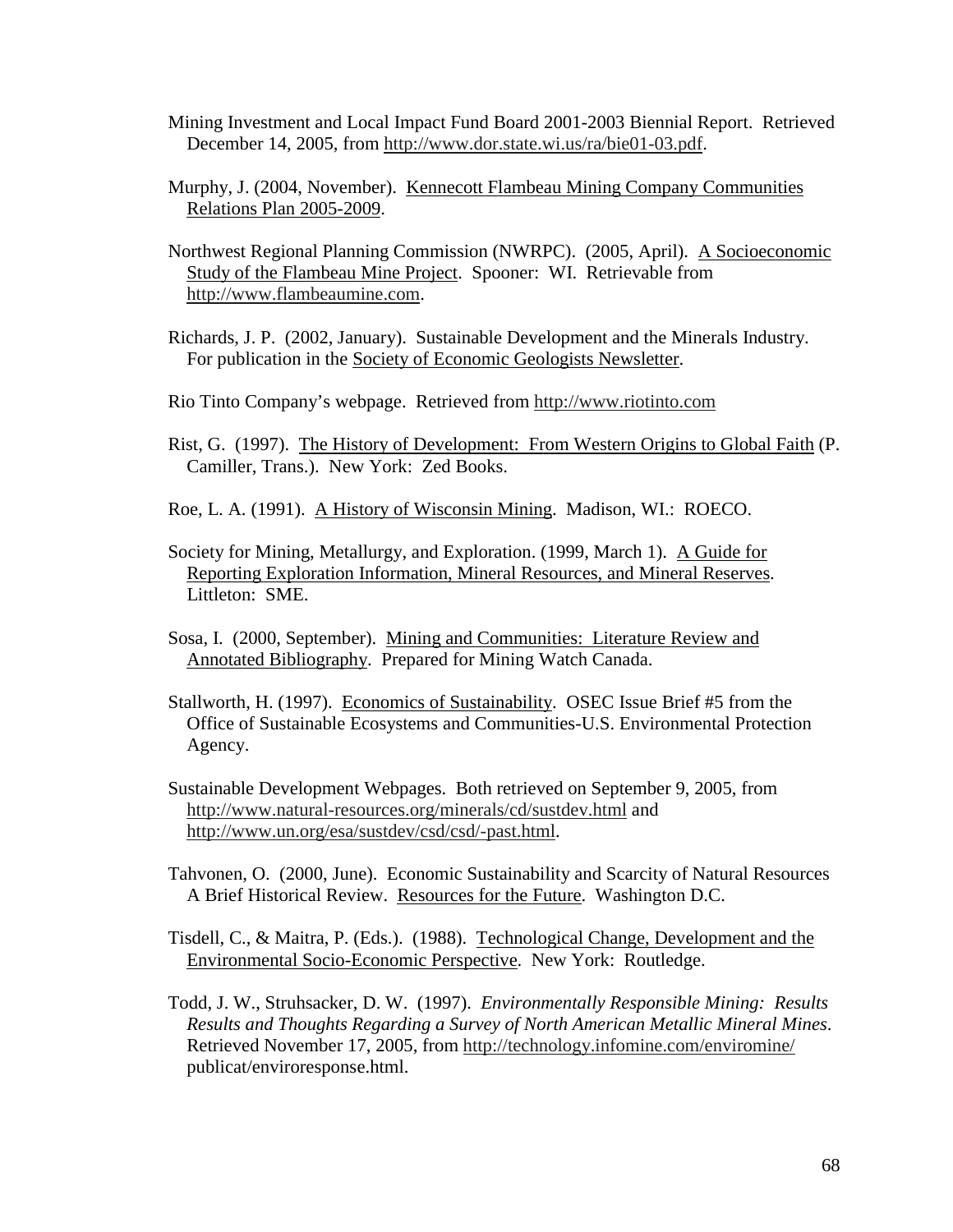- Torries, T. F. (1998). Evaluating Mineral Projects: Applications and Misconceptions. Littleton, CO.: SME.
- United States Army Corps of Engineers. (2002, January). Crandon Mine Project Environmental Impact Statement Final Scoping Document. St. Paul, MN.
- United States Bureau of Mines (USBM) and United States Geological Survey (USGS). (1980). Principles of a Resource/Reserves Classification for Minerals. Geological Survey Circular 831.
- United States Environmental Protection Agency. Crandon Mine-Project Description and Project Summary. Retrieved November 17, 2005, from http://www.epa.gov/region5/ water/crandonmine/description.html.
- United States Geological Survey. Copper Statistics and Information Page. Retrieved September 23, 2005, from http://minerals.usgs.gov/minerals/pubs/commodity/copper.
- Veiga, M. M., Scoble, M., McAllister, M. L. (2001). Mining With Communities. Natural Resources Forum, 25, 191-202.
- Walker, J., Howard, S. (2002). Finding the Way Forward: How Could Voluntary Action Move Mining Towards Sustainable Development?. London: Russell Press. Retrieved from http://www.iied.org/mmsd/library/follow-up.html.
- Warhurst, A. (March 2002). Sustainability Indicators and Sustainability Performance Management. *Mining, Minerals and Sustainable Development Project of International Institute for Environment and Development* (no. 43). Retrieved from http://www.iied.org/mmsd/wp/index.html.
- Wisconsin Department of Natural Resources (WDNR). (1990, March). Final Environmental Impact Statement Flambeau Mining Company-Copper Mine Ladysmith, WI. Madison, WI: WDNR.
- Wisconsin Department of Natural Resources. (2003, May). Proposed Crandon Mine- Project Description. Retrieved November, 17, 2005, from http://dnr.wi.gov/org/es/science/crandon/project.html.
- Wisconsin Department of Natural Resources. (2003, June). Information on the Reclaimed Flambeau Mine. Retrieved November 14, 2005, from http://dnr.wi.gov/ org/aw/wm/mining/metallic/flambeau/.
- Wisconsin Department of Natural Resources. (2003, May). Overview of Permitting Process. Retrieved December 14, 2005, from http://www.dnr.state.wi.us/org/aw/wm/ mining/metallic/permitting-process/introduction.html.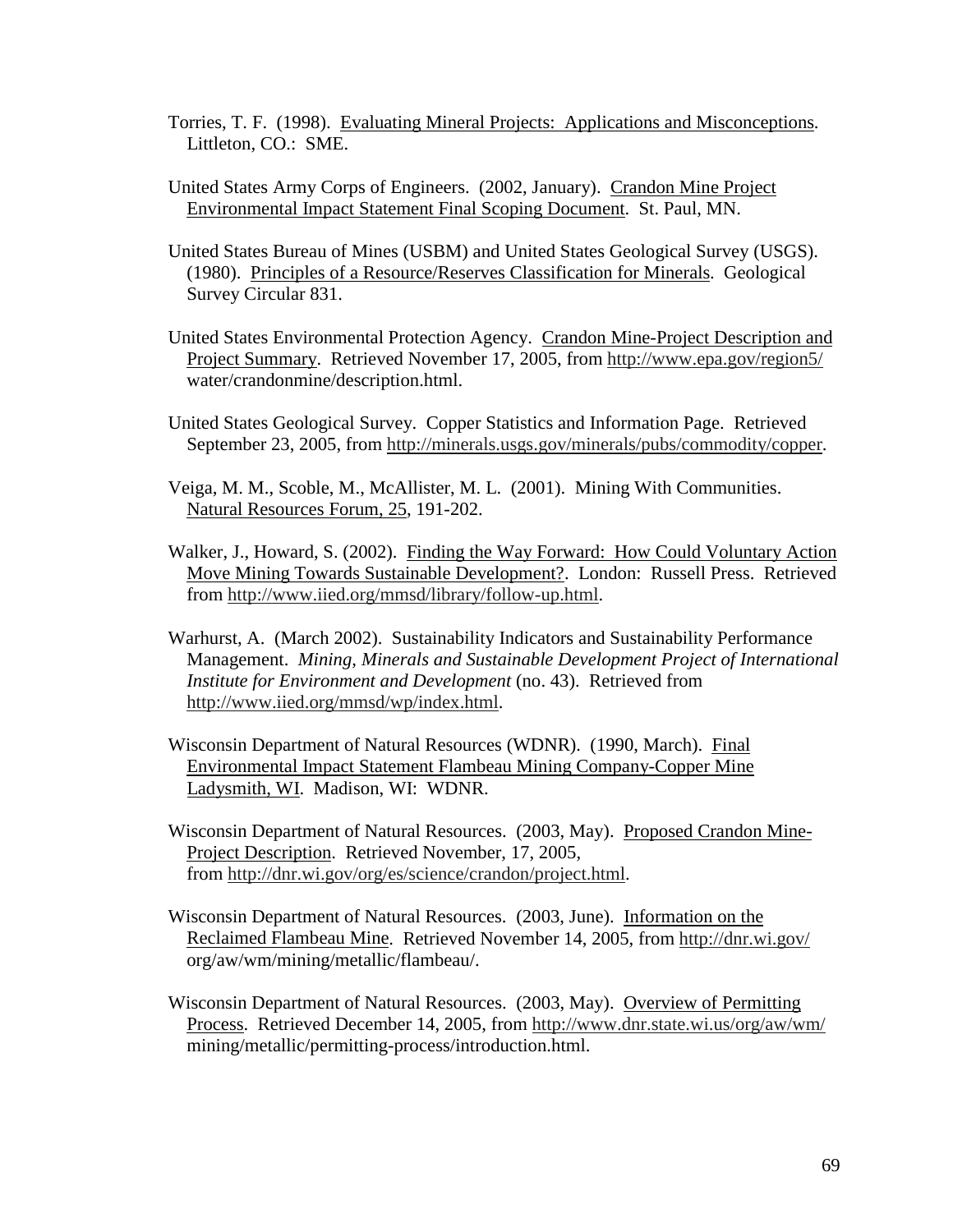- Wisconsin Department of Natural Resources. (2005). Nonmetallic Mining in Wisconsin. Retrieved December 14, 2005, from http://www.dnr.state.wi.us/org/aw/wm/mining/ nonmetallic/index.html.
- Wisconsin Department of Natural Resources Mining Information Sheets. (2005a). The Permitting Process for a Metallic Mineral Mine. Retrieved November 17, 2005, from, http://dnr.wi.gov/org/aw/wm/mining/metallic/infosheets.html.

 Wisconsin Department of Natural Resources Mining Information Sheets. (2005b). How the Department of Natural Resources Regulates Metallic Mining. Retrieved November 17, 2005, from, http://dnr.wi.gov/org/aw/wm/mining/metallic/infosheets.html.

Wisconsin Department of Natural Resources Mining Information Sheets. (2005c). Reclamation and Long-Term Care Requirements for Metallic Mining Sites in WI. Retrieved November 17, 2005, from, http://dnr.wi.gov/org/aw/wm/mining/metallic/infosheets.html.

- Wisconsin Department of Natural Resources Mining Information Sheets. (2005d). Local Decisions in Metallic Mining Projects. Retrieved November 17, 2005, from, http://dnr.wi.gov/org/aw/wm/mining/metallic/infosheets.html.
- Wisconsin Department of Natural Resources Mining Information Sheets. (2005e). Addressing Public Concerns with Wisconsin's Laws Governing Metallic Mining. Retrieved November 17, 2005, from, http://dnr.wi.gov/org/aw/wm/mining/metallic/infosheets.html.
- Wisconsin Department of Natural Resources Mining Information Sheets. (2005f). Wisconsin's Net Proceeds Tax on Metallic Mining and Distribution of Funds to Municipalities. Retrieved November 17, 2005, from, http://dnr.wi.gov/org/aw/wm/mining/metallic/infosheets.html.
- Wisconsin Department of Natural Resources Mining Information Sheets. (2005g). Cumulative Impacts of Metallic Mining Development in Northern Wisconsin. Retrieved November 17, 2005, from, http://dnr.wi.gov/org/aw/wm/mining/metallic/infosheets.html.
- Wisconsin Department of Natural Resources Mining Information Sheets. (2005h). Potential Metallic Mining Development in Northern Wisconsin. Retrieved November 17, 2005, from, http://dnr.wi.gov/org/aw/wm/mining/metallic/infosheets.html.
- Wisconsin Department of Natural Resources. (2005i). Proposed Crandon Mine Information. Retrieved November 17, 2005, from, http://dnr.wi.gov/org/es/science/crandon/.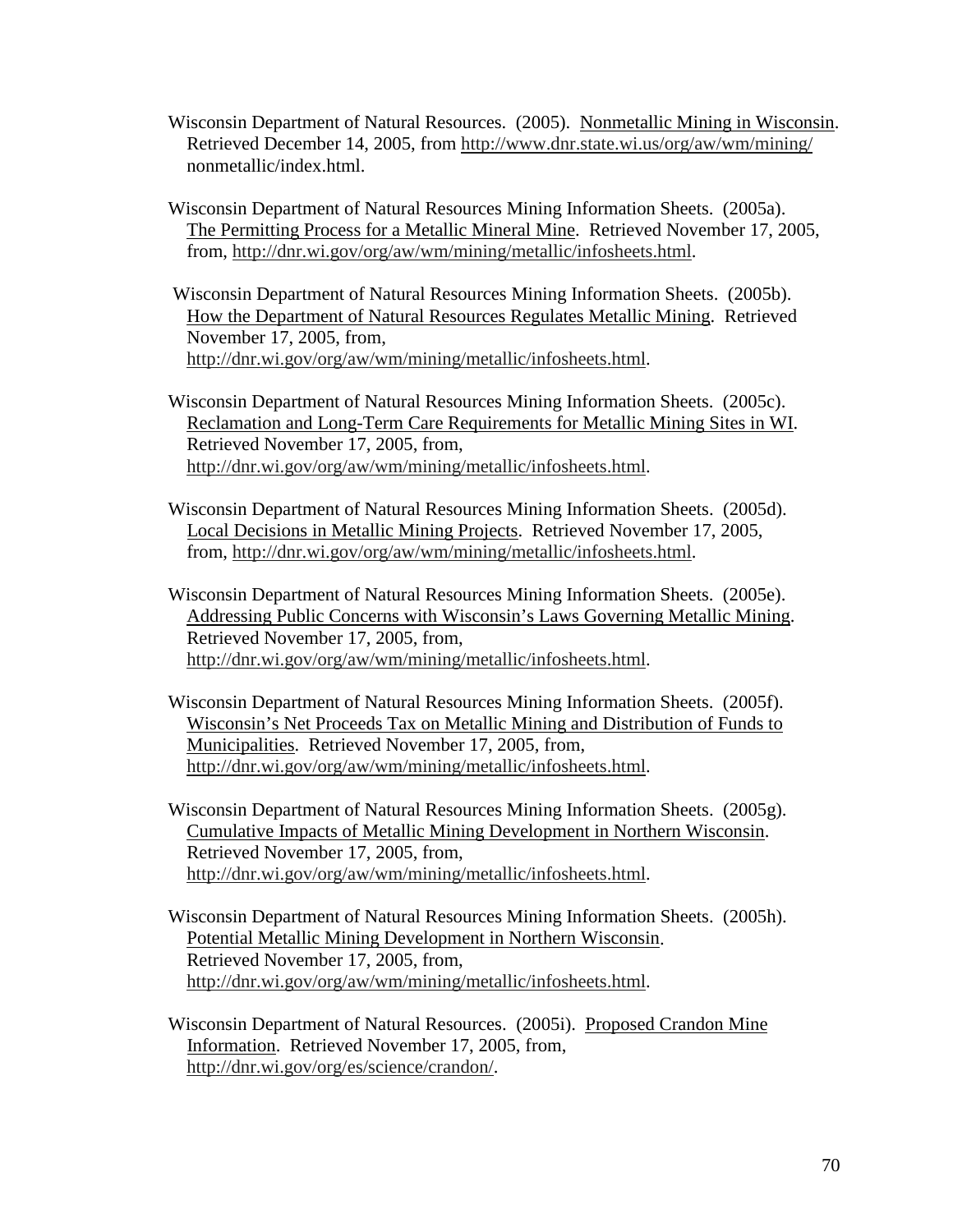Wisconsin Department of Natural Resources. (2005j). 1997 Act 171: Mining Moratorium Law. Retrieved November 17, 2005, from, http://dnr.wi.gov/es/science/crandon/review/moratorium.html.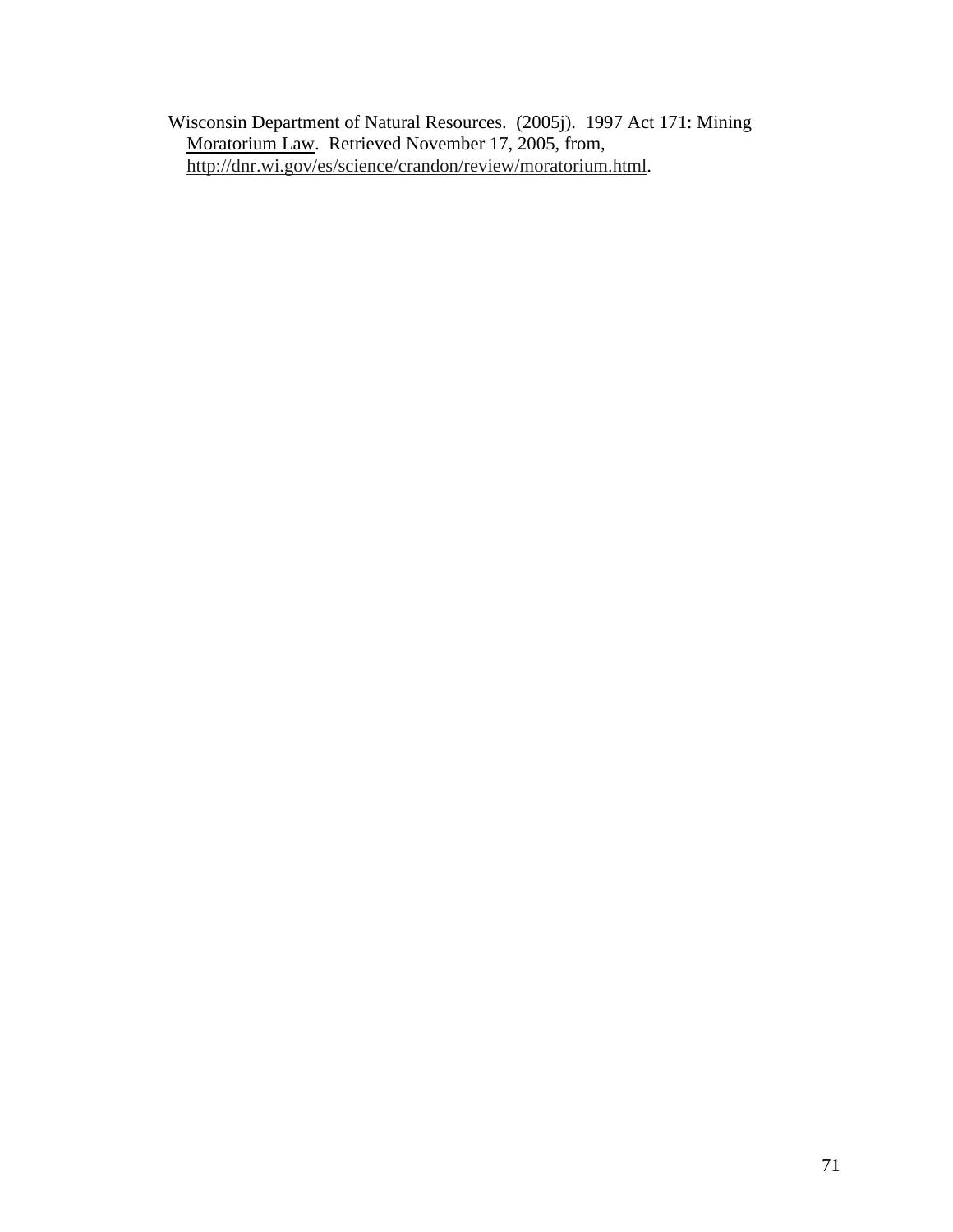# **APPENDIX A**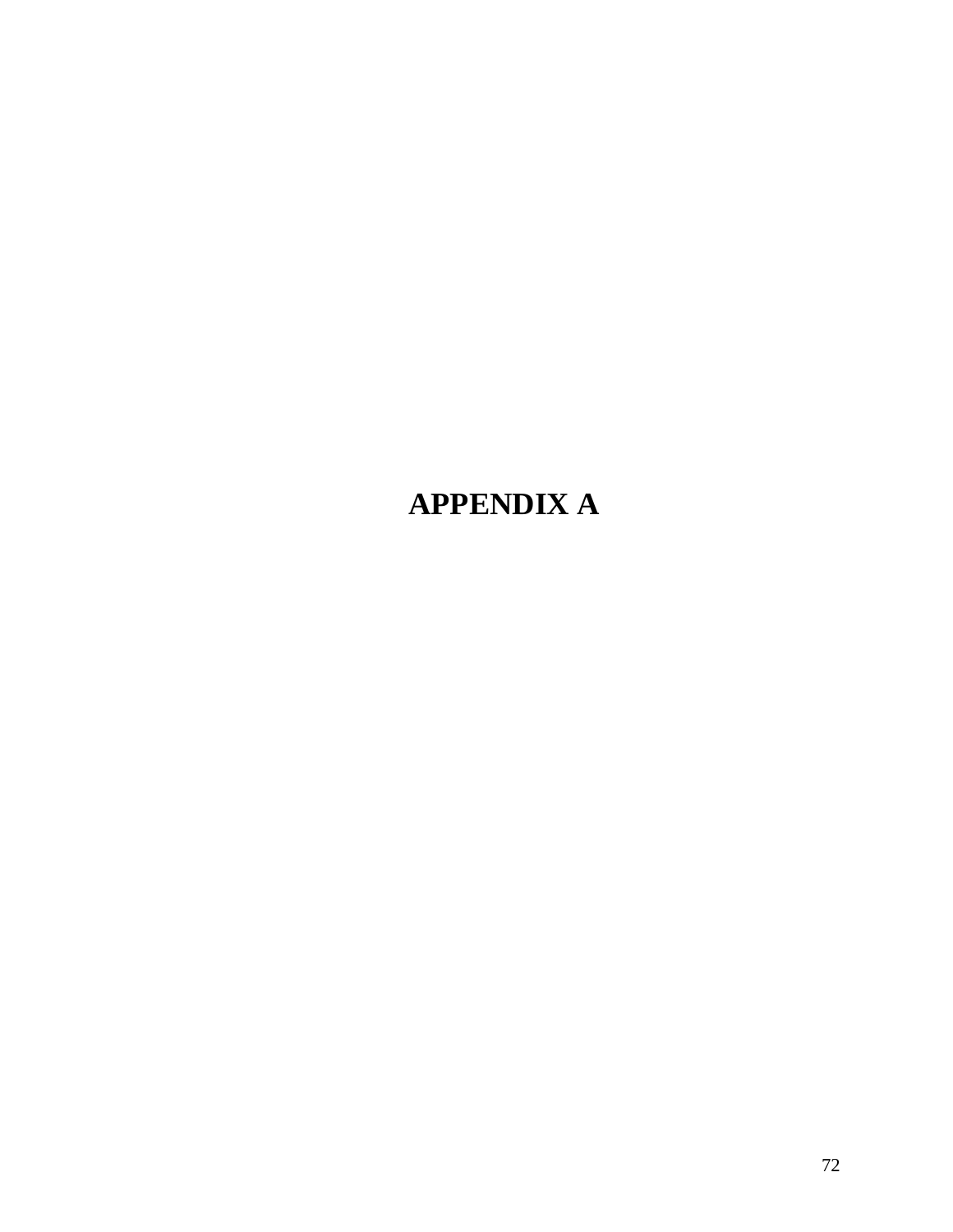- All necessary licenses and permits from the DNR shall be secured by the owners of the mine.
- The operation of the mine will comply with all DNR regulations applicable to the mine site and facilities. Copies of any documents applying for exemptions by Kennecott must be furnished to the local impact committee.
- The operator shall take preventative measures to minimize surface water runoff or erosion by finish grading and seeding completed areas of the mine according to an acceptable closing plan.
- The open pit shall be no greater than 40 acres and shall be excavated to a depth of no more than 225 feet below the existing grade.
- There will be no conversion from an open pit to deep shaft mineral mining.
- There shall be no smelting, concentrating or refining of ore on the mining company's land or in Rusk County.
- There will be no major expansion of the mine without reopening the Local Agreement and any land use permits granted.
- The mine area shall, at all times during the construction, operations, and closure phases of the project, be enclosed by a security fence with security gates of sufficient strength to control access to the mine.
- Flambeau Mining shall install, maintain, and utilize surface water containment systems and a mine water treatment facility to protect the groundwater and surface water of the county in accordance with certain specifications.
- All transportation of ore away from the site shall be via railroad. To achieve this, a rail spur to the main line shall be constructed at the mining company's expense.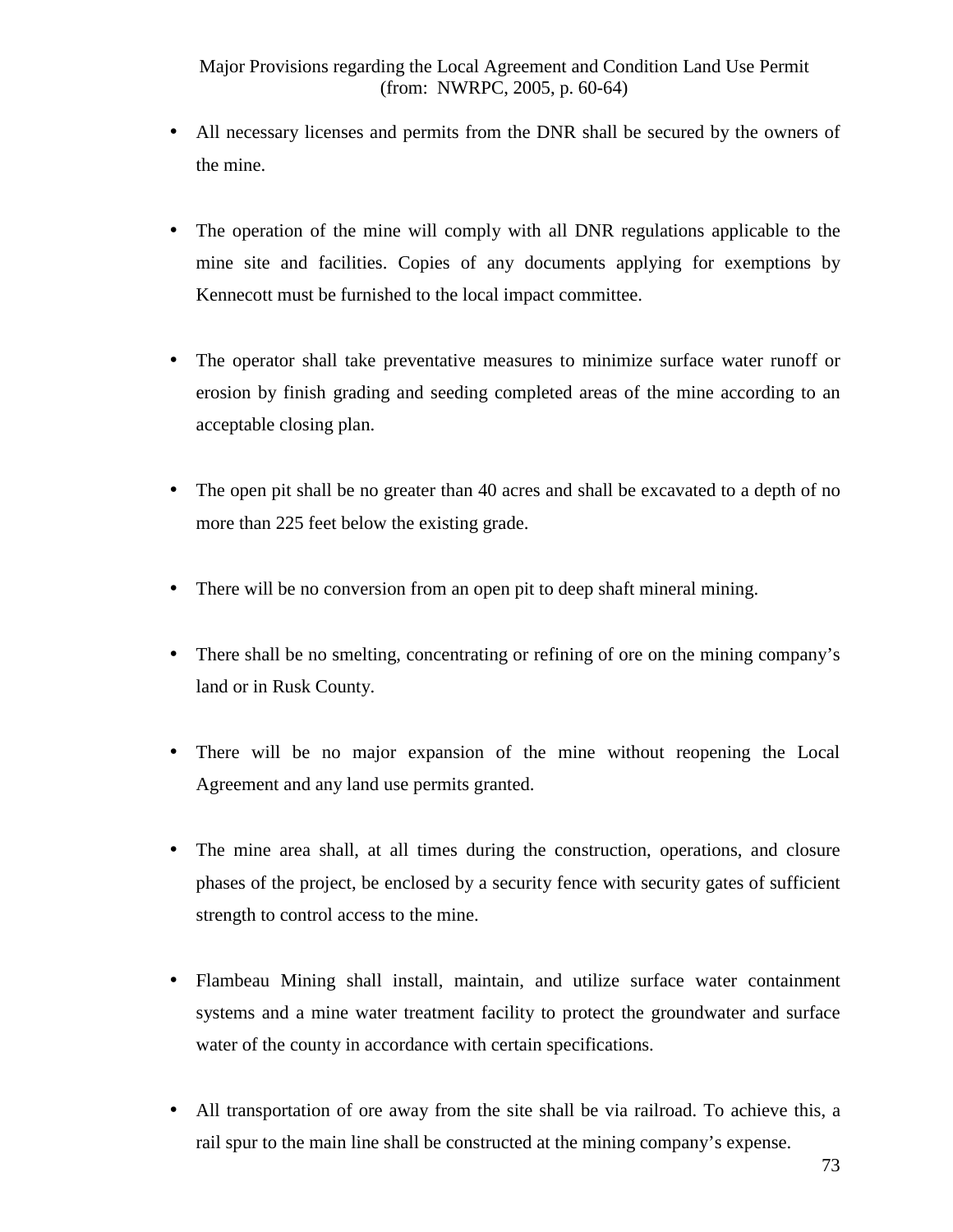- Access to and from the mine will be limited to State Highway 27 via Blackberry Lane, unless a new access road is constructed entirely at the expense of the mine operator. The maximum number of access roads will be two unless a road is built from State Highway 27 to be used as access to a possible mine overlook.
- Certain limitations were stipulated regarding the location, height, and size of any buildings constructed on the active mine site. For each building constructed, sufficient off-street parking shall be provided for employee, agent, and guest automobiles and trucks.
- 300,000 tons of ore shall be the approximate projected amount of ore to be shipped from the mine each year.
- An area to allow visitors to park and observe the mining operation shall be provided.
- Blasting, crushing, and rail shipping shall be limited to daylight hours, Monday through Saturday only.
- Explosives will be a fertilizer base explosive consisting of ammonium nitrate and fuel-oil and/or dynamite. Any change to this form of explosive must be approved before use.
- The County Zoning Administrator shall have inspection powers and authority as outlined in the Permit for the purpose of determining compliance with the terms of the Permit.
- Mine trucks are to be confined to the mine site except in an emergency. In the event that trucks are used, certain restrictions are to be followed. Dust control from ore transportation, either by rail car or truck, must be in effect at all times.
- An average of 75 percent of all the mine workers shall be persons who have resided in or within 10 miles of the Rusk County border for a period of at least one year prior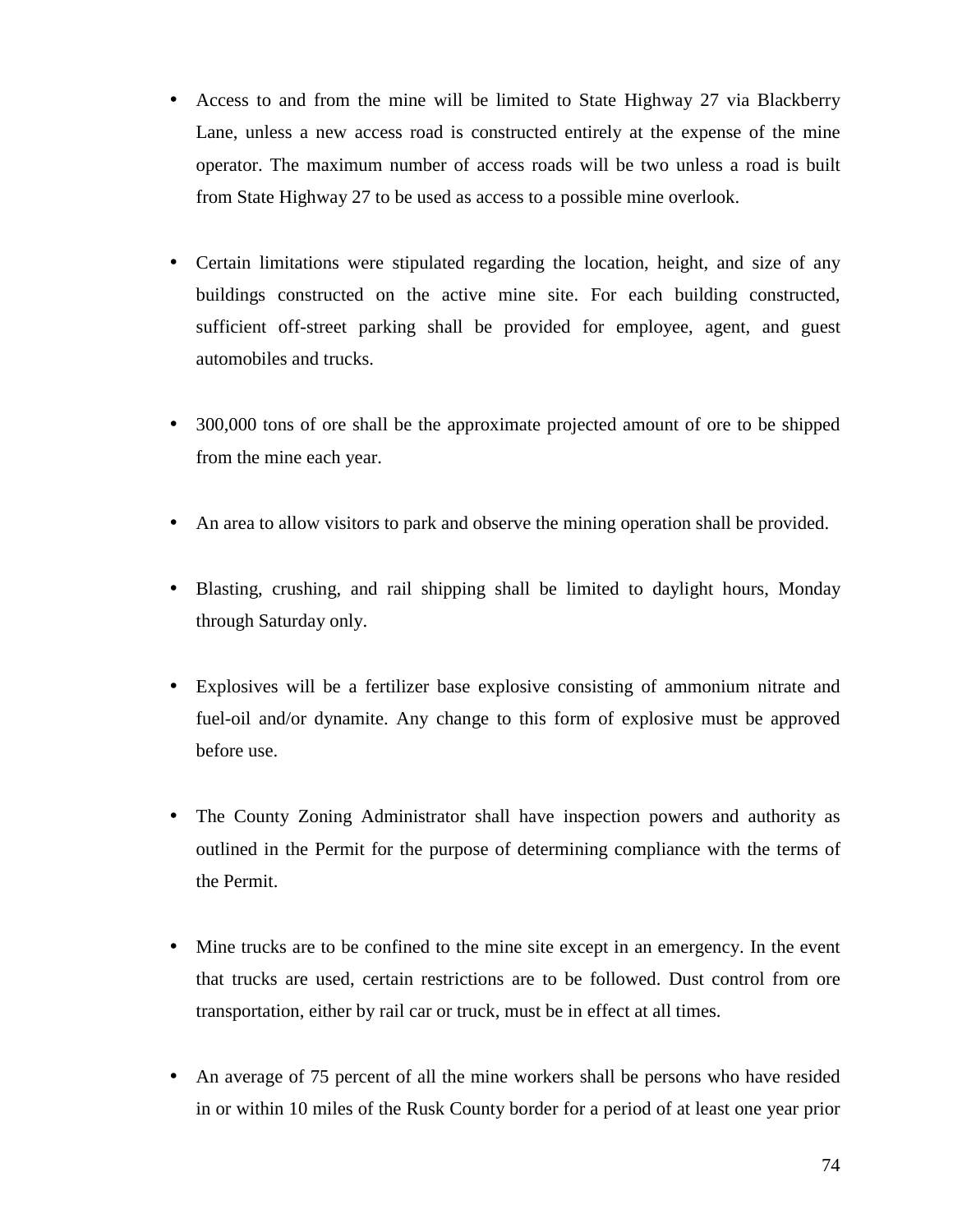to hiring. This includes anyone hired directly by Flambeau Mining or by any contractor/subcontractor hired by Flambeau.

- Not less than six groundwater monitoring well clusters shall be constructed within the active mine area. These wells shall be tested on at least a quarterly basis and if water quality does not meet standards, certain defined procedures and measures shall be taken.
- Private off-site wells in a designated well guarantee area around the mine site will be tested, monitored, and guaranteed for 20 years after the mine ceases to operate.
- Property values in a designated area around the mine will be guaranteed for 20 years after the mine ceases to operate. Baseline property value appraisals will be paid for by the Flambeau Mining Company.
- A Local Mining Impact Committee shall be formed consisting of the chief elected official of the City, Town, and County or their designee (s) who possess no conflict of interest. This committee will monitor the ongoing status of the mining operation, hold public meetings, and report findings to the participating local units of government. Per Diem and travel expenses shall be paid by Flambeau Mining.
- Flambeau Mining Company will continue to run its water treatment facilities even if the mine closes temporarily.
- After completion of mining operations, the local units of government have the right of first refusal based on the highest bid received on any property (land, facilities, equipment) being sold by the Flambeau Mining Company.
- Upon conclusion of its mining phase, the mining company shall back fill the open pit according to a plan approved by the DNR.
- Prior to the construction phase of the mine operation, Flambeau will take an inventory of the existing vegetation. During the closure phase of the mine operation, Flambeau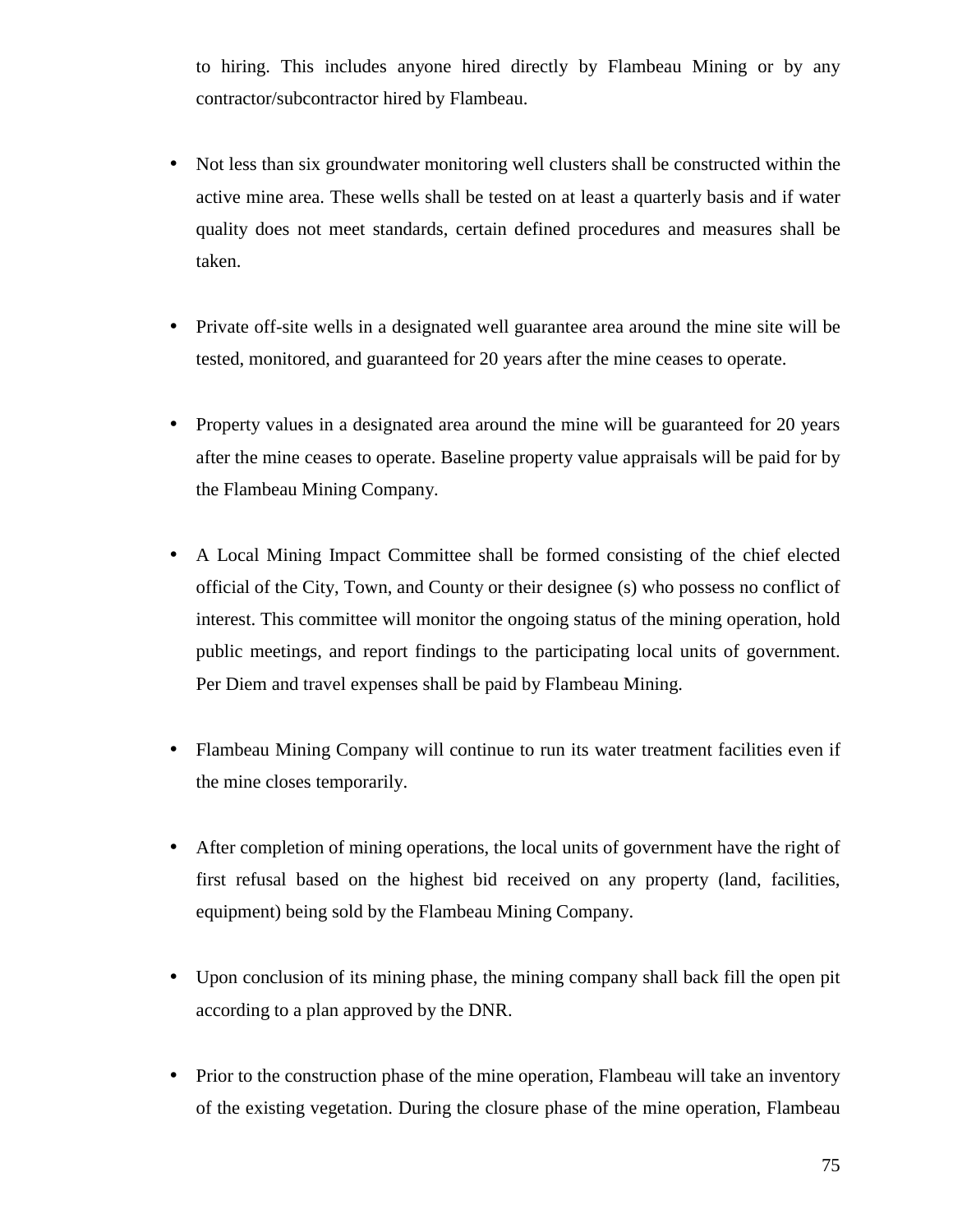shall re-vegetate all disturbed sites in the active mine area. Flambeau will remain responsible for and insure viability of what it has planted for a period of 20 years.

- Prior to commencing mining operations, Flambeau will submit to the Local Impact Committee a copy of a closing plan for the mine.
- Flambeau agrees to lease to the participating local units of government, the following parcels for \$1.00: 1) A parcel on the north side of the former "Sisters' Farm" for use as a city outdoor recreation area and, 2) Flambeau River frontage adjacent to the end of Blackberry Lane for park purposes, which is the Town responsibility.
- Flambeau Mining will reimburse the participating local units of government for municipal costs and expenses incurred during negotiations up to the sum of \$60,000.
- For a period of 25 years, the mining company agrees to indemnify and hold harmless the participating local units of government from any or all liability as a result of claims, demands, costs, or judgments against them arising from the negotiation of this agreement. In addition, the mining company shall support, defend, and/or reimburse the participating local units of government for 75 percent of any legal expenses incurred with regard to the above mentioned actions.
- After the DNR issues the mining permit, but before mining begins, the mining company shall provide to the participating local units of government a certification that a bond payable to the DNR in the amount required under NR132 has been secured. The company must annually certify that it is in compliance with NR132 and it must maintain the bond for 30 years after closure of the mine.
- Under certain circumstances outlined in the Agreement, the participating local units of government or Kennecott may request that the Agreement be opened for renegotiation by serving a petition upon the other party.
- The Agreement is contingent upon the issuance of a conditional land use permit for the Mine.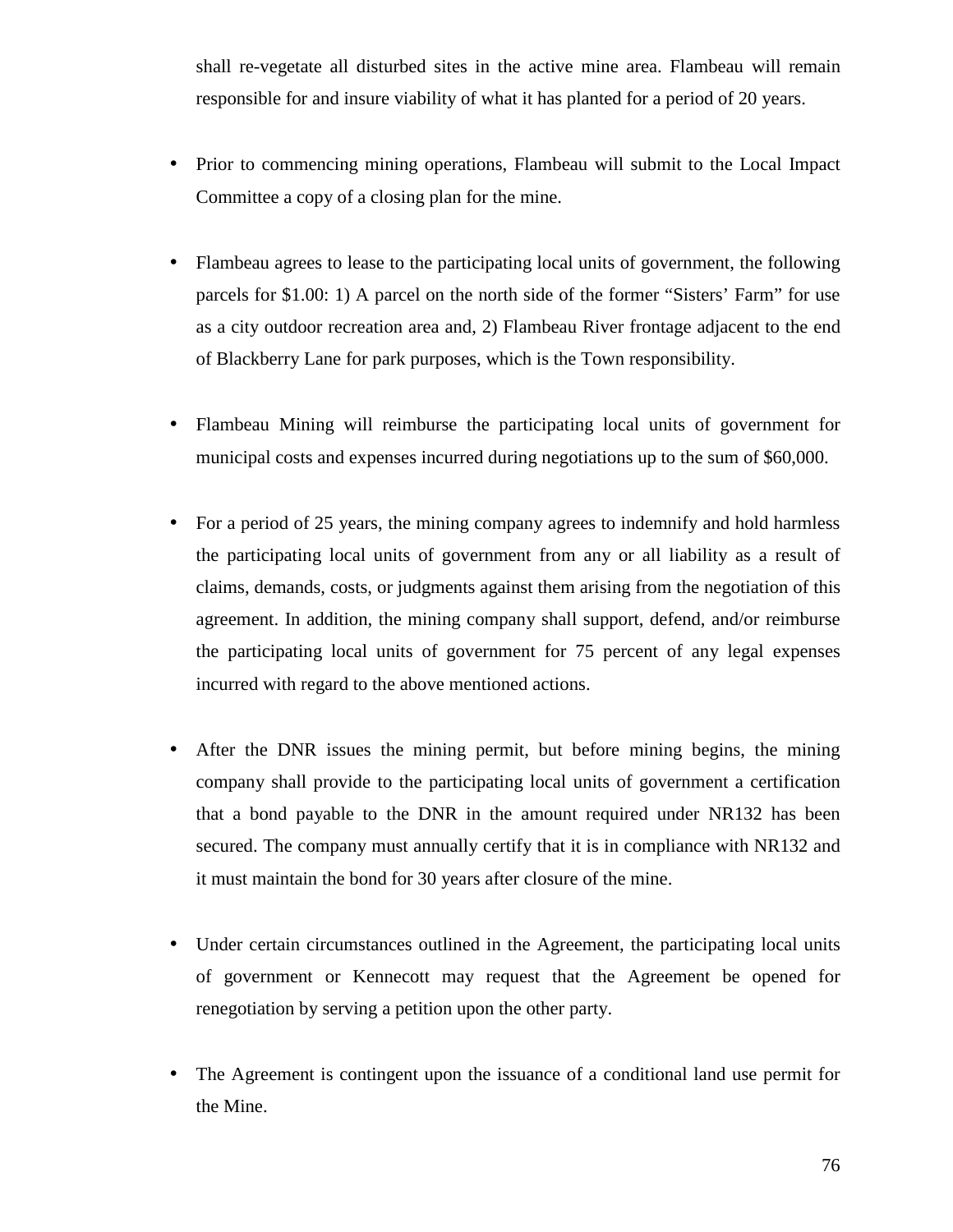- A minimum of \$1.5 million (indexed for inflation) shall be paid in local taxes to the participating local units of government: Rusk County, the City of Ladysmith, and Town of Grant, regardless of copper price or profits. In 1993 dollars this amount is closer to \$2.5 million.
- The participating local units of government shall not oppose the development of the Mine or take any action to unreasonably delay or stop construction of the Mine.
- The provisions in the Agreement do not prohibit or restrict the participating local units of government from participating in the DNR permit hearing process.

The Local Agreement allowed for variances in the language of the Agreement, but those variances can only address the operation of the mine and/or the language of the Agreement. All such changes must be agreed to by all parties to the Agreement.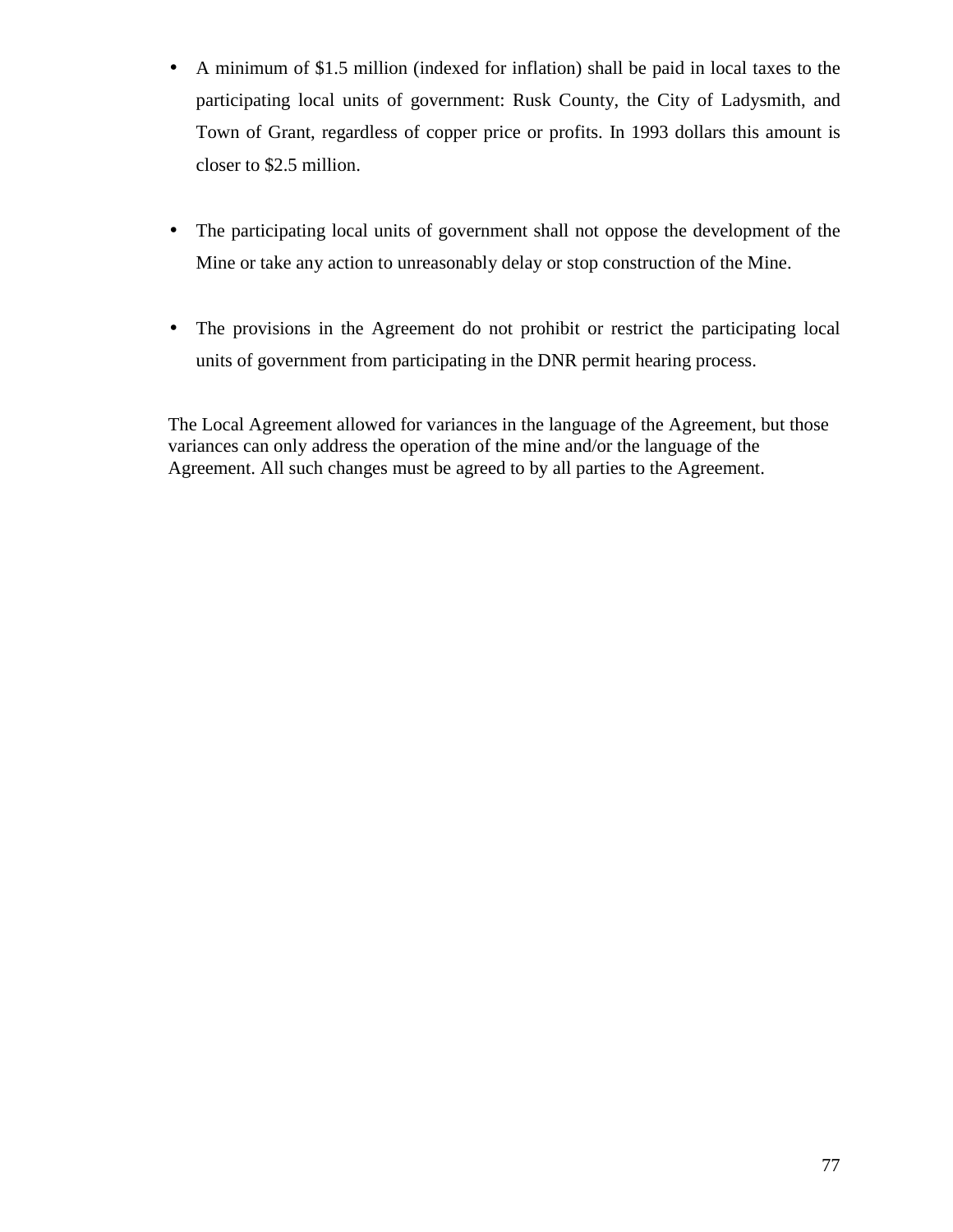# **APPENDIX B**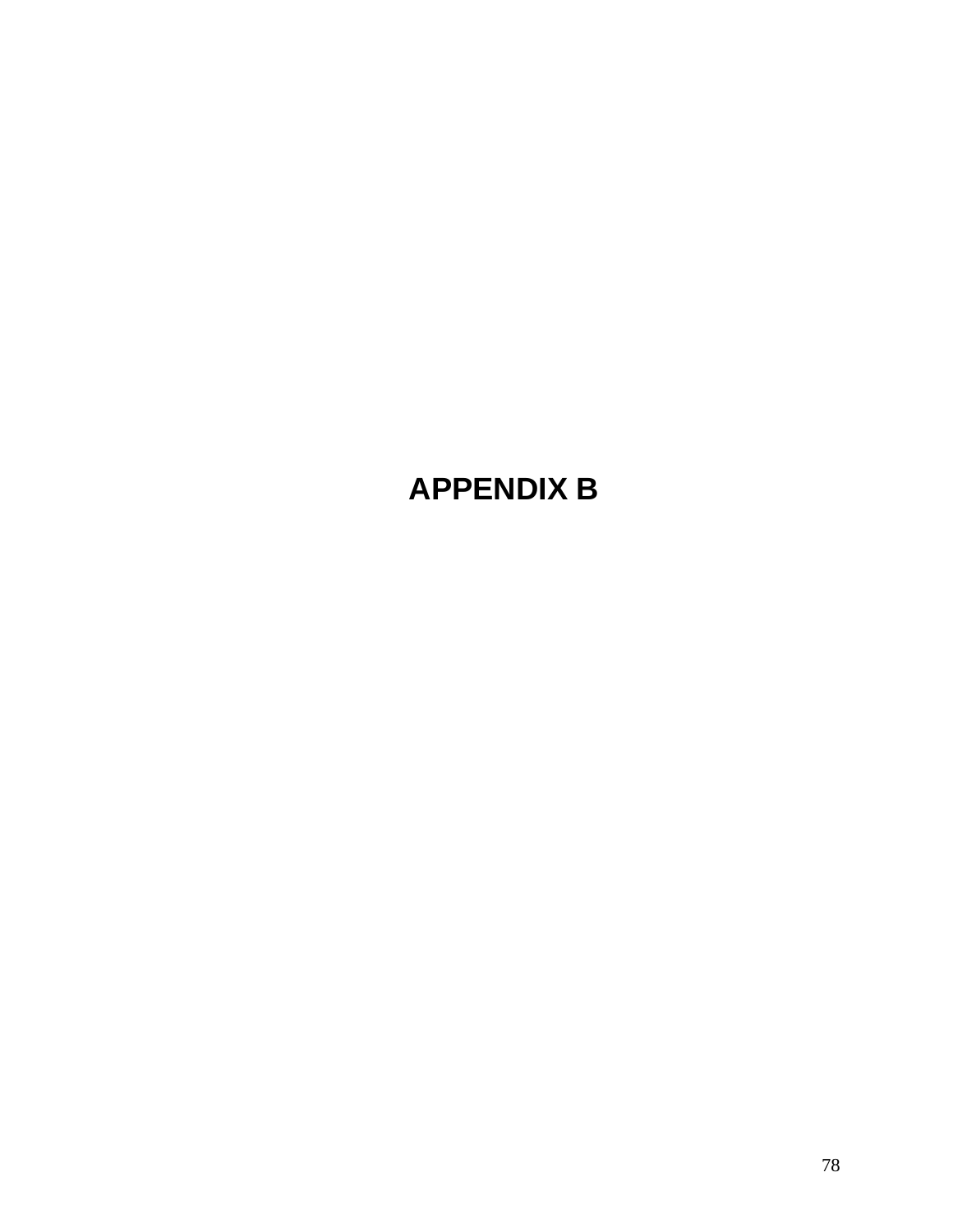### **Flambeau Mine Socio-Economic Study**

A socio-economic study is currently being developed to gauge the impact of the Flambeau Mine on local governments and residents of Rusk County. Please complete the following questions and return the survey in the postage-paid envelope. Northwest Regional Planning Commission, located in Spooner, is preparing the study. Thank you for your participation.

A total of 419 responses were received. Not all questions were answered by every respondent.

- 1. Did you live in Rusk County during the operation of the Flambeau Mine? 352 Yes 53 No
- 2. Do you live in the City of Ladysmith or the Town of Grant? 349 Yes 65 No

**If yes**, how long have you lived in Ladysmith? From 1 to 88 years

#### 3. How would you rate Flambeau Mining Company as a corporate citizen providing long-term benefits to the local community?

| 140 Excellent | 141 Good | 53 Fair | 52 Poor |
|---------------|----------|---------|---------|
|               |          |         |         |

|    |                                                                                                                                                                            | (check only one)  |                   |                             |                             |               |
|----|----------------------------------------------------------------------------------------------------------------------------------------------------------------------------|-------------------|-------------------|-----------------------------|-----------------------------|---------------|
|    |                                                                                                                                                                            | Strongly<br>Agree | Somewhat<br>Agree | Somewhat<br><b>Disagree</b> | Strongly<br><b>Disagree</b> | Don't<br>Know |
| 4. | Flambeau Mining Company improved the<br>well-being of people in the City of<br>Ladysmith or Town of Grant.                                                                 | 143               | 146               | 31                          | 54                          | 35            |
| 5. | Flambeau Mining Company protected the<br>environment at the Flambeau Mine site.                                                                                            | 202               | 128               | 15                          | 28                          | 35            |
| 6. | Because of the Flambeau Mine, my local<br>government is better off now than before<br>the mine was developed.                                                              | 134               | 103               | 48                          | 59                          | 62            |
| 7. | Because of the Flambeau Mine, long-term<br>economic benefits in the local<br>communities have been enhanced.                                                               | 121               | 120               | 59                          | 65                          | 44            |
| 8. | Because of the Flambeau Mine, my<br>community is better off now than before<br>the mine was developed.                                                                     | 134               | 128               | 49                          | 64                          | 34            |
| 9. | The Flambeau Mining Company<br>interacted constructively and equitably<br>with local communities during and after<br>the Flambeau Mine.                                    | 160               | 135               | 40                          | 37                          | 38            |
|    | 10. Flambeau Mining Company improved the<br>well-being of people in Rusk County.                                                                                           | 124               | 121               | 56                          | 65                          | 44            |
|    | 11. The Flambeau Mining Company<br>effectively engaged stakeholders and the<br>local governments to allow communities<br>to participate in the decision-making<br>process. | 105               | 110               | 47                          | 53                          | 91            |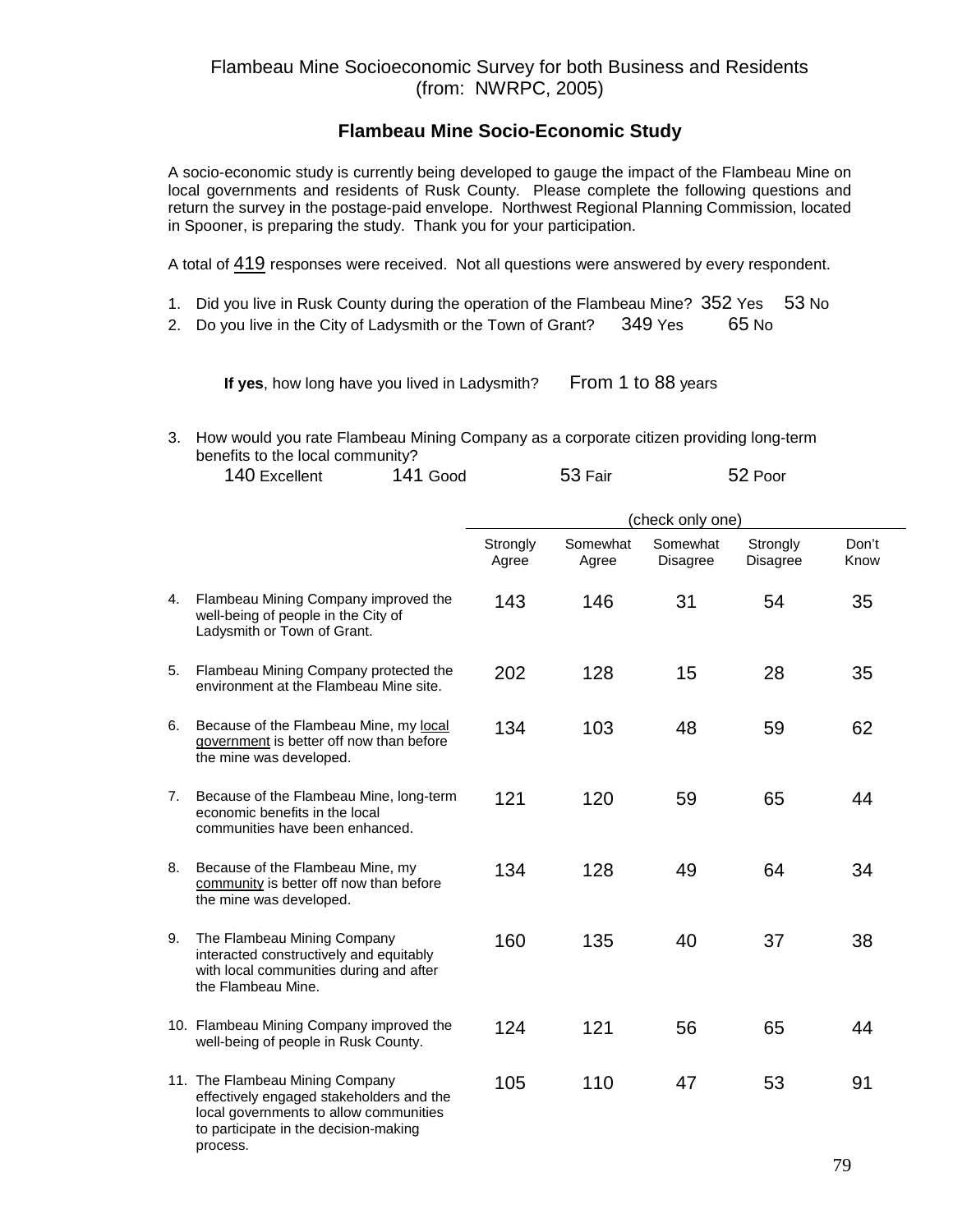12. Were you concerned about the impact to the environment prior to or during mine construction?

270 Yes 132 No

**If yes**, did the mining company adequately address your concerns? 194 Yes 75 No

13. Flambeau Mining Company made certain promises to the people of Rusk County to protect the environment, provide economic benefits (jobs and tax revenue) and reclaim the mine site. Did the Flambeau Mining Company keep their promise to:

| <b>Protect the Environment</b> | 330 Yes | $42$ No |
|--------------------------------|---------|---------|
| Provide Economic Benefits      | 289 Yes | 85 No   |
| Reclaim the Mine Site          | 356 Yes | $27$ No |

- 14. If another ore deposit were found in the vicinity of your community, would you welcome Flambeau Mining Company back to mine it? 285 Yes 94 No
- 15. How much in total do you think local governments (Town of Grant, City of Ladysmith, and Rusk County) received in mining taxes and proceeds from the Flambeau Mining Company while in operation?

20 Less than \$100,000 42 \$100,000 - \$499,000 47 \$500,000 - \$999,999 81 \$1,000,000 - \$4,999,999 30 \$5,000,000 - \$9,999,999 25 \$10,000,000 - \$14,999,999 13 \$15,000,000 - \$20,000,000 15 more than \$20,000,000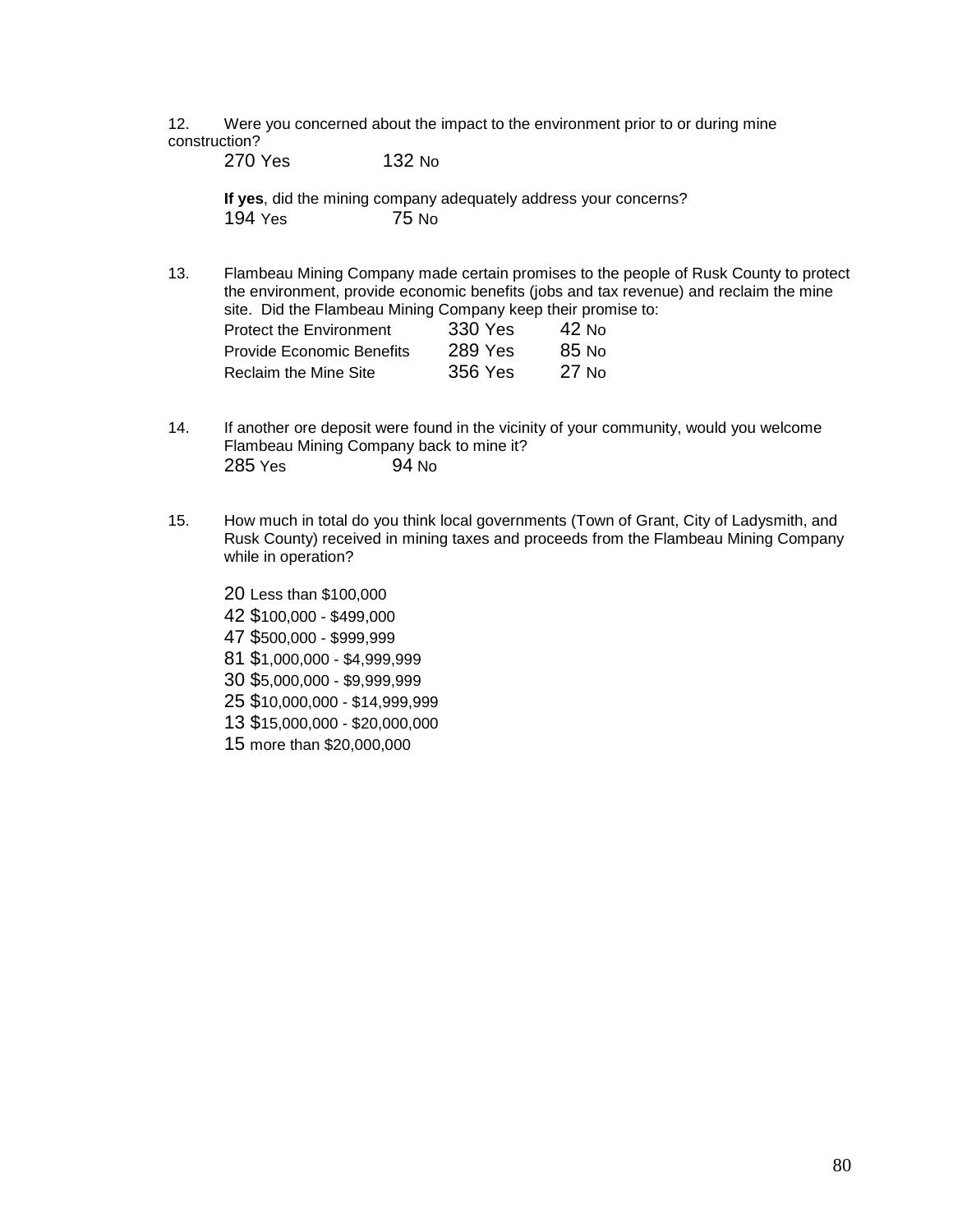| 16. | Have you used the recreational trails constructed on the reclaimed site of the Flambeau<br>Mine? |                                       |                                                         |                                                                                                             |
|-----|--------------------------------------------------------------------------------------------------|---------------------------------------|---------------------------------------------------------|-------------------------------------------------------------------------------------------------------------|
|     | <b>127 Yes</b>                                                                                   | 281 No                                |                                                         |                                                                                                             |
| 17. | What is your gender:                                                                             | 239 Female                            | 167 Male                                                |                                                                                                             |
| 18. | What is your age:                                                                                | Under 20<br>1<br>56 35-44<br>78 65-74 | $120-24$<br>106 45-54<br>63 75 and older                | 8 25-34<br>93 55-64                                                                                         |
| 19. | How many persons reside in your household?                                                       |                                       | 77<br>197<br>49<br>36<br>24<br>7<br>2<br>$\overline{2}$ | 1 person<br>2 persons<br>3 persons<br>4 persons<br>5 persons<br>6 persons<br>7 persons<br>8 or more persons |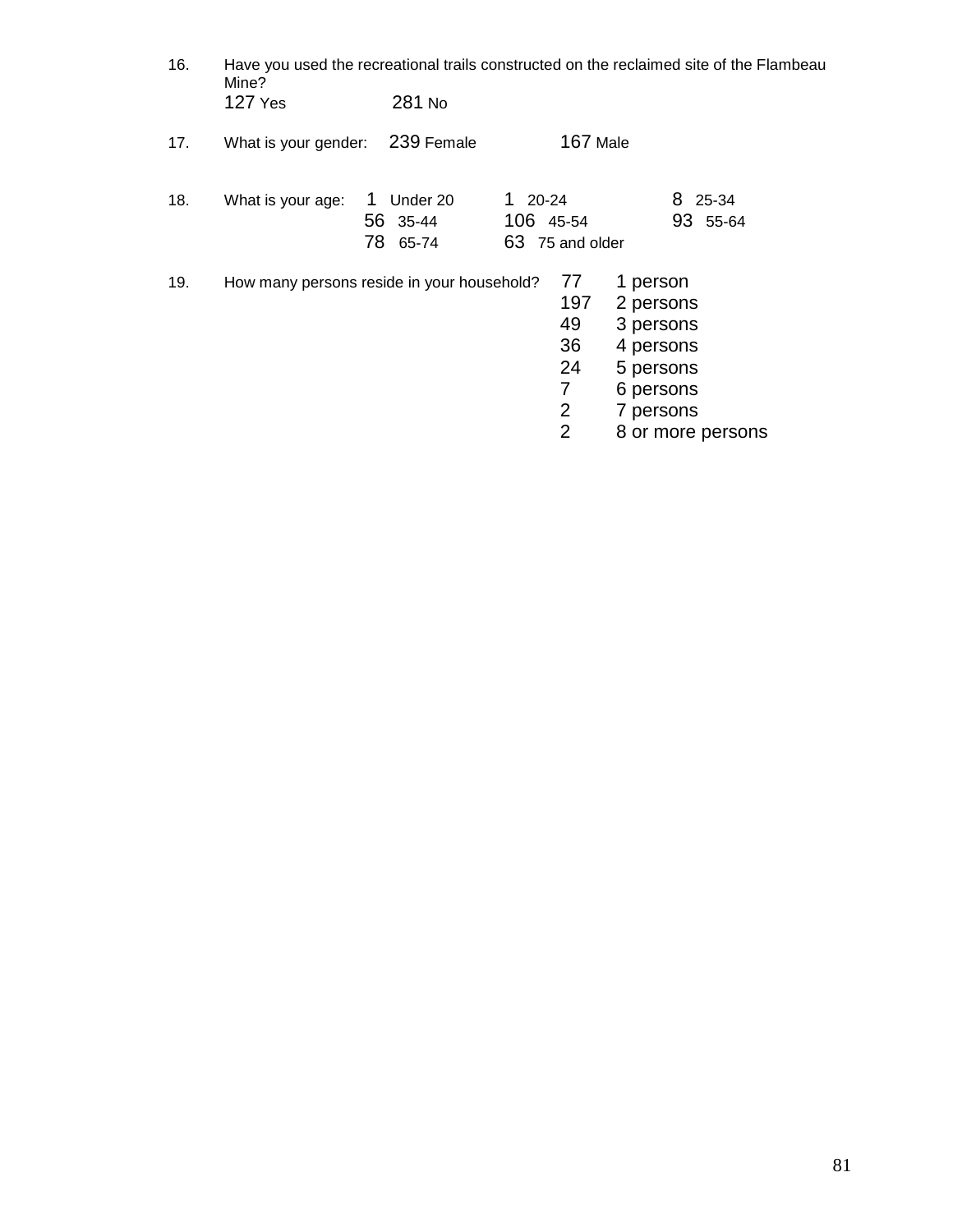### **Flambeau Mine Socio-Economic Study Business and Commerce Survey**

A socio-economic study is currently being developed to gauge the impact of the Flambeau Mining operations on local governments and residents of Rusk County. As part of this study, a survey of local businesses is being conducted to determine whether the mining operations had any impact on local businesses. Please complete the following questions and return the survey in the postage-paid envelope. Northwest Regional Planning Commission, located in Spooner, is preparing the socio-economic study. Thank you for your participation.

A total of **95** responses were received. Not all questions were answered by every respondent.

1. Was your business in existence during the operation of the Flambeau Mine between 1991 and 1998?

80 Yes 12 No

**If no, please skip questions 2-7 and go to question 8.** 

2. Were you expecting to get any business from the operations at the Flambeau Mine?

35 Yes 43 No

3. Did the Flambeau Mining Company or its contractors or subcontractors purchase goods and materials from your business?

35 Yes 44 No

4. Overall, did the presence of the Flambeau Mine benefit your business?

| 10 Significantly | 42 Somewhat | 24 Not at All | 4 Don't Know |
|------------------|-------------|---------------|--------------|
|------------------|-------------|---------------|--------------|

5. Did your business hire additional employees as a direct result of the presence of the Flambeau Mine?

5 Yes 75 No